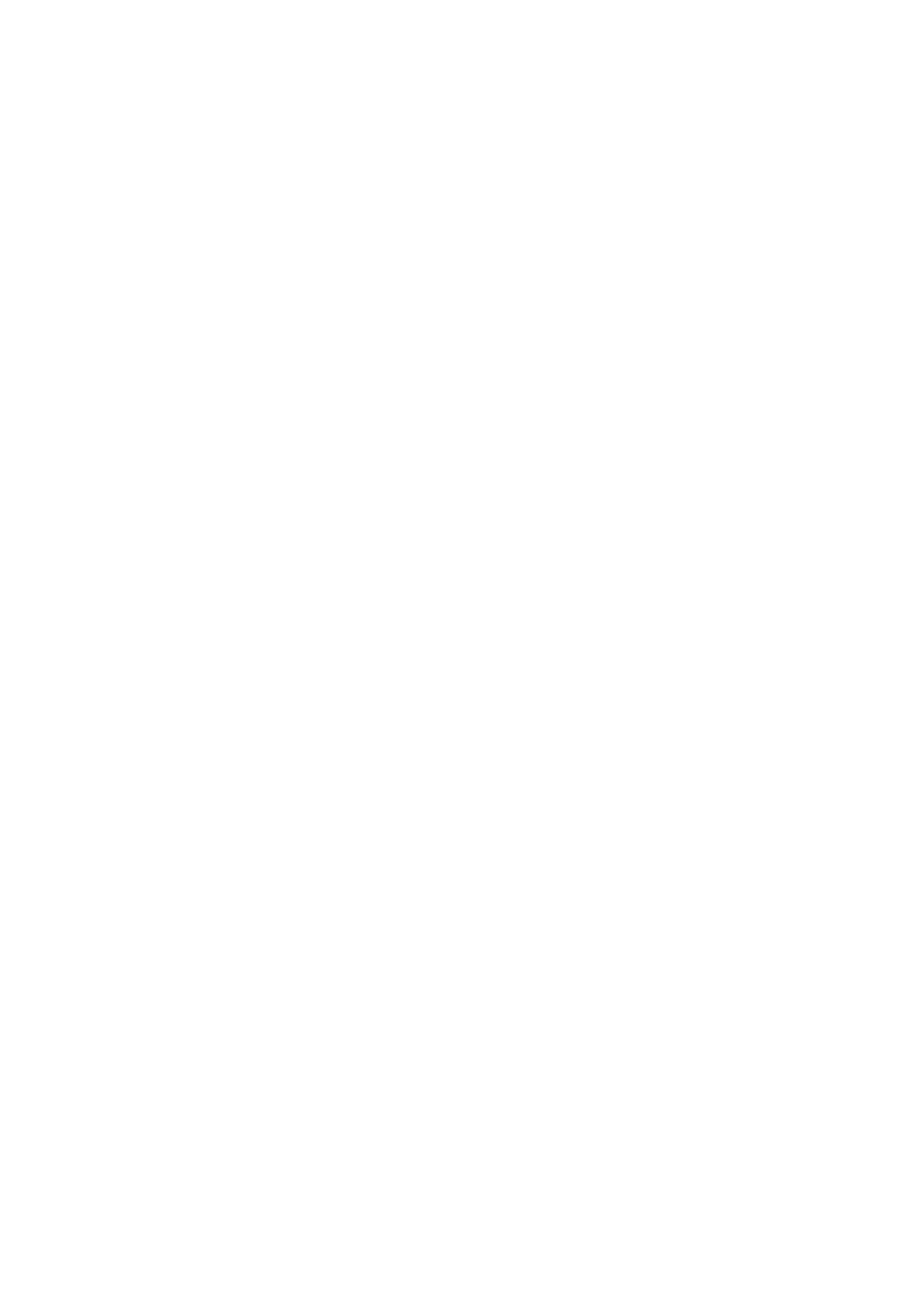

<span id="page-2-0"></span>

## <span id="page-2-1"></span>**Table of Contents**

|                  | Table 1 Access and Transport levels of service and related            |  |  |  |  |  |
|------------------|-----------------------------------------------------------------------|--|--|--|--|--|
|                  |                                                                       |  |  |  |  |  |
|                  |                                                                       |  |  |  |  |  |
|                  |                                                                       |  |  |  |  |  |
|                  |                                                                       |  |  |  |  |  |
|                  |                                                                       |  |  |  |  |  |
| 1.0              |                                                                       |  |  |  |  |  |
| 1.1              |                                                                       |  |  |  |  |  |
|                  |                                                                       |  |  |  |  |  |
|                  |                                                                       |  |  |  |  |  |
| 1.2              |                                                                       |  |  |  |  |  |
|                  | Table 1.1 Access and Transport assets and activities 13               |  |  |  |  |  |
| 1.3              |                                                                       |  |  |  |  |  |
|                  |                                                                       |  |  |  |  |  |
| 1.4              |                                                                       |  |  |  |  |  |
|                  | Implications for access and transport management of wider issues15    |  |  |  |  |  |
|                  |                                                                       |  |  |  |  |  |
| 1.5              |                                                                       |  |  |  |  |  |
| 1.6              |                                                                       |  |  |  |  |  |
|                  | Table 1.2: Assessment against planning level factors 18               |  |  |  |  |  |
| 2.0              |                                                                       |  |  |  |  |  |
| 2.1              |                                                                       |  |  |  |  |  |
|                  | Table 2.1: Acts relevant to access and transport asset management .20 |  |  |  |  |  |
| $2.2\phantom{0}$ |                                                                       |  |  |  |  |  |
| 2.3              |                                                                       |  |  |  |  |  |
|                  | Table 2.2: Relevant standards and specifications 23                   |  |  |  |  |  |
| 3.0              |                                                                       |  |  |  |  |  |
| 3.1              |                                                                       |  |  |  |  |  |
|                  |                                                                       |  |  |  |  |  |
| 3.2              |                                                                       |  |  |  |  |  |
|                  |                                                                       |  |  |  |  |  |
| 3.3              |                                                                       |  |  |  |  |  |
|                  | Table 3.2. Access and Transport customer values:28                    |  |  |  |  |  |
| 3.4              |                                                                       |  |  |  |  |  |
|                  |                                                                       |  |  |  |  |  |
|                  |                                                                       |  |  |  |  |  |
|                  | Table 3.3: Leadership statements relevant to access and transport 29  |  |  |  |  |  |
| 3.5              |                                                                       |  |  |  |  |  |
|                  |                                                                       |  |  |  |  |  |
|                  | 2011/12 DRAFT ACCESS AND TRANSPORT ASSET MANAGEMENT PLAN              |  |  |  |  |  |
|                  |                                                                       |  |  |  |  |  |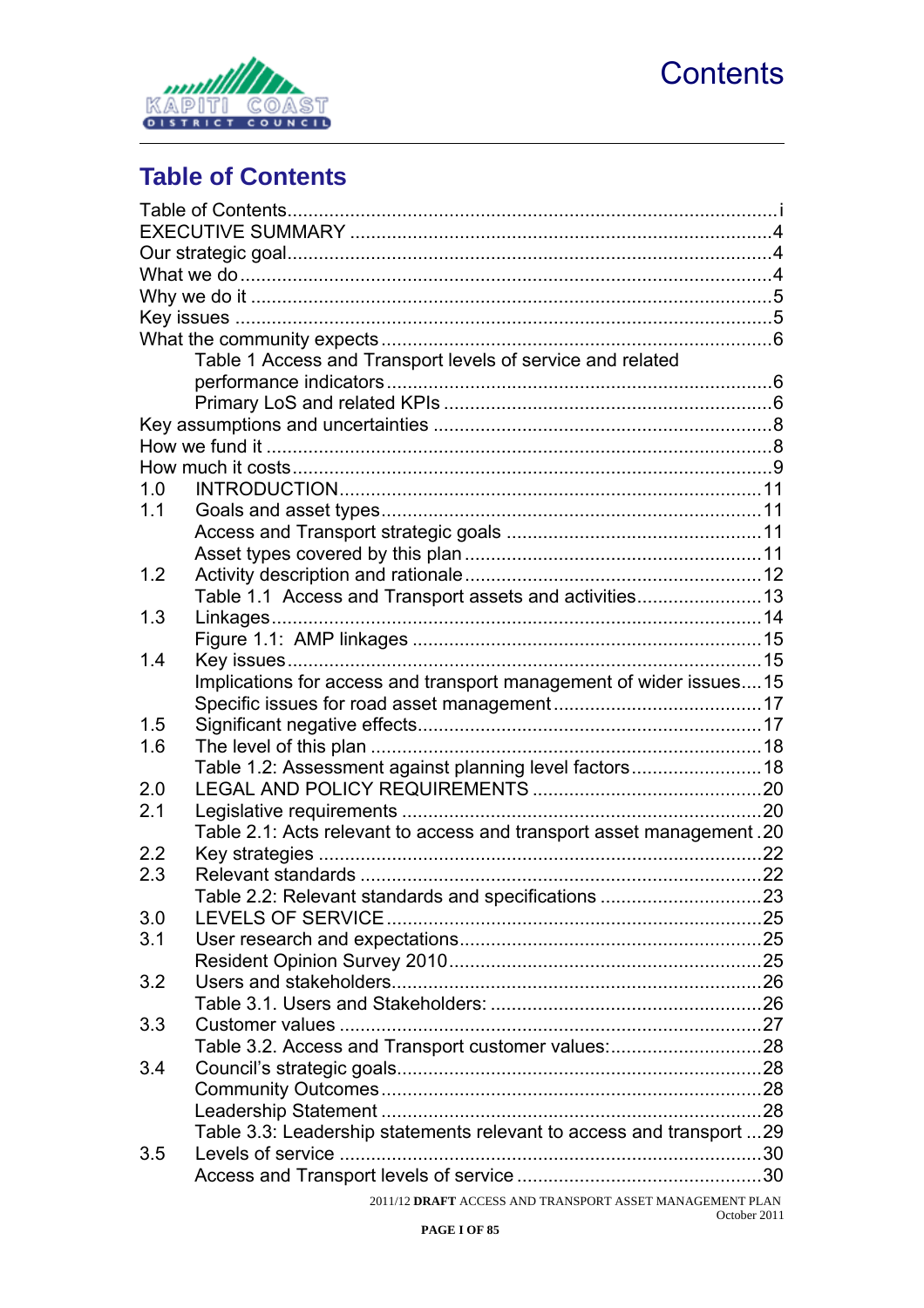# **Contents**



| 3.6  |                                                                  |  |
|------|------------------------------------------------------------------|--|
| 4.0  |                                                                  |  |
| 4.1  |                                                                  |  |
| 4.2  |                                                                  |  |
| 4.3  |                                                                  |  |
| 4.4  |                                                                  |  |
| 5.0  |                                                                  |  |
|      |                                                                  |  |
|      | Table 5.2: Access and transport risks & management practices43   |  |
| 6.0  |                                                                  |  |
| 6.1  |                                                                  |  |
|      | Table 6.1: Asset groups and location of lifecycle management     |  |
|      |                                                                  |  |
|      |                                                                  |  |
|      |                                                                  |  |
|      |                                                                  |  |
|      |                                                                  |  |
|      |                                                                  |  |
|      |                                                                  |  |
|      |                                                                  |  |
|      |                                                                  |  |
|      |                                                                  |  |
| 6.2  |                                                                  |  |
|      |                                                                  |  |
|      |                                                                  |  |
|      |                                                                  |  |
|      | Network Resurfacing and Rehabilitation - Forward Works Programme |  |
|      |                                                                  |  |
|      |                                                                  |  |
| 6.3  |                                                                  |  |
| 6.4  |                                                                  |  |
| 6.5  |                                                                  |  |
|      | Asset Data.                                                      |  |
|      |                                                                  |  |
|      |                                                                  |  |
|      |                                                                  |  |
| 6.6  |                                                                  |  |
| 6.7  |                                                                  |  |
| 6.8  |                                                                  |  |
| 6.9  |                                                                  |  |
| 6.10 |                                                                  |  |
|      |                                                                  |  |
|      |                                                                  |  |
|      |                                                                  |  |
| 6.11 |                                                                  |  |
| 6.12 |                                                                  |  |
| 6.13 |                                                                  |  |
| 6.14 |                                                                  |  |

 $2011/12$  DRAFT ACCESS AND TRANSPORT ASSET MANAGEMENT PLAN October 2011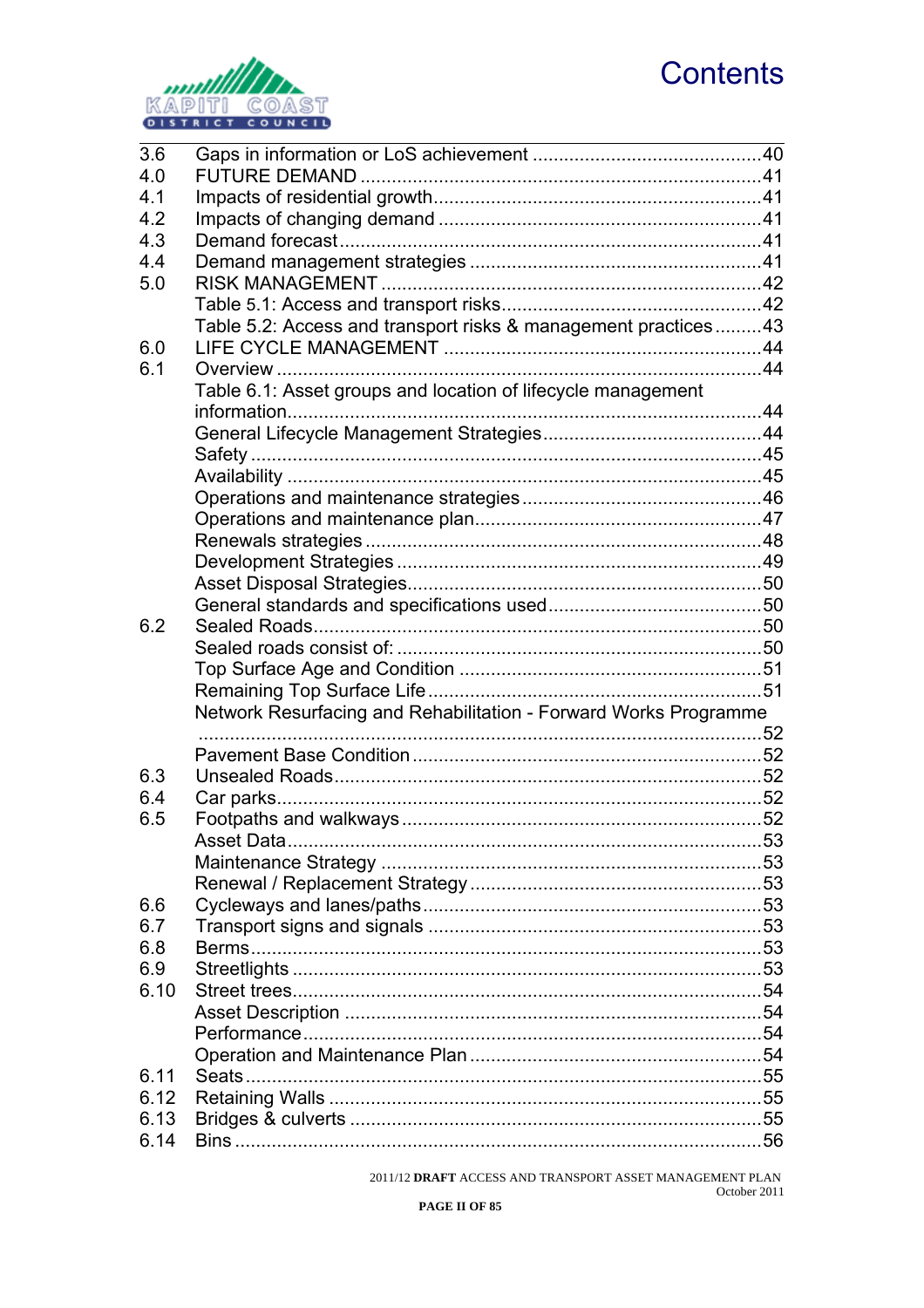# **Contents**



| 6.15 |                                                        | 56 |  |  |  |  |
|------|--------------------------------------------------------|----|--|--|--|--|
| 6.16 |                                                        |    |  |  |  |  |
| 7.0  |                                                        |    |  |  |  |  |
| 7.1  |                                                        |    |  |  |  |  |
| 7.2  |                                                        |    |  |  |  |  |
| 7.3  |                                                        |    |  |  |  |  |
| 7.4  |                                                        |    |  |  |  |  |
| 7.5  |                                                        |    |  |  |  |  |
| 7.6  |                                                        |    |  |  |  |  |
| 7.7  |                                                        |    |  |  |  |  |
| 7.8  | Long Term Plan 2012-2022, issues and improvements58    |    |  |  |  |  |
| 8.0  |                                                        |    |  |  |  |  |
| 8.1  |                                                        |    |  |  |  |  |
|      | Table 8.1: Asset management data quality assessment 59 |    |  |  |  |  |
| 8.2  |                                                        |    |  |  |  |  |
|      | Table 8.2: Organisational and commercial strategies59  |    |  |  |  |  |
| 8.3  |                                                        |    |  |  |  |  |
|      | Table 8.3: Asset management processes assessment60     |    |  |  |  |  |
| 8.4  |                                                        |    |  |  |  |  |
|      | Table 8.4: Organisational and commercial practices64   |    |  |  |  |  |
| 9.0  |                                                        |    |  |  |  |  |
|      |                                                        |    |  |  |  |  |
|      |                                                        |    |  |  |  |  |
|      |                                                        |    |  |  |  |  |
|      |                                                        |    |  |  |  |  |
|      |                                                        |    |  |  |  |  |
|      |                                                        |    |  |  |  |  |
|      |                                                        |    |  |  |  |  |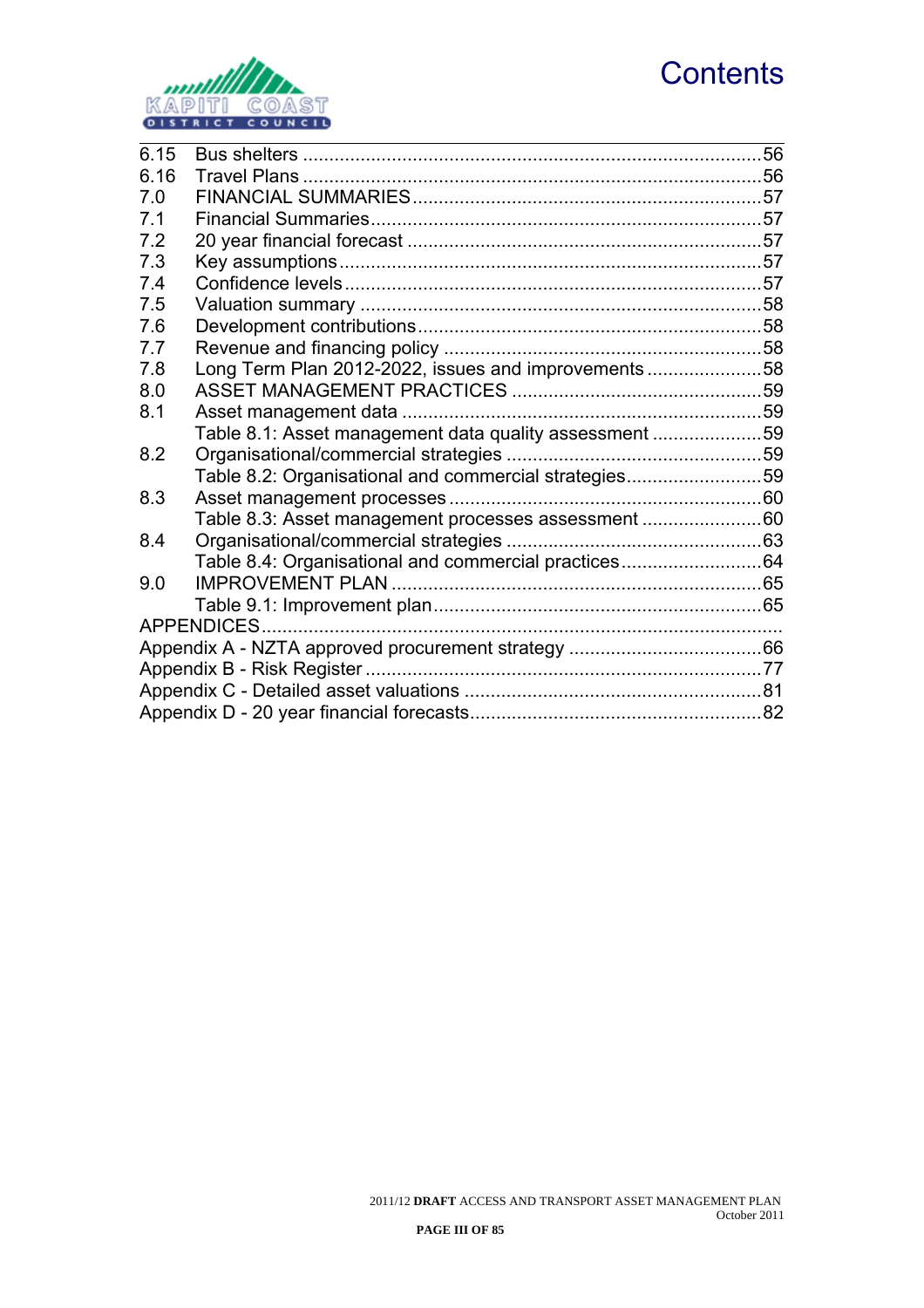<span id="page-5-0"></span>

### <span id="page-5-1"></span>**EXECUTIVE SUMMARY**

### <span id="page-5-2"></span>**Our strategic goal**

Create a physical transport system that is attractive, affordable, connected, responsive, safe and offers effective mode choice so that it enables people to act in a sustainable way. [1](#page-5-4)

### <span id="page-5-3"></span>**What we do[2](#page-5-5)**

The services provided by the Access and Transport activity are necessary for the well being of the people and the economy. The network ensures community travel needs are satisfied and goods and freight of industries are delivered to desired destinations.

The Access and Transport activity provides:

- passage for movement of people and freight;
- **access to properties, businesses and natural tourism sites;**
- **parking for residents and businesses;**
- **passage for pedestrians and cyclists.**

To support these outcomes the Council undertakes the following works:

- Operation and maintenance of the transport network;
- Replacement of assets to ensure long-term sustainability;
- **IMPROVEMENT OF EXISTING ASSETS TO SUSTAIN SERVICEABILITY;**
- **Creation of new assets to cater for demand and growth;**
- **Planning and investigation in relation to transport activities;**
- Promotion of different travel modes;
- **Ensuring safety of road users;**
- Liaising with stakeholders;
- Enforcement of traffic and transport by regulations, standards and bylaws.

The asset and activity classes covered by this plan are:

- Sealed roads: 386km
- Unsealed roads: 15.8km
- Car Parks: 61
- Footpaths/Walkways: 336km (+walkways included in Cycleways, Walkways and Bridleways Asset Management Plan)
- Cycle lanes/paths: 400km (+cycleways included in Cycleways, Walkways and Bridleways Asset Management Plan)
- Berms urban 113ha
- Berms rural 18.3ha
- Drainage assets -7685
- Streetlights 4942
- Transport signs and signals 4285
- Street trees not currently recorded
- Benches 90
- Retaining walls 200
- Bridges 43

<span id="page-5-5"></span><span id="page-5-4"></span> $\overline{a}$ <sup>1</sup> Sustainable Transport Strategy, 2008.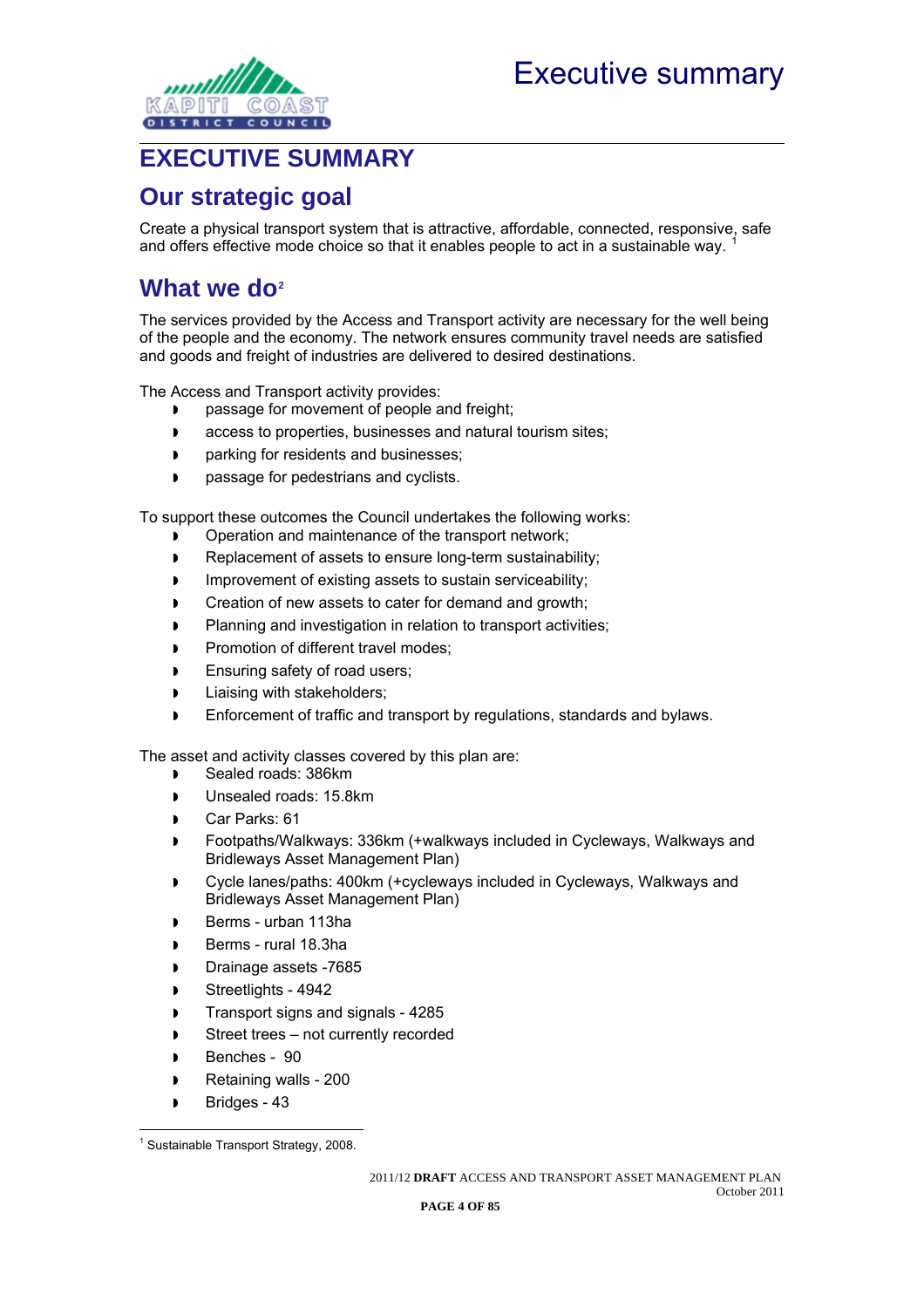

<span id="page-6-0"></span>

- $\overline{\phantom{1}}$  Culverts 580
- Bins 380
- $\triangleright$  Bus shelters 55

Other activities that support asset management:

School Travel Plans - 8/15 schools

The Roading Asset team and Leisure and Open Spaces asset team jointly manage these assets. The maintenance, operation and renewal of the assets is undertaken by contractors and in-house maintenance teams. Capital works are investigated, designed and constructed through a combination of in-house professional services, consultants and contractors. All services employed are selected using the New Zealand Transport Agency (NZTA) approved procurement strategy (Appendix A).

The New Zealand Transport Agency co-invest in these assets with Kāpiti Coast District Council. Additional funding is provided by Greater Wellington Regional Council (GWRC). The NZTA provides co-investment of between 43% and 75% of a project cost. GWRC provide financial and resource support to assist with the provision of bus shelters and school travel plans.

### <span id="page-6-1"></span>**Why we do it**

The community through the development of the Transport Strategy identified key reasons for funding Access and Transport activities as:

- providing access to work, schools and essential services eg health centres;
- ensuring that transport corridors provide adequate, safe and efficient linkages to the main places of work within the District, whilst ensuring that the network is developed in a way that does not stimulate additional private vehicle trips or undermine the competitiveness of alternative travel modes;
- ensuring strong links between the transport network (especially rail, bus, walkways and cycleways) and town centres;
- focusing on growing local jobs to reduce pressure for long distance commuting.

### <span id="page-6-2"></span>**Key issues**

For the period covered by this Asset Management Plan (AMP), the following key issues relating to access and transport provision have been identified:

- **Roads of National Significance.** The exact nature of the impacts of a Roads of National Significance (RONS) through the District (the proposed Expressway) with regard to effects on the local road network is unclear. Information on the intersections of local roads and the Expressway only are known and these have been treated as RONS costs. Wider area impacts as a result of changes to travel patterns through the local road network will be examined as the information becomes available over the coming months. Any asset impacts identified through this analysis stage will have the potential to alter future maintenance, renewal and capital works schedules.
- **Asset management improvements.** Some management systems and databases are marginally fit for purpose. Improvements in data collection and management will be a priority over the coming years.
- **Changing transport preferences.** Design of the network will need to change to cater for changing expectations in the community to provide a network that provides safe routes for all users.
- **Environmental design.** Increased use of environmental features in the road corridor for "on-site" treatment of road runoff, and use of renewable sub-base and basecourse materials will need to be implemented.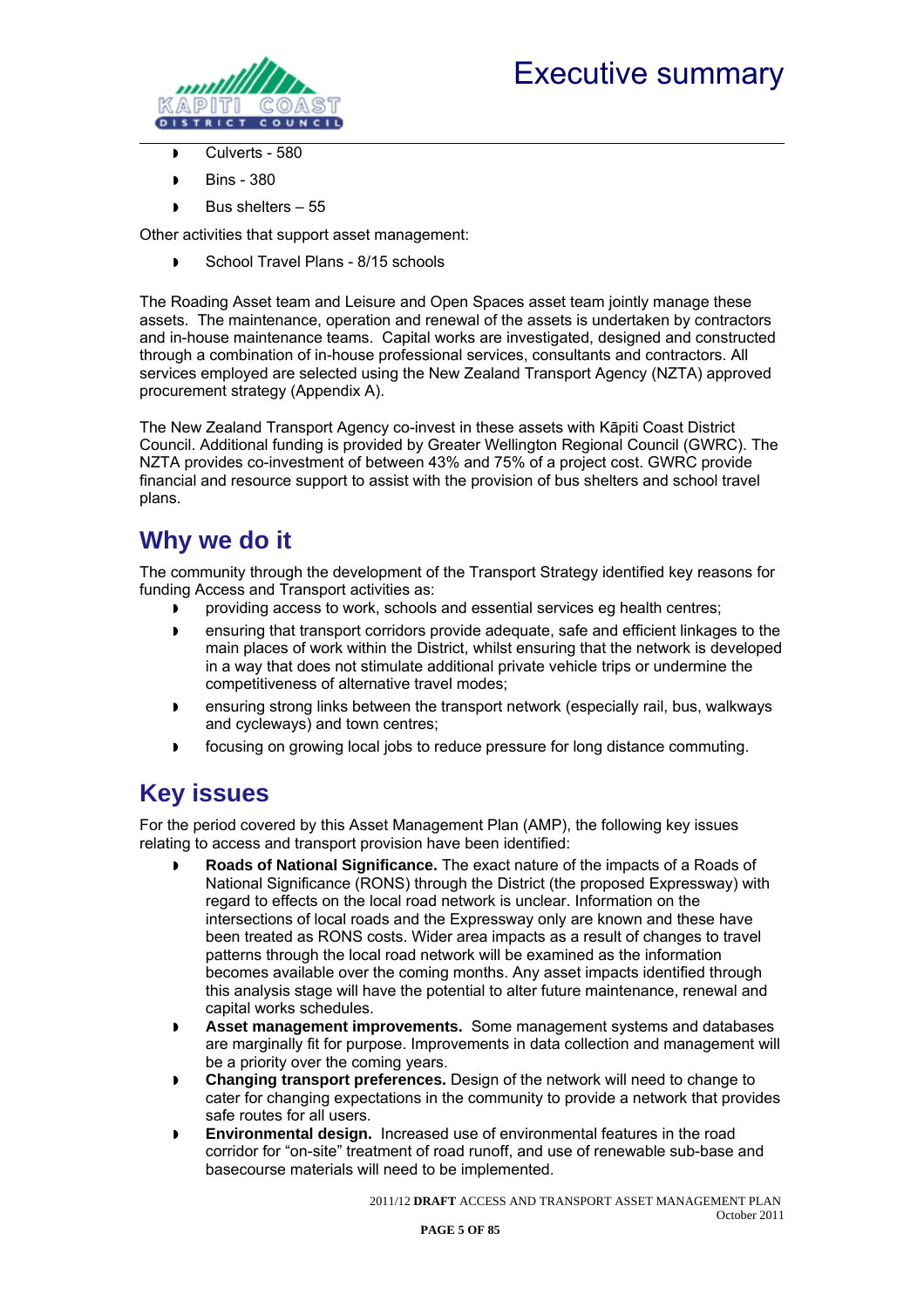## Executive summary

<span id="page-7-0"></span>

- **Private encroachment on legal road**. A significant number of encroachments onto legal road exist across the district. This has reached a point where the Council will need to address the issue in the foreseeable future.
- **Property access**. The ability to provide safe roads and roadsides requires application of good practice in the design and positioning of vehicle accesses to properties. Significant changes to existing practices will be required to achieve safer routes for pedestrians and cyclists.
- **Affordability**. Levels of service for Access and Transport may need to be reviewed as costs increase.
- **Major swings in Government Policy**. The integration of land use and transport is a key driver of all governments and Kāpiti Coast is well placed to support this high level approach. The diversity of implementation approaches impinges on transport investment from central government which may require reprioritization of capital works, maintenance and renewals due to changes in government funding through the Government Policy Statement. The three year National Land Transport Programme (NLTP) provides short term stability. Funding volatility is a potential issue every three years.

A number of wider issues are identified in Part A of this Plan (Chapter 3 ) which have implications for road asset and activity management:

- **Peak oil and other resource shortages** will mean increased pressure from the community to ensure low cost travel to essential services is maintained. The continued implementation of the Transport Strategy to develop multi-modal transport corridors will offer some relief to the community. Oil price rises will increase contract prices for maintenance of the road and new capital investment. This may occur at a time when use of the road by powered vehicles reduces. This could have the potential for a significant impact on both funding availability and levels of service. In addition, materials for road construction and repair are highly dependent on hydrocarbons (i.e. oil) and any shortages will have serious implications for asset management.
- **Improving community resilience**. The installation of quality pedestrian and cycle networks and community engagement through the travel plan programme contribute to building community resilience.
- **The proposed Expressway** provides re-design opportunities for the wider local road network to deliver multi-modal corridors.

### <span id="page-7-1"></span>**What the community expects**

Extensive research on community expectations has been carried out over the last few years through the Transport Strategy and Community Plan consultations, the annual Resident Opinion Survey and through comparative analysis with other councils' roading asset plans. The following primary levels of service have been developed for Access and Transport.

#### <span id="page-7-2"></span>**Table 1 Access and Transport levels of service and related performance indicators**

#### **Primary LoS and related KPIs**

<span id="page-7-3"></span>

| <b>Proposed levels of service</b>                                                                                                                       | <b>Proposed measures</b>                                                                                                                                                        |
|---------------------------------------------------------------------------------------------------------------------------------------------------------|---------------------------------------------------------------------------------------------------------------------------------------------------------------------------------|
| <b>Accessibility</b>                                                                                                                                    |                                                                                                                                                                                 |
| 1. The allocation of space on the<br>network matches the needs<br>of users of all modes to get<br>to work, home, school,<br>shops, recreation areas etc | 85% of people that score a 3 or above that the<br>$\bullet$<br>design and layout of the transport network give the<br>necessary access to civic, economic and social<br>centres |
|                                                                                                                                                         | All schools have infrastructure improvements on                                                                                                                                 |

2011/12 **DRAFT** ACCESS AND TRANSPORT ASSET MANAGEMENT PLAN October 2011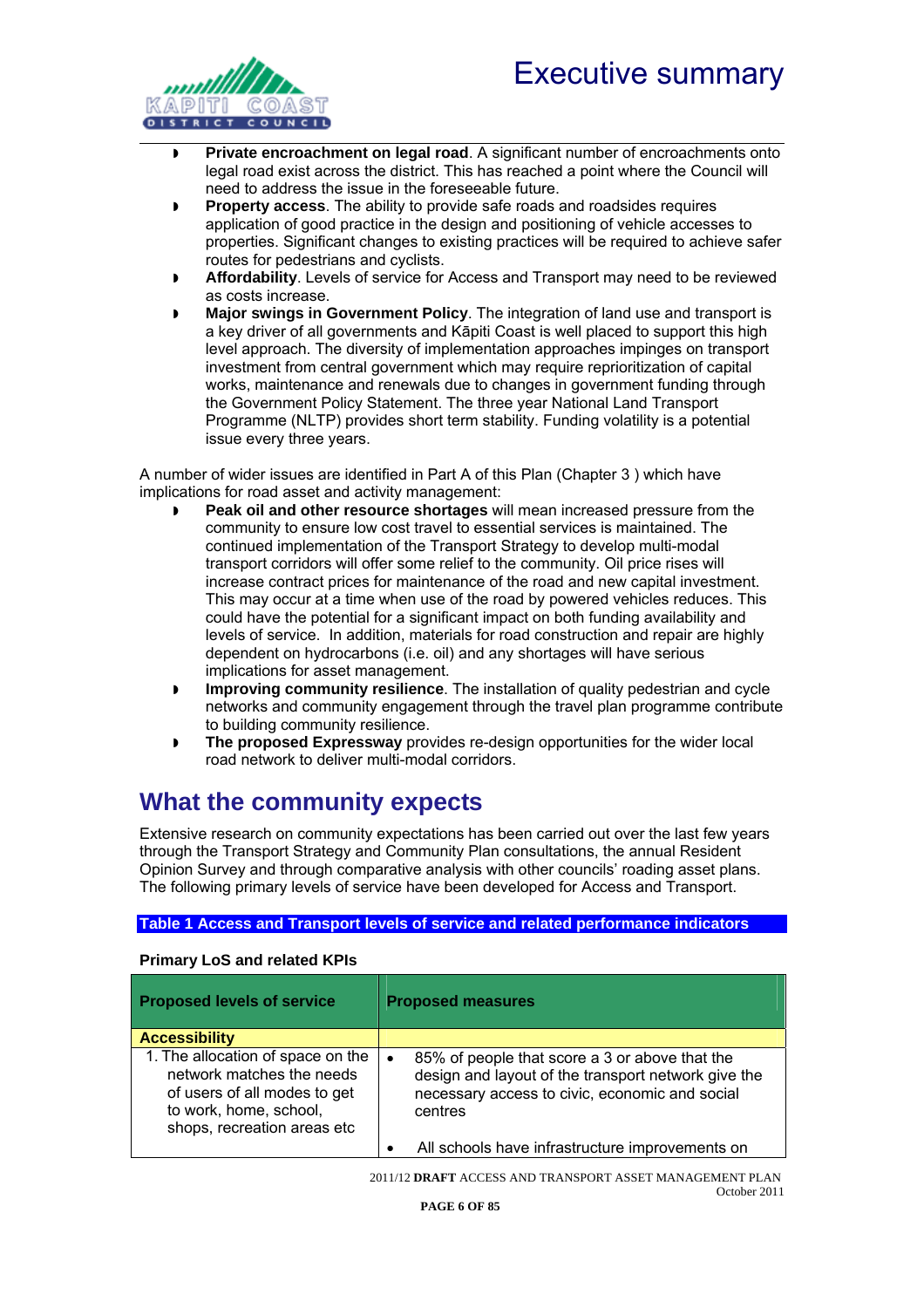

| <b>Proposed levels of service</b>                                                      | <b>Proposed measures</b>                                                                                                                                             |
|----------------------------------------------------------------------------------------|----------------------------------------------------------------------------------------------------------------------------------------------------------------------|
| <b>Accessibility</b>                                                                   |                                                                                                                                                                      |
|                                                                                        | routes to schools implemented within 5 years of<br>completing their travel plans                                                                                     |
| 2. Utility companies have access<br>to roads to carry out their<br>services            | 85% of utility companies score 3 or above on<br>$\bullet$<br>satisfaction that has access to the road corridor in<br>compliant with the new legislative requirements |
| <b>Safety</b>                                                                          |                                                                                                                                                                      |
| 3. Users are safe on the<br>transport network                                          | Crash rate on the local network at or below rate for<br>$\bullet$<br>councils of similar size and population                                                         |
|                                                                                        | Parents, cyclists and pedestrians perceive an<br>improving safety environment for their own or their<br>children's travel                                            |
| <b>Mobility</b>                                                                        |                                                                                                                                                                      |
| 4. All users can reliably predict<br>journey times                                     | 85% of users score a 3 or above that travel times<br>$\bullet$<br>are usually predictable (during normal driving<br>conditions and excluding SH1)                    |
| 5. Users can easily get around<br>the District by their preferred<br>means             | 85 % of car drivers score 3 or above that the travel<br>$\bullet$<br>times are acceptable on Major Community<br>Connectors                                           |
|                                                                                        | 85% of pedestrians score 3 or above that footpaths,<br>crossing points and signage are acceptable                                                                    |
|                                                                                        | 85% of cyclists score 3 or above that cycleways,<br>paths and routes are acceptable                                                                                  |
| <b>Quality</b>                                                                         |                                                                                                                                                                      |
| 6. The transport network<br>provides a comfortable and<br>enjoyable journey experience | 85% of residents score 3 or above are satisfied that<br>$\bullet$<br>road and footpath surfaces are appropriately<br>maintained and provide good amenity             |
|                                                                                        | 85% of residents score 3 or above feel that the town<br>centre streetscape is well designed including<br>plantings                                                   |
| 7. Town centre transport<br>corridors are well designed<br>and reflect the particular  | 85% of residents score 3 or above that the transport<br>$\bullet$<br>corridor meets their transport needs (excluding PT)                                             |
| character of the settlement                                                            | 85% of residents score 3 or above that the transport<br>$\bullet$<br>corridor in their town centre reflects the particular<br>character of the settlement            |
|                                                                                        | 85% of people with mobility issues score 3 or that<br>$\bullet$<br>the corridor is designed to meet their needs<br>including adequate seating                        |
| <b>Sustainability/ low</b>                                                             |                                                                                                                                                                      |
| environmental impact                                                                   |                                                                                                                                                                      |
| 8. Low energy street-lighting<br>systems will be used                                  | Energy consumed by streetlighting per pole<br>decreases over time                                                                                                    |

2011/12 **DRAFT** ACCESS AND TRANSPORT ASSET MANAGEMENT PLAN October 2011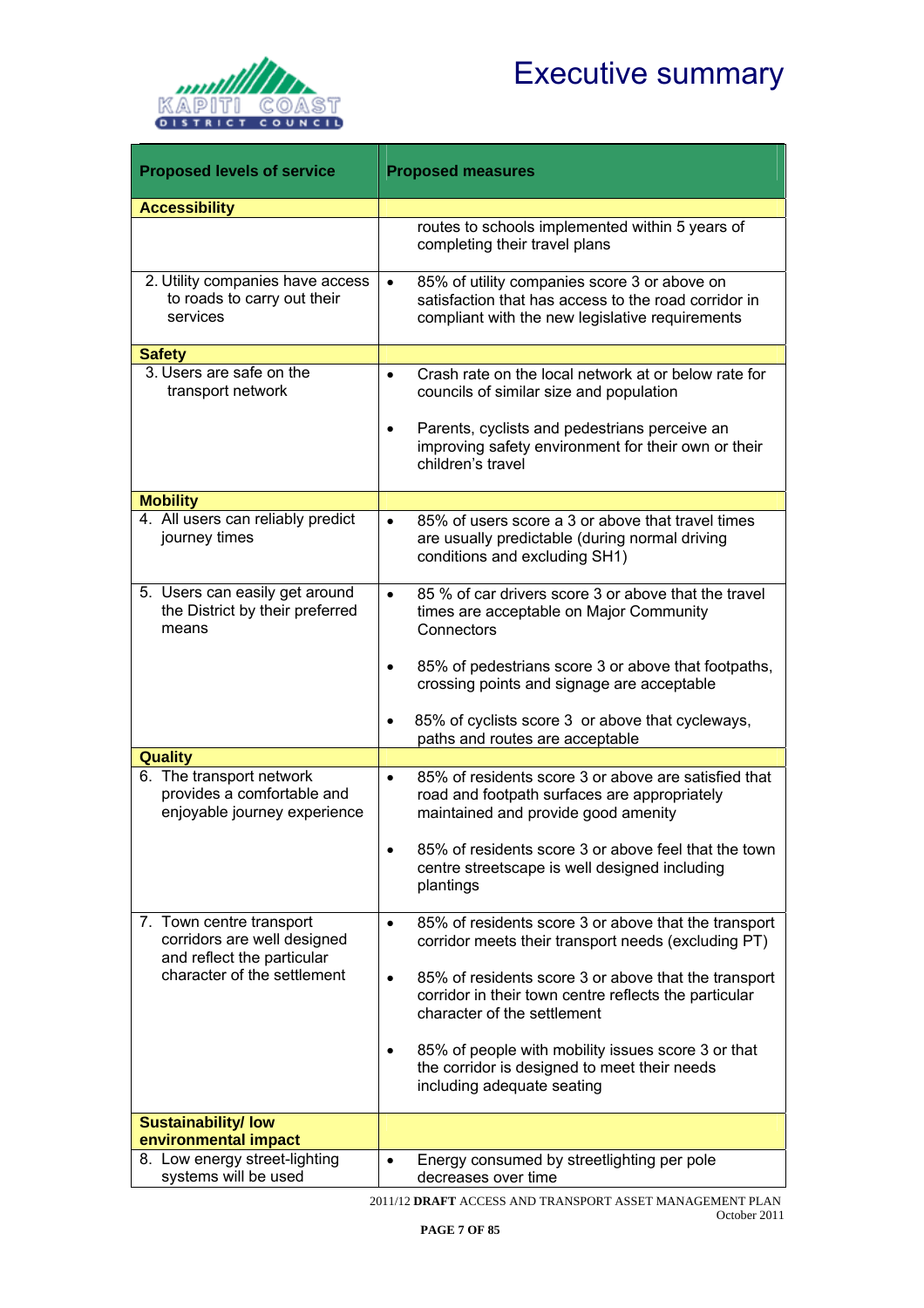

<span id="page-9-0"></span>

| <b>Proposed levels of service</b>                                             | <b>Proposed measures</b>                                         |  |  |  |  |  |
|-------------------------------------------------------------------------------|------------------------------------------------------------------|--|--|--|--|--|
| <b>Accessibility</b>                                                          |                                                                  |  |  |  |  |  |
|                                                                               |                                                                  |  |  |  |  |  |
| Design of<br>9.<br>renewal/replacement projects                               | Use of low impact materials increases over time<br>٠             |  |  |  |  |  |
| will address environmental<br>impacts, including life-cycle<br>resource costs | Stormwater run-off quality from roads improves over<br>٠<br>time |  |  |  |  |  |

### <span id="page-9-1"></span>**Key assumptions and uncertainties**

#### *Assumptions*

- **D** Current levels of service will be maintained.
- Current levels of funding, as indicated in the LTCCP 2012/22 (including assistance rate %) from NZTA will be maintained.
- Road network length will increase with population increases, this increases maintenance costs.
- The existing alignment of SH1 will be revoked in 2018/19 and become a territorial authority road.
- National and regional priorities remain unchanged including NZTA funding assistance rates.

*Uncertainties* 

- Capital forecasting cannot achieve desirable levels of reliability due to changes in strategy and policy – existing projects need to be reviewed to achieve alignment.
- Ownership and delivery options are unclear due to a lack of policy in certain areas in particular street trees.
- Roads of National Significance have created uncertainty over future roading projects Districtwide.

### <span id="page-9-2"></span>**How we fund it**

Access and Transport are funded through the District wide Roading charge per property and a smaller allocation through charge of land value. The total replacement cost of access and transport assets as at 1 July 2011 was \$325,719,335.

NZTA co-investment funding allocation is 43% for maintenance, 53% for renewals and capital work and 75% in 2011/12 for travel plans and road safety initiatives. In 2012/13 the subsidy from NZTA for travel plans and road safety initiatives will reduce to 53%. These allocations apply to the three yearly programme that NZTA approves through the National Land Transport Programme. The current three year programme ends on 30<sup>th</sup> June 2012. The AMP will be a key document in supporting the Council's 2012/15 funding application. Appendix D will form the basis of the funding application to NZTA but if not approved by NZTA some works/programmes may be moved to out years or additional funding sought from other sources.

Depreciation on roading assets is funded through District wide Roading charges. Annual depreciation of access and transport assets is \$3,942,027 per annum. This represents 33% of the value of council asset depreciations.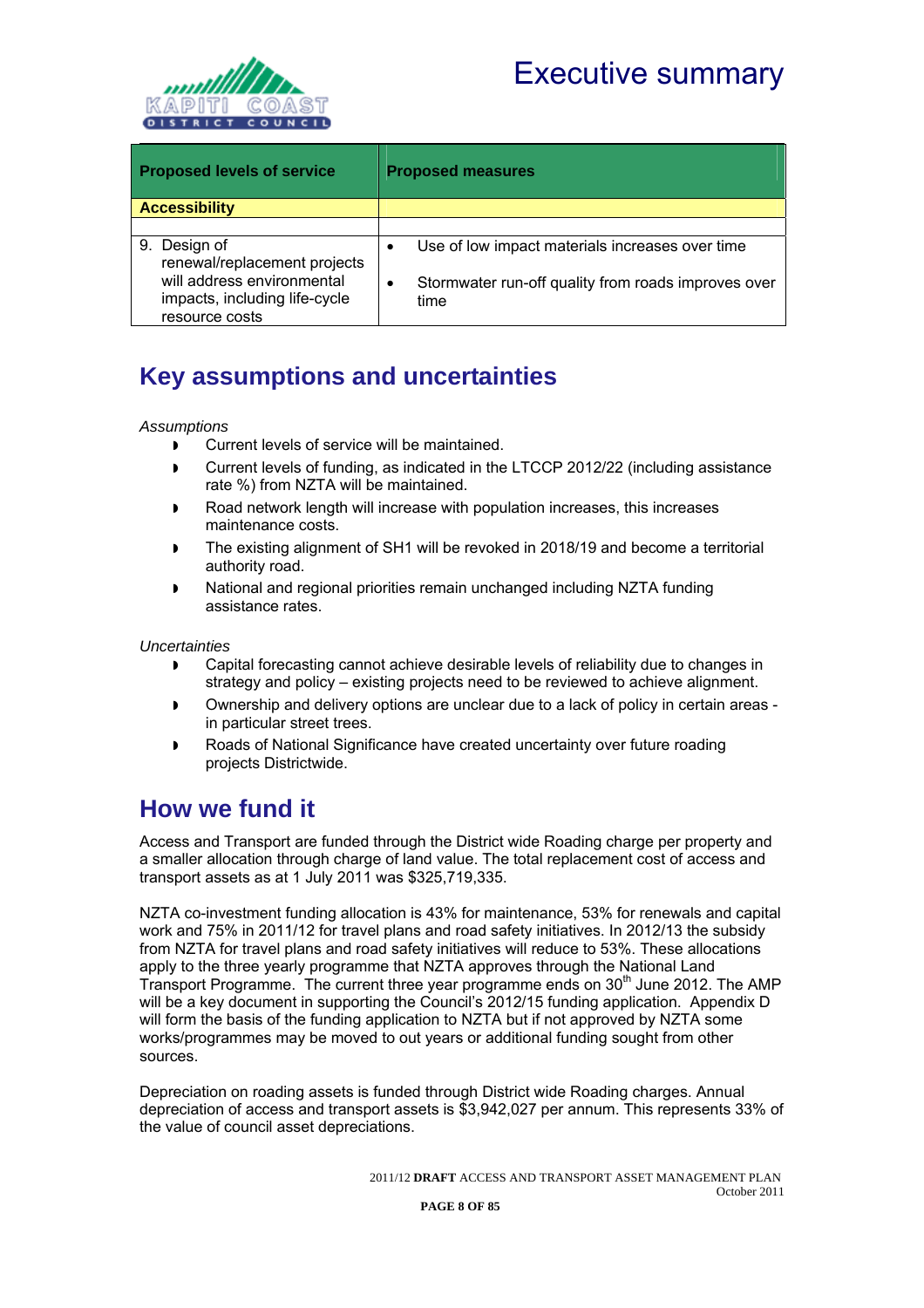<span id="page-10-0"></span>

New road assets are also funded from private developments.

Activities for travel plans and road safety incorporate volunteer time which is not valued in the financials post 1 July 2012. Prior to this date NZTA funding rules permitted volunteer time to be incorporated as part of project costs, recognizing that without volunteers additional costs would be incurred by councils. NZTA has signaled this rule will be changed removing the opportunity to include volunteer time and other non-charged contributions to the delivery of road safety initiatives. The Council recognizes the increased value that volunteers' time has in the delivery of road safety initiatives across the district.

### <span id="page-10-1"></span>**How much it costs**

In 2010 Kāpiti Coast District Council spent \$152.82 per resident on all road assets and activities. This included \$3.69 per resident on school travel plans and road safety activities, of which \$2.61 is funded by NZTA. The Council spent 12.72% of its total operating budget on access and transport.

The table on the following page gives a summary of projected costs for the next twenty years but does not include CPI indexing.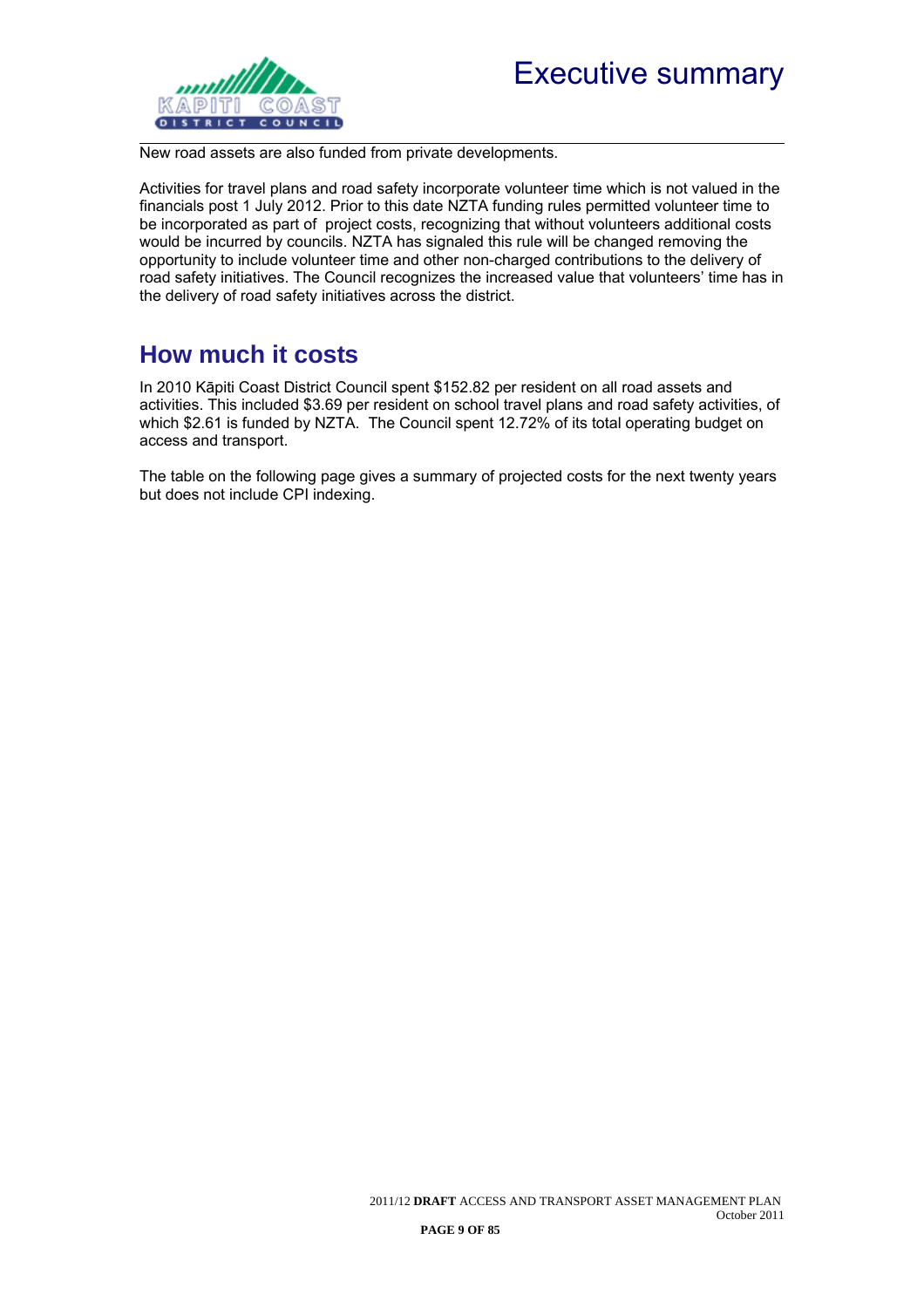# Executive summary



|                                                                                                                                                                                                                            | 5 Year    |           |           |           |          |           |           |           |           |           |           |           |           |           |           |           |           |           |           |           |           |                  |           |                         |
|----------------------------------------------------------------------------------------------------------------------------------------------------------------------------------------------------------------------------|-----------|-----------|-----------|-----------|----------|-----------|-----------|-----------|-----------|-----------|-----------|-----------|-----------|-----------|-----------|-----------|-----------|-----------|-----------|-----------|-----------|------------------|-----------|-------------------------|
| <b>SUMMARY</b>                                                                                                                                                                                                             | Median    | 2010/11   | 2011/12   | 2012/13   | 2013/14  | 2014/15   | 2015/16   | 2016/17   | 2017/18   | 2018/19   | 2019/20   | 2020/2    | 2021/22   | 2022/23   |           | 2024/25   | 2025/26   | 2026/27   | 2027/28   | 2028/29   |           | 2030/31          | 2031/32   | Total                   |
| <b>Operating costs</b>                                                                                                                                                                                                     | 4,262,611 | 4,481,779 | 3,782,741 | 3.927.156 | 3.948.78 | 3.972.229 | 3,985,358 | 4,018,30  | 4,037,930 | 4,177,590 | 4,330,407 | 4,355,351 | 4.371.979 | 4,388,608 | 4,405,237 | 4,421,866 | 4,438,495 | 4,455,124 | 4,471,753 | 4,488,382 | 4,505,011 | 4,521,640        | 4,529,954 | 85,751,156              |
| Renewals                                                                                                                                                                                                                   |           | 453,446   | 576.03.   | 587,961   |          | 595,219   | 598,123   | 602,478   | 605,382   | 631,513   | 658,371   | 662,726   | 665,629   | 668,533   | 671,436   | 674,340   | 677.243   | 680,147   | 683,050   | 685,954   | 688,857   | 691.761          | 693,213   | 13,012,800              |
| Capital expenditure                                                                                                                                                                                                        | 3.888.87  | 3.460.140 | 5,070,16  | 3.869.715 | 3.668.23 | 3.692.313 | 3.708.240 | 3.732.792 | 3.617.044 | 3.761.459 | 3.910.350 | 3.934.503 | 3.950.604 | 3.900.806 | 3.916.908 | 3.933.009 | 3,949,111 | 3.965.213 | 3.981.315 | 3.997.416 | 4.013.518 | 4.029.620        | 4,037,670 | 77,569,843              |
| Total                                                                                                                                                                                                                      | 8.544.093 | 8.395.36  | 9.428.944 | 8.384.832 | 8.207.88 | 8.259.76  | 8.291.720 | 8.353.57  | 8.260.355 | 8.570.562 | 8.899.128 | 8.952.579 | 8.988.213 | 8.957.947 | 8.993.581 | 9.029.216 | 9.064.850 | 9.100.484 | 9.136.118 | 9.171.752 | 9.207.386 | 9.243.020        |           | 9,260,837 176,333,799   |
|                                                                                                                                                                                                                            |           |           |           |           |          |           |           |           |           |           |           |           |           |           |           |           |           |           |           |           |           |                  |           |                         |
| <b>Cost per head of population</b>                                                                                                                                                                                         |           |           |           |           |          |           |           |           |           |           |           |           |           |           |           |           |           |           |           |           | 1631      | 163 <sub>1</sub> |           |                         |
| Note: Values based on year zero figures increased proportionally with road length increase. There is uncertainty over costs of specific project due to Expressway impacts which for local road effects were unknown at the |           |           |           |           |          |           |           |           |           |           |           |           |           |           |           |           |           |           |           |           |           |                  |           | 7/10/2011 12:53:21 p.m. |
| time of preparing the finances.                                                                                                                                                                                            |           |           |           |           |          |           |           |           |           |           |           |           |           |           |           |           |           |           |           |           |           |                  |           |                         |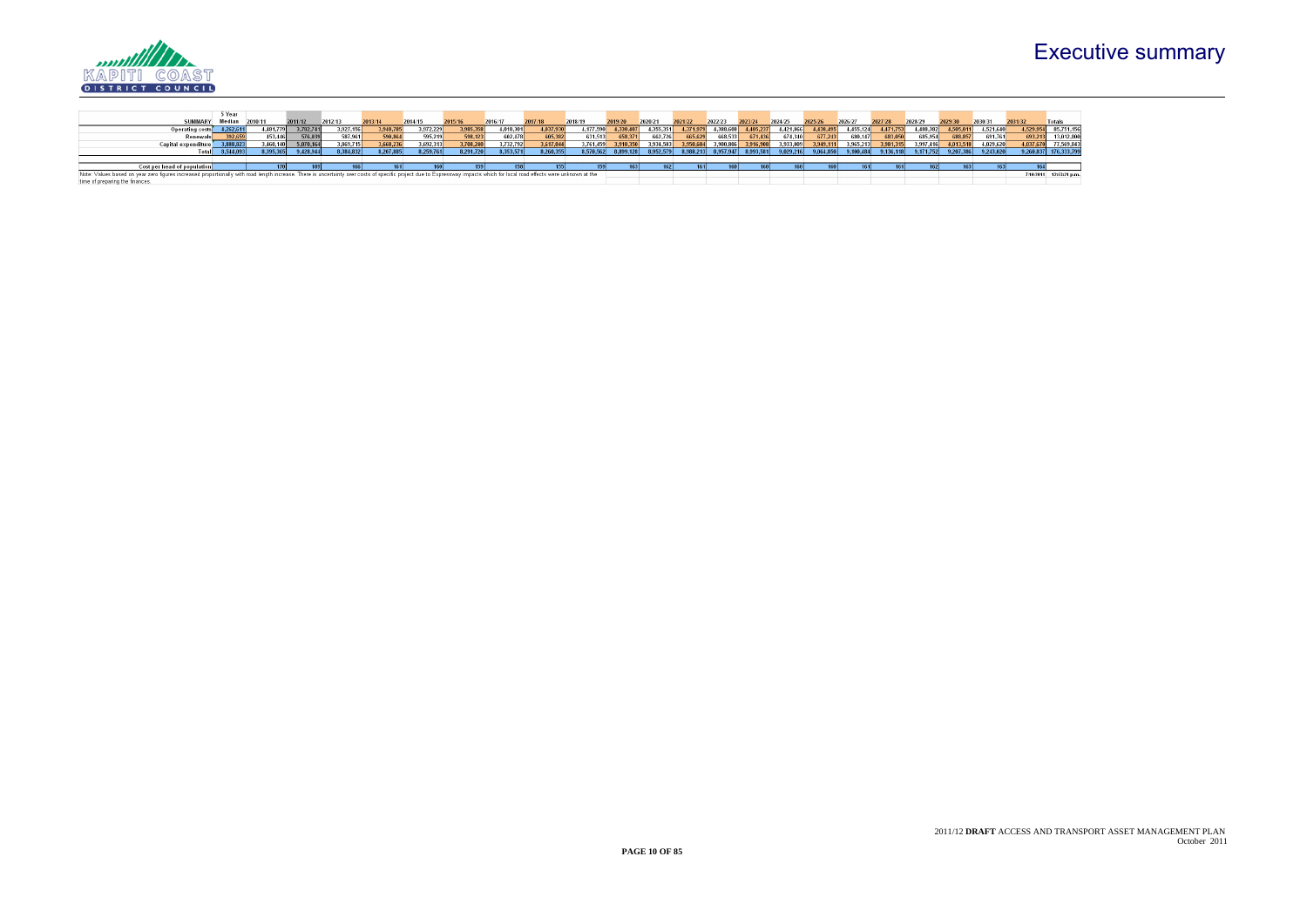<span id="page-12-0"></span>

### <span id="page-12-1"></span>**1.0 INTRODUCTION**

### <span id="page-12-2"></span>**1.1 Goals and asset types**

### <span id="page-12-3"></span>**Access and Transport strategic goals**

The Transport Strategy sets out the vision for the district. There are seven outcomes identified :

- Outcome 1 : That Kāpiti Coast becomes nationally famous for an extensive walkway, cycleway and bridleway system.
- Outcome 2 : That the level and quality of access within and between communities is improved.
- Outcome 3 : That linkages between Waikanae and Paraparaumu are improved to reduce energy use and travel time.
- Outcome 4: That the District develops a role as a transport hub, including the distribution of freight.
- Outcome 5 : That there is improved internal transport access for the labour force.
- Outcome 6 : That there is better public transport.
- Outcome 7 : That there are extensive access linkages within the District in addition to State Highway 1.

These outcomes are supported by seven principles which have been reflected in the levels of service.

In moving to a sustainable transport system and as a way of reducing and spreading environmental and economic risk, emphasis will be given to the following hierarchy of transport users, until such time as each travel mode is capable of delivering balanced benefits across the four areas of wellbeing:

- **p**edestrians
- **people with physical mobility problems**
- **D** cyclists
- **p** public transport users
- people accessing health and services within and outside the District
- **D** commercial/business users
- **D** car borne shoppers and visitors
- **D** car borne commuters
- **D** car borne general travel.

The design of the transport network hierarchy will be refined to enable application of the sustainable transport principle to the access and transport asset plan.

### <span id="page-12-4"></span>**Asset types covered by this plan**

- Sealed roads
- **I** Unsealed roads
- Car parks
- **Footpaths**
- Cycle lanes
- Berms
- **Streetlights**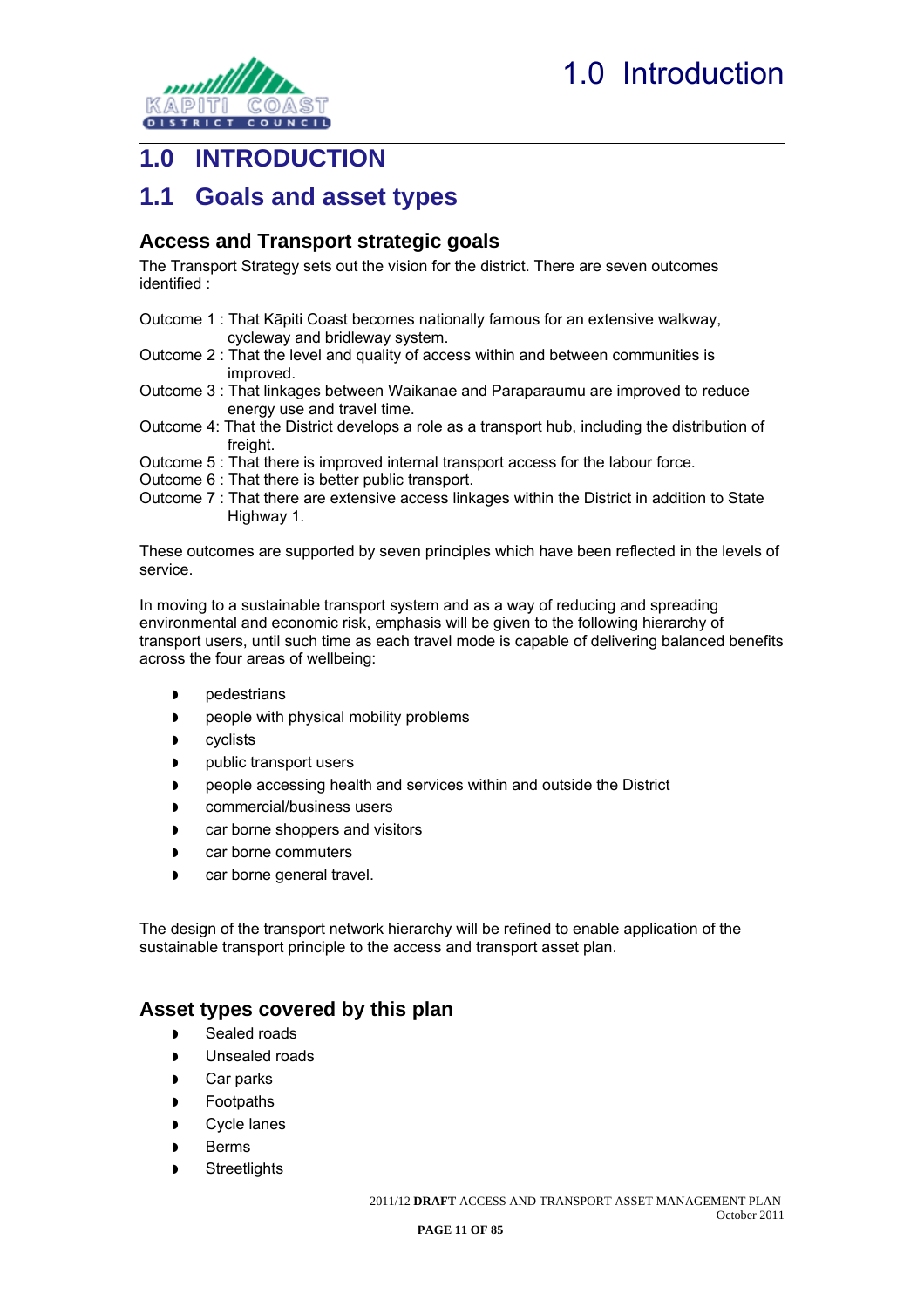

<span id="page-13-0"></span>

- Street trees
- Transport signs and signals
- **D** Seats
- **Retaining walls**
- **Bridges**
- **Culverts**
- **Bins**
- Bus shelters

Other activities that support asset management:

School Travel Plans

## <span id="page-13-1"></span>**1.2 Activity description and rationale**

The way in which movement networks are laid out is one of the most influential 'drivers' of urban form and how successful a place will be. This is because, unlike land uses and allotments, roads and networks can not be easily moved, changed, or removed.

A connected network of roads, lanes, and paths as opposed to a series of unconnected culde-sacs, increases accessibility for residents, allows for safer and more efficient movement of vehicular and non-vehicular traffic, and enables more efficient infrastructure provision. Over the longer term, it also delays the need for substantial arterial route widening to manage poorly distributed peak traffic flows.

Carriageways, berms, cycleways, footpaths, car-parks, and sometimes stormwater infrastructure all need to share the road space. While roads need to be designed to cater for vehicles, people and infrastructure services, they also have a large role in determining the character of the area as a whole. Road widths, cycleway and footpath styles, and berm location and width can all be used creatively to deliver variety, interest and identity to neighbourhoods.

There are three interrelated reasons for the Council's involvement in the provision of access and transport assets and activities:

- providing access to work, schools and essential services eg health centres to ensure the community has reasonable access to core services to support essential everyday needs of individuals;
- reducing the negative impact of travel on the quality of life of others in the community through providing safe connections within and between local centres and workplaces, schools and residences for all network users;
- increasing access opportunities by all modes to local employment sites to enable individuals with appropriate skills to live and work within the Kāpiti district travelling by powered and non-powered transport vehicles.

The Council is benchmarked against others of a similar size through annual reporting to the New Zealand Transport Agency (NZTA). At the current time this is limited to traditional measures relating to road carriageway assets only. There are no national benchmarking processes at the current time for the wide range of other assets that are in the road corridor.

The Council's transport network has been categorised as follows for ease of management and development:

 **Neighbourhood Access Route**. A route that provides access to local residential neighbourhoods, schools and reserves, can include local accessways and lanes.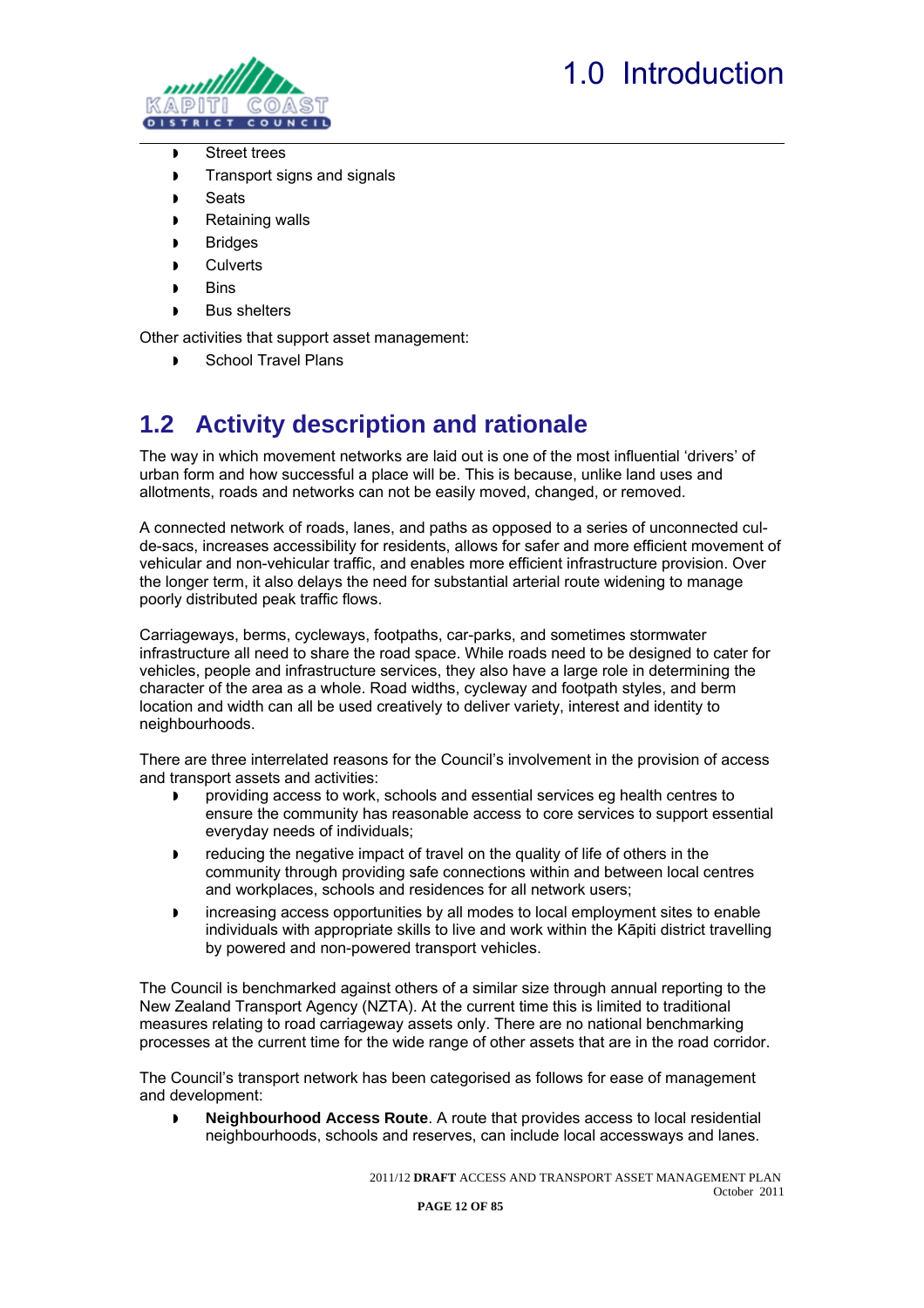<span id="page-14-0"></span>

Speeds will be low and volumes of users will be low. Pedestrian and cycle facilities may be shared with other road users.

- **Local Community Connector Route**. A route that provides main access through suburbs to connect local centres by all modes. Users are locally generated. Some routes may have low volumes of users, others high. Speeds of users on the route will vary more widely. Pedestrian facilities will generally be separated from vehicular traffic. Shared paths may be provided along some routes. Cycle facilities may be provided adjacent to traffic lanes or off road.
- **Centres Route**. These routes are located in retail areas and centres. They provide for economic development of the centre requiring both a movement and place function. Pedestrian facilities will be of a higher standard to support the retailers and amenity value required for quality centres. Cycle facilities and parking facilities will be required. Traffic lanes may be reduced in width to slow speeds and provide safety benefits.
- **Major Community Connector Route**. These routes connect suburbs to major centres or transport nodes, they may include access to regionally significant destinations or State highways. User volumes will be high and will be balanced against needs of adjacent land uses. Pedestrian facilities are provided along the route separated from vehicular traffic, with crossing facilities on key desire lines, cycle facilities may be provided on and/or off road to provide for all cyclists needs, vehicular routes are designed to enable freight deliveries and movement alongside the needs of other users of the network.
- **State Highway 1**. This route, operated and maintained by the New Zealand Transport Agency provides access into the District as well as for through journeys. The State highway may provide some local access, i.e. acting as a major community connector route.

Categorisation allows for the design and maintenance of the network to be optimized for the type of users.

In addition, the Council's Access and Transport staff provide advice to increase the life of the assets through travel planning activities in schools and workplaces.

| Asset                                     | Quantity         |
|-------------------------------------------|------------------|
|                                           |                  |
| Sealed Roads                              | 386km            |
| Neighbourhood Access Route                | To be determined |
| <b>Local Community Connector</b><br>Route | To be determined |
| - Centres Route                           | To be determined |
| <b>Major Community Connector</b>          | To be determined |
| Route                                     |                  |
| Unsealed Road                             | 15.8km           |
| - Neighbourhood Access Route              |                  |
| Footpaths                                 | 336 km           |
| Concrete                                  | To be determined |
| Asphalt                                   | To be determined |
| Gravel                                    | To be determined |
| Berms                                     |                  |
| Urban                                     | 113ha            |
| Rural                                     | 18.3ha           |

#### <span id="page-14-1"></span>**Table 1.1 Access and Transport assets and activities**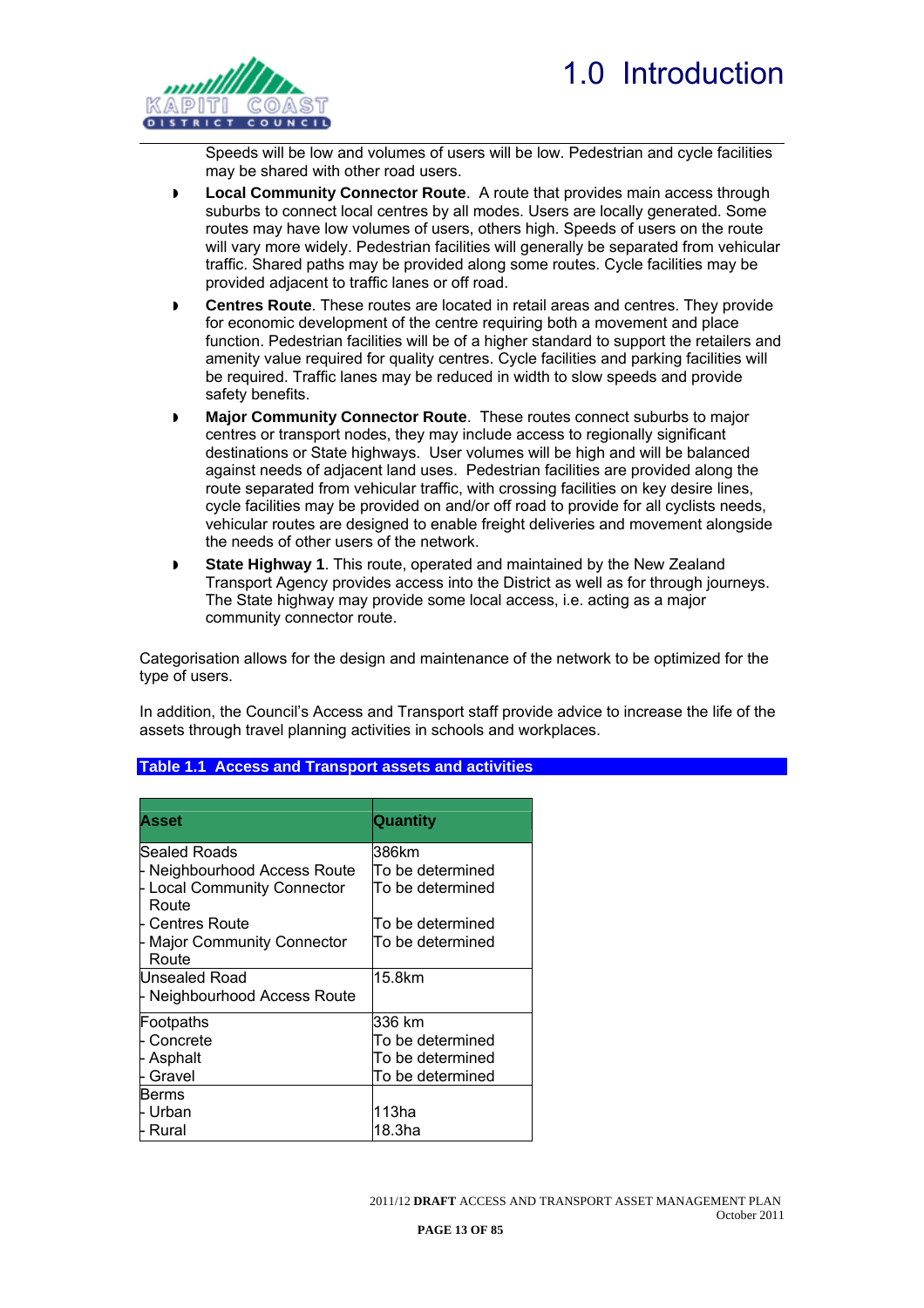<span id="page-15-0"></span>

# 1.0 Introduction

| <b>Asset</b>                                                                                                             | Quantity                                                     |
|--------------------------------------------------------------------------------------------------------------------------|--------------------------------------------------------------|
| Streetlights<br>- Concrete<br><b>Other</b>                                                                               | 4942                                                         |
| Street Furniture<br>F Transport signs<br>F Transport signals<br>- Street trees<br>l- Benches<br>ե Bins<br>- Bus shelters | 4285<br>1 set<br>Not currently recorded<br>90^<br>380*<br>55 |
| Cycle lanes/paths                                                                                                        | 76.7 km                                                      |
| Drainage assets                                                                                                          | 7685                                                         |
| Structures<br>⊦ Bridges<br>- Culverts<br>- Retaining walls                                                               | 43<br>580<br>200                                             |
| Travel Plans                                                                                                             | 8                                                            |

\*To be confirmed during 2011/12

### <span id="page-15-1"></span>**1.3 Linkages**

The Access and Transport AMP demonstrates how the service delivered supports the achievement of the Council's Community Outcomes, and complies with legislative requirements. It also provides draft financial forecasts and activity information which feeds into the LTP. These relationships are summarised in the following diagram.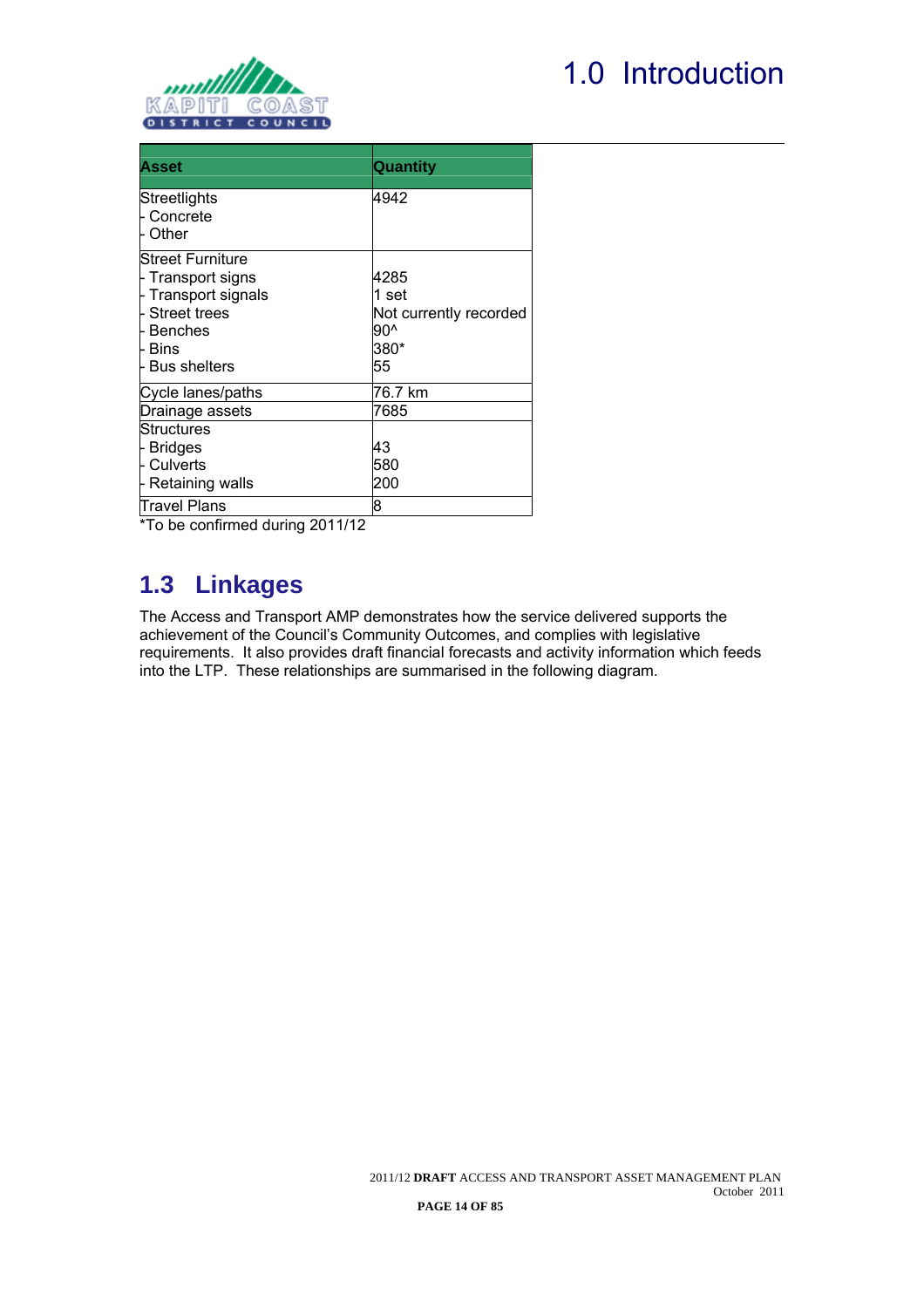

<span id="page-16-0"></span>

#### **Figure 1.1: AMP linkages**

<span id="page-16-1"></span>

In addition to these internal linkages, Kāpiti Coast District Council's Access and Transport activities contribute to delivery of the Wellington Regional Land Transport Strategy, Regional Public Transport Plan, and Regional Rail Strategy designed to contribute to an integrated land transport network that supports the region's people and prosperity in a way that is economically, environmentally and socially sustainable.

### <span id="page-16-2"></span>**1.4 Key issues**

#### <span id="page-16-3"></span>**Implications for access and transport management of wider issues**

A number of key issues for asset management are identified in the shared Part A, Chapter 3 of the asset management plans. The following identifies which of those key issues has particular relevance for access and transport management and explains what that relevance is.

#### *Improving community resilience*

Access and Transport can contribute to building community resilience through:

- **D** supporting the development of the walkways, cycleways and bridleways network
- **image 1** increasing the connectivity of the existing transport network
- advocacy for local public transport services within the district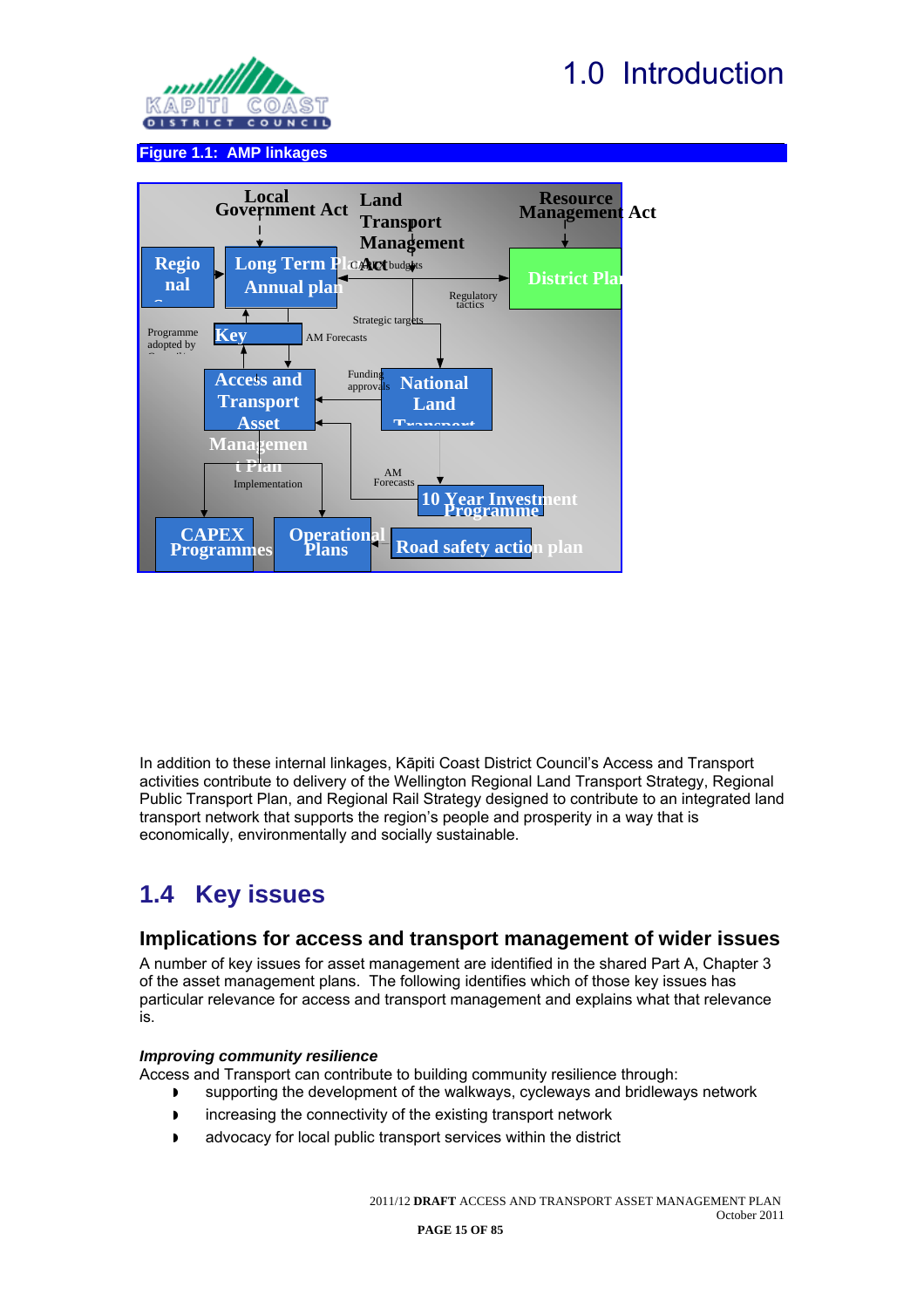

#### *The proposed Expressway*

- There will be a need for Council to mitigate some of the negative transport effects of the penetration of a major new road through the District, or to ensure NZTA does so.
- There will be opportunities for design changes to the existing SH1 route prior to any future handover of the asset to Council for ongoing operation and maintenance. This is to ensure the design of the arterial route fulfils its local road status as a Major Community Connector Route. It is not expected that re-design of the entire route is provided for within the Wellington – Levin RONS project.
- **There will be effects on the Council's existing strategic landholdings and** opportunities for acquiring new road assets.

#### *Peak oil and other resource shortages*

- Impacts on the community's ability and willingness to pay at a time of escalating costs may result in a need to change or possibly scale back some levels of service over time.
- Potential shortages of fuel on a temporary or longer term basis will have direct impacts on maintenance regimes. We will investigate alternative design solutions that use natural or recycled materials and support contractors who use alternative fuel sources to power machinery and produce materials. We will also monitor developments in these areas with a view to adopting proven new technologies. Further, we will work with our contractors on maintenance schedules to ensure greatest fuel efficiency is achieved.
- Increased power charges for streetlighting will put additional pressure on budgets at a time when more lighting is being requested within the community. We will investigate and test alternative technologies where it is economic to do so. We will prioritise routes within the transport network and consider options for reducing power usage.
- **Reduced demand for motorized vehicular transport may occur as prices rise and** households and businesses consider alternative transport modes to keep costs down.
- **Bitumen dependence may require "hedging" to be considered as part of regional** shared services review.

#### *Climate change*

*Mitigation* 

- Development of school and workplace travel plans to reduce the impact of vehicle emissions by all transport users together with greater promotion of the benefits of new ways of travelling will be continued.
- The Access and Transport activity team will identify and implement ways to reduce its greenhouse gas footprint through greater fuel efficiency of machinery and vehicles and through changes to maintenance contracts and future tender documentation.
- **The team will proactively develop their work programmes to enable greater use of** walking, cycling and public transport usage in delivery of the asset management plan outcomes.

*Adaptation* 

 Increased focus and associated resources for maintenance contractors on drainage and stormwater systems to minimise flooding risks on road land. The Roading Asset team will work closely with the Stormwater and Coastal Assets team to plan for these eventualities.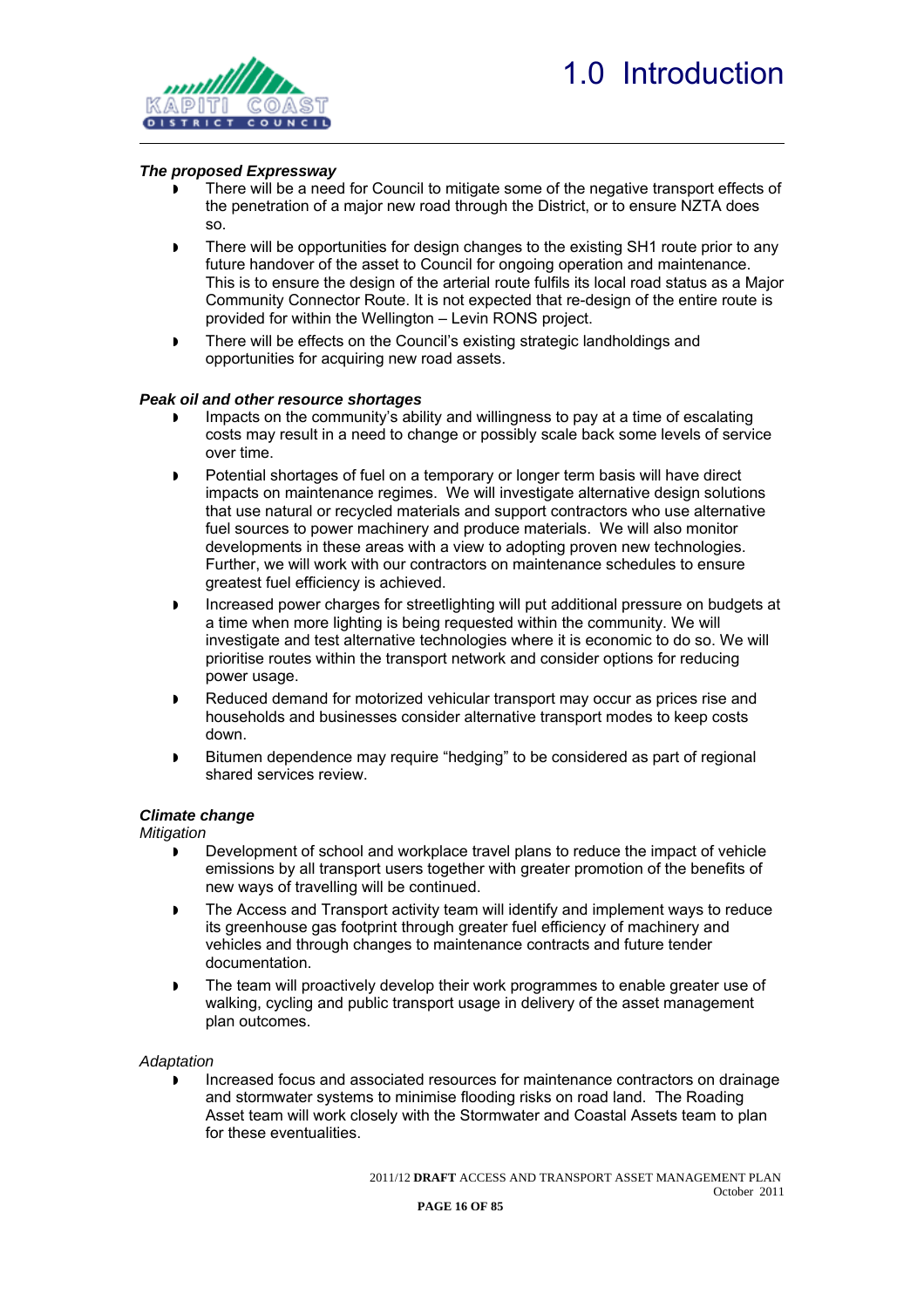

<span id="page-18-0"></span>

- Changes to the products used in resealing roads will be investigated as extremes in weather change and impact on the quality of the road surface.
- Increased chance of slips onto road in rural hill areas may require additional strengthening works or additional resource for maintaining existing levels of service.
- Changes in transport network hierarchy to adapt for potential loss of road assets through coastal erosion. In the short term roads at risk have been protected. Development of medium term plan required to be developed during life of this asset management plan.

#### *Growth management*

- Vehicular demand on the transport network within Kāpiti will need to be managed if levels of service are to be maintained. Most roads have sufficient capacity for many years of growth without a deterioration in levels of service. The exception to this is Kāpiti Road. A change in the allocation of road space will require greater prioritization for pedestrians, cyclists and on some routes freight vehicles to increase the number of users and value of products along routes to maximize efficiency of the network. The Roading Asset team is investigating options to provide for growth along this Major Community Connector route.
- Additional traffic signals at intersections on SH1 to improve the flow between the national road network and local network will be required. This could improve the efficiency of the local road network increasing the return on investment of local road upgrades over recent years.
- As population numbers increase, especially in the older age groups, the types of vehicles may change, eg increased use of motorised scooters. Design of the transport network will change to reflect these changes.

### <span id="page-18-1"></span>**Specific issues for road asset management**

- **Asset management improvements**. The ongoing maintenance and inclusion of all assets in the RAMM database will be required.
- Major **changes in central government policy direction** can delay the speed at which local strategies are implemented. Funding allocations are subject to fluctuations every three years.
- The **integration of the Transport Strategy and Streetscape Strategy** into the design, operation and maintenance of the road network is required.

### <span id="page-18-2"></span>**1.5 Significant negative effects**

Potential negative effects of Council's ownership and management roads are:

- Increasing noise impacts on adjacent properties particularly along major community connectors from higher traffic volumes and/or speeds of vehicles.
- Vandalism, particularly graffiti on structures is a problem in urban and rural areas.
- Environmental impacts of the runoff from road traffic is a problem that is currently addressed only to a limited extent in the urban environment.
- Deaths and serious injuries from crashes, where it is attributable to design and maintenance of the network.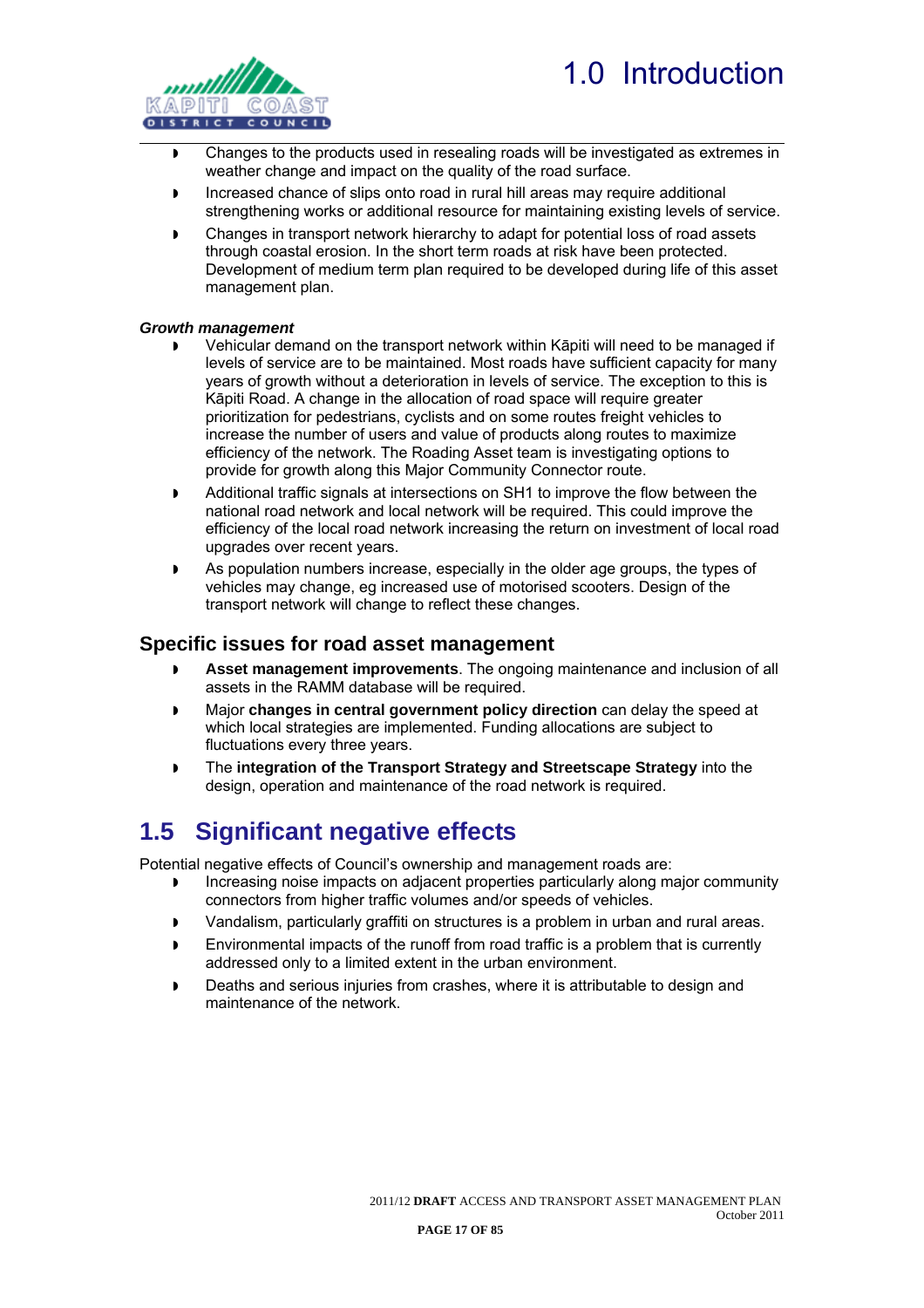<span id="page-19-0"></span>

## <span id="page-19-1"></span>**1.6 The level[3](#page-19-3) of this plan**

The appropriate level of sophistication of planning for asset groups is determined based on consideration of certain factors which impinge on their management as follows:

#### <span id="page-19-2"></span>**Table 1.2: Assessment against planning level factors**

| Criteria.                                                  | Assessment   | Comment                                                                                                                                                                                                                                                                                                                                                                                                                                                                                                                                                                                                                                                                                                   |
|------------------------------------------------------------|--------------|-----------------------------------------------------------------------------------------------------------------------------------------------------------------------------------------------------------------------------------------------------------------------------------------------------------------------------------------------------------------------------------------------------------------------------------------------------------------------------------------------------------------------------------------------------------------------------------------------------------------------------------------------------------------------------------------------------------|
| District<br>population size                                | Intermediate | A comparison of factors including urban area, town<br>populations and total population showed that Access and<br>Transport activity management practice in Kāpiti Coast<br>should be at the Intermediate level.                                                                                                                                                                                                                                                                                                                                                                                                                                                                                           |
| District wide<br>risks                                     | Intermediate | Analysis of District-wide risks relevant to all asset groups<br>confirmed that asset management practice should be at<br>Intermediate level.                                                                                                                                                                                                                                                                                                                                                                                                                                                                                                                                                              |
| Average annual Advanced<br>costs                           |              | The budget allocation to Access and Transport is the<br>largest allocation of all of the Council's asset groups. The<br>activity is an important part of Council's service delivery and<br>district liveability, however historic allocation may not reflect<br>current community expectations.                                                                                                                                                                                                                                                                                                                                                                                                           |
| Legislative<br>requirements                                | Intermediate | In addition to the policy of meeting minimum legislative<br>requirements, there are national and regional coordination<br>and integration initiatives and requirements in place.                                                                                                                                                                                                                                                                                                                                                                                                                                                                                                                          |
| Size, condition<br>and complexity<br>of assets in<br>group | Intermediate | There is a range of assets with varying levels of formal<br>condition assessments and management plans in place.<br>Bridges are regularly inspected by a consultant. Road<br>surfaces are inspected annually. Monthly inspections of the<br>network (roads, footpaths, signs, drainage, streetlights) are<br>undertaken by a contractor. The condition of the network is<br>satisfactory reflecting the historic high levels of community<br>funding supported by the growing community over the past<br>30 years. Maintenance of the asset in its current condition<br>will place increasing pressures on the District without<br>additional funding or changes in priority and/or levels of<br>service. |
| <b>Risks</b><br>associated with<br>failures                | Advanced     | Bridges and culverts (flooding) risks are well managed and<br>regular inspections undertaken by consultants and<br>contractors. Tree hazards were a concern but are being<br>brought under control with the initiation of a systematic<br>management approach in 2010.                                                                                                                                                                                                                                                                                                                                                                                                                                    |
| Organisational<br>skills and<br>resources                  | Intermediate | Increasing in-house technical skills to manage the asset<br>planning and management process is on-going. This will<br>enable the implementation of strategy through the delivery<br>programme.                                                                                                                                                                                                                                                                                                                                                                                                                                                                                                            |
| Customer<br>expectations                                   | Intermediate | Residents move to the Kāpiti Coast in part for high natural<br>values. The change of focus for Access and Transport<br>asset management will support the community expectations<br>over the coming years.                                                                                                                                                                                                                                                                                                                                                                                                                                                                                                 |

 $\overline{a}$ 

2011/12 **DRAFT** ACCESS AND TRANSPORT ASSET MANAGEMENT PLAN

<span id="page-19-3"></span><sup>3</sup> For an explanation of planning levels, see Introduction of Part A.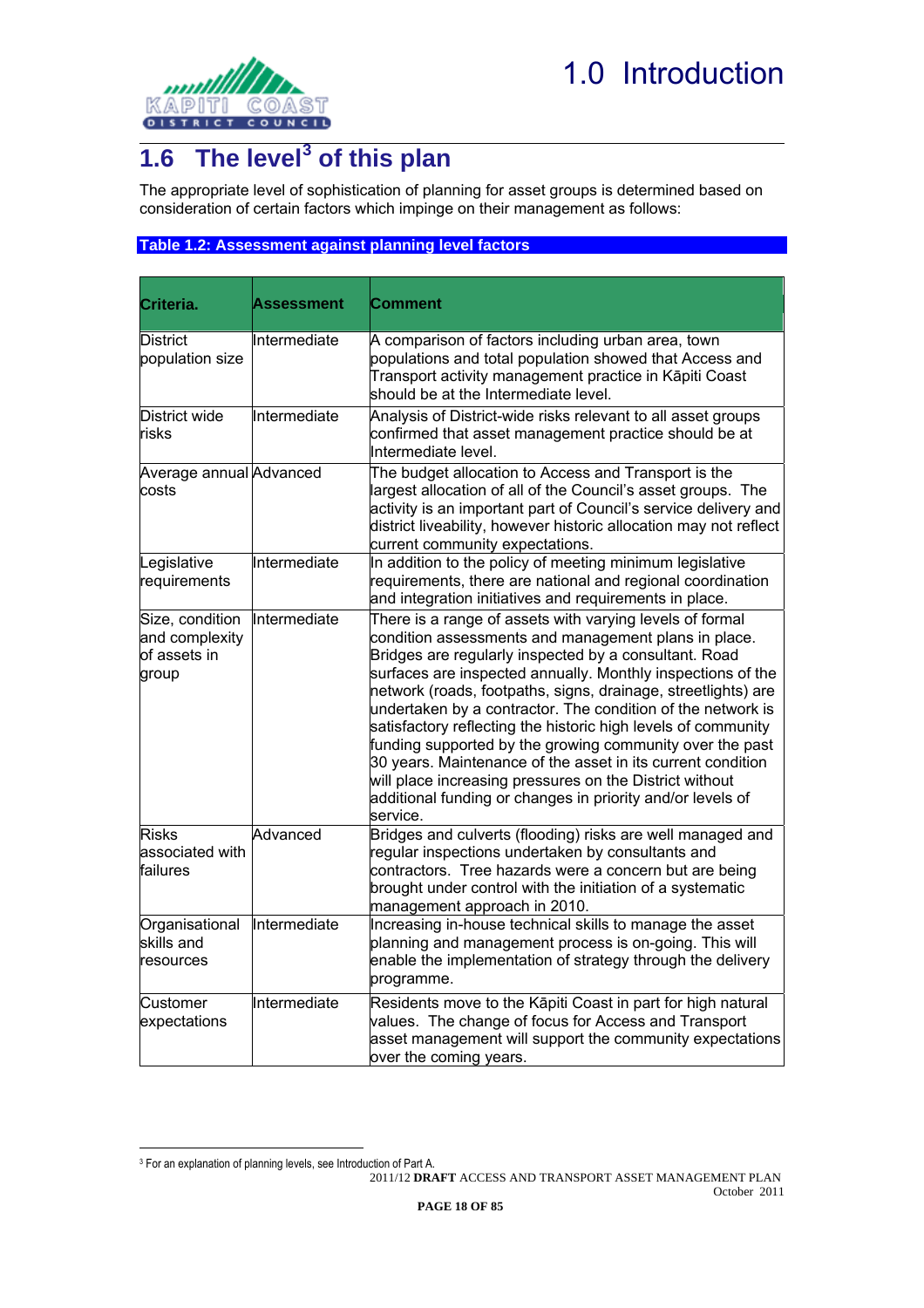# 1.0 Introduction



| Criteria.                        | <b>Assessment</b> | <b>Comment</b>                                                                                                                                                                                                                                                                                                                                                                                                                                                                                                                                                                                |
|----------------------------------|-------------------|-----------------------------------------------------------------------------------------------------------------------------------------------------------------------------------------------------------------------------------------------------------------------------------------------------------------------------------------------------------------------------------------------------------------------------------------------------------------------------------------------------------------------------------------------------------------------------------------------|
| Sustainability<br>considerations | Intermediate      | The role of access and transport activities in responding to<br>increased oil prices and environmental impacts of transport<br>will continue to increase. The provision and management<br>of alternative mode networks contribute to the Council's<br>responsibilities to support sustainable transport and<br>development in the District as they do to the ongoing health<br>and social well-being of the community. Practical measures<br>that are in place include school travel plans. Extension of<br>these initiatives to workplaces and community organizations<br>will be necessary. |

This analysis suggests that the asset management practice of Access and Transport at Kāpiti Coast District Council should ultimately be at the Advanced level. However, current practices and availability of data means that the AMP is currently written at an Intermediate level. The asset management practice will be improved over the next three years and the AMP will move to Advanced level at the next review round. Specific improvements are identified in the Improvement Plan (Chapter 9).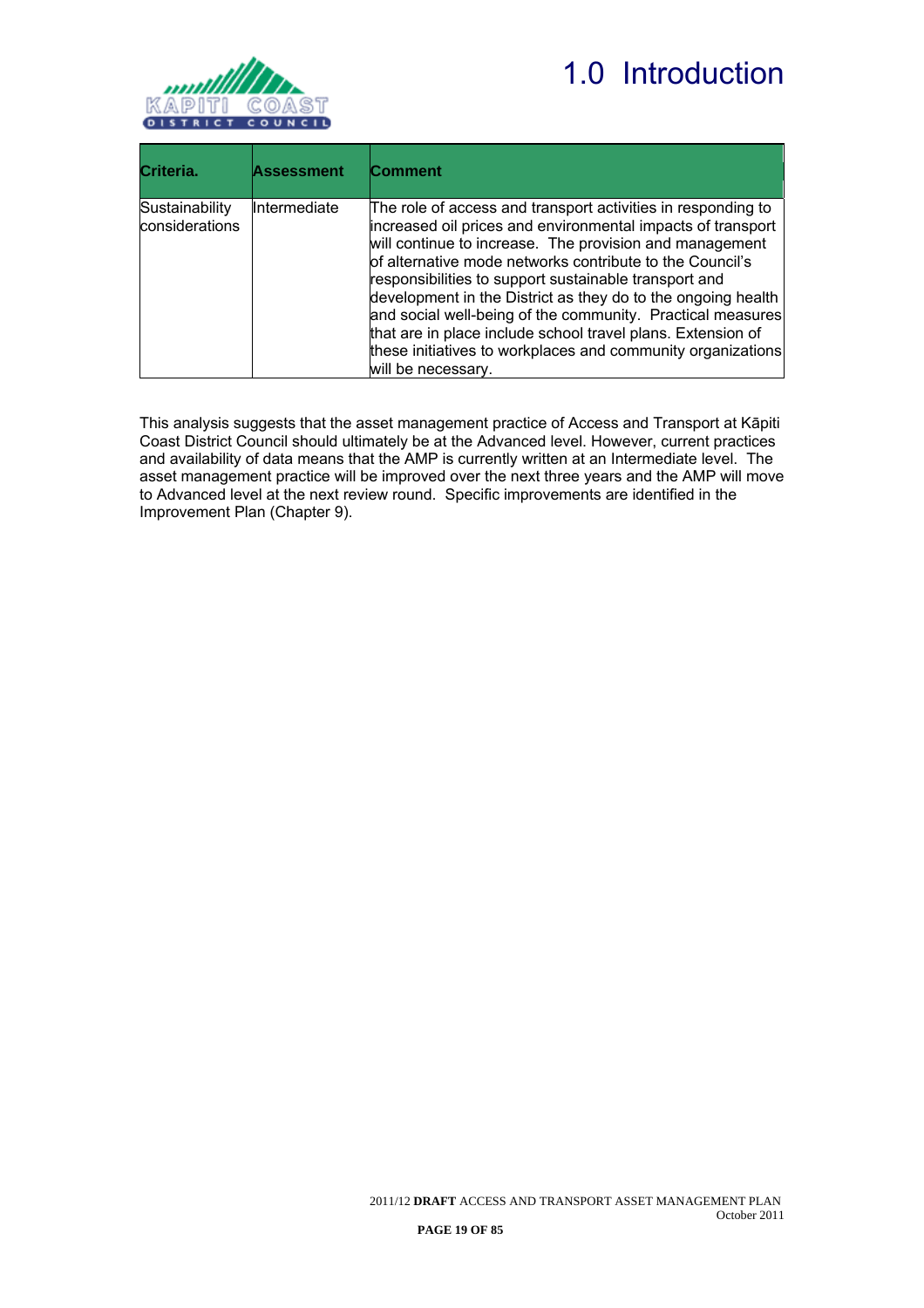<span id="page-21-0"></span>

## <span id="page-21-1"></span>**2.0 LEGAL AND POLICY REQUIREMENTS**

### <span id="page-21-2"></span>**2.1 Legislative requirements**

The preparation and implementation of this asset management plan and its long term financial forecasts helps Kāpiti Coast District Council comply with legislative requirements. Key legislation applying to access and transport infrastructure is summarised below:

#### <span id="page-21-3"></span>**Table 2.1: Acts relevant to access and transport asset management**

| Act                                                                                            | <b>Description</b>                                                                                                                                                                                                                                                             |  |  |  |  |  |  |
|------------------------------------------------------------------------------------------------|--------------------------------------------------------------------------------------------------------------------------------------------------------------------------------------------------------------------------------------------------------------------------------|--|--|--|--|--|--|
| The Land Transport Management Act 2003<br>(and LTMA Amendment Act 2008) [Under<br>review 2011] | The purpose of this Act is to contribute to<br>the national aim of achieving an integrated,<br>safe, responsive, and sustainable land<br>transport system, an approach reflected in<br>the New Zealand Transport Strategy<br>(NZTS).                                           |  |  |  |  |  |  |
|                                                                                                | This act requires an integrated approach to<br>land transport planning, management and<br>funding with the intention of improving social<br>and environmental responsibility and to<br>allocate land transport funding in an<br>effective and efficient manner.                |  |  |  |  |  |  |
| The Local Government Act 1974 (retained<br>sections)                                           | This act sets out the powers of the Council<br>in relation to the road assets.                                                                                                                                                                                                 |  |  |  |  |  |  |
| The Local Government Act 2002                                                                  | This act enables the power of general<br>competence for a local authority to<br>undertake any business or activity (given<br>certain provisos) and the setting of bylaws.<br>It also states consultation and level of<br>service requirements.                                 |  |  |  |  |  |  |
|                                                                                                | This Act requires local authorities to:                                                                                                                                                                                                                                        |  |  |  |  |  |  |
|                                                                                                | identify community outcomes and priorities,<br>at least every six years. These must cover<br>social, cultural, economic and environmental<br>outcomes. Additionally indicators need to be<br>developed which assess the contribution of<br>transport assets to these outcomes; |  |  |  |  |  |  |
|                                                                                                | prepare a range of policies, including<br>Significance, Funding and Financial<br>Policies:                                                                                                                                                                                     |  |  |  |  |  |  |
|                                                                                                | prepare a Long Term Plan (LTP), at least<br>every three years.                                                                                                                                                                                                                 |  |  |  |  |  |  |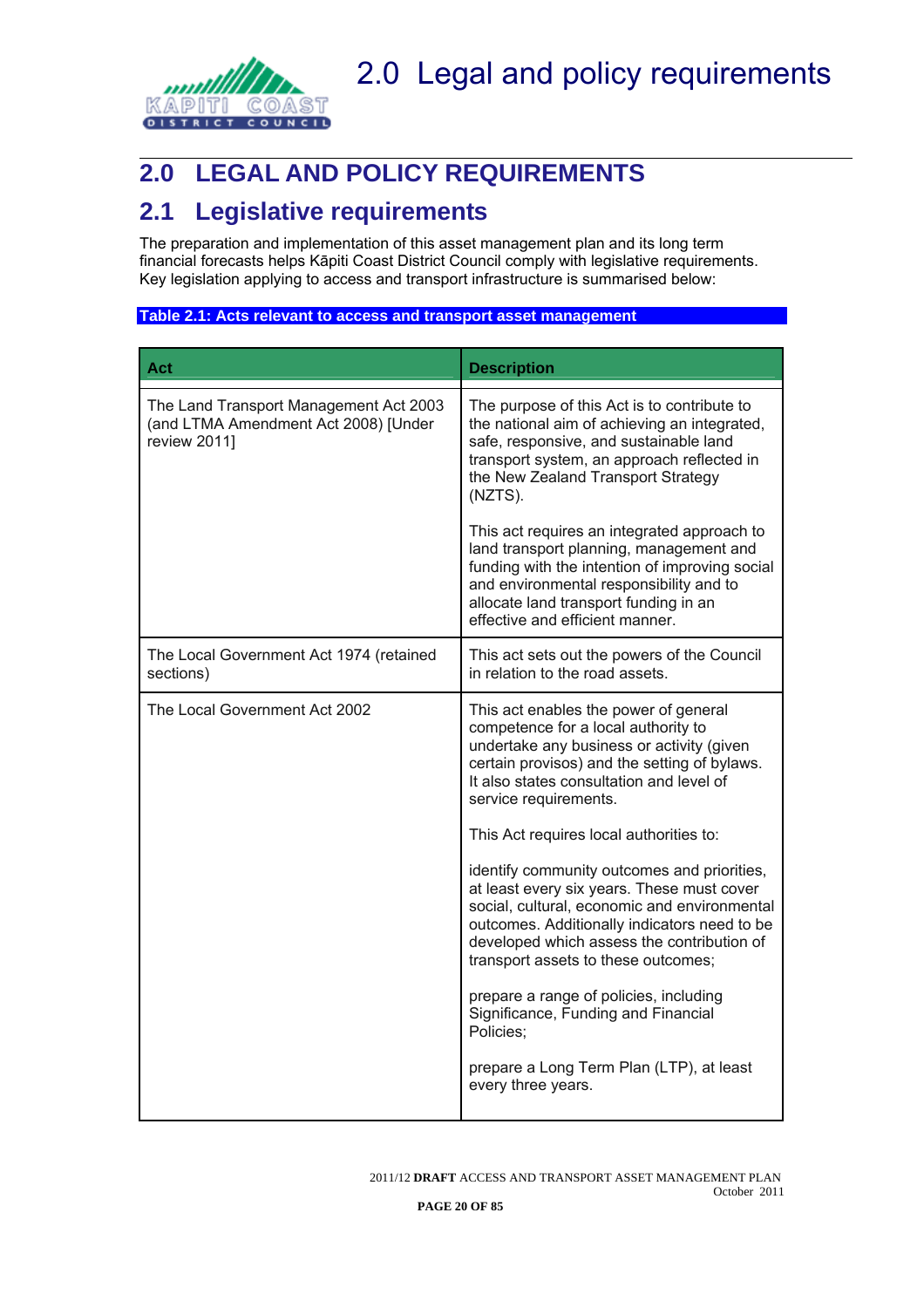

# 2.0 Legal and policy requirements

| Act                                                                                                                                       | <b>Description</b>                                                                                                                                                                                                                                                                                                         |
|-------------------------------------------------------------------------------------------------------------------------------------------|----------------------------------------------------------------------------------------------------------------------------------------------------------------------------------------------------------------------------------------------------------------------------------------------------------------------------|
| The Civil Defence Emergency Management<br>Act 2002                                                                                        | This act requires 'Lifeline' utilities (including<br>transport networks) to function at their fullest<br>possible extent during and after an<br>emergency event. These are normally<br>documented in business continuity plans<br>which identify critical services and<br>infrastructure needed to maintain<br>operations. |
| The Health and Safety in Employment Act<br>1992                                                                                           | This act requires the provision of safe work<br>places for all activities undertaken by local<br>authority's staff, consultants and<br>contractors. Compliance audits and the<br>maintenance of an audit trail are also<br>required.                                                                                       |
| The Public Works Act 1981                                                                                                                 | This act enables compulsory land<br>purchases - it defines the procedural and<br>informational requirements.                                                                                                                                                                                                               |
| The Resource Management Act 1991                                                                                                          | This act establishes the planning framework<br>for activities that affect the environment. It<br>covers the process by which land is<br>designated and the provision of resource<br>consents.                                                                                                                              |
| The Telecommunications Act 2001<br>The Electricity Act 1992<br>The Gas Act 1992<br>The Railway Safety and Corridor<br>Management Act 1996 | These acts give powers to utility operators<br>in their utilisation of road corridors.                                                                                                                                                                                                                                     |
| The Government Roading Powers Act 1989                                                                                                    | This act provides a legislative framework for<br>the New Zealand Transport Agency (NZTA).<br>It also includes requirements for other road<br>controlling authorities and regional councils.                                                                                                                                |
| The Transport Act 1962                                                                                                                    | This act enables the control of road and<br>traffic operations. These include traffic<br>regulations, bylaws, enforcement etc.                                                                                                                                                                                             |
| The Transport Act 1998                                                                                                                    | This act enables Council's to set certain<br>bylaws to designate routes through their<br>areas.                                                                                                                                                                                                                            |
| Transport (Vehicular Traffic Road Closure)<br>Regulations 1965                                                                            | Sets out the process to follow for the<br>temporary closure of a road for a community<br>event, e.g. market, rally, street party                                                                                                                                                                                           |

Other relevant Acts, standards and policies are:

- **Fencing Act 1987**
- Walking Access Act 2008
- **Litter Act 1979**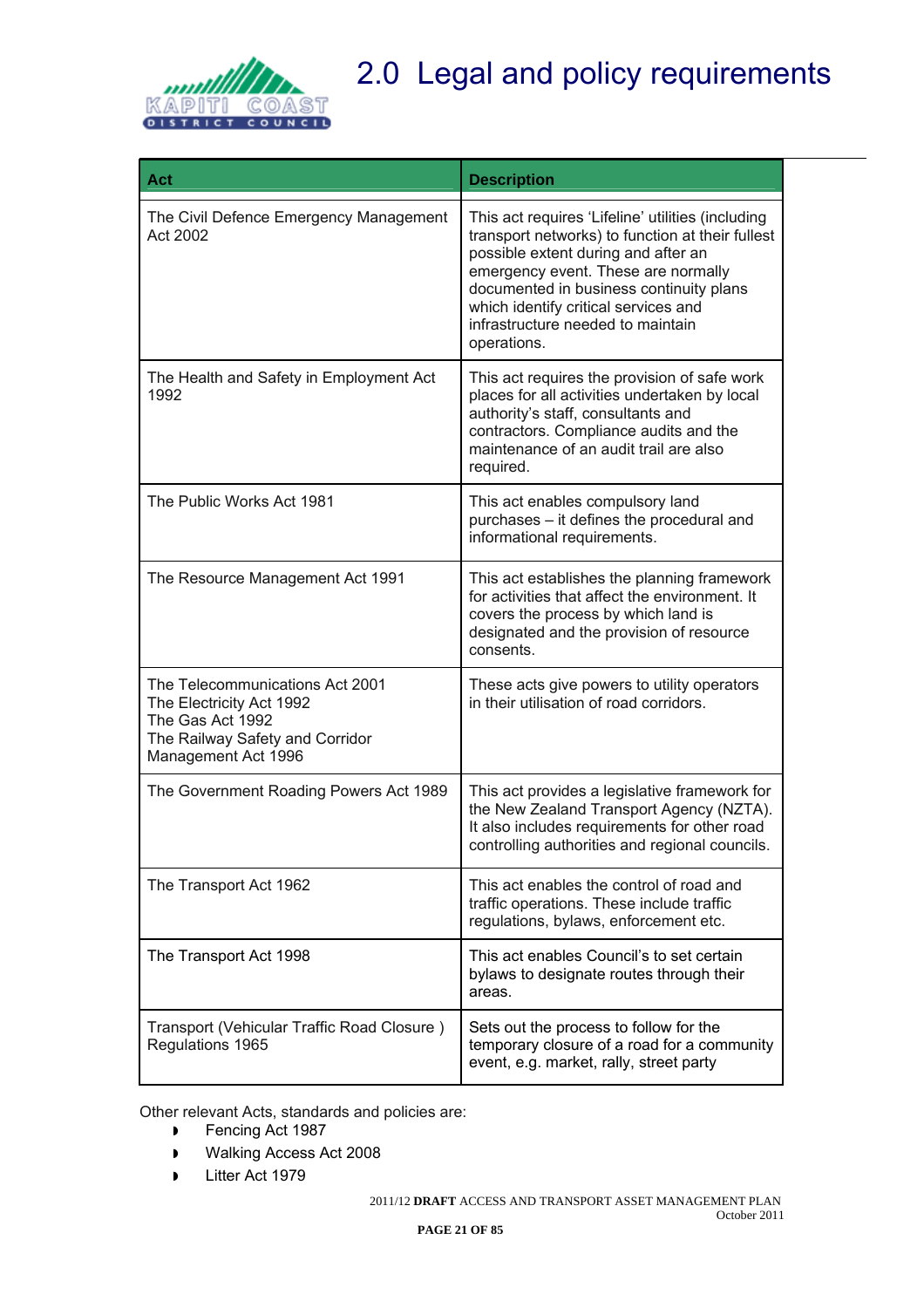

<span id="page-23-0"></span>

- Building Act 2004
- **Land Drainage Act 1908**
- **IDED** Land Transport rules including but not limited to Setting of Speed Limits Rule (Rule 54001) and Traffic Control Devices Rule (Rule 54002)
- Greater Wellington Regional Council Regional Land Transport Strategy and associated plan
- Greater Wellington Regional Council Freshwater Plan
- Greater Wellington Regional Council Regional Public Transport Plan

### <span id="page-23-1"></span>**2.2 Key strategies**

The following key strategies developed by the Council over the last decade are also relevant:

- **Transport Strategy, 2008**
- Cycleways, Walkways and Bridleways Strategy, 2009
- Streetscape Strategy, 2008
- **Subdivision Principles and Requirements and design guides, 2005**
- Development Management Strategy, 2007
- Coastal Management Strategy, 2006

### <span id="page-23-2"></span>**2.3 Relevant standards**

Maintenance and operational standards for the delivery of access and transport services are specified in maintenance contracts and service level agreements (SLAs). In addition, there are a number of other documents that guide the maintenance, management and provision of services and assets.

The expectations of Kāpiti Coast residents typically challenge traditional engineering design in New Zealand. Over the last decade there has been a change in the design of road solutions to provide a balanced transport network for all road users. Some changes have been introduced through the Council's Subdivision Principles and Guidelines. The implementation of these standards for roading assets operation, renewal and upgrade has only occurred since 2010/11.

The following table sets out useful standards and guideline documents for reference during the implementation of asset maintenance or renewal: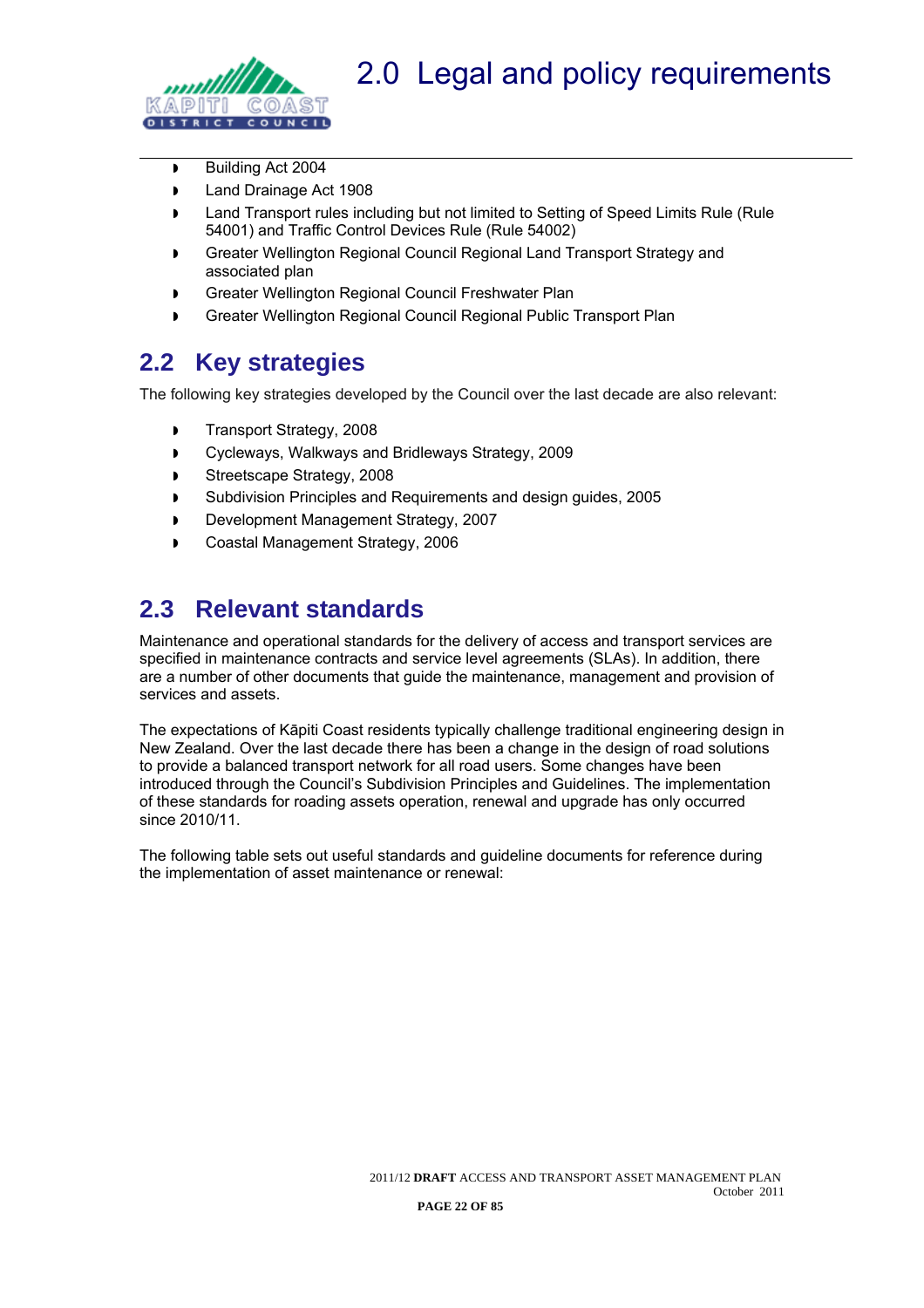<span id="page-24-0"></span>

### <span id="page-24-1"></span>**Table 2.2: Relevant standards and specifications**

| <b>Standard/Specification</b>                                                                                                                                                                                                  | <b>Content/Purpose</b>                                                                                                                                                                                                                                                    |
|--------------------------------------------------------------------------------------------------------------------------------------------------------------------------------------------------------------------------------|---------------------------------------------------------------------------------------------------------------------------------------------------------------------------------------------------------------------------------------------------------------------------|
|                                                                                                                                                                                                                                |                                                                                                                                                                                                                                                                           |
| Ministry of Justice National<br><b>Guidelines for Crime</b><br>Prevention through<br>Environmental Design in<br>New Zealand Part 2:<br><b>Implementation Guide</b>                                                             | Implements the CPTED (crime prevention through<br>environmental design) principles.<br>Provides guidelines to take account of safety issues for<br>design of streets and public places.                                                                                   |
| Kāpiti Coast District Council<br>Subdivision Principles and<br>Requirements and design<br>guides                                                                                                                               | Provides a guide to the service quality and standards for<br>subdivision and development and retrofits of existing urban<br>and rural roads.                                                                                                                              |
| Kāpiti Coast District Council<br>Streetscape Strategy and<br>Guidelines                                                                                                                                                        | Provides a process and tools to take a considered,<br>comprehensive and coordinated approach to resolving<br>competing and often conflicting interests in regards to<br>streetscapes.                                                                                     |
| NZTA Pedestrian planning<br>and design guide                                                                                                                                                                                   | Guidelines for consistent approach to planning and design of<br>pedestrian facilities throughout New Zealand.                                                                                                                                                             |
| NZTA Cycle network and<br>route planning guide                                                                                                                                                                                 | Guidelines for consistent approach to planning and design of<br>cycle facilities throughout New Zealand.                                                                                                                                                                  |
| NZS4404:10 Land<br>development and<br>subdivision infrastructure                                                                                                                                                               | Guidelines for all infrastructure in new sub-divisions. These<br>have been included within the Council's Subdivision<br>Principles and Requirements and design guides.                                                                                                    |
| AS/SNZ 4360:2000 Risk<br>Management for Local<br>Government                                                                                                                                                                    | Guidelines for assessing risks and developing risk<br>management strategies.                                                                                                                                                                                              |
| <b>AUSTROADS</b> guidance<br>and NZ supplementary<br>guides                                                                                                                                                                    | Technical specifications for the design and construction of<br>roads. These guidance documents provide input to<br>development of Council's Subdivisions principles and<br>development and associated engineering specifications. They<br>do not override local guidance. |
| <b>AS/NZS 1158</b><br>NZS 6705 or AS 3771                                                                                                                                                                                      | Minimum technical requirements for streetlighting.                                                                                                                                                                                                                        |
| <b>NZTA Bridge inspection</b><br>manual                                                                                                                                                                                        | Technical requirements for consultants and contractors<br>undertaking bridge maintenance and renewals work.                                                                                                                                                               |
| <b>Traffic Control Device</b><br>Manual<br>Part 13 Parking<br>AS/NZS 2890.1:2004 :<br>Parking facilities - Off-street<br>car parking<br><b>Guide to Traffic Engineering</b><br>Practice, Part 11: Parking,<br>AUSTROADS, 1988. | Technical guidance for installation of parking and associated<br>measures.                                                                                                                                                                                                |
| NZS HB 2002:2003 Code of<br>Practice for working in the<br>road [under review 2011]                                                                                                                                            | Sets out process, policies and requirements for any<br>contractor carrying out works within the road corridor. Is<br>supplemented by local authority special conditions.                                                                                                  |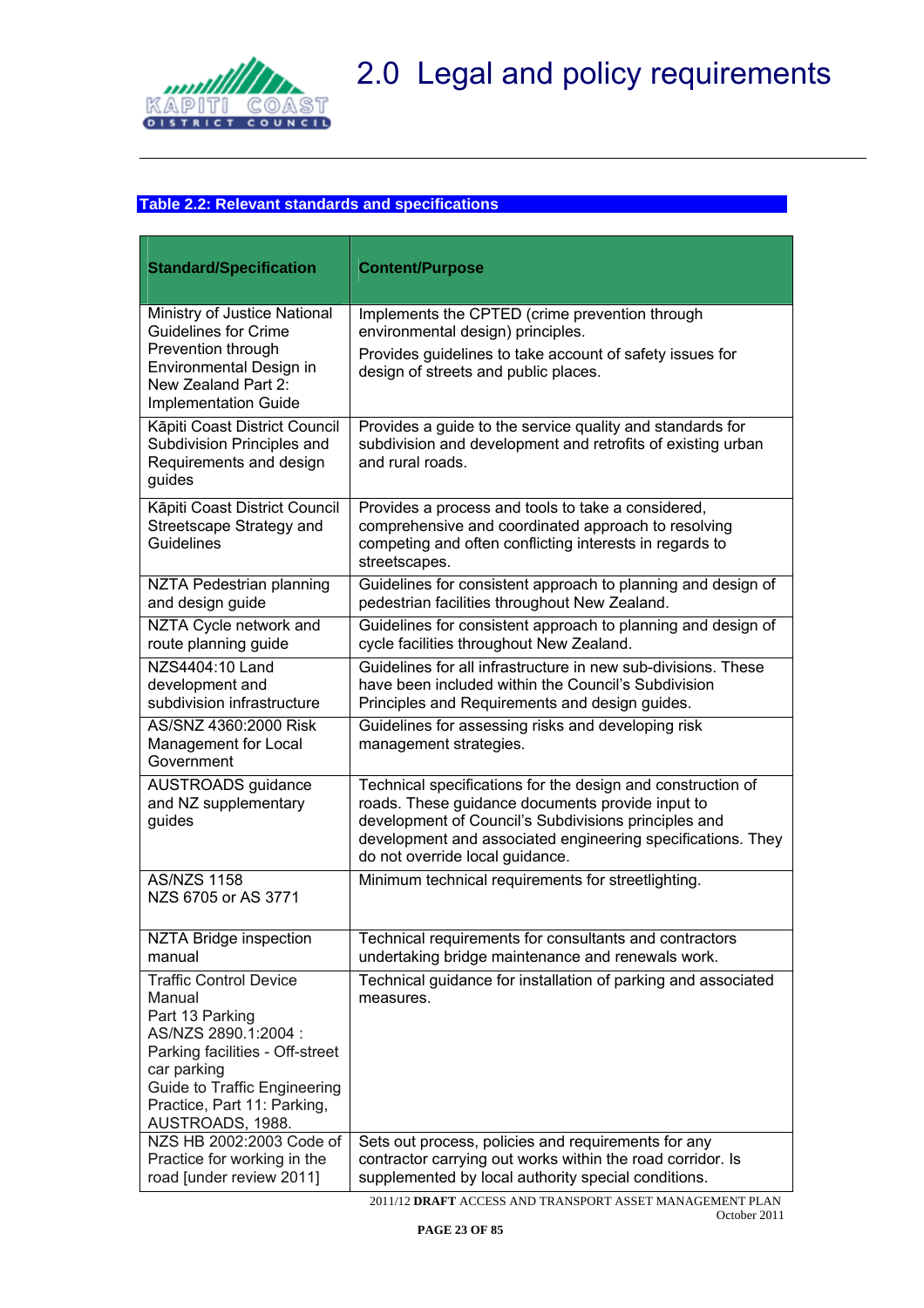

# 2.0 Legal and policy requirements

| <b>Standard/Specification</b>                                                                        | <b>Content/Purpose</b>                                                                                      |
|------------------------------------------------------------------------------------------------------|-------------------------------------------------------------------------------------------------------------|
| NZS 3910:2003 Conditions<br>of Contract for Building and<br><b>Civil Engineering</b><br>Construction | Provides standard conditions for contracts and supporting<br>processes to meeting legislative requirements. |

Further to these standards and guidelines, the access and transport services that provide for our customers are also influenced by a number of other bylaws and codes. These are as follows:

- KCDC General Bylaw 2010
- Traffic Bylaw 2010
- Public Places Bylaw 2010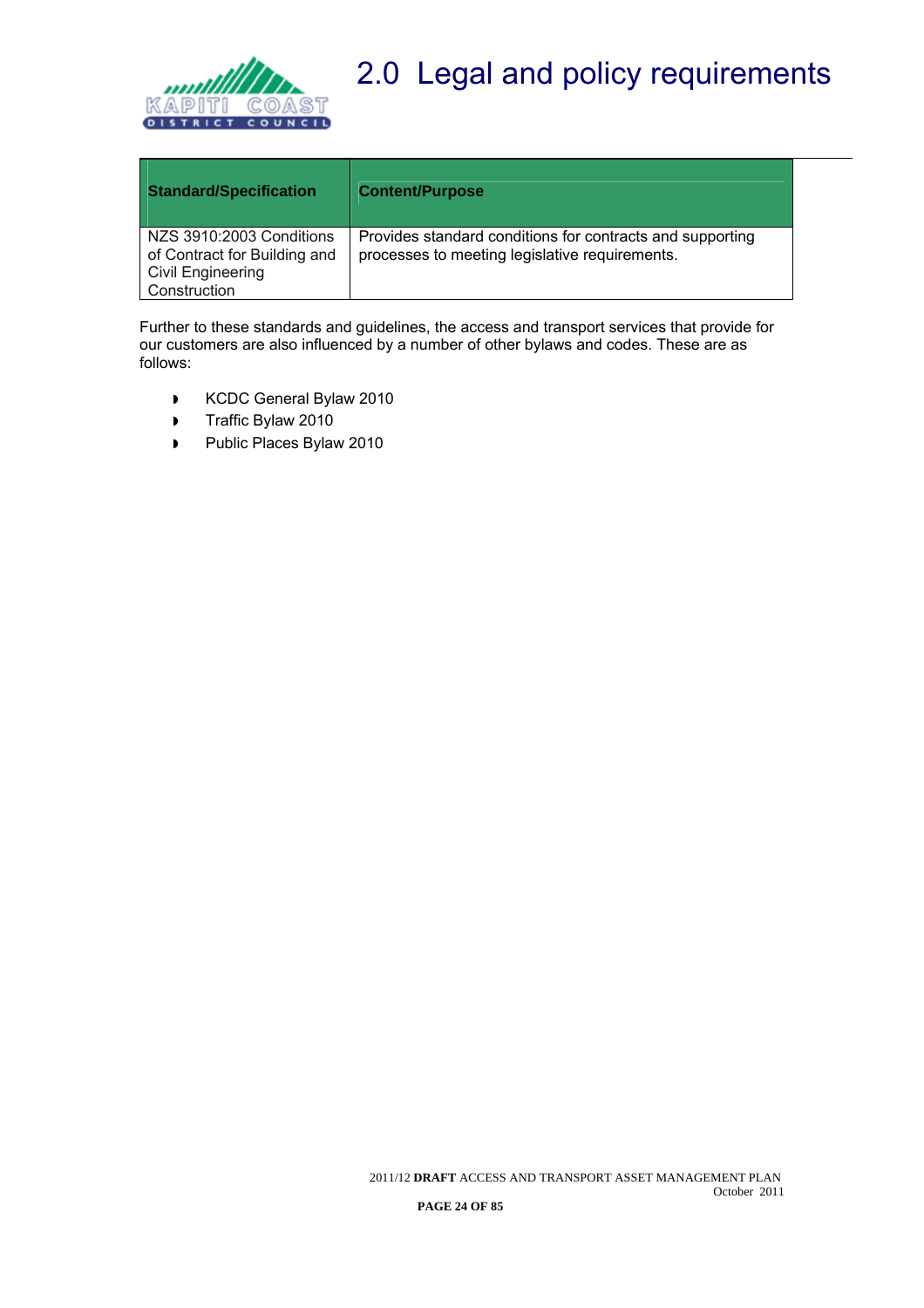<span id="page-26-0"></span>

## <span id="page-26-1"></span>**3.0 LEVELS OF SERVICE**

### <span id="page-26-2"></span>**3.1 User research and expectations**

Three sources of feedback on Council's access and transport activities contributed to our understanding of what residents and ratepayers expect and how satisfied they are with levels of service received.

- The 2010 Resident Opinion Survey
- In 2007 and 2008, the Council developed a strategy for managing transport on the Kāpiti Coast. Consultation with interest groups through workshops supported the drafting of the final document: Towards a Sustainable Transport System
- **LTCCP** consultations over the last decade

### <span id="page-26-3"></span>**Resident Opinion Survey 2010**

This Survey provides a statistically robust sample of opinion from residents throughout the District. Questions about access and transport will be asked again in the 2013 survey which will allow the road asset team to check how they are doing in relation to delivering on expectations. The 2010 survey results can be summarised as follows:

- Average (approximately 50%) levels of satisfaction with the standard of roads, walkways and cycleways, with roads being identified as having lowest level of satisfaction of the three asset types. Roads were rated as the most important of the services provided by the Council with footpaths third after wastewater and stormwater. This places a high expectation on the levels of service provided by access and transport.
- **There were lower than expected levels of satisfaction with the road safety** programme. It is expected this may have resulted from the wording of the question as the Council does not specifically promote road safety messages using the term "road safety programme".
- The standard of streetlighting and footpaths was also identified as important to residents. There was a high level of satisfaction with the standards of streetlighting.
- The following areas were identified as less important: standard of walkways and cycleways and the road safety programme. However, there was a high level of satisfaction with the standard of walkways and cycleways which are the subject of a separate AMP.

The service request system provides another source of information from the community which collates data for all asset issues that are brought to the attention of staff. These together with feedback from the Annual plan process provide areas where improvements are required. The Access and Transport programme invests the majority of its budget in road infrastructure of which footpaths and cyclepaths form a component.

Key areas where improvements could be made are:

- Wider, more even-surfaced footpaths;
- Control of vegetation on footpaths;
- Understanding community expectations for the reinstatement of footpaths and roads;
- **Completing walkway and cycleway network;**
- Better signage for pedestrians and cyclists;
- Improved crossing facilities for pedestrians on major community connectors;
- Improved contractors' obligations for streetlight maintenance;
- Coordinated footpath and road renewal programmes;

2011/12 **DRAFT** ACCESS AND TRANSPORT ASSET MANAGEMENT PLAN October 2011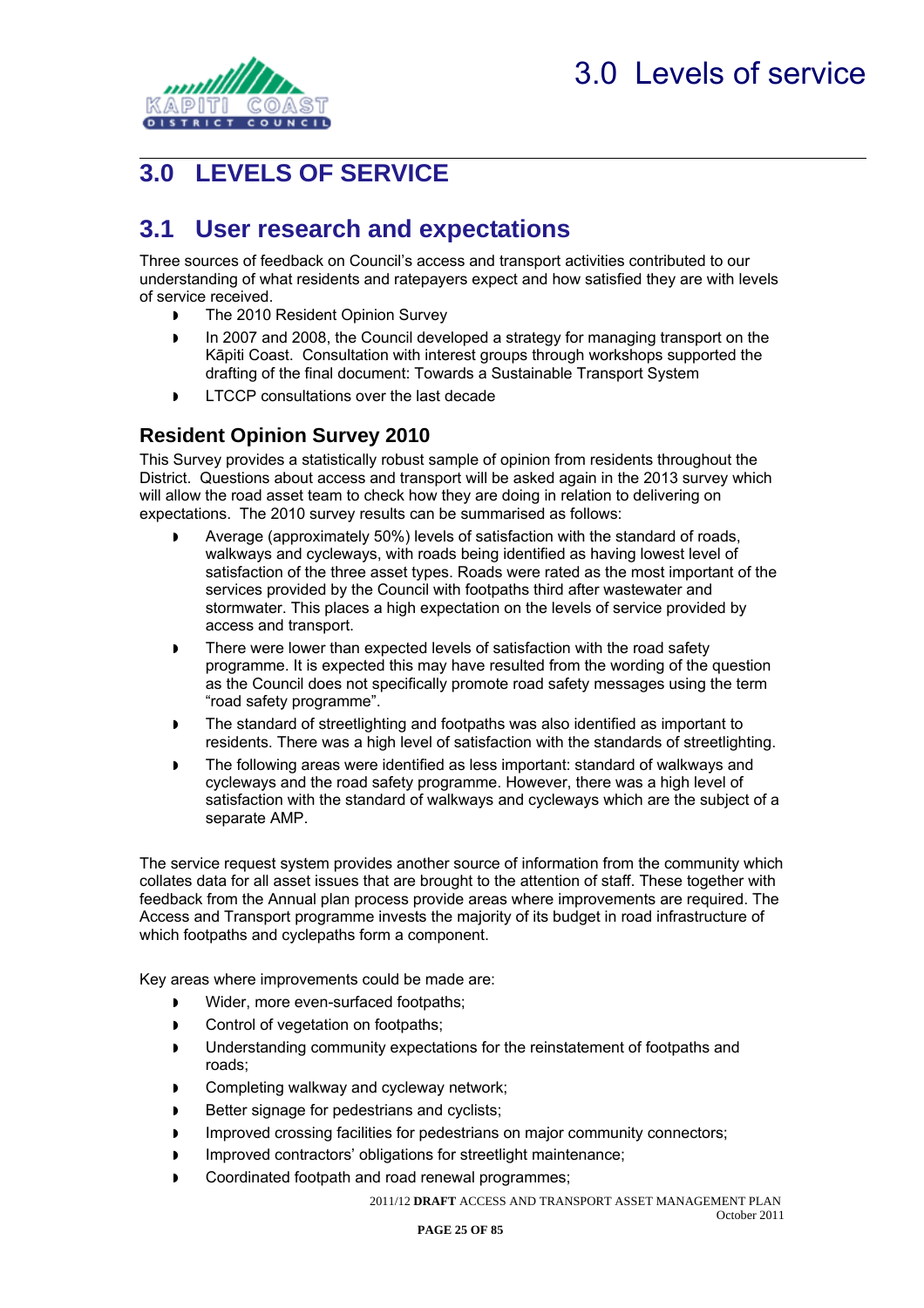

<span id="page-27-0"></span>

- **IMPROVED COMMUNICATED ABOUT WHAT WORKS ARE DEING ONE, Where and when;**
- **IMPROVED CONSTANDING INCOCONTRATION IN A LIME CONSTANDING INCOCOL**

Consultation on the 2012 – 2022 Long Term Plan will guide the Council in balancing the level of service provision against the community's willingness and ability to pay. Should the community not be willing or able to pay for the levels of service it wants, a communication exercise to adjust expectations to a more realistic level will be needed.

### <span id="page-27-1"></span>**3.2 Users and stakeholders**

In order to determine expectations of our services, the following groups within the general population have been identified as having a particular interest in access and transport activities. The table indicates those user expectations that have a strategic emphasis.

#### <span id="page-27-2"></span>**Table 3.1. Users and Stakeholders:**

| <b>Users</b> |                                                                                                                                                                                                                                                                                                                                                                                                                                                                                                                                                                  |
|--------------|------------------------------------------------------------------------------------------------------------------------------------------------------------------------------------------------------------------------------------------------------------------------------------------------------------------------------------------------------------------------------------------------------------------------------------------------------------------------------------------------------------------------------------------------------------------|
| <b>Group</b> | <b>Expectation/need</b>                                                                                                                                                                                                                                                                                                                                                                                                                                                                                                                                          |
| Pedestrians  | Reduced traffic volumes on the adjacent road<br>Reduced traffic speeds on the adjacent road<br>Reallocating space in the road corridor to pedestrians<br>Providing direct at-grade crossing treatments<br>Improving pedestrian routes on existing desire lines<br>Smooth footpaths without tripping hazards and without vegetation growing<br>over the footpath<br>Bus shelters located close to key destination points<br>Route signage<br>Traffic-calming measures:<br>hard and soft landscaping areas<br>$\bullet$<br>places for social activities<br>seating |
| Cyclists     | lighting improvements<br>a better interface between the street and housing<br>public art<br>Routes that are safe, direct, provide a smooth ride, are well signed and                                                                                                                                                                                                                                                                                                                                                                                             |
|              | have a pleasant and attractive corridor<br>Reduced traffic speeds and volumes, or separate facilities where this is<br>not possible<br>Safe provision for movement through intersections<br>Route signage<br>Smooth, non-slip routes, well maintained and free of debris, gentle slopes<br>and designed to avoid complicated manoeuvres<br>Parking facilities in convenient locations, close to building main entrances<br>Direct routes based on desire lines<br>Continuous and recognizable routes, offering consistent standard of<br>protection throughout   |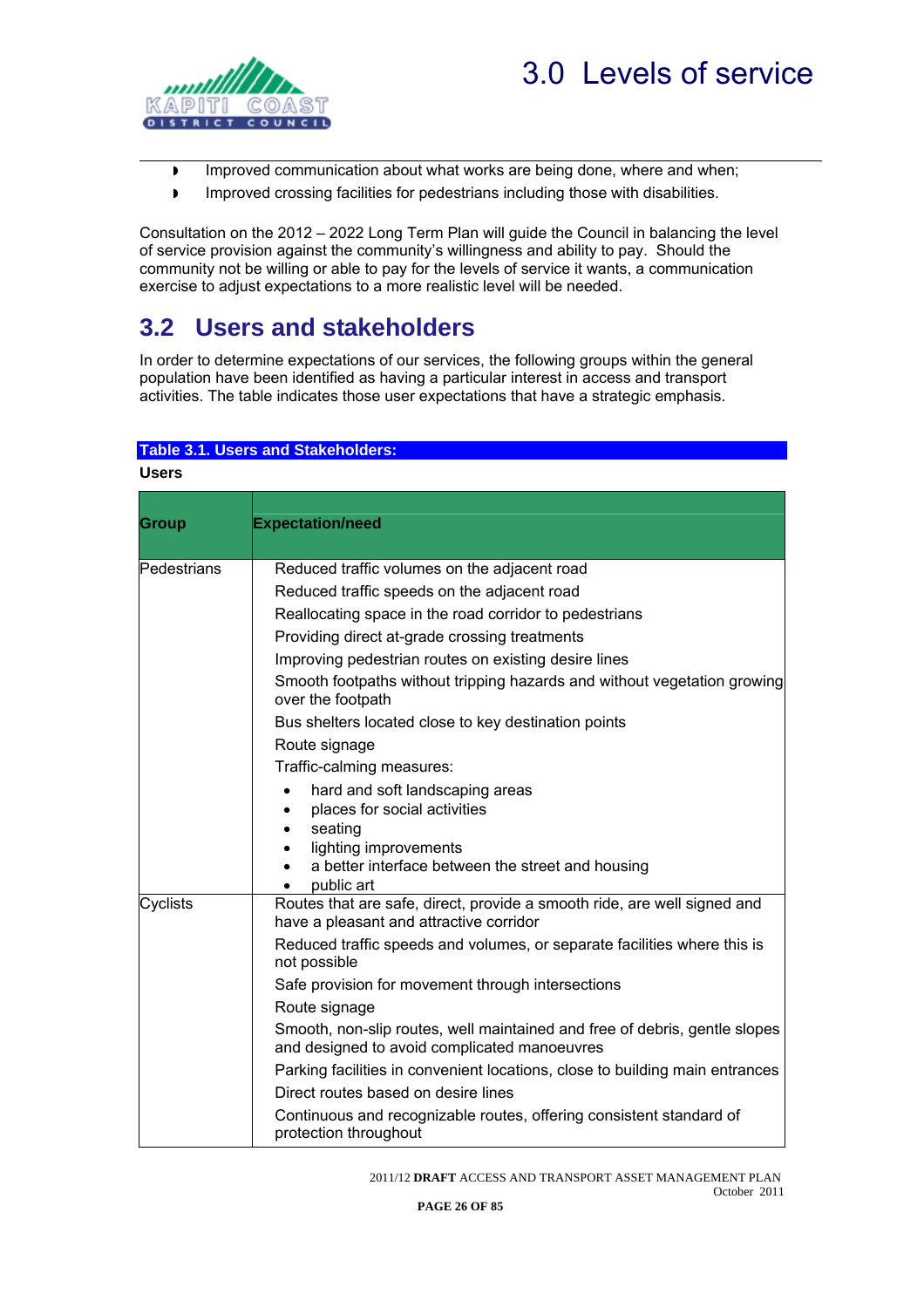<span id="page-28-0"></span>

| Freight vehicles      | Loading and unloading facilities which are conveniently located and safe,<br>well signed freight routes |  |  |  |  |  |  |
|-----------------------|---------------------------------------------------------------------------------------------------------|--|--|--|--|--|--|
|                       | Journey time reliability                                                                                |  |  |  |  |  |  |
|                       | Well signed freight routes                                                                              |  |  |  |  |  |  |
| <b>Business trips</b> | Journey time reliability                                                                                |  |  |  |  |  |  |
|                       | Parking at the origin and destination                                                                   |  |  |  |  |  |  |
|                       | Direct journeys                                                                                         |  |  |  |  |  |  |
|                       | Route signage                                                                                           |  |  |  |  |  |  |
| Car drivers           | Journey time reliability                                                                                |  |  |  |  |  |  |
|                       | Parking at the origin and destination                                                                   |  |  |  |  |  |  |
|                       | Route signage                                                                                           |  |  |  |  |  |  |

#### **Stakeholders**

| <b>Group</b>                           | <b>Expectation/need</b>                                                                                                |  |  |  |  |
|----------------------------------------|------------------------------------------------------------------------------------------------------------------------|--|--|--|--|
|                                        |                                                                                                                        |  |  |  |  |
| Ratepayers                             | Sense of identity and pride in the District and their particular<br>area within it                                     |  |  |  |  |
|                                        | Value for money                                                                                                        |  |  |  |  |
|                                        | Contribution to achievement of agreed Community Outcomes                                                               |  |  |  |  |
| Greater Wellington<br>Regional Council | Contribution to regional initiatives including provision of public<br>transport services                               |  |  |  |  |
|                                        | Maintenance of freshwater standards around roading<br>infrastructure                                                   |  |  |  |  |
|                                        | Contribution to regional land transport strategy and regional<br>land transport programme                              |  |  |  |  |
| New Zealand<br><b>Transport Agency</b> | Efficient and effective allocation of funds to achieve outcomes<br>supported by the agency                             |  |  |  |  |
| Health providers -<br>DHBs, MoH etc    | Customers arrive on time for appointments, ie no delays and/or<br>transport services provided to appropriate timetable |  |  |  |  |
| New Zealand Police                     | Contribution to improving road safety for all users throughout<br>the district through infrastructure                  |  |  |  |  |
| Schools                                | Safe routes for school children traveling to school on foot, by<br>bicycle, bus or car                                 |  |  |  |  |
| <b>Businesses</b>                      | Good access for visitors                                                                                               |  |  |  |  |
|                                        | Good access for deliveries                                                                                             |  |  |  |  |

### <span id="page-28-1"></span>**3.3 Customer values**

Analysis of the information we have on the expectations of the users of access and transport services suggest the following are the key aspects they value: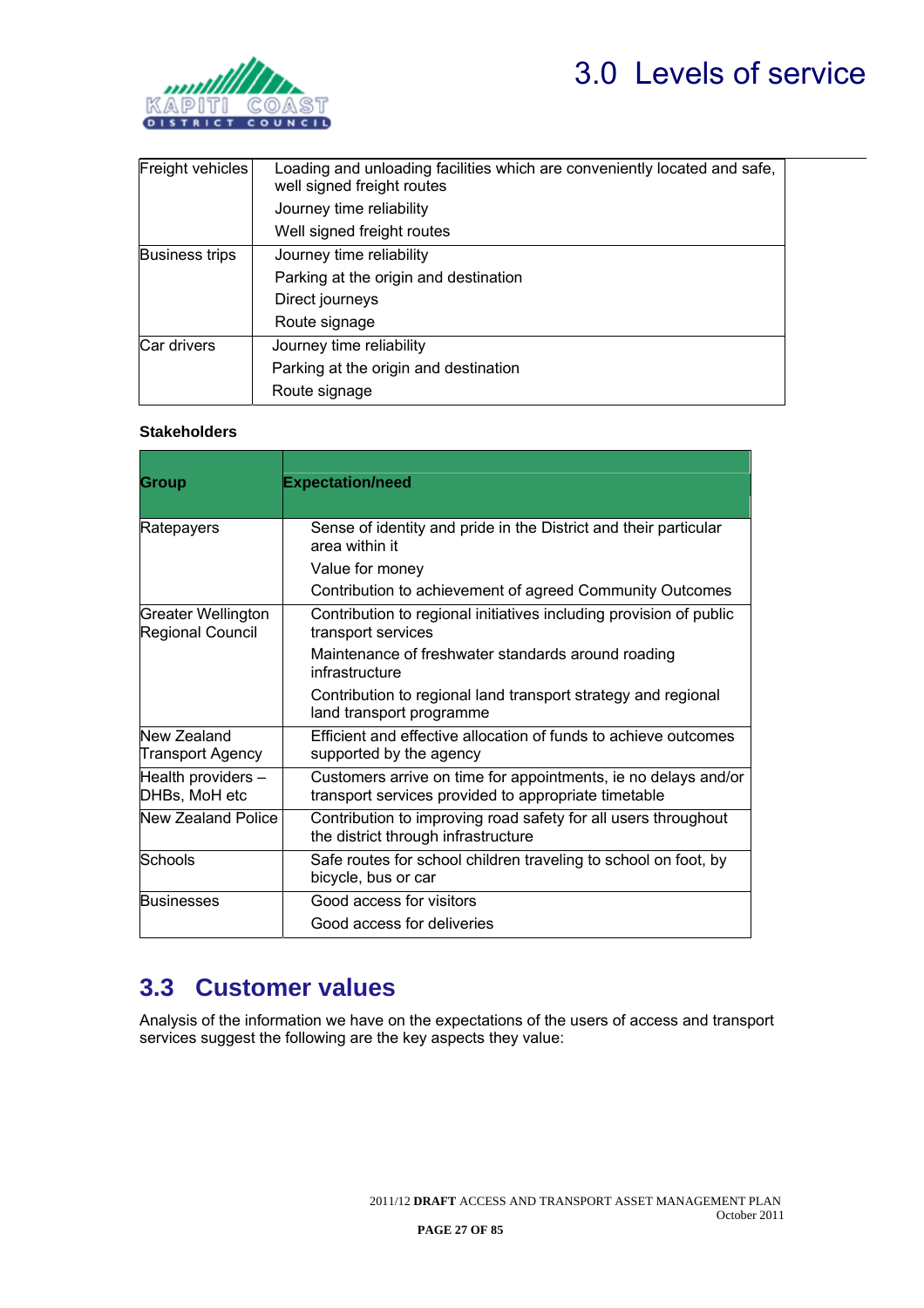<span id="page-29-0"></span>

#### <span id="page-29-1"></span>**Table 3.2. Access and Transport customer values:**

| $\blacktriangleright$ Accessibility – a physical network which<br>gives access to essential civic and<br>economic centres, social infrastructure<br>and enjoyment of the local<br>environment | Affordability/value for money - transport<br>network is designed to make best use<br>of rates funding                                                                                    |
|-----------------------------------------------------------------------------------------------------------------------------------------------------------------------------------------------|------------------------------------------------------------------------------------------------------------------------------------------------------------------------------------------|
| Mobility - responding to the community's<br>demands for local enjoyment of family<br>and friends, the local environment and<br>community facilities, providing easy<br>general mobility       | Sustainability/low environmental impact -<br>in designing transport systems, a high<br>value is placed on ensuring<br>environmental impact is low and<br>optimum lifecycles are achieved |
| Safety - accident and injury levels on the<br>transport network will be low                                                                                                                   | Responsiveness - Council responds<br>promptly and respectfully to queries,<br>requests for service, and complaints<br>and is proactive in responding to<br>changed needs                 |
| ▶ Quality - design quality is high and<br>maintenance levels are good                                                                                                                         | ■ Whole of community benefits - non-users<br>also benefit, including from the<br>transport system's contribution to the<br>economy of the District                                       |

### <span id="page-29-2"></span>**3.4 Council's strategic goals**

The levels of service developed need to take into account the strategic goals of the Council as determined and reconfirmed through LTCCP consultations over the past decade.

### <span id="page-29-3"></span>**Community Outcomes**

The Access and Transport activity supports the following Community Outcomes through this AMP:

- 1. There are healthy natural systems which people can enjoy
- 2. Local character is retained within a cohesive District
- 3. The nature and rate of population growth is appropriate to community goals
- 4. The community makes use of local resources and people have the ability to act in a sustainable way on a day-to-day basis
- 5. There is increased choice to work locally
- 6. The District is a place that works for young people
- 7. The District has a strong, healthy, safe and involved community

### <span id="page-29-4"></span>**Leadership Statement**

The following table illustrates the aspects of the Council's Leadership Statement, published in the 2009 – 2019 LTCCP and discussed further in Part A, Chapter 2, relevant to access and transport.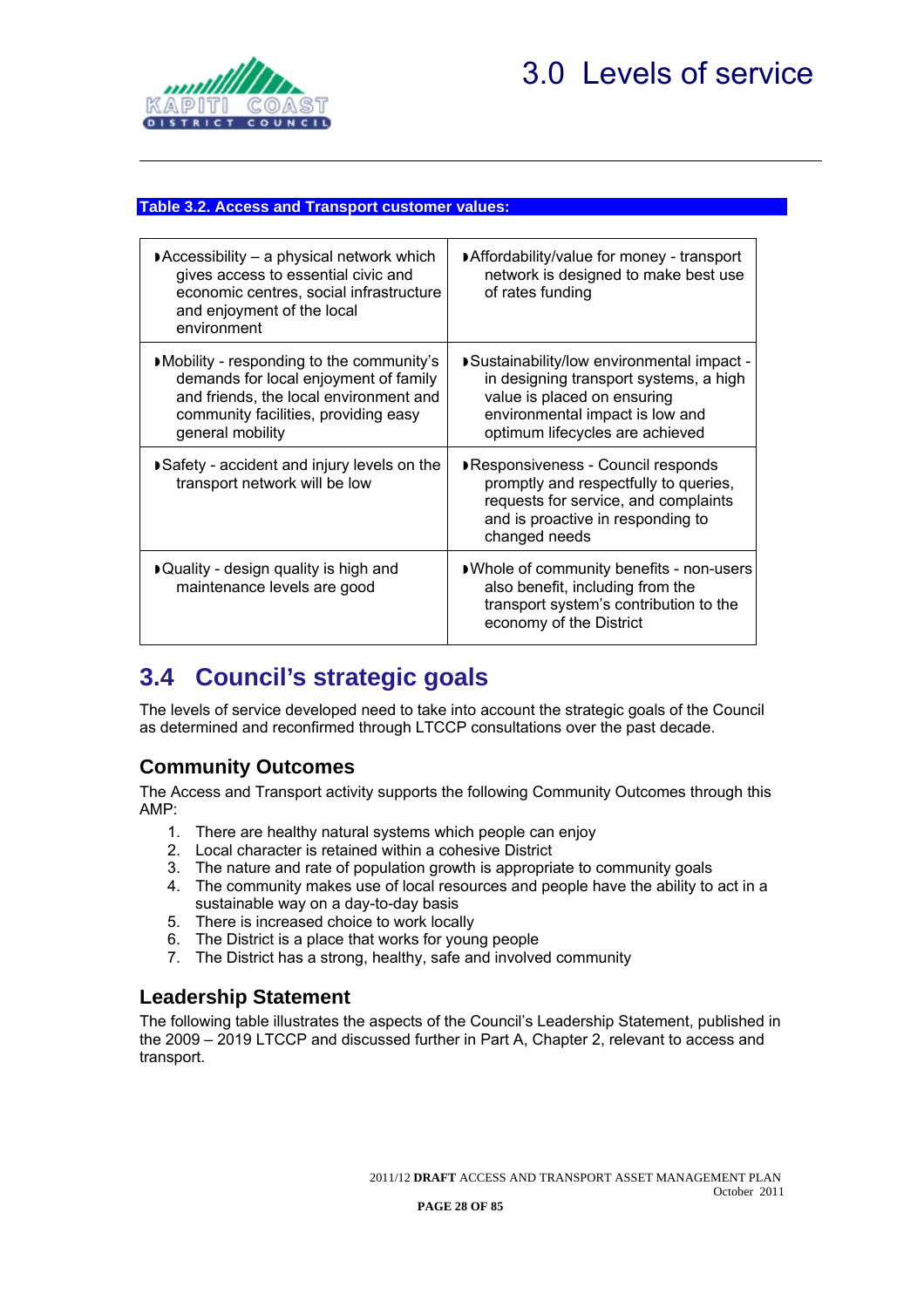<span id="page-30-0"></span>

<span id="page-30-1"></span>

|                                                               | Table 3.3: Leadership statements relevant to access and transport                                                                                                                                                                                                                                                                                                                    |
|---------------------------------------------------------------|--------------------------------------------------------------------------------------------------------------------------------------------------------------------------------------------------------------------------------------------------------------------------------------------------------------------------------------------------------------------------------------|
| <b>Leadership Statement</b>                                   | <b>Relevance</b>                                                                                                                                                                                                                                                                                                                                                                     |
| <b>Building resilience</b>                                    | The access and transport network provides opportunities to<br>improve accessibility by reducing reliance on oil based products in<br>the operation, maintenance of the network and in providing choice<br>for alternative fuelled vehicles or walking to access essential<br>services.                                                                                               |
| The importance of<br>place, open space,<br>centres and design | The road is a public space for the movement of people and<br>vehicles. It should reflect the character and expectations of the<br>community through which is passes and which it services. There<br>are opportunities to improve the design of the access and<br>transport network to better meet the needs of all users. This will<br>support the economic centres in the district. |
| Closing the loop:<br>Council services -<br>waste and energy   | The transport sector is one of the largest consumers of energy.<br>There are opportunities to review contracts and physical works<br>activities to reduce energy use and waste, for example through<br>reuse of materials, use of recycled products and LED lighting.                                                                                                                |
| Kāpiti Coast's place in<br>the region                         | The District has a role to play in delivery of regional strategic<br>goals. The delivery of regional transport strategies and plans is a<br>component of promoting local wellbeing.                                                                                                                                                                                                  |
| Trains, Buses, Walking<br>and Cycling                         | The allocation of road corridor space to other modes increases<br>the opportunity for safer roads and roadsides and promotes<br>uptake of transport modes other than the motor vehicle.<br>Promotion of public transport through travel plans and road safety<br>activities offers safer alternatives for some users of the network.                                                 |

Council's Streetscape Strategy and Guidelines provide further guidance that supports the assessment of subdivision consents and upgrades to existing streets. It provides design guidance to enable a coordinated approach to streetscapes.

The guidelines provide a tool-box of streetscape types the purpose of which is to demonstrate ways of resolving complex issues facing the most common street types in the Kāpiti Coast District.

The strategy and guideline is specific to the urban environment as these streets not only service the majority of vehicular movements they are also the most visible. They define the character of the area and leave a long lasting impression on those people visiting a particular locality.

Effective streetscapes add value to the community by providing:

- ▶ Health benefits (through greater pedestrian and cycle movements)
- Social benefits (through greater contact between people and enhancement of cultural awareness)
- Economic benefits (through greater exchange between people)
- Property value benefits (through the 'reflection' of adjacent qualities onto the desirability of a particular property)
- Environmental benefits (through reduced impermeable coverage and piped stormwater, vehicle emissions from less vehicle use and carbon capture by street trees).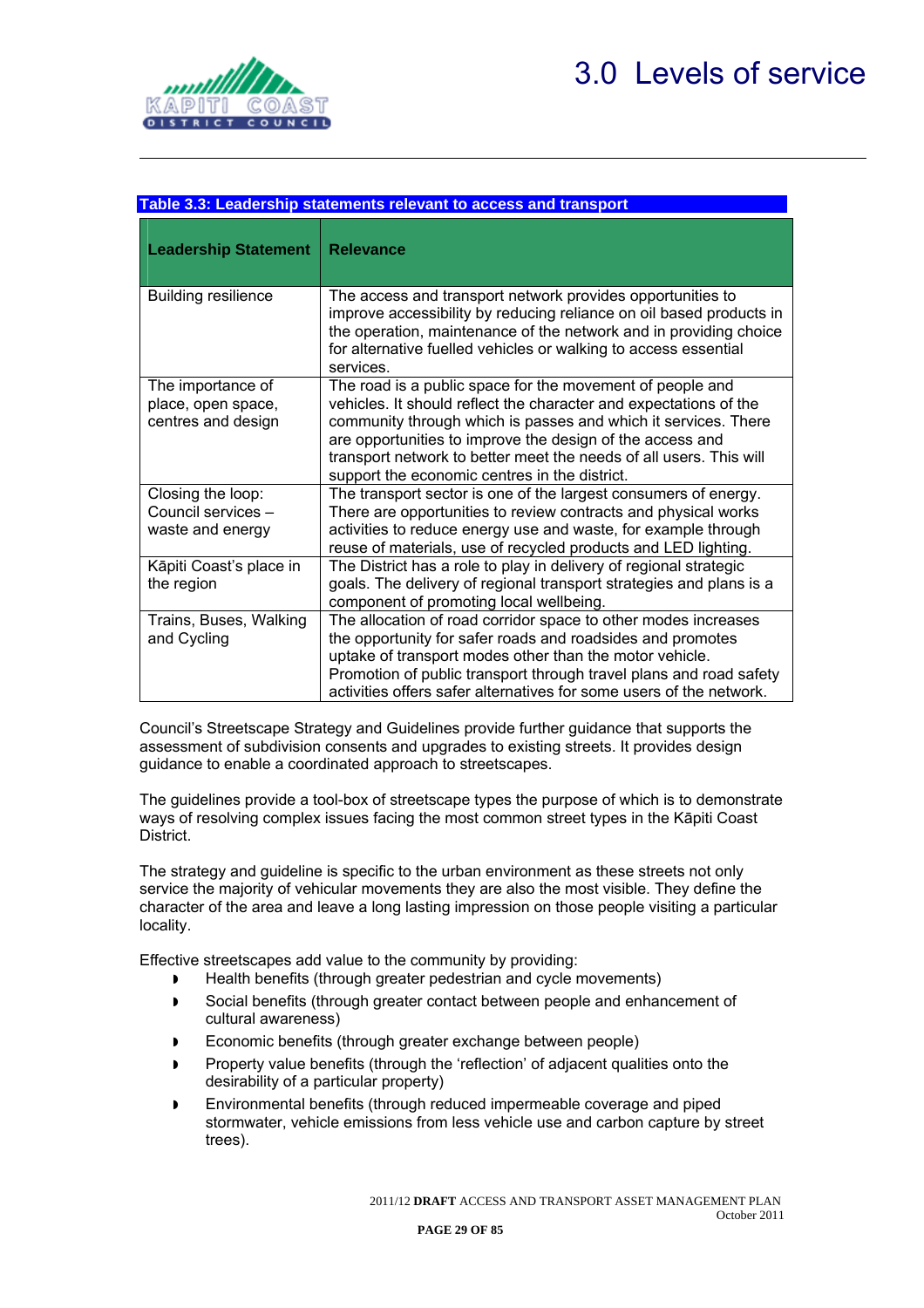<span id="page-31-0"></span>

### <span id="page-31-1"></span>**Access and Transport levels of service**

<span id="page-31-2"></span>Combining the expectations and requirements of legislation, industry standards, users, stakeholders, and the Council, Levels of Service (LoS) have been developed as discussed in Part A, Chapter 4. They have been prioritised into primary and secondary LoS based on an assessment of their relative importance to the community and the Council. The primary LoS will flow through to the Council's annual reporting requirements. The secondary LoS will be monitored and reported on through internal activity reporting.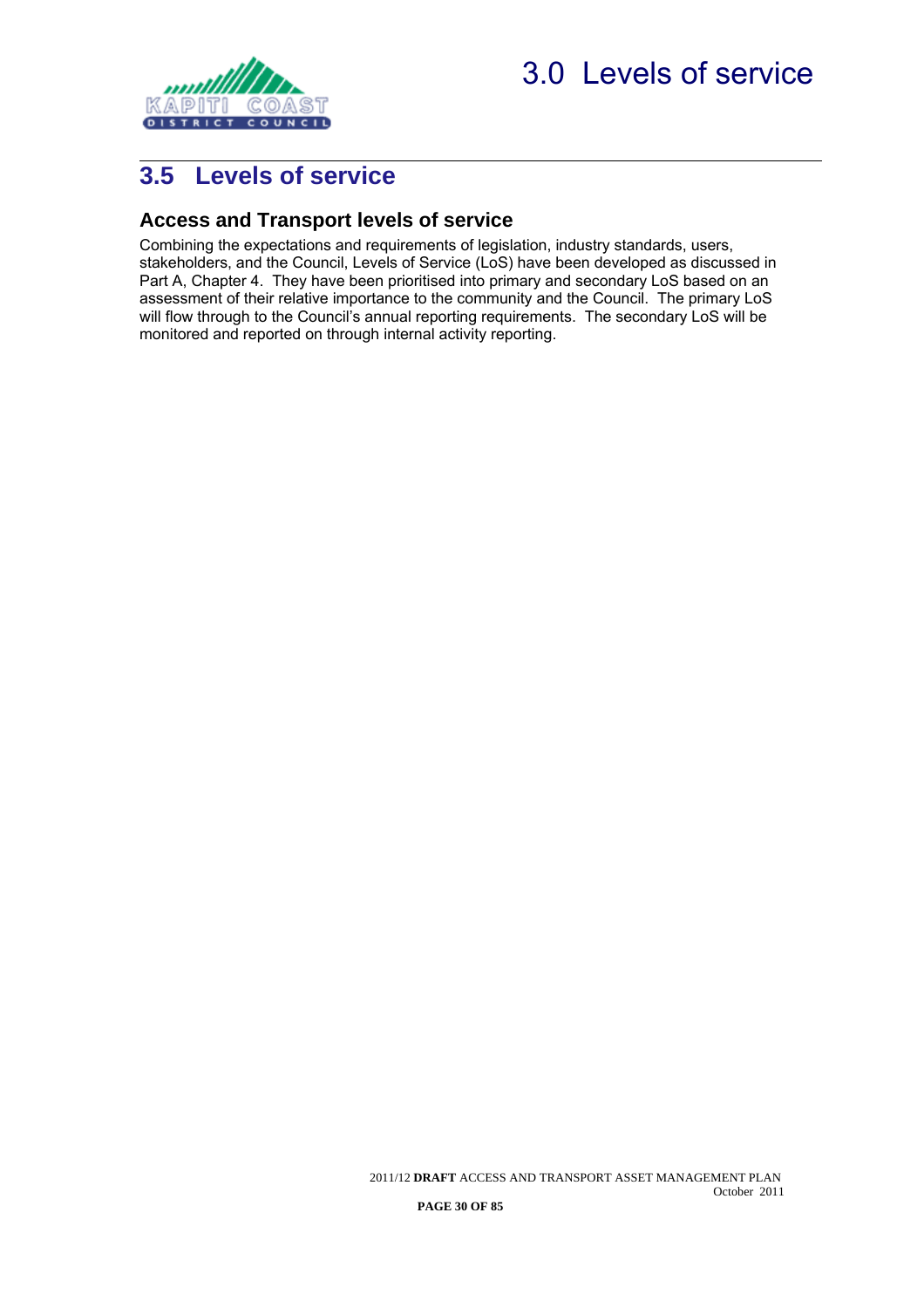



| <b>Community</b><br><b>Outcome</b><br>(LTP)                                  | <b>Activity</b><br><b>Rationale</b><br>and<br><b>Strategic</b><br><b>Objective</b> | <b>Customer Value</b><br>(AMP)                                                                                                                                                       | <b>Customer Levels of Service (LoS) in AMP</b>                                                                                                                                     |                                                                                                                                                                                                                                                                                                                                                                                                                                                                                                                                                                                          |                                                                                                                                                                                                                                                                                                                                                                 | <b>Performance</b><br><b>Measure</b><br><b>Procedure</b>                                                | <b>Technical LoS</b><br>in operational<br>plans,<br>contracts.<br><b>SLAs</b> |
|------------------------------------------------------------------------------|------------------------------------------------------------------------------------|--------------------------------------------------------------------------------------------------------------------------------------------------------------------------------------|------------------------------------------------------------------------------------------------------------------------------------------------------------------------------------|------------------------------------------------------------------------------------------------------------------------------------------------------------------------------------------------------------------------------------------------------------------------------------------------------------------------------------------------------------------------------------------------------------------------------------------------------------------------------------------------------------------------------------------------------------------------------------------|-----------------------------------------------------------------------------------------------------------------------------------------------------------------------------------------------------------------------------------------------------------------------------------------------------------------------------------------------------------------|---------------------------------------------------------------------------------------------------------|-------------------------------------------------------------------------------|
|                                                                              | (AMP)                                                                              |                                                                                                                                                                                      | <b>LoS</b>                                                                                                                                                                         | <b>Current measure</b>                                                                                                                                                                                                                                                                                                                                                                                                                                                                                                                                                                   | <b>Proposed measure</b>                                                                                                                                                                                                                                                                                                                                         |                                                                                                         | <b>LoS</b>                                                                    |
|                                                                              |                                                                                    |                                                                                                                                                                                      | <b>Primary LoS</b>                                                                                                                                                                 |                                                                                                                                                                                                                                                                                                                                                                                                                                                                                                                                                                                          |                                                                                                                                                                                                                                                                                                                                                                 |                                                                                                         |                                                                               |
| $\mathbf{3}$<br>$\overline{\mathbf{4}}$<br>$6\phantom{1}6$<br>$\overline{7}$ |                                                                                    | Accessibility - a<br>physical network<br>which gives access<br>to essential civic<br>and economic<br>centres, social<br>infrastructure and<br>enjoyment of the<br>local environment. | The allocation of<br>1 <sub>1</sub><br>space on the<br>network matches<br>the needs of users<br>of all modes to get<br>to work, home,<br>school, shops,<br>recreation areas<br>etc | The road pavement<br>renewal programme is<br>completed on a "like for<br>like" basis each year.<br>All existing streetlights are<br>progressively upgrade to<br>AS/NZS 1158:1997<br>All existing street lighting<br>is maintained with failures<br>repaired and/or reported<br>to Electra (if failure is a<br>supply network issue)<br>within seven days.<br>All new street furniture is<br>located in accordance<br>with the priority to<br>increase seating on key<br>transport and high<br>pedestrian traffic routes.<br>All footpath pavement<br>surfaces are inspected<br>annually. | 85% of people that<br>$\circ$<br>score a 3 or above<br>that the design and<br>layout of the<br>transport network<br>give the necessary<br>access to civic,<br>economic and<br>social centres.<br>All schools have<br>$\circ$<br>infrastructure<br>improvements on<br>routes to schools<br>implemented within<br>5 years of<br>completing their<br>travel plans. | Resident opinion<br>survey<br>Internal<br>comparison of<br>school surveys<br>and delivery<br>programmes | <b>KCDC</b><br>technical<br>specifications<br>met.                            |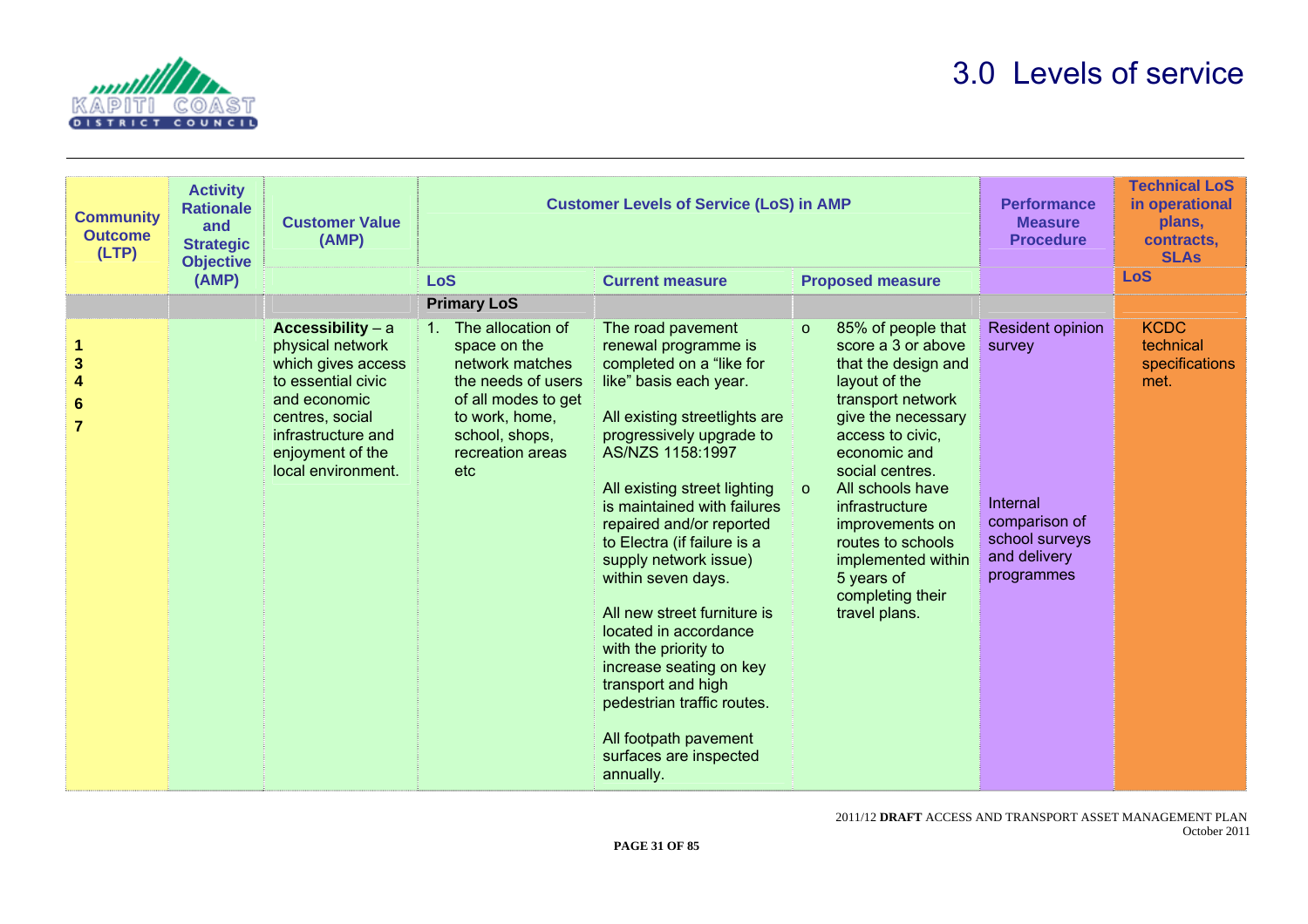

| <b>Community</b><br><b>Outcome</b><br>(LTP) | <b>Activity</b><br><b>Rationale</b><br>and<br><b>Strategic</b><br><b>Objective</b> | <b>Customer Value</b><br>(AMP)                                                    | <b>Customer Levels of Service (LoS) in AMP</b>                                    |                                                                                                                                                                                                               |                                                                                                                                                                                                                                                                   | <b>Performance</b><br><b>Measure</b><br><b>Procedure</b>                                                     | <b>Technical LoS</b><br>in operational<br>plans.<br>contracts.<br><b>SLAs</b>                                            |
|---------------------------------------------|------------------------------------------------------------------------------------|-----------------------------------------------------------------------------------|-----------------------------------------------------------------------------------|---------------------------------------------------------------------------------------------------------------------------------------------------------------------------------------------------------------|-------------------------------------------------------------------------------------------------------------------------------------------------------------------------------------------------------------------------------------------------------------------|--------------------------------------------------------------------------------------------------------------|--------------------------------------------------------------------------------------------------------------------------|
|                                             | (AMP)                                                                              |                                                                                   | <b>LoS</b>                                                                        | <b>Current measure</b>                                                                                                                                                                                        | <b>Proposed measure</b>                                                                                                                                                                                                                                           |                                                                                                              | <b>LoS</b>                                                                                                               |
|                                             |                                                                                    |                                                                                   | Utility companies<br>2.<br>have access to<br>roads to carry out<br>their services | No previous LOS                                                                                                                                                                                               | $\circ$ 85% of utility<br>companies score 3 or<br>above on satisfaction<br>that access to the road<br>corridor is compliant<br>with the new legislative<br>requirements                                                                                           | Utility company<br>survey                                                                                    | <b>Corridor access</b><br>requests<br>processed<br>within 10<br>working days.<br><b>KCDC</b> technical<br>standards met. |
| 4<br>6                                      |                                                                                    | Safety - accident<br>and injury levels on<br>the transport<br>network will be low | Users are safe on<br>3 <sub>1</sub><br>the transport<br>network                   | Percentage of the road<br>network where the street<br>lighting is designed and<br>maintained to meet<br>current NZ standards.<br><b>Existing footpaths are</b><br>maintained to minimize<br>tripping hazards. | $\circ$ Crash rate on the<br>local network at or<br>below rate for councils<br>of similar size and<br>population<br>Parents, cyclists<br>$\circ$<br>and pedestrians<br>perceive an improving<br>safety environment for<br>their own or their<br>children's travel | NZTA annual<br>road safety<br>report<br><b>Comparative</b><br>size councils are<br>predetermined<br>by NZTA] | <b>KCDC</b> technical<br>standards met<br>for any<br>upgrades or<br>reinstatements                                       |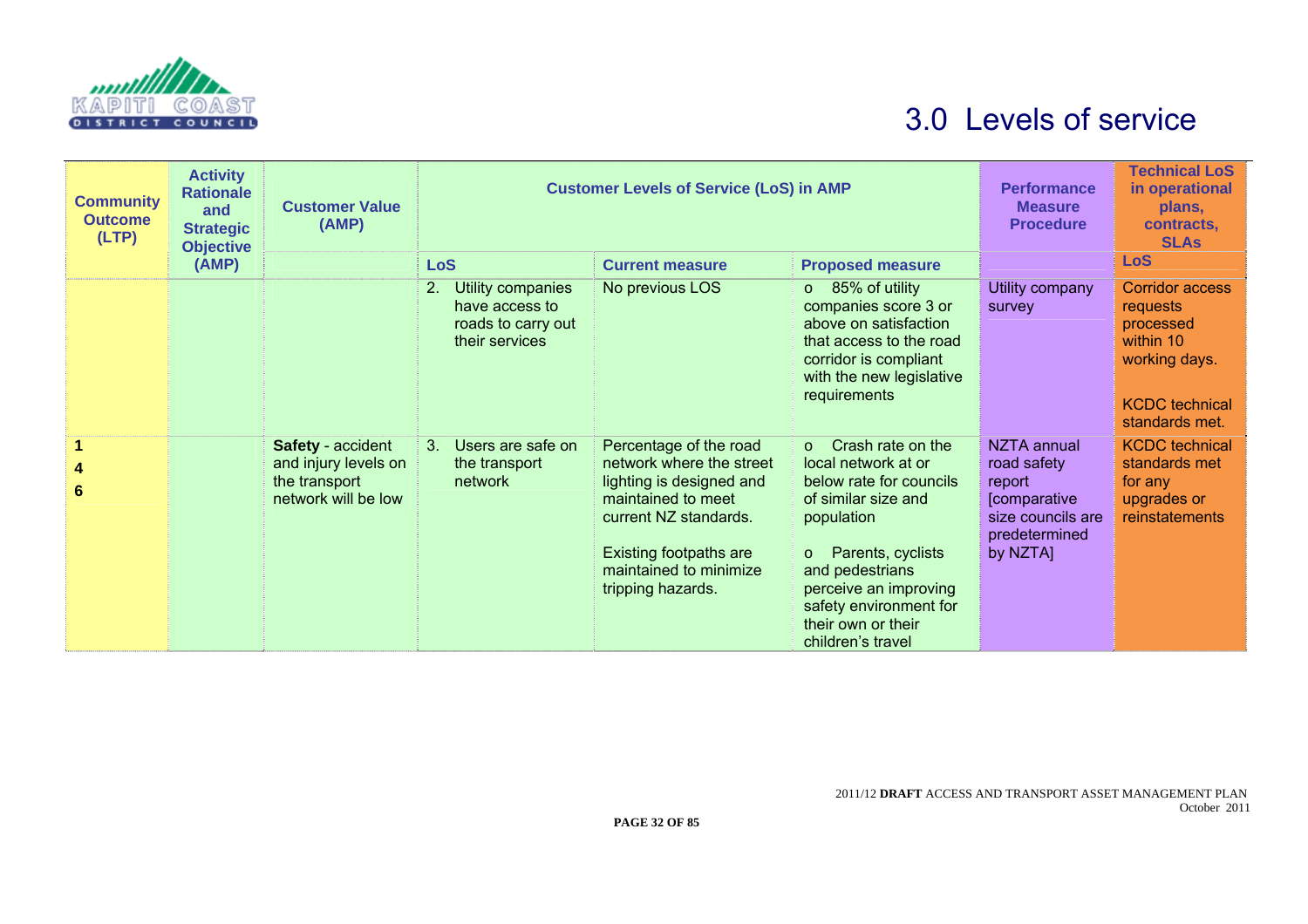

| <b>Community</b><br><b>Outcome</b><br>(LTP) | <b>Activity</b><br><b>Rationale</b><br>and<br><b>Strategic</b><br><b>Objective</b> | <b>Customer Value</b><br>(AMP)                                                                                                                                                                                 | <b>Customer Levels of Service (LoS) in AMP</b>                                                                           | <b>Performance</b><br><b>Measure</b><br><b>Procedure</b> | <b>Technical LoS</b><br>in operational<br>plans,<br>contracts,<br><b>SLAs</b>                                                                                |                                          |                                                                        |
|---------------------------------------------|------------------------------------------------------------------------------------|----------------------------------------------------------------------------------------------------------------------------------------------------------------------------------------------------------------|--------------------------------------------------------------------------------------------------------------------------|----------------------------------------------------------|--------------------------------------------------------------------------------------------------------------------------------------------------------------|------------------------------------------|------------------------------------------------------------------------|
|                                             | (AMP)                                                                              |                                                                                                                                                                                                                | <b>LoS</b>                                                                                                               | <b>Current measure</b>                                   | <b>Proposed measure</b>                                                                                                                                      |                                          | <b>LoS</b>                                                             |
| 6                                           |                                                                                    | <b>Mobility</b><br>responding to the<br>community's<br>demands for local<br>enjoyment of family<br>and friends, the<br>local environment<br>and community<br>facilities, providing<br>easy general<br>mobility | All users can<br>4.<br>reliably predict<br>journey times<br>(during normal<br>driving conditions<br>and excluding<br>SH1 | No previous LOS                                          | 85% of users<br>$\Omega$<br>score a 3 or above that<br>travel times are usually<br>predictable (during<br>normal driving<br>conditions and<br>excluding SH1) | <b>Resident</b><br><b>Opinion Survey</b> | Journey time<br>surveys, if<br>undertaken,<br>follow good<br>practice. |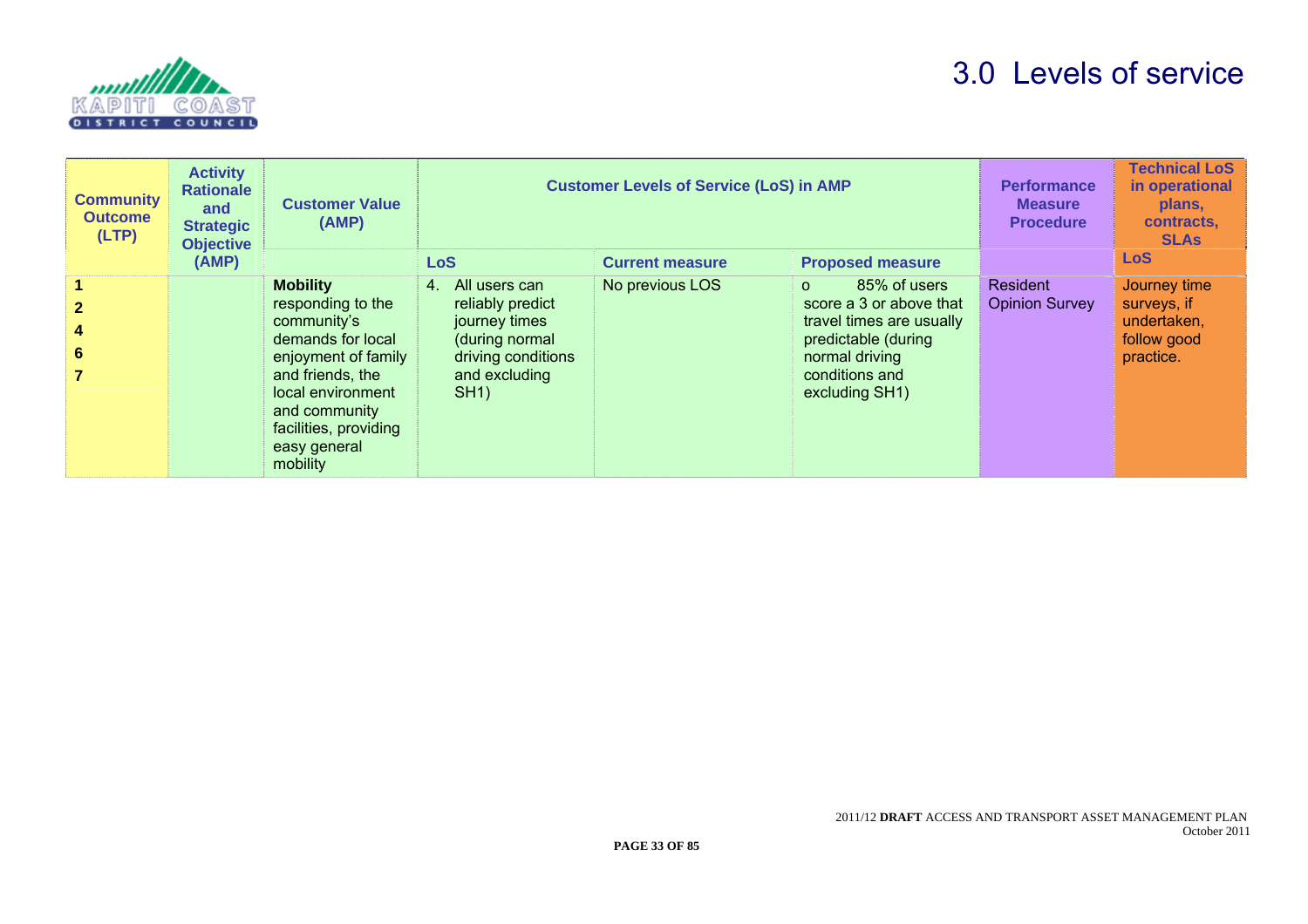

| <b>Community</b><br><b>Outcome</b><br>(LTP) | <b>Activity</b><br><b>Rationale</b><br>and<br><b>Strategic</b><br><b>Objective</b> | <b>Customer Value</b><br>(AMP) | <b>Customer Levels of Service (LoS) in AMP</b>                                   | <b>Performance</b><br><b>Measure</b><br><b>Procedure</b> | <b>Technical LoS</b><br>in operational<br>plans,<br>contracts,<br><b>SLAs</b>                                                                                                                                                                                                                                                                                                                                                                                                                                                  |                                   |                                                                        |
|---------------------------------------------|------------------------------------------------------------------------------------|--------------------------------|----------------------------------------------------------------------------------|----------------------------------------------------------|--------------------------------------------------------------------------------------------------------------------------------------------------------------------------------------------------------------------------------------------------------------------------------------------------------------------------------------------------------------------------------------------------------------------------------------------------------------------------------------------------------------------------------|-----------------------------------|------------------------------------------------------------------------|
|                                             | (AMP)                                                                              |                                | <b>LoS</b>                                                                       | <b>Current measure</b>                                   | <b>Proposed measure</b>                                                                                                                                                                                                                                                                                                                                                                                                                                                                                                        |                                   | <b>LoS</b>                                                             |
|                                             |                                                                                    |                                | 5.<br>Users can easily<br>get around the<br>District by their<br>preferred means | No previous LOS                                          | $\circ$ 85 % of car drivers<br>score 3 or above that<br>travel times are<br>acceptable on Major<br><b>Community Connectors</b><br>Note: MCA analysis to be<br>used where travel times are<br>not acceptable before BCR<br>undertaken.<br>$\circ$ 85 % of pedestrians<br>score 3 or above that<br>they feel they can freely<br>choose the way they<br>travel (excluding public<br>transport)<br>o 85 % of cyclists<br>score 3 or above feel<br>they can freely choose<br>the way they travel<br>(excluding public<br>transport) | Resident<br><b>Opinion Survey</b> | Journey time<br>surveys, if<br>undertaken,<br>follow good<br>practice. |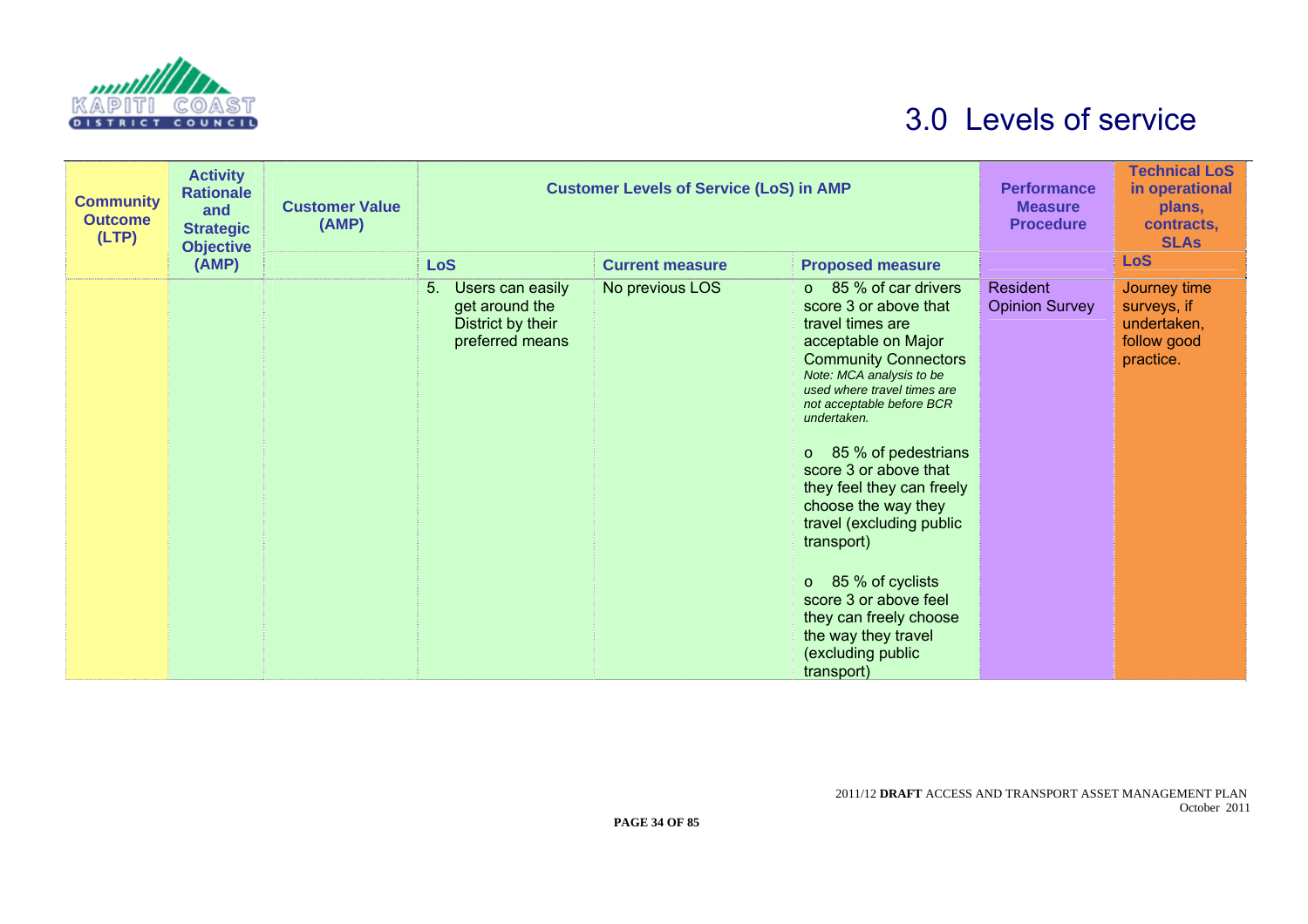

| <b>Community</b><br><b>Outcome</b><br>(LTP) | <b>Activity</b><br><b>Rationale</b><br>and<br><b>Strategic</b><br><b>Objective</b> | <b>Customer Value</b><br>(AMP)                                                  | <b>Customer Levels of Service (LoS) in AMP</b>                                                  |                        | <b>Performance</b><br><b>Measure</b><br><b>Procedure</b>                                                                                                                                                                                                                                                                 | <b>Technical LoS</b><br>in operational<br>plans,<br>contracts,<br><b>SLAs</b> |                                                                          |
|---------------------------------------------|------------------------------------------------------------------------------------|---------------------------------------------------------------------------------|-------------------------------------------------------------------------------------------------|------------------------|--------------------------------------------------------------------------------------------------------------------------------------------------------------------------------------------------------------------------------------------------------------------------------------------------------------------------|-------------------------------------------------------------------------------|--------------------------------------------------------------------------|
|                                             | (AMP)                                                                              |                                                                                 | <b>LoS</b>                                                                                      | <b>Current measure</b> | <b>Proposed measure</b>                                                                                                                                                                                                                                                                                                  |                                                                               | <b>LoS</b>                                                               |
| $\mathbf{2}$<br>4<br>6                      |                                                                                    | <b>Quality: design</b><br>quality is high and<br>maintenance levels<br>are good | 6.<br>The transport<br>network provides a<br>comfortable and<br>enjoyable journey<br>experience | No previous LOS        | 85% of residents<br>$\circ$<br>score 3 or above are<br>satisfied that road and<br>footpath surfaces are<br>appropriately<br>maintained and provide<br>good amenity<br>85% of residents<br>$\Omega$<br>score 3 or above feel<br>that the upgraded town<br>centre streetscapes are<br>well designed including<br>plantings | <b>Resident</b><br><b>Opinion Survey</b>                                      | <b>KCDC</b> technical<br>specifications<br>and design<br>guidelines met. |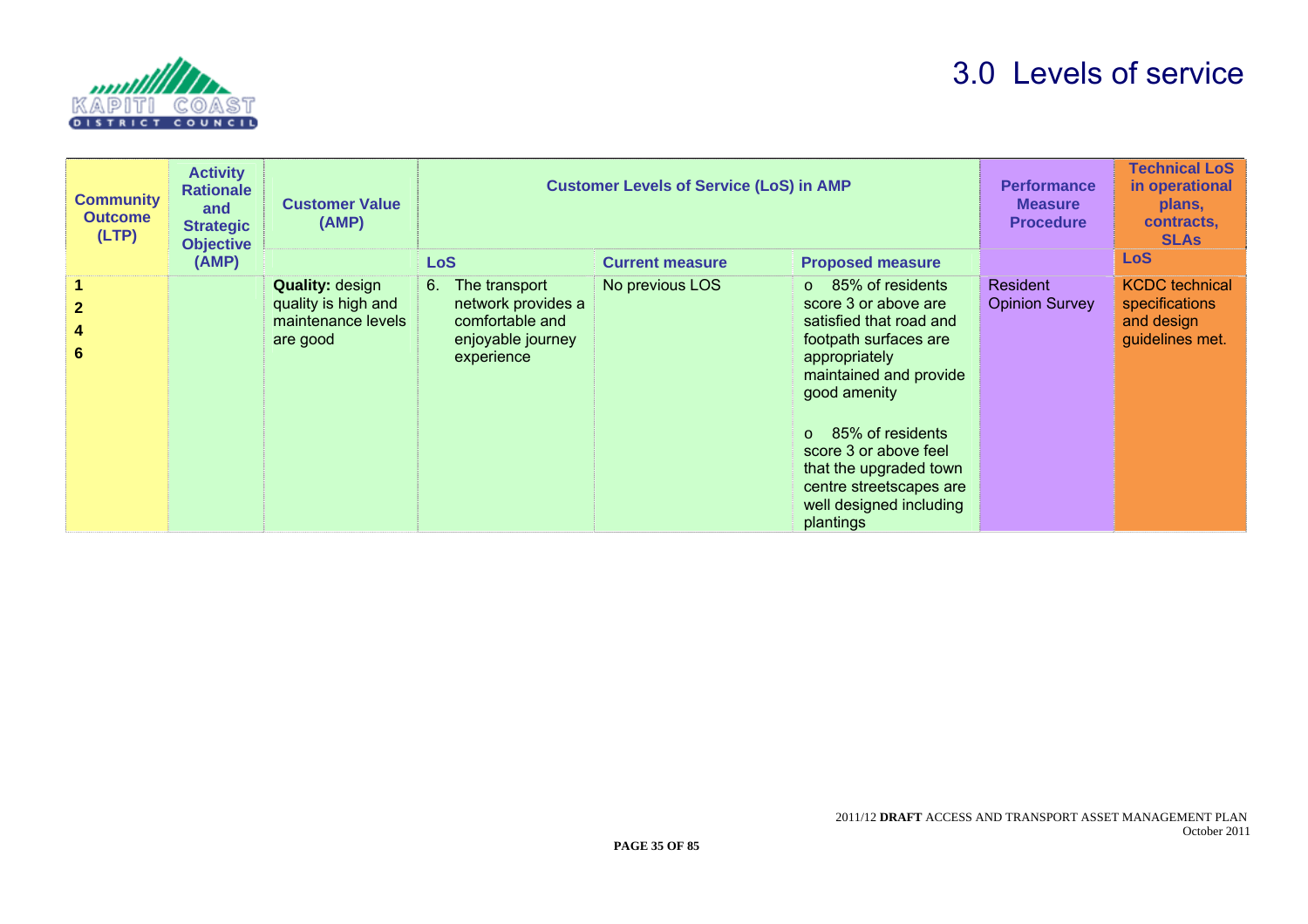

| <b>Community</b><br><b>Outcome</b><br>(LTP) | <b>Activity</b><br><b>Rationale</b><br>and<br><b>Strategic</b><br><b>Objective</b> | <b>Customer Value</b><br>(AMP) | <b>Customer Levels of Service (LoS) in AMP</b>                                                                                               |                                                                                                                                                                                                                                                                                                                                                                                                                                                                         | <b>Performance</b><br><b>Measure</b><br><b>Procedure</b>                                                                                                                                                                                                                                                                                                                                                                                                            | <b>Technical LoS</b><br>in operational<br>plans,<br>contracts.<br><b>SLAs</b> |                                                                          |
|---------------------------------------------|------------------------------------------------------------------------------------|--------------------------------|----------------------------------------------------------------------------------------------------------------------------------------------|-------------------------------------------------------------------------------------------------------------------------------------------------------------------------------------------------------------------------------------------------------------------------------------------------------------------------------------------------------------------------------------------------------------------------------------------------------------------------|---------------------------------------------------------------------------------------------------------------------------------------------------------------------------------------------------------------------------------------------------------------------------------------------------------------------------------------------------------------------------------------------------------------------------------------------------------------------|-------------------------------------------------------------------------------|--------------------------------------------------------------------------|
|                                             | (AMP)                                                                              |                                | LoS                                                                                                                                          | <b>Current measure</b>                                                                                                                                                                                                                                                                                                                                                                                                                                                  | <b>Proposed measure</b>                                                                                                                                                                                                                                                                                                                                                                                                                                             |                                                                               | <b>LoS</b>                                                               |
|                                             |                                                                                    |                                | Town centre<br>7 <sup>1</sup><br>transport corridors<br>are well designed<br>and reflect the<br>particular<br>character of the<br>settlement | Road surfaces are<br>maintained in waterproof<br>conditions and are subject<br>to specific pavement<br>testing and design.<br>Roads are resealed on a<br>"like for like" basis, i.e. all<br>roads will be resealed<br>using chip sealing, except<br>for retail areas and all<br>arterial roads carrying<br>more than 8,000 vehicles<br>per day, which will be<br>resealed using hotmix.<br><b>Existing footpaths are</b><br>maintained to minimize<br>tripping hazards. | $\circ$ 85% of residents<br>score 3 or above that<br>the transport corridor<br>meets their transport<br>needs (excluding PT)<br>$\circ$ 85% of residents<br>score 3 or above that<br>the transport corridor in<br>their town centre<br>reflects the particular<br>character of the<br>settlement<br>$\circ$ 85% of people<br>score 3 or above that<br>mobility users agree<br>that the corridor is<br>designed to meet their<br>needs including<br>adequate seating | Resident<br><b>Opinion Survey</b>                                             | <b>KCDC</b> technical<br>specifications<br>and design<br>guidelines met. |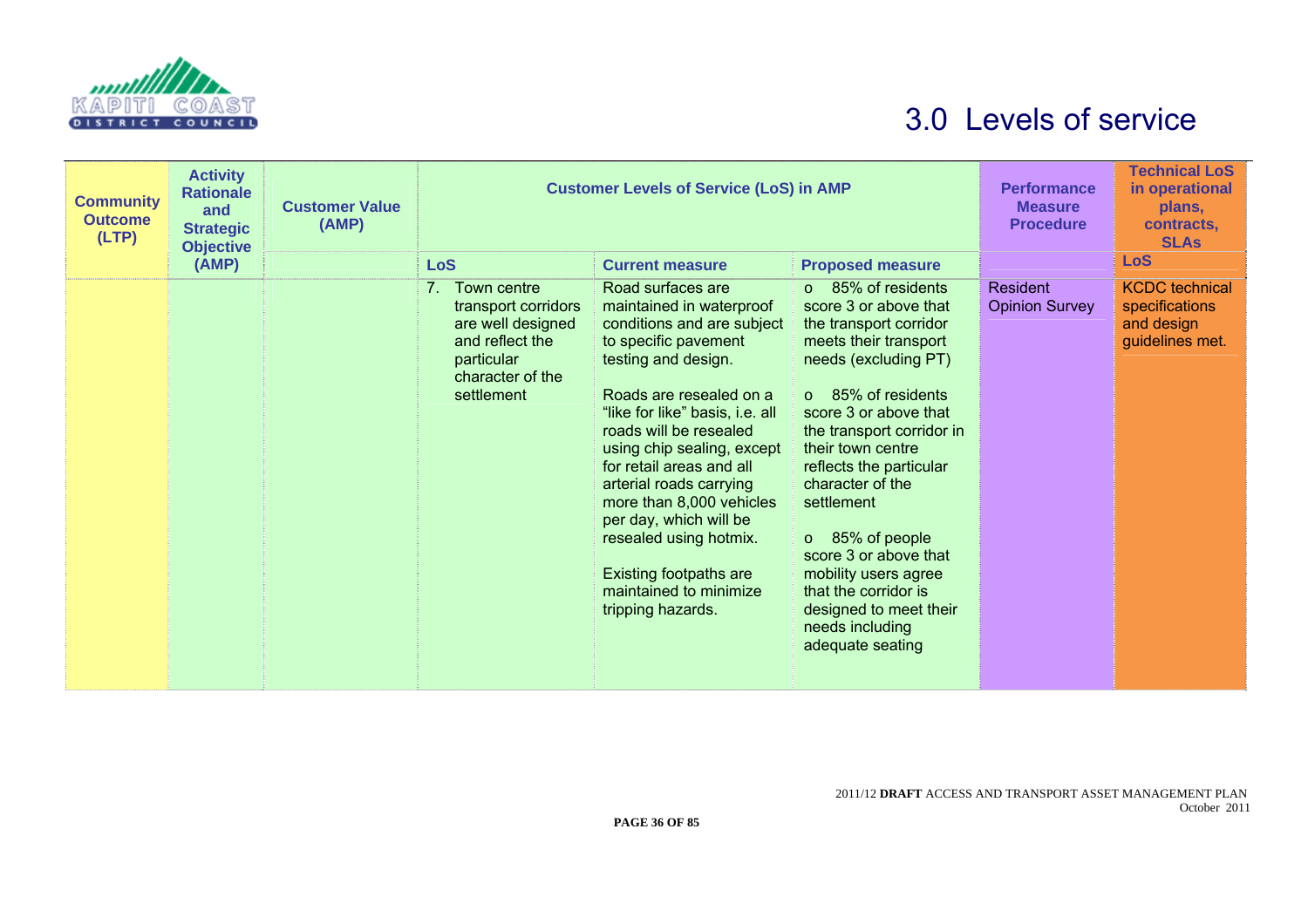

| <b>Community</b><br><b>Outcome</b><br>(LTP) | <b>Activity</b><br><b>Rationale</b><br>and<br><b>Strategic</b><br><b>Objective</b> | <b>Customer Value</b><br>(AMP)                                                                                                                                                                                    | <b>Customer Levels of Service (LoS) in AMP</b>                                                                                             |                                                                                                                               | <b>Performance</b><br><b>Measure</b><br><b>Procedure</b>                                                                                                      | <b>Technical LoS</b><br>in operational<br>plans,<br>contracts,<br><b>SLAs</b> |               |
|---------------------------------------------|------------------------------------------------------------------------------------|-------------------------------------------------------------------------------------------------------------------------------------------------------------------------------------------------------------------|--------------------------------------------------------------------------------------------------------------------------------------------|-------------------------------------------------------------------------------------------------------------------------------|---------------------------------------------------------------------------------------------------------------------------------------------------------------|-------------------------------------------------------------------------------|---------------|
|                                             | (AMP)                                                                              |                                                                                                                                                                                                                   | <b>LoS</b>                                                                                                                                 | <b>Current measure</b>                                                                                                        | <b>Proposed measure</b>                                                                                                                                       |                                                                               | <b>LoS</b>    |
| $\mathbf{2}$                                |                                                                                    | <b>Sustainability/low</b><br>environmental<br>impact - in<br>designing transport<br>systems, a high<br>value is placed on<br>ensuring<br>environmental<br>impact is low and<br>optimum lifecycles<br>are achieved | 8.<br>Low energy street-<br>lighting systems<br>will be used                                                                               | Percentage of the road<br>network where the street<br>lighting is designed and<br>maintained to meet<br>current NZ standards. | Energy consumed<br>$\circ$<br>by streetlighting per<br>pole decreases over<br><b>time</b>                                                                     | Calculation from<br>supplier invoices<br>and population<br>data               | NZ standards. |
|                                             |                                                                                    |                                                                                                                                                                                                                   | 9.<br>Design of renewal/<br>replacement<br>projects will<br>address<br>environmental<br>impacts, including<br>life-cycle resource<br>costs | No previous LOS                                                                                                               | Use of low<br>$\Omega$<br>environment impact<br>materials increases<br>over time e.g. glass<br>Stormwater run-off<br>quality from roads<br>improves over time | Procedure to be<br>developed in<br>2011/12                                    |               |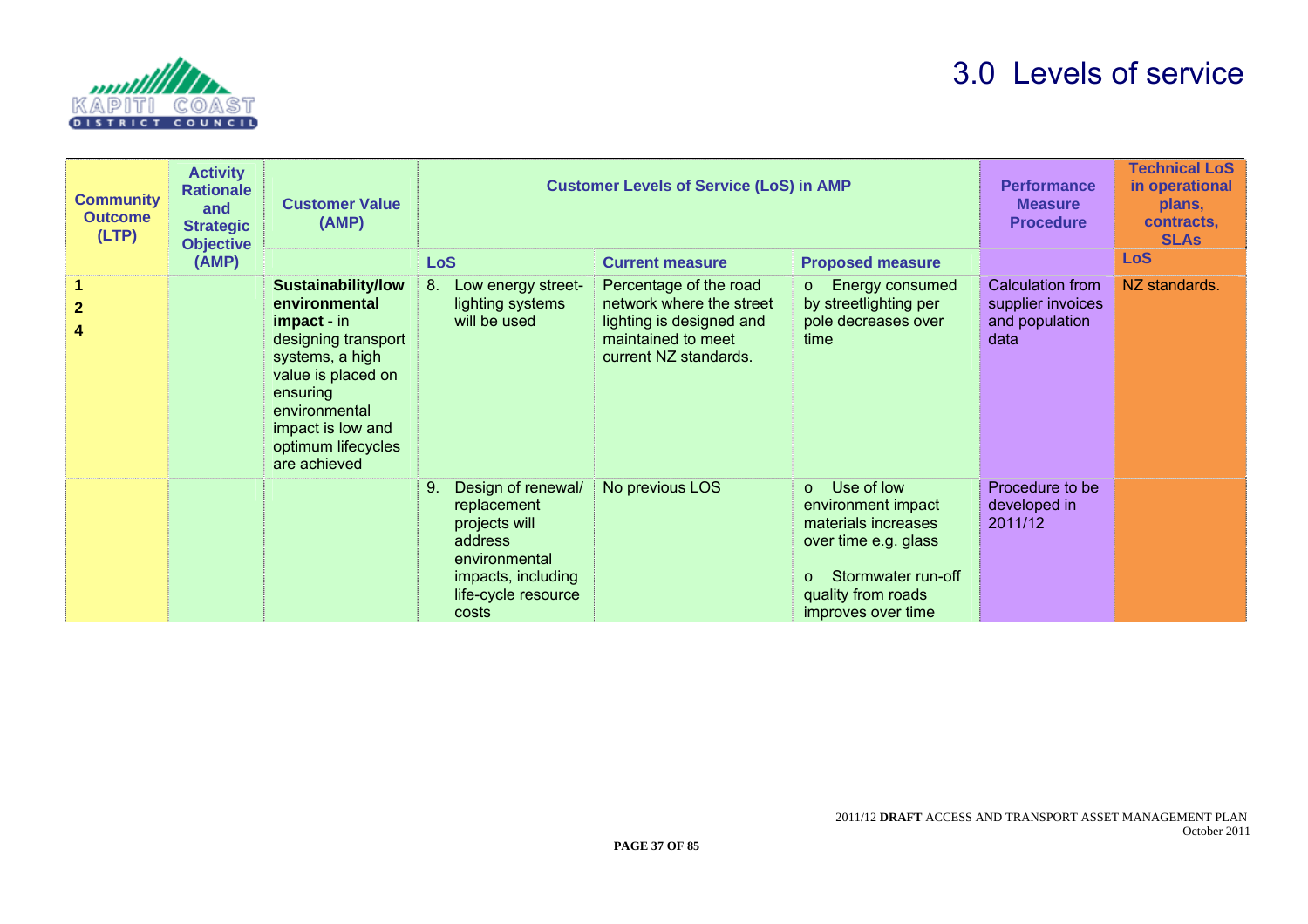

|                                          |                                                                                                                                                                                                | <b>Secondary LoS</b>                                                                                                                                              |                 |                                                                                                                                                                                      |                                                                 |                                                                          |
|------------------------------------------|------------------------------------------------------------------------------------------------------------------------------------------------------------------------------------------------|-------------------------------------------------------------------------------------------------------------------------------------------------------------------|-----------------|--------------------------------------------------------------------------------------------------------------------------------------------------------------------------------------|-----------------------------------------------------------------|--------------------------------------------------------------------------|
| 1<br>$\overline{2}$<br>$\mathbf{3}$<br>5 | Affordability/value<br>for money -<br>transport network is<br>designed to make<br>best use of rates<br>funding                                                                                 | 10. The use of<br>rates funding<br>is optimised<br>through<br>efficient and<br>effective<br>design and<br>management                                              | No previous LOS | The average cost of<br>$\circ$<br>the local roading and<br>CWB network per<br>kilometre is about the<br>same as for similar<br>sized Districts in NZ                                 | <b>NZTA</b><br>benchmarking<br>data                             | <b>KCDC</b> technical<br>specifications<br>and design<br>guidelines met. |
|                                          |                                                                                                                                                                                                | 11. Use of the<br>cycle network<br>increases<br>12. Use of the<br>pedestrian<br>network<br>increases<br>Note: LoS<br>repeated in CWB<br><b>AMP</b>                | No previous LOS | Annual average km<br>$\circ$<br>by bicycle increases<br>over time<br>Annual average km<br>$\circ$<br>walked increases over<br>time                                                   |                                                                 | <b>KCDC</b> technical<br>specifications<br>and design<br>guidelines met. |
| $\overline{7}$                           | <b>Responsiveness -</b><br>Council responds<br>promptly and<br>respectfully to<br>queries, requests<br>for service, and<br>complaints and is<br>proactive in<br>responding to<br>changed needs | 13. Requests for<br>service.<br>complaints,<br>suggestions,<br>comments<br>and other<br>feedback are<br>addressed<br>appropriately<br>within agreed<br>timeframes | No previous LOS | Initial response to<br>$\circ$<br>all contacts within 2<br>working days<br>85% of customers<br>$\Omega$<br>score 3 or above that<br>Council's response is<br>friendly and respectful | Service request<br>system.<br>Resident<br><b>Opinion Survey</b> | <b>KCDC</b><br>specifications<br>met.                                    |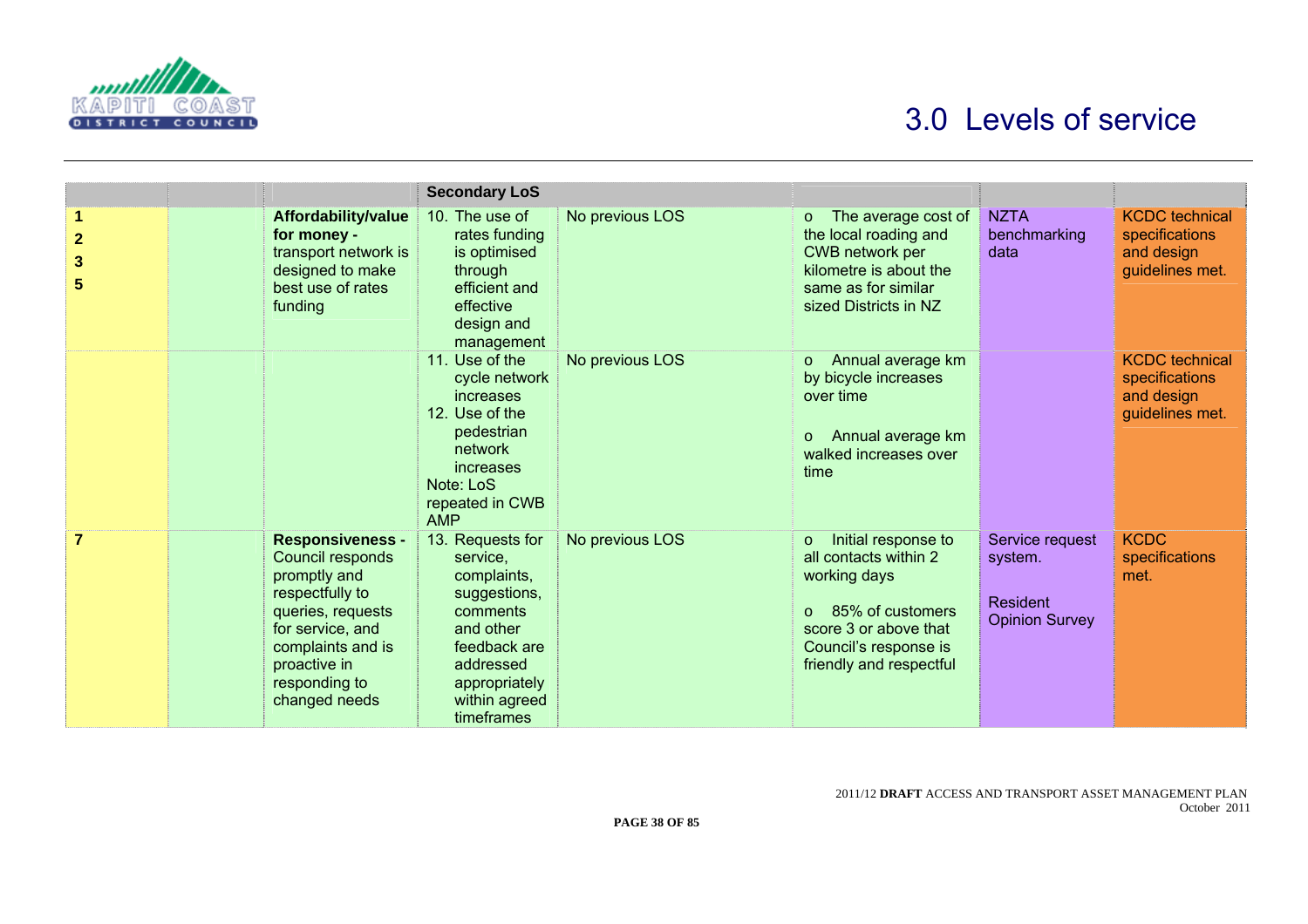

|   | Whole of               | 14. The network | No previous LOS | 85% of residents<br>$\circ$ | Resident       |  |
|---|------------------------|-----------------|-----------------|-----------------------------|----------------|--|
| 6 | community              | contributes to  |                 | score 3 or above that       | Opinion Survey |  |
|   | <b>benefits</b> - non- | social          |                 | the transport network       |                |  |
|   | users also benefit,    | cohesion.       |                 | contributes positively to   |                |  |
|   | including from the     |                 |                 | their ability to be part of |                |  |
|   | transport system's     |                 |                 | their community             |                |  |
|   | contribution to the    |                 |                 |                             |                |  |
|   | economy of the         |                 |                 |                             |                |  |
|   | <b>District</b>        |                 |                 |                             |                |  |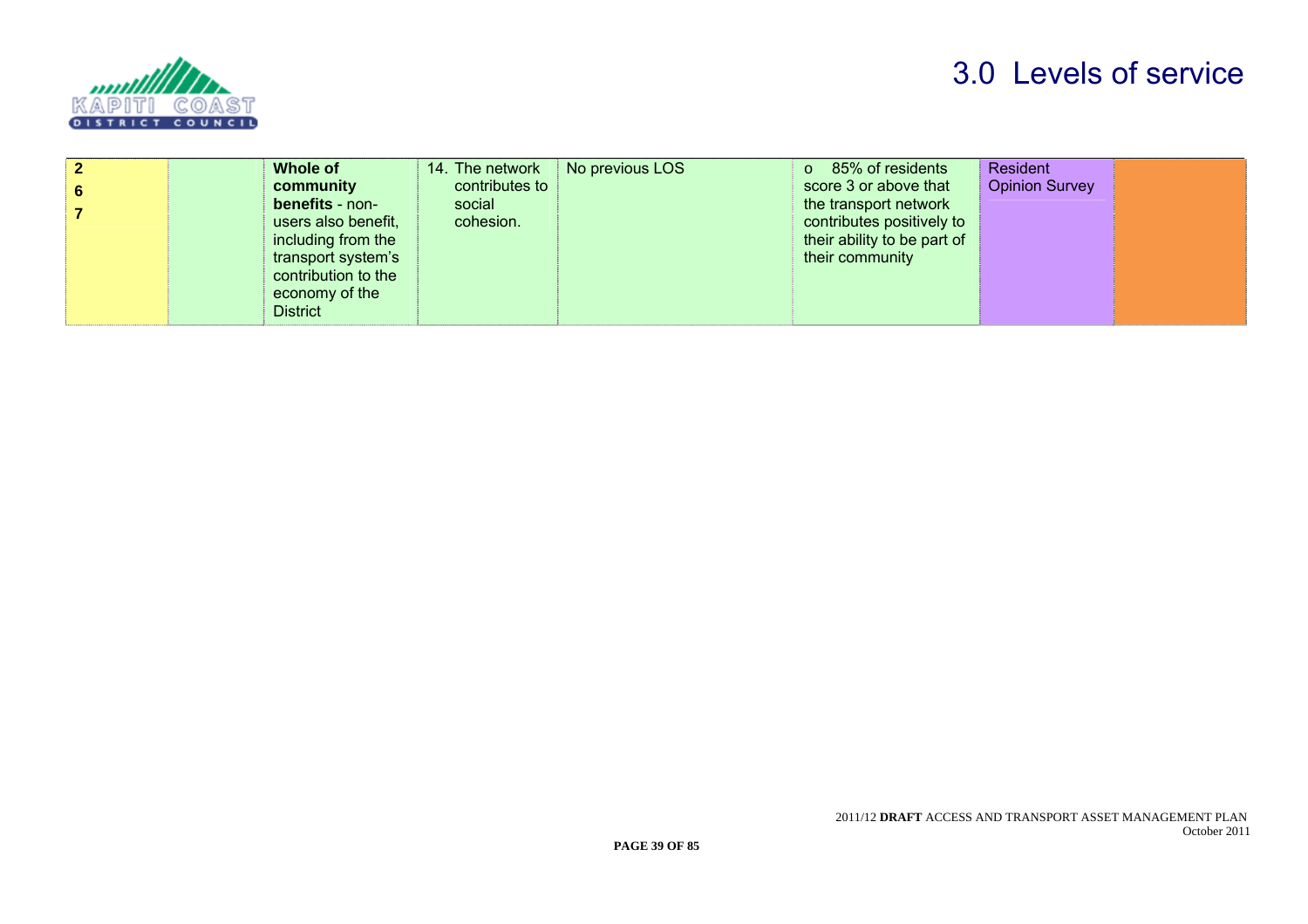

## **3.6 Gaps in information or LoS achievement**

#### **Information gaps**

There are some gaps in the underpinning data which influence Kāpiti Coast District Council's ability to deliver the desired levels of service

- systematic documentation of condition assessments of some types of assets for example footpaths, cycleways and seating and road surfacing
- systematic processes linking strategies through activity based work with asset renewal and upgrade works.

#### **LoS achievement**

The levels of service for access and transport have been updated to reflect the transport strategy and community expectations. They are based on industry standards and inferred from consultation feedback and residents' surveys. The baseline data for levels of service will be collated between 2011-13 as data becomes available from existing survey sources.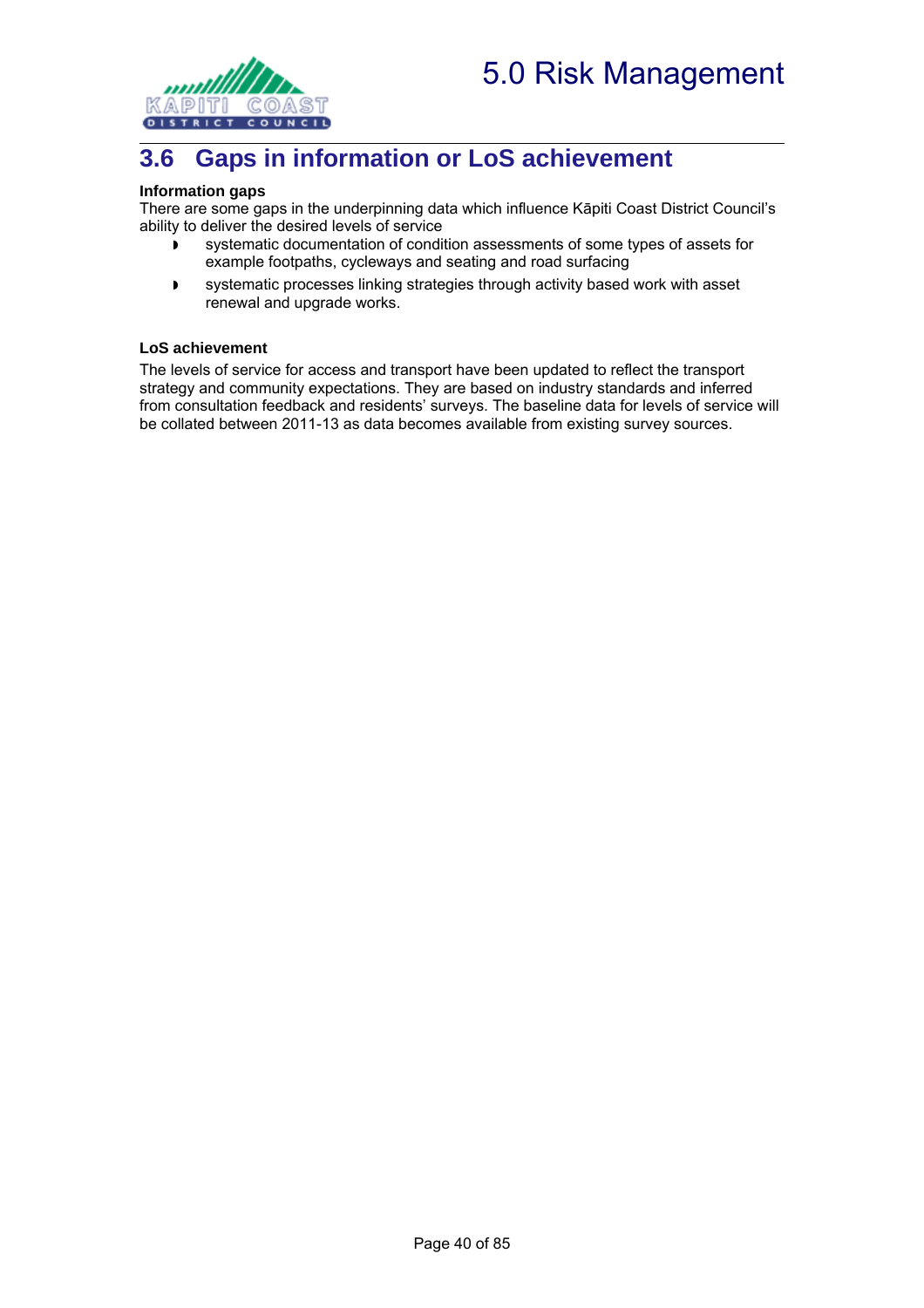

# **4.0 FUTURE DEMAND**

### **4.1 Impacts of residential growth**

The announcement of a Road of National Significance through the Kapiti District Council, to replace Council's Western Link Road and associated local road connections has created considerable uncertainty in the development of the future road network plan and programme. Recent plan changes to provide residential growth through two developments in North Waikanae are "in limbo" at the current time. This has impacted on Council's ability to develop firm plans and programmes for roading in the District.

Existing sub-division rules set out roading design which is aligned with the strategic direction for access and transport. The proposed Expressway will have impacts on large residential areas currently provided for in the District Plan. Transport modeling for the Expressway will inform future asset management decisions. This work had yet to commence in July 2011 and should be included in future revisions of the asset management plan.

# **4.2 Impacts of changing demand**

Changes in the demographic profile of the District will impinge on how people travel around the district. The design of the network will need to cater for changes in transport modes. This will require a reallocation of road corridor and alternative designs for parking at origins and destinations to reflect changing needs. National guidance exists for pedestrians, cyclists and mobility scooters and will be incorporated into policy reviews including technical specifications for roading components.

Provision of facilities in the road corridor that provide for the younger and older user will be incorporated into all upgrade and renewal work. This will provide benefits for a wider group of users as internationally it has been demonstrated that design of networks for those who may be slower, less alert or have a disability provides safer transport networks for all users.

## **4.3 Demand forecast**

At the current time no assessment of the impact of the RONS (Expressway) on Kāpiti Coast District Council's network has been undertaken. The demand and programmes primarily assume the Western Link Road traffic flows through the district and works associated with those traffic flows.

### **4.4 Demand management strategies**

The roading asset team undertakes travel planning in conjunction with local schools. The role of the school travel planner is to provide a greater awareness of the impact of vehicles on the asset and on others in the community. Travel planning provides a tool to identify areas of the network where improvements are required to meet the required levels of service. The benefits of the changes typically provide benefits to a larger group of the community than just those at the school who are a sub-set of users.

Parking within the district is currently managed through parking restrictions, with some enforcement. A full review of this will be undertaken during the current financial year which will include the impact of charging for parking throughout the district.

With regard to future demand management strategies, Kāpiti Coast District Council will use a number of channels and opportunities to set the community's expectations as to Council's role in the provision of access and transport facilities. We will continue to focus on building stronger relationships with business and community organisations to better understand their needs and also to manage expectations and demand.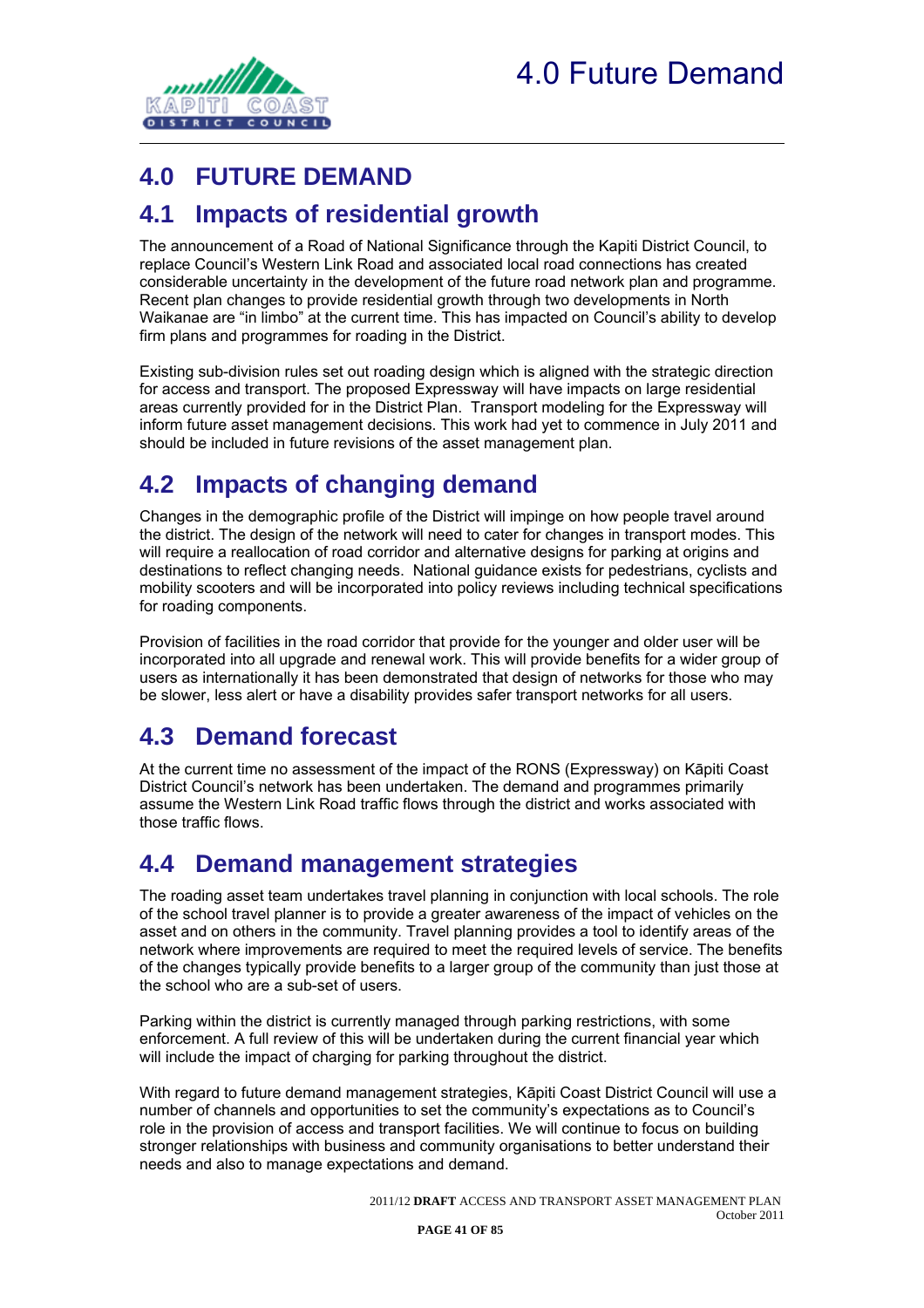

# **5.0 RISK MANAGEMENT**

Key risks associated with the various asset classes in the access and transport portfolio have been identified and assessed as follows. A detailed list can be found in Appendix A of this AMP.

#### **Table 5.1: Access and transport risks**

| <b>Risk</b>                                                                                                                                                              | <b>Risk type</b>                                                                                  | <b>Consequence</b> | Likelihood | <b>Factor</b> |
|--------------------------------------------------------------------------------------------------------------------------------------------------------------------------|---------------------------------------------------------------------------------------------------|--------------------|------------|---------------|
| Inadequate<br>condition/performance<br>assessment - lack of<br>reliable data for renewals<br>/ replacement and<br>valuations                                             | Organisational<br>Financial<br><b>Public Safety</b><br>Reputation<br>Legislative                  | 3                  | 4          | 12            |
| Public health and safety -<br>accidents or crashes<br>causing injury to Kāpiti<br>residents/visitors or<br>property resulting in<br>negative publicity and<br>complaints | Organisational<br>Financial<br>Environmental<br><b>Public Safety</b><br>Reputation<br>Legislative | 5                  | 3          | 15            |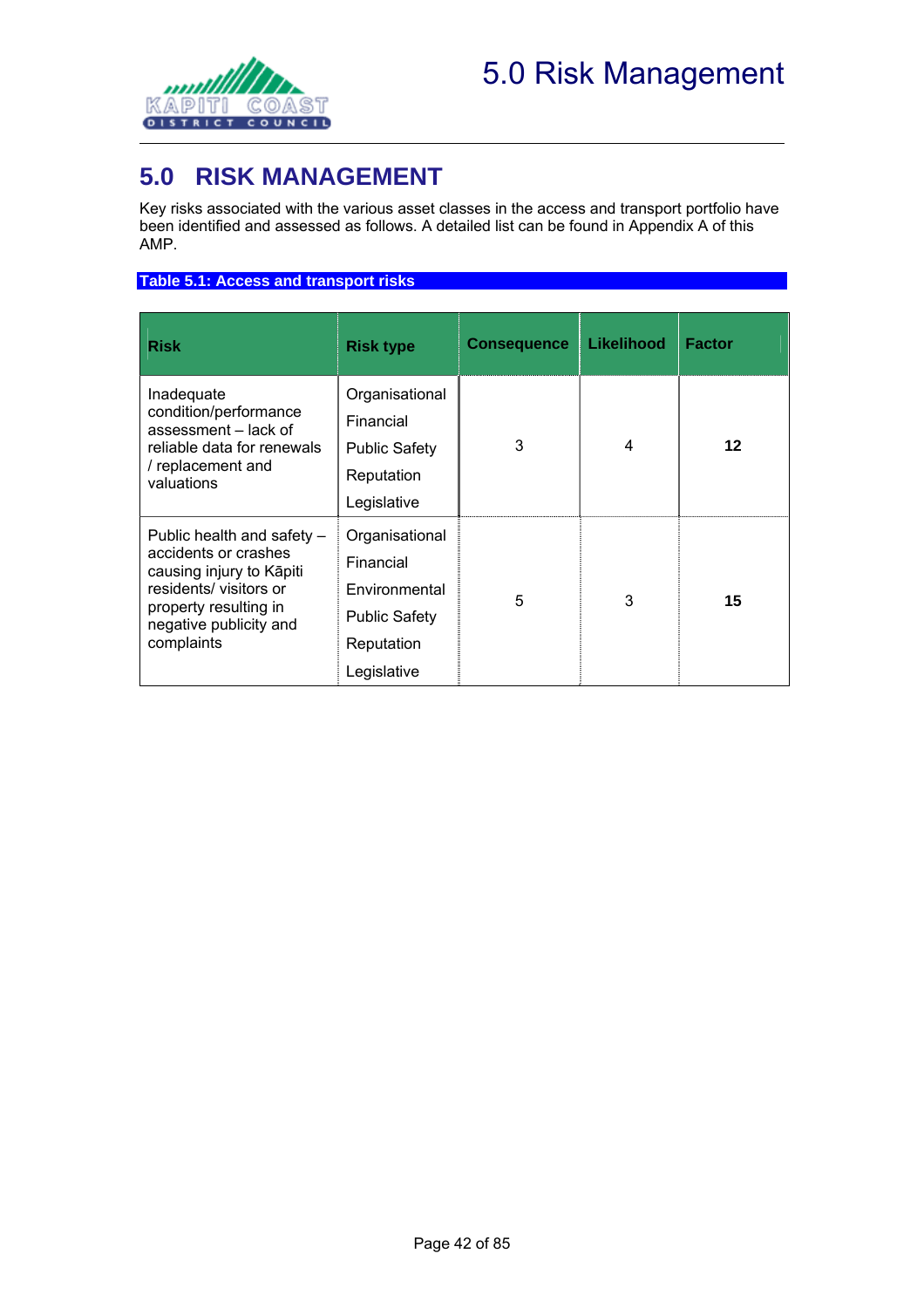



#### **Table 5.2: Access and transport risks & management practices**

| <b>Risk type</b>                                                                                                                      | <b>Management practice</b>                                                                                                                                               |
|---------------------------------------------------------------------------------------------------------------------------------------|--------------------------------------------------------------------------------------------------------------------------------------------------------------------------|
| Injury or fatality on corridor                                                                                                        | Traffic management plans required for works<br>on road corridor.                                                                                                         |
|                                                                                                                                       | Road safety audit at key points of project<br>development for new works.                                                                                                 |
|                                                                                                                                       | Road safety initiatives to raise awareness of<br>issues and how to respond to issues that arise<br>on the road corridor.                                                 |
|                                                                                                                                       | Surveys of users to identify potential risks on<br>road corridor for input to future improvement<br>projects.                                                            |
|                                                                                                                                       | Road safety action plan jointly developed with<br>NZ Police and other stakeholders to address<br>identified road safety issues in a systematic<br>way.                   |
|                                                                                                                                       | Road hierarchy to manage users on network.<br>Road hierarchy design project to implement<br>safer systems for all network users.                                         |
| Environmental disaster or major event (storm, CDEM Plan<br>ecological disaster, earthquake/tsunami, major<br>fire)                    |                                                                                                                                                                          |
| Work place risks of accidents                                                                                                         | Requirement for full Health and Safety<br>programme included in Maintenance, Capital<br>works and Service Level Agreement* with<br>contractors. Compliance is monitored. |
| Information gaps resulting from poor data<br>capture leading to failure to identify risks,<br>unnecessary/unexpected costs, accidents | Ad hoc data capture of lower value asset<br>types                                                                                                                        |

\*SLA to be developed and will be implemented during the life of this AMP.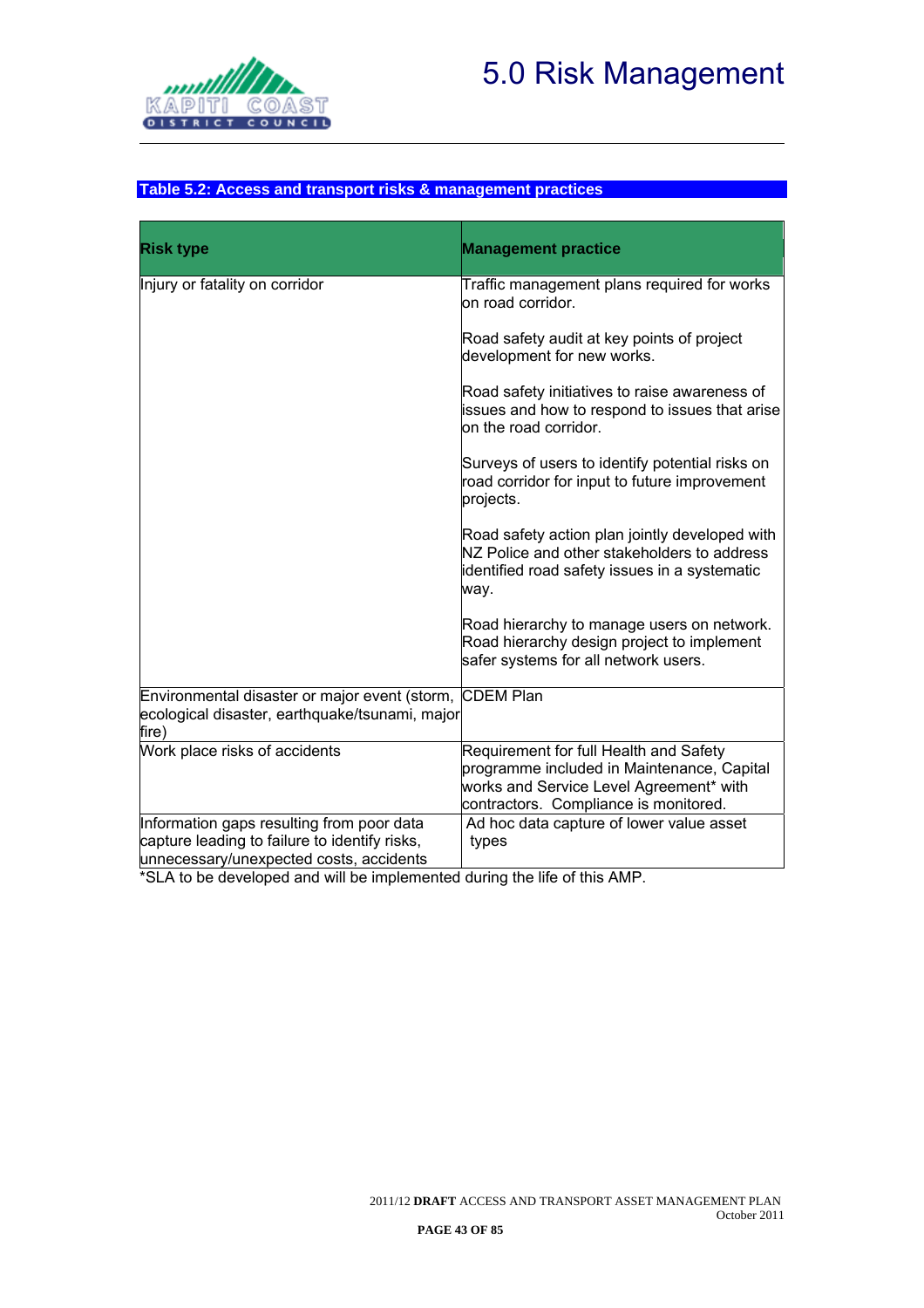

# **6.0 LIFE CYCLE MANAGEMENT**

### **6.1 Overview**

This section describes the access and transport assets, their performance and condition. It presents the lifecycle management strategies and programmes used by Council to manage the service level requirements (Chapter 3.0), demand change (Chapter 4.0) and risk management (Chapter 5.0) associated with the access and transport activity for the next 20 years.

The lifecycle management plans for each of the 14 asset groups are detailed in the following sections with the final section covering the transport plan activity.

#### **Table 6.1: Asset groups and location of lifecycle management information**

| <b>Asset Group</b>          | <b>Section</b> |
|-----------------------------|----------------|
| Sealed roads                | 6.2            |
| Unsealed roads              | 6.3            |
| Car parks                   | 6.4            |
| Footpaths                   | 6.5            |
| Cyclelanes                  | 6.6            |
| Transport signs and signals | 6.7            |
| Berms                       | 6.8            |
| Streetlights                | 6.9            |
| <b>Street trees</b>         | 6.10           |
| Seats                       | 6.11           |
| Retaining walls             | 6.12           |
| Bridges & culverts          | 6.13           |
| <b>Bins</b>                 | 6.14           |
| <b>Bus shelters</b>         | 6.15           |

#### **General Lifecycle Management Strategies**

The Council maintains ownership and responsibility for managing the local road corridor. Council engineers and consultants are used to provide specific expertise and assistance as required. The Council manages projects and expenditure, and the management of maintenance and capital development contracts and education programmes that contribute to prolonging the life of the asset.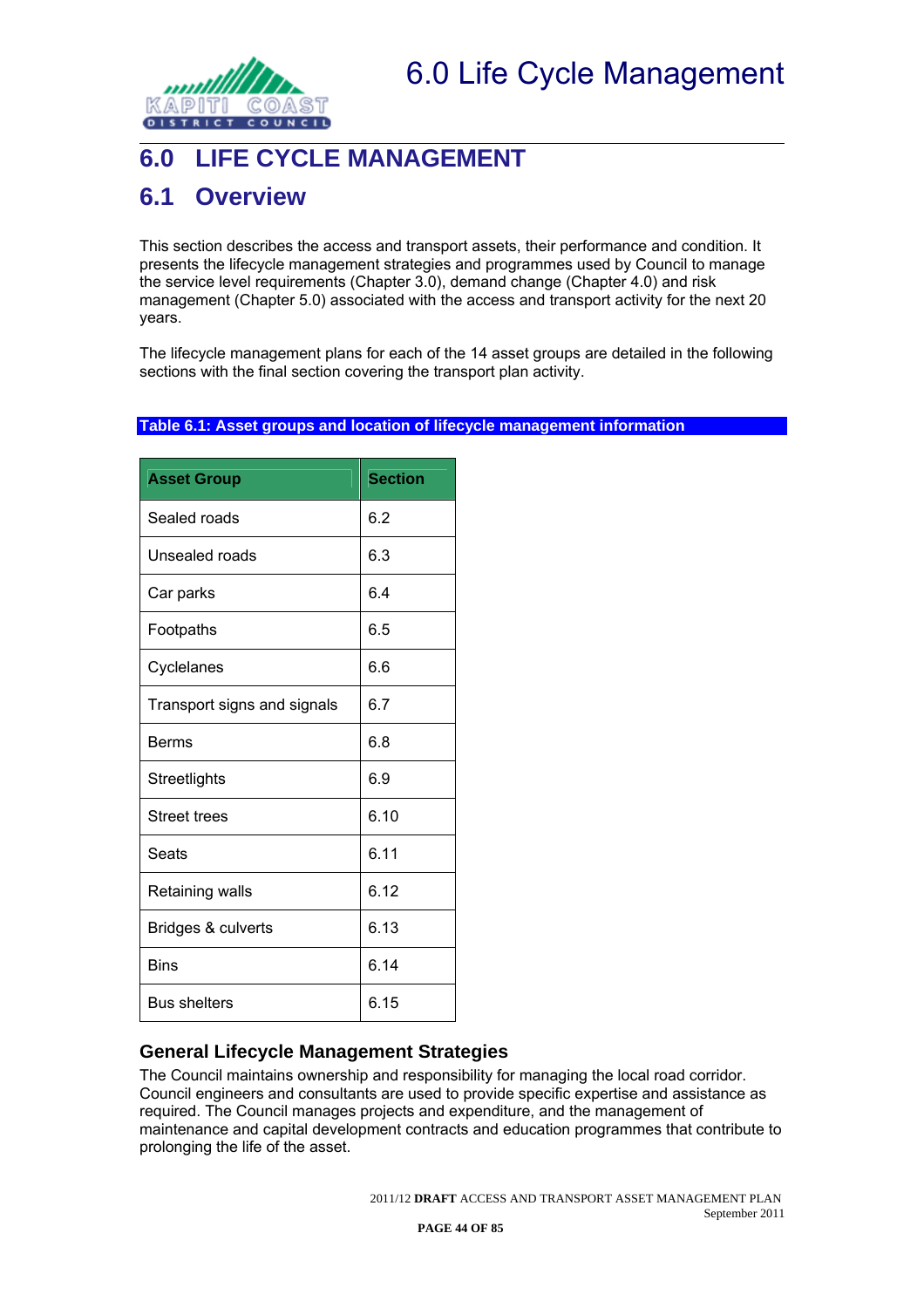Contracts are prepared for professional services, maintenance and construction works in accordance with the access and transport procurement strategy that has been approved by the New Zealand Transport Agency. A move to increase the use of performance based contracts is underway. Contractors are required to use the Kāpiti Coast District Council RAMM database for the management of assets. The contract documents specify the technical standards required and define response times and inspection periods. Auditing of works is undertaken on a monthly basis prior to payment for the maintenance contract and at key milestones for other construction works, as set out in the relevant contracts.

Some operational works including street cleaning and tree maintenance are undertaken by the Council's operations team. The Service Level Agreement and associated costs will be reviewed during 2011/12.

#### **Safety**

Key current issues in relation to safety include:

- The construction of driveway vehicle entrances to private properties
- Management systems for controlling access to the network by over-weight / overdimensional vehicles
- Weather related slips
- Pedestrian safety

These are further described below.

#### **Vehicle Entranceways**

The placement of vehicle entranceways is important for ensuring safety to pedestrians and cyclists in particular but also for other vehicle users. In Kāpiti, due to the topographical layout in some areas, the historical provision of crossing is not consistent with good practice. There are considerable challenges in educating the community which will provide safety benefits. The existing vehicle entranceways policy will be reviewed during 2011/12 to bring it into line with the transport strategy.

#### **Over-Weight and Over-Dimensional Permits System**

This process has been administered by consultants until 1 July 2011 when the council brought the process back in house. This will enable the development of designated freight routes to provide routes suitable for freight vehicles that are aligned with the strategic direction of the community. No formal policy exists although a standard procedure for overweight permit is followed by key players in the industry. During 2011/12 policies for overweight and over-dimensional permit will be developed.

#### **Weather related slips**

From time to time, events occur such as weather-related slips, flooding or tree falls occur on the road. Contractors and the Clerk of Works routinely inspect risk prone sites following an event. Where there is any danger to users, signs are placed in line with the Code of Practice for Traffic Management by a Site Traffic Management Supervisor (STMS). If the road is impassable the road will be closed and the communications team at council notified.

#### **Pedestrian safety**

The footpath upgrade programme has been developed historically to provide footpaths adjacent to the traffic lanes. The maintenance and upgrading programmes of footpaths to meet community expectations will be reviewed. The safety of pedestrians from mobility scooters and education of all footpath users is required.

#### **Availability**

In accordance with legislation, nothing should be placed or altered in the road corridor without the consent of the road controlling authority. Council processes exist for the following areas:

- **D** works by utility companies and developers
- **P** encroachment of private property into the road corridor
- temporary closure of roads for community events

2011/12 **DRAFT** ACCESS AND TRANSPORT ASSET MANAGEMENT PLAN October 2011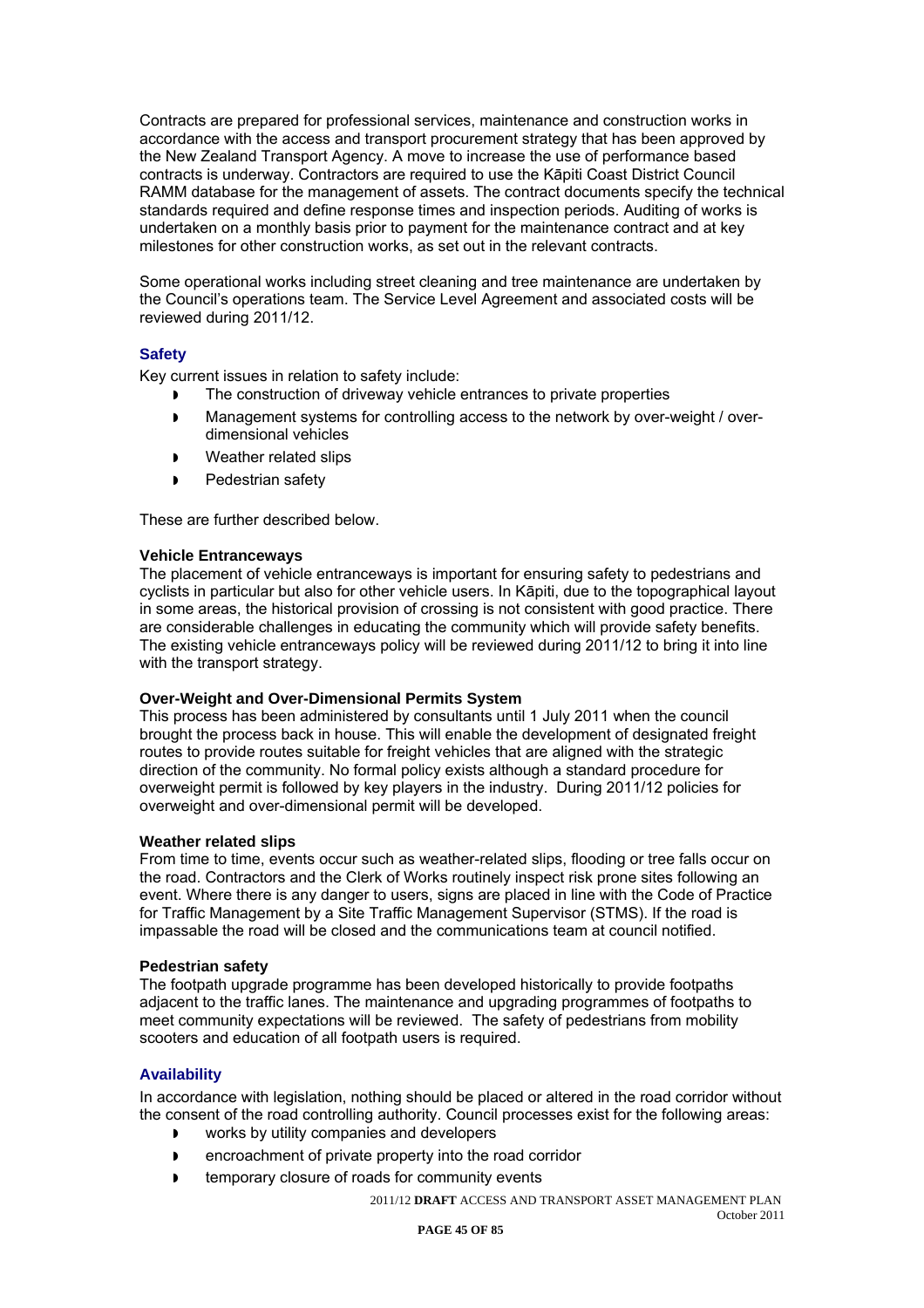

#### mowing of berms

Information for smaller companies and individual property owners to undertake works in the road corridor has been identified as an area for improvement in the 2011/12 year.

A structured approach to the review of existing policies that apply to the roading corridor assets is not currently undertaken. During the 2011/12 year a process will be developed to enable regular review of policies for consistency with cross council strategic goals.

#### **Operations and maintenance strategies**

The maintenance and operation strategies for access and transport assets have a technical and social aspect because the network provides a central fabric of the community and the condition of and activity on the network affects all residents and users on an ongoing basis.

There are three main elements of physical intervention on access and transport assets including:

- **n** maintenance to remedy defects and preserve useful life
- **n** maintenance to provide appropriate aesthetic standards
- **asset rehabilitation and renewal**

Asset operation has no effect on asset condition but is necessary to keep the asset appropriately utilised.

Operational expenditure is not distinguished from maintenance expenditure in Council financial systems.

The following general operations and maintenance strategies are applied to the access and transport assets:

#### **Operations**:

Typical operational activities include:

- **p** power costs for streetlights
- **D** customer service/response
- AM systems and database operations and maintenance, eg: RAMM
- **P** removal of graffiti
- **street opening procedures**
- **weed control.**

**Maintenance**: Council will manage the assets in a manner that minimises the long term total cost. Scheduled inspections of the road surface, footpaths, structures, cycleways and smaller assets will be undertaken as justified by the consequences of failure on levels of service, costs, public health, safety or corporate image. The inspection programme will be modified as appropriate in response to unplanned maintenance trends. Customer enquiries and complaints are recorded on the customer service request system summarizing data on the date, time, details, responsibility and action taken.

Council will maintain assets using contractors in a manner that minimises the long term total cost.

- **Unplanned maintenance**: This is managed through the service request system. Issues raised are assessed by the roading asset team in consultation with the contractor.
- **Planned maintenance**: A programme of planned asset maintenance will be undertaken to minimise the risk of critical asset failure as determined by the network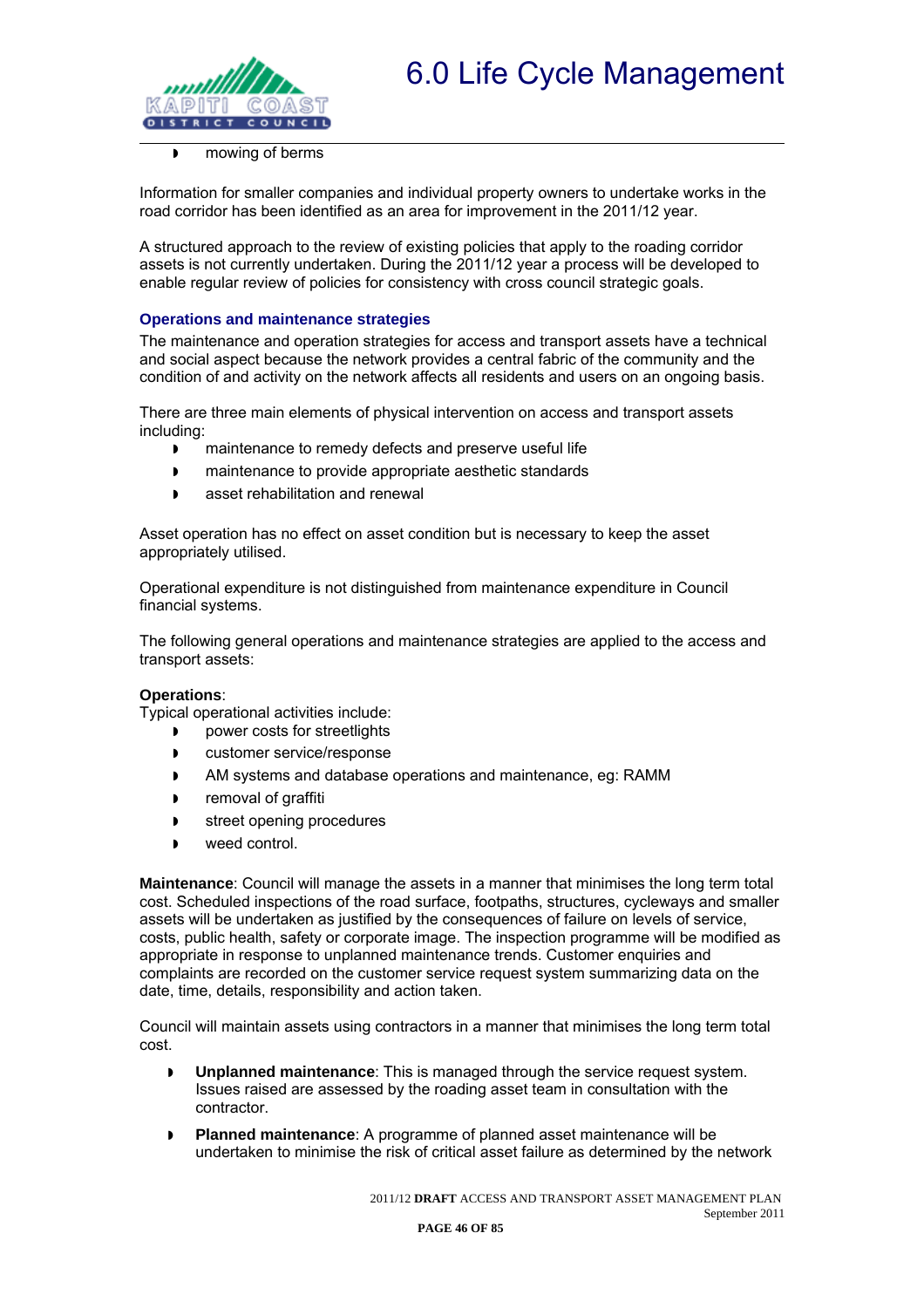hierarchy. Maintenance needs will be identified through the scheduled asset condition inspections and those generated from the investigation of customer service requests.

Maintenance and operations budgets need to be optimised for a range of different roading activities. Under the current maintenance contracts, the contractor puts forward a work programme and council staff approve or decline work based on their assessment of the network and council's strategies and other programmes of work. This is supported by monthly reporting and bi-annual assessments of the maintenance contractor.

The maintenance of streetlights is undertaken by a separate contractor to the pavement and footpath work. The conditions for monitoring are set out in the contract.

#### **Operations and maintenance plan**

Maintenance contracts cover the following:

- procedures and standards.
- **D** compliance with legislation, eg Health and Safety.
- **FALL** response times (to routine and emergency work) are defined for notified defects; there are standards by activity type
- **image 1** inspection programming and reporting requirements.
- schedule of quantities (except for unsealed roads which are lump sum based).
- monthly reporting.
- Data recording and reporting

Repairs are carried out as a result of customer service requests, routine inspections, or planned maintenance work. There is an increasing expectation from the community for higher level of amenity eg, higher level of weedspraying, litter collection, footpath quality. General maintenance of access and transport assets consists of:

- Sealed pavement maintenance e.g potholes;
- **I** Unsealed pavement maintenance e.g. grading;
- **drainage maintenance;**
- structures maintenance;
- vegetation control;
- signs, barriers and pedestrian signals;
- selected berm mowing in urban areas (historic being phased out);
- resurfacing;
- rubbish removal;
- street furniture maintenance e.g. seating;
- bins, streetlights.

Operations activities also include:

- Road Opening Notices system and approval of traffic management plans;
- **ISSUM** Issuing of overweight permit;
- RAMM System data collection and management.

Due to the increasing number of requests for access to the road corridor the Council introduced a flat fee for the processing of road opening notices. It is anticipated that this policy will be refined overtime and this will be incorporated into the annual plan process.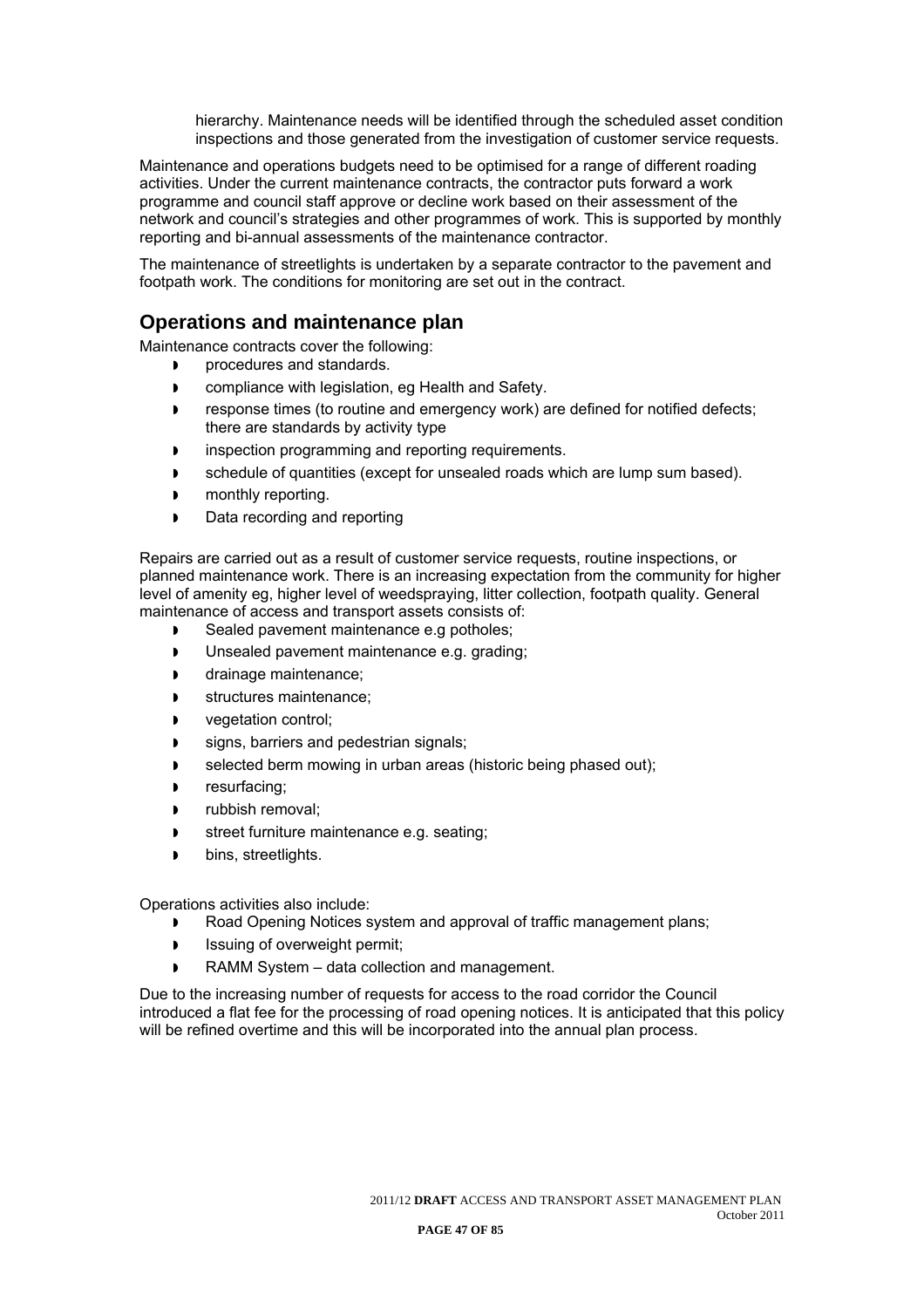

#### **Renewals strategies**

Council will rehabilitate or replace assets when justified by:

- Risk: The risk of failure and associated financial and social impact justifies action (e.g. probable extent of damage, safety risk, community disruption).
- Asset performance: Renewal of an asset when it fails to meet the required level of service. Non-performing assets are identified by the monitoring of asset reliability, efficiency and quality during routine inspections and operational activity. Indicators of non-performing assets include repeated and/or premature asset failure, and inappropriate or obsolete components.
- **Economics: When it is no longer economical to continue repairing the asset (i.e. the** annual cost of repairs exceeds the annualised cost of renewal).
- Efficiency: New technology and management practices relating to increased efficiencies and savings will be actively researched, evaluated and, where applicable, implemented. Renewal needs for key asset groups will be identified through the scheduled asset condition inspections, the investigation of customer service requests and a practical knowledge of the network. Renewal works will be prioritised and programmed in accordance with the following criteria, or in urgent cases undertaken immediately.
	- o public safety risk;
	- o criticality of assets to activity operation;
	- o criticality of assets to achievement of service standards and community outcomes;
	- o financial risk of deferring work;
	- o intensity of usage;
	- o environmental risk;
	- o cost and the ability to gain subsidies; and
	- o political preference.

Renewal works identified in accordance with the renewal strategies may be deferred if the cost is beyond the community's ability to fund it. This can occur when higher priority works are required on other infrastructure assets, there are short-term peaks in expenditure or if an inadequate rating base exists.

When renewal works are deferred, the impact of the deferral on economic efficiencies and the asset's ability to achieve or contribute to the required service standards will be assessed. Although the deferral of some renewal works may not impact significantly on the short-term operation of assets, repeated deferral will create a liability in the longer term. A register of all deferred works will be maintained, the total value of which will be recognised in the financial reporting. NZTA may contribute to renewals where it meets their funding criteria.

Renewals expenditure includes the following:

- Resurfacing of roads
	- o chip seals
	- o asphaltic surfacing
- Rehabilitation of roads
	- $\circ$  Replacement of existing pavement and surfacing with an equivalent structure that is generally applicable for a long length of road
	- $\circ$  Area wide pavement treatment that is generally confined to a short length of road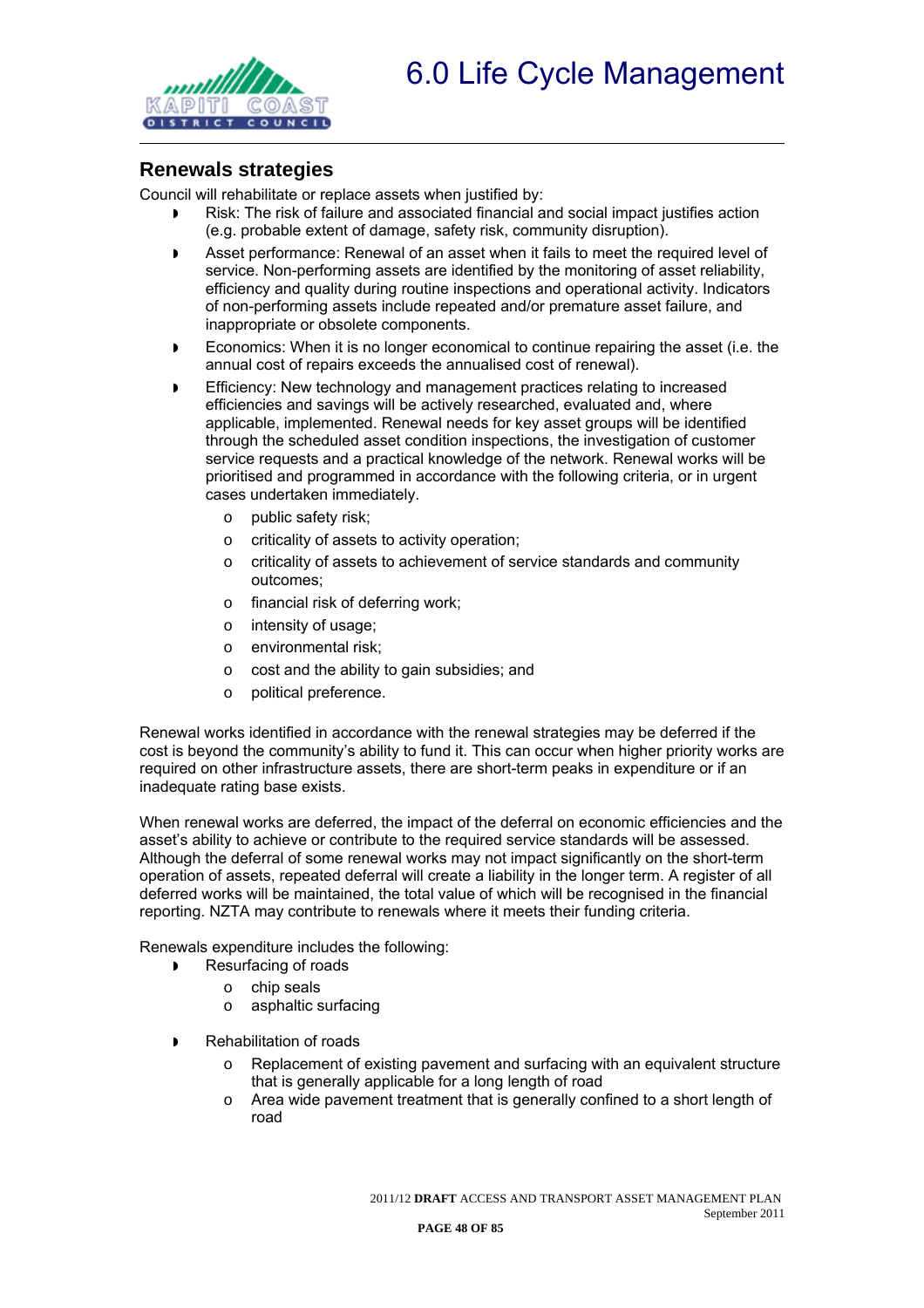- Reconstruction of roads
	- o Associated with improvement to alignment, geometry, drainage and other features of the road, and only the portion that replaces the original road is regarded as renewal
- Resurfacing of footpaths
	- $\circ$  Replacement of existing surfacing concrete, asphalt, brick and other pavers
- Replacement of traffic signs and signals
- Replacement of drainage facilities such as kerb and channel, cesspits and small culverts with diameter less than 600mm
- Replacement of major structures such as bridges and retaining walls or their components
- **Replacement of streetlight components such as poles, lanterns, brackets and lights**
- **P** Replacement of street furniture such as bus shelters, seats, and litter bins

For each asset, future renewals will be assessed using historical cost trends (where sufficient information is available, renewal strategies where they have been developed (e.g. streetlights) and valuation lives and long-term depreciation provisions. Advanced predictive condition and performance deterioration modeling for pavement assets is available and may be used in future years as the quality of RAMM data is improved.

#### **Development Strategies**

The creation of a transport implementation plan to support the transport strategy will be commenced in 2011/12. The design of new sub-division roads is not included in this plan although any assets that may be transferred to council from a new development will be considered as part of the total network development. Any new capital works will be consistent with the LTCCP and the Annual Plan.

When preparing the transport implementation plan it will be developed through identified service gaps, growth and demand issues, risk issues and economic considerations. When evaluating significant development proposals, the following issues will be considered:

- the contribution the new or improved assets will make to the current and anticipated future levels of service and community outcomes;
- **the risks and benefits anticipated to be made from the investment;**
- the risks faced by not proceeding with the development works. (These could include safety risks, social risks and political risks.);
- ability and willingness of the community to fund the works;
- future operating and maintenance cost implications; and
- use of new technology and innovative solutions.

Significant development works will be prioritised and programmed with contributions from:

- targeted user groups (e.g., tourism operators, industry groups, adjacent residents);
- **the general community (through public consultation);**
- Council staff and consultants who may be engaged to provide advice to the Council;
- the LTP/Annual Plan process; and
- the elected Council (significant proposals are subject to Council decision and available funding).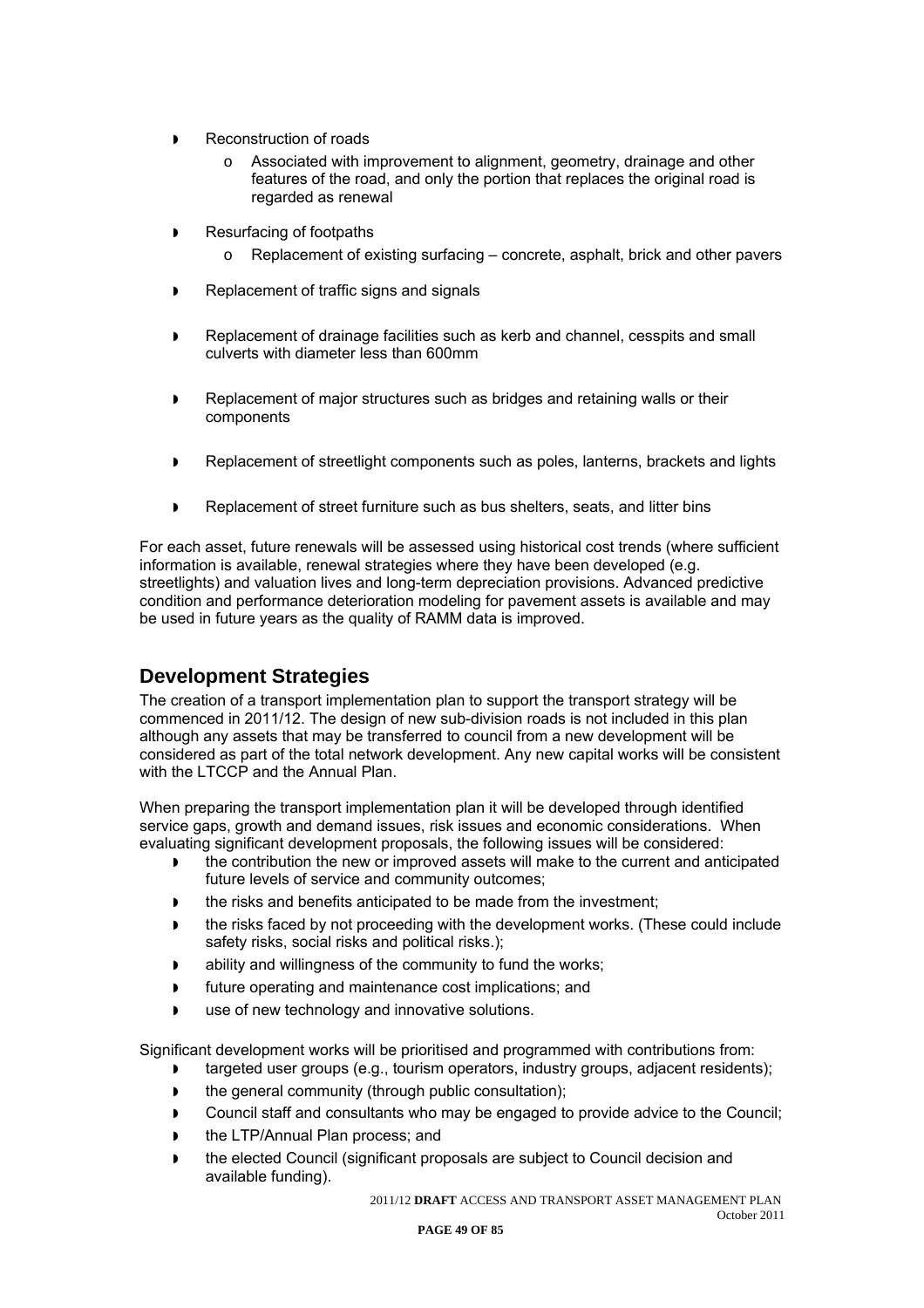

Projects requiring central government funding require application of the NZTA funding procedures. This requires input to a three year regional land transport programme that is submitted to the Regional Transport Committee prior to consideration by the NZTA. Any new capital works will need to be identified in regional strategies and plans as well as local strategies and plans.

During 2011/12 a review of capital projects will be undertaken to bring them into line with the transport strategy and streetscape strategy. Capital works budgets where possible will be combined to provide area wide benefit in a co-ordinated project, rather than the ad-hoc approach that has been undertaken historically.

### **Asset Disposal Strategies**

Asset disposal processes will comply with Council's legal obligations under the Reserves Act 1977 and Local Government Act 2002, which covers:

- **p** public notification procedures required prior to sale;
- **Fig. 3** restrictions on the minimum value recovered; and
- use of revenue received from asset disposal.

All relevant costs of disposal will be considered when considering disposal options. These costs may include:

- **D** evaluation of options;
- **D** consultation/advertising;
- **b** obtaining resource consents (where necessary):
- **Professional services, including engineering, planning, legal, survey; and**
- site clearing / make safe costs.

The use of revenue from the sale of assets, or the source of funds required to dispose of assets, will be decided by Council at the time of its consideration of the asset's disposal.

Areas where asset disposal may be considered relate to existing encroachments on the road land.

#### **General standards and specifications used**

General standards and specifications for local roads are set out in the Subdivision and Principles Guideline and design guides. The standards and specifications are "owned" by the roading asset team. They are currently in the process of being reviewed to align with the transport strategy. All relevant standards and specification will be included in the Principles and Guideline and design guides document in future. This will include any NZTA standards and specifications. All contract documentation for roading assets will reference the Subdivision and Principles Guideline and design guides for standards and specifications for contractors when working in the Kapiti Coast District area.

## **6.2 Sealed Roads**

Sealed roads consist of:

- Road surfacing.
- Road pavement (subbase and basecourse)

The objective of the pavement is to provide a network that is suitable for effective and efficient movement of vehicles and people, has suitable all weather surface that is appropriate to its location and function in terms of skid resistance, noise reduction and smoothness, and has a structure suitable for legal traffic loading requirements.

**PAGE 50 OF 85**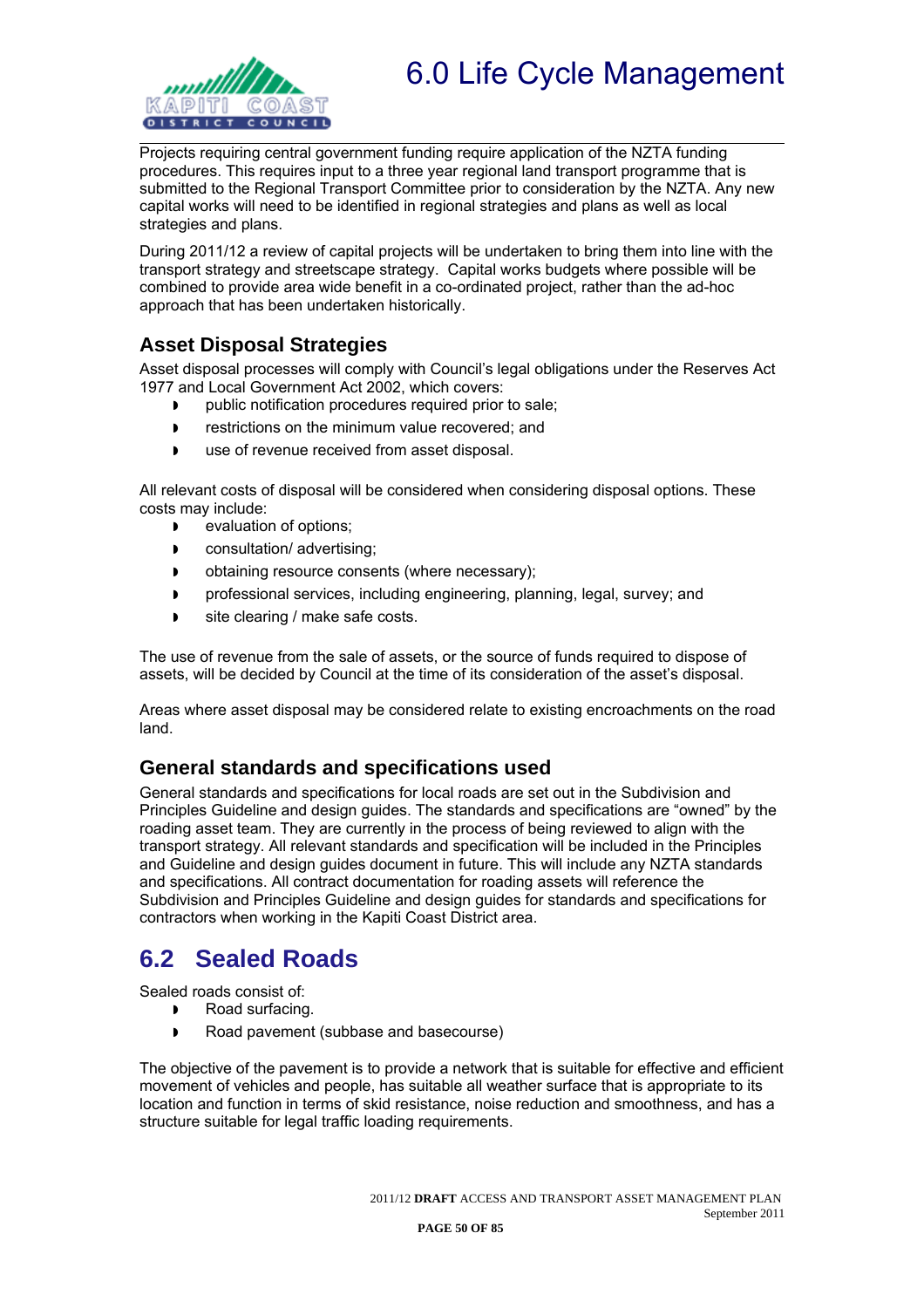In general all roads are surfaced with chip seal with the exceptions being retail areas, high volume roads and sections of road with a high turning component e.g cul de sacs. That is any areas where frequent braking and turning occurs where chip seal has a limited life.

Investigations have been carried out from time to time of the merits and costs of moving from chip seal to asphaltic concrete. It has been determined that chipseal is the best resurfacing material for most of the network. It is flexible so is able to withstand the movement while maintaining a waterproof surface critical to the performance of roads. It provides good skid resistance because of the nature of locally produced chips and is cheap. However it has limited life when put under high stress.

Chip seal is less able to withstand the shear stresses from vehicles turning sharply. Improvements to motor vehicles including suspension, tyres, reduced weight and power steering mean motor vehicles can turn faster leading to chip loss.

Recent reseal designs are increasingly recommending the use of quieter and more stress resistant chip seal methods e.g. two coat seals. These reseals are slightly more expensive than a conventional reseal.

On higher volume roads the use of asphaltic concrete is necessary to minimize whole of life costs. Additionally it reduces noise from traffic for adjacent property owners.

The major causes of pavement deterioration which result in a decline in condition include:

- Loss of flexibility of the road surfacing causing cracking resulting from age and UV exposure.
- Stripping of chips from the bitumen binder.
- Flushing of chip into the binder caused by heat, high traffic volumes or excessive binder.
- Loss of surface shape due to subgrade failure
- Poor surface drainage
- Ingress of water into the subgrade

The condition of the pavement is assessed by road roughness and skid resistance measurements, inspection and age. The roughness is done by measuring the deflection of the suspension of a moving vehicle and averaging the results over 100m. Road roughness is measured in NAASRA units (National Association of Australian State Roading Authority). Lower numbers are smoother roads. Roughness surveys are undertaken every year over the entire network with the results loaded into RAMM. The NZTA funding policies require the entire network to be assessed every 2 years.

The condition rating of the sealed roads and footpaths is currently underway for 2011/12. These results are entered into the RAMM database and assist in assessing the future works programme. Annual reports are presented to NZTA who undertake comparative analysis across all councils to assess value for money. They seek stable or improving trends for their investment.

#### **Top Surface Age and Condition**

Sealed roads normally require resealing every 8 to 20 years depending on seal type, traffic volumes and condition.

#### **Remaining Top Surface Life**

The distribution of predicted top surface lives will be derived from the surfacing lives table in the RAMM database, and then applied to the actual age of each top surface in the database to determine future works.

The two types of road pavement surfacing used in Kāpiti are: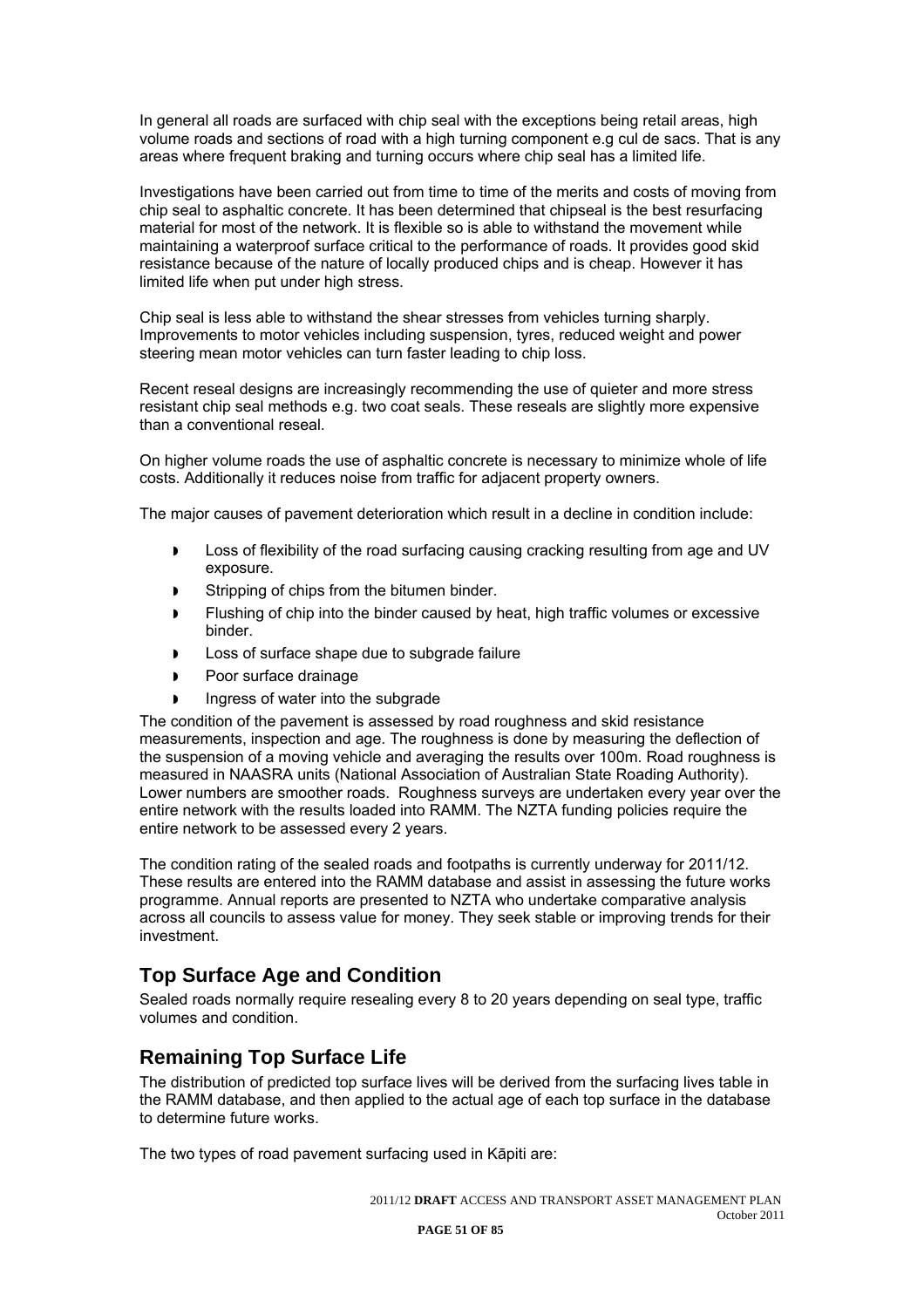



- Chipseal This is the most common type, and comprises a layer of sprayed bitumen seal which provides waterproofing and a stone chip spread on top as a wearing surface. The life cycle for a chipseal surfacing varies depending on the chip size used, the traffic volume and speed, and the road. Two coat seals have been used increasingly over recent years.
- Asphaltic Concrete (M10 and M20) commonly called hotmix, is a mix of graded aggregate and asphaltic binder, generally in a 20-35mm layer. The current practice is to use hotmix in areas such as:
	- o major community connector routes with more than 8,000 vehicles per day.
	- o heavy trafficked area
	- o turning areas
	- o intersections
	- o industrial/commercial areas
	- o cul-de-sacs
	- o on short sections if two adjacent hot-mix areas exist where necessary for engineering reasons.

### **Network Resurfacing and Rehabilitation - Forward Works Programme**

#### *Treatment Selection Algorithm*

The Treatment Selection Algorithm (TSA) will be run periodically in RAMM as an input to the three year Forward Works Programme (FWP). The TSA process analyses average life data for each surfacing material, the volume and mix of traffic using the road, and current condition. This method requires further analysis by an appropriately qualified engineer to validate the outputs.

#### **Pavement Base Condition**

Pavement base-course condition trends are largely influenced by traffic loadings, as well as pavement and subgrade strength.

Analysis of the pavement condition is currently being undertaken and will be added following completion of the condition surveys expected in October 2011.

### **6.3 Unsealed Roads**

Unsealed roads are graded four times a year. All unsealed roads have low traffic volumes and are in the rural areas of the district. There are no programmes to seal these roads as this increases long term maintenance costs and places increasing demands to develop land in these areas.

### **6.4 Car parks**

Car parks on road land and within parks and reserves land is inspected regularly as part of the maintenance contract. Resealing of car parks is undertaken as part of the reseals contract. The maintenance, operation and renewal of car parks is managed as for sealed roads.

### **6.5 Footpaths and walkways**

The footpath is the transport asset which enables the movement of pedestrians. It is typically 1.5m wide although in some high use areas the width may increase to 2.2m. Footpaths may be made of concrete, asphaltic concrete or gravel. The first two products are suitable in urban areas, gravel is suitable in rural and semi-rural environments. Asphaltic concrete provides a more comfortable walking surface for pedestrians due to some flexibility in the product. It is also desirable as a product for minimizing ongoing maintenance costs where trees are located close to the footpath.

2011/12 **DRAFT** ACCESS AND TRANSPORT ASSET MANAGEMENT PLAN September 2011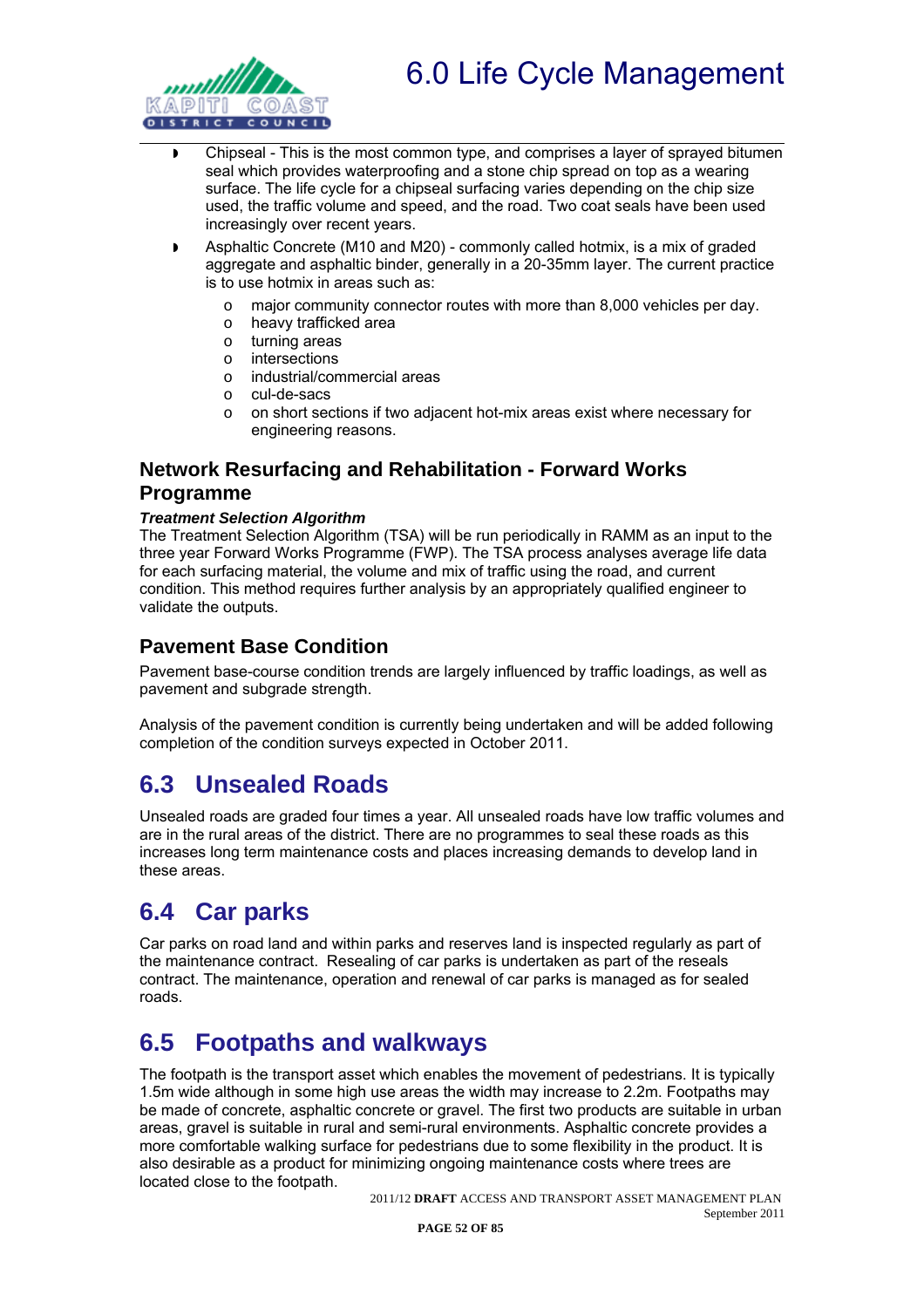### **Asset Data**

Footpath data is maintained in the RAMM database. The quality of the information is still to be validated. No technical levels of service currently exist for footpaths. This will be developed during 2011/12.

#### **Maintenance Strategy**

Condition rating surveys commenced in 2009 and are being carried out bi-annually in line with the road surface condition survey. Using the RAMM database forward works tool programmes are compiled. These programmes are reviewed and reprioritized by roading staff to ensure alignment with strategy.

Maintenance is undertaken as part of the Term Road Maintenance contract and Weedspraying contract with minor grinding work undertaken by specialized companies.

An increased focused on footpath maintenance is required to bring this asset management process in line with the transport strategy, i.e. greater emphasis on pedestrian facilities than there has been historically.

### **Renewal / Replacement Strategy**

Where maintaining the existing asset is more costly than renewal (as identified through RAMM analysis) the asset is replaced. This has occurred historically on a like for like basis. Due to community feedback the replacement in future will need to cater for providing safer footpaths and vehicle crossing points on footpaths and increased numbers of crossing points across the road carriageway.

## **6.6 Cycleways and lanes/paths**

On and off road cycle lanes within the road corridor are maintained as part of the maintenance contract. Ongoing maintenance is the same as for the road pavement and line markings. This is an area where more consideration is required in the development of new contracts as current contracts do not give sufficient attention to these facilities.

## **6.7 Transport signs and signals**

Traffic signs are inspected monthly as part of the maintenance contract. Replacement of signs is reactive. The placement of signs generally follows MOTSAM, although this is not fully aligned with council streetscape strategy. A review of signage to reflect the transport strategy, streetscape strategy and MOTSAM will be undertaken. This review will also set out a proactive approach to the installation of transport signs.

## **6.8 Berms**

The maintenance of the berm area in urban and rural areas is undertaken by ratepayers / occupiers of properties and council contractors. A list of rural sites not requiring vegetation control is maintained by the roading asset team and provided to the contractor.

Spraying is undertaken three times a year across the entire network. The approach is historic and will be reviewed in 2013 at the expiry of the current contract to align with Council's environmental management strategies and practices.

# **6.9 Streetlights**

Streetlights have a separate maintenance contract. In 2010/11 an audit of all streetlights in the district was undertaken. This information will be used to develop the forward works programme for renewals. This is scheduled for 2011/12. Use of lower energy intensive equipment will be investigated as part of any renewals or maintenance works to reduce energy use in the roading network.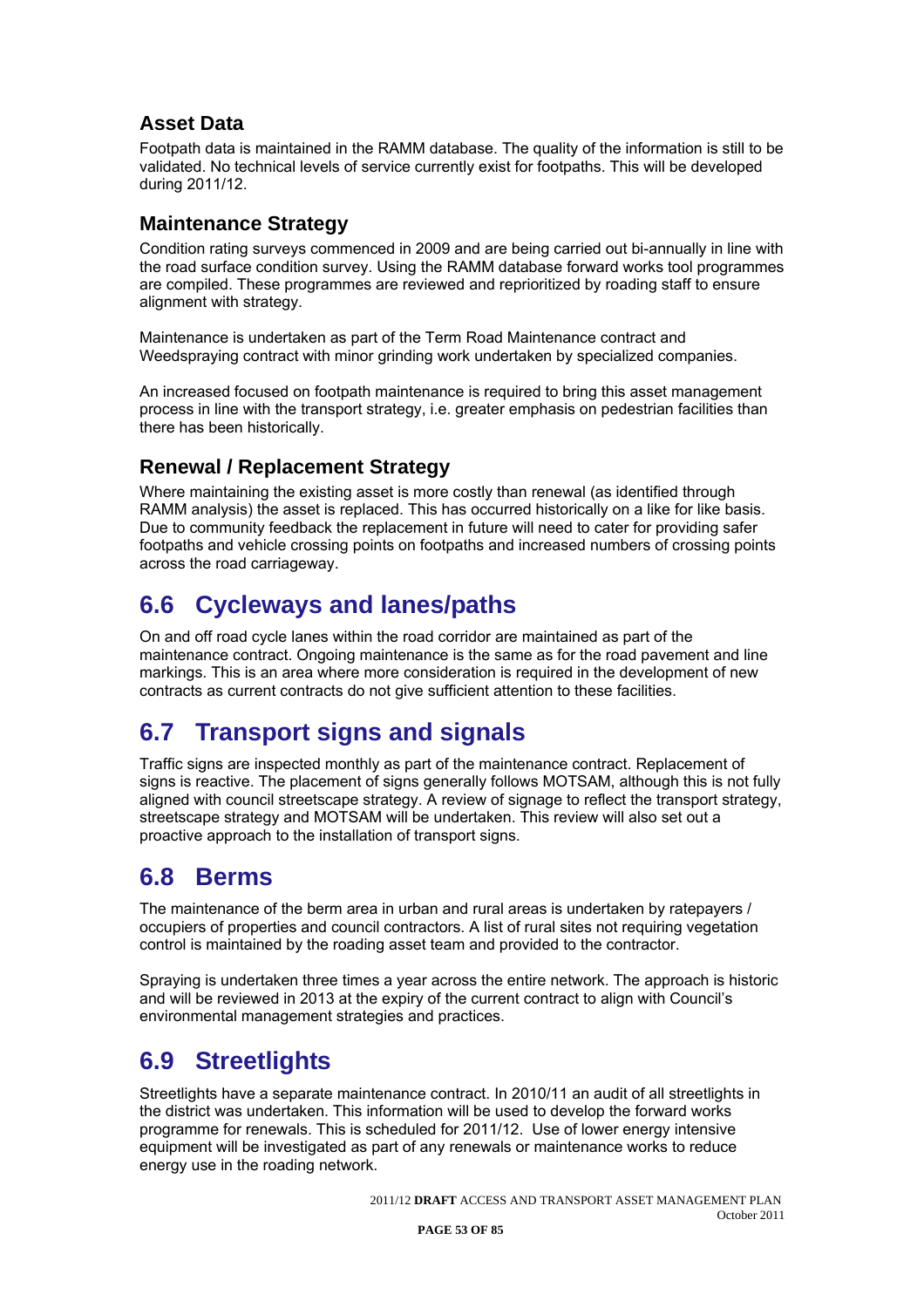

### **6.10 Street trees**

#### **Asset Description**

Any tree or shrub located on Council land, including those on road reserves and traffic islands.

#### **Performance**

#### **Safety**

All tree work is performed to best practice and in accordance with the Department of Labour Code of Practice by competent and qualified contractors and staff.

#### **Quality**

Methods of measuring quality are currently under review and will be addressed by the next AMP review.

A tree asset register is also currently under development.

#### **Condition**

A hazardous tree survey was undertaken in 2010.This identified and prioritised trees that presented a hazard to road users. An annual removal programme is now in place.

Methods of measuring condition are currently under review and will be addressed by the next AMP review.

#### **Operation and Maintenance Plan**

Residential properties have historically been permitted to plant trees shrubs in the berm outside their property. This provides opportunities for greater pride by the owner in the public land. Where permission has been granted or where planting on the berm has occurred historically no records exist. The inclusion of council policy on property records in relation to responsibilities around trees and amenity planting in the berm will be undertaken from 2011 onwards

Tree and shrub maintenance is carried out in response to customer service requests, SLA routine inspections, road and pedestrian safety issues as they arise or planned maintenance work. General tree maintenance consists of:

- **formative pruning;**
- **b** thinning;
- **utility clearance;**
- **D** crown lifting;
- dead wood removal.

General shrub maintenance consists of:

- **formative pruning;**
- **p** pest and disease control:
- **weeding and undesired material** removal.
- dead wood removal:
- **b** bark and mulch replacement;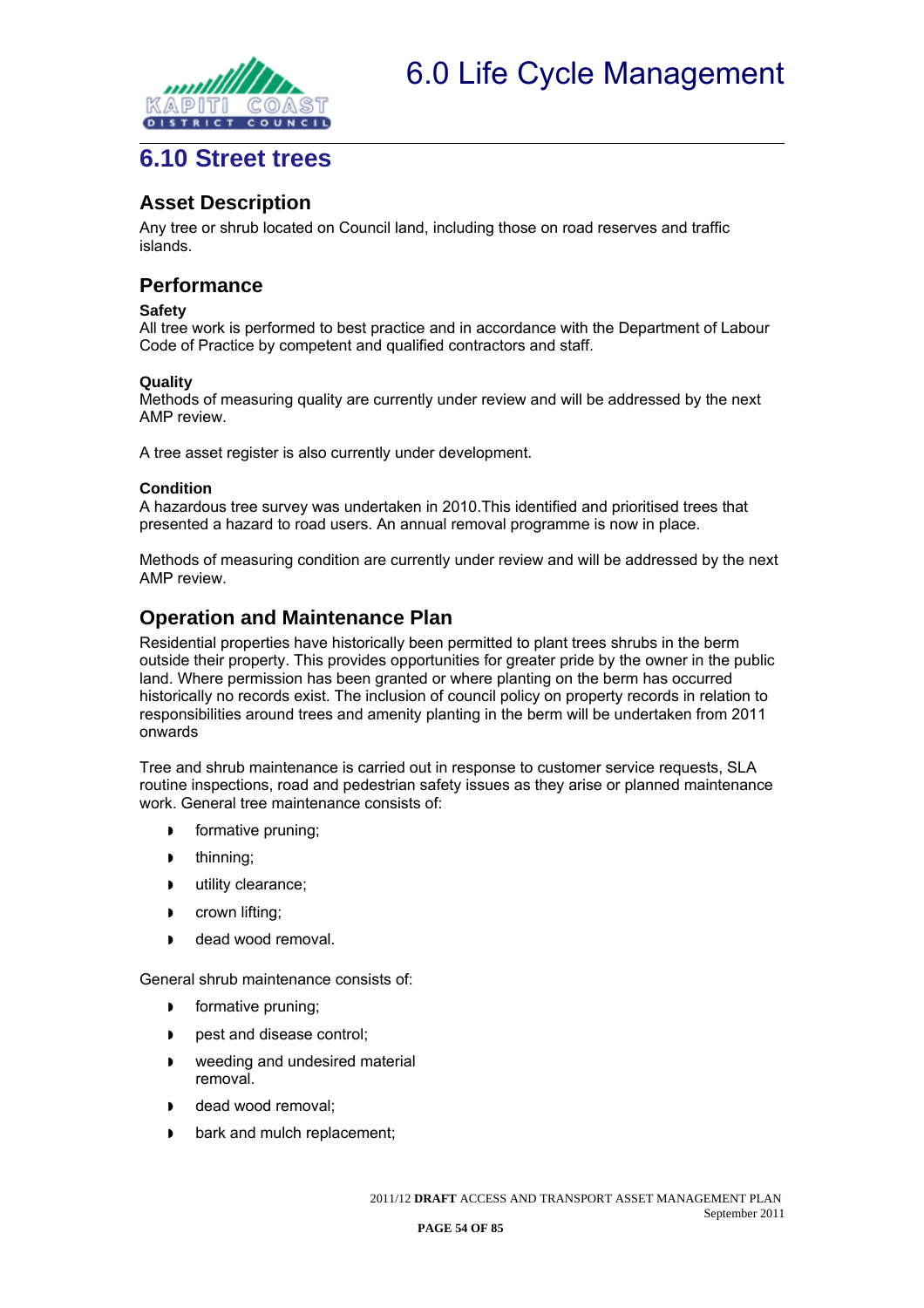

The development of a replacement planting programme within the road corridor will be undertaken in 2012/13. This will be undertaken in conjunction with specialised resources in the Parks and Open Spaces team.

## **6.11 Seats**

District wide seating programmes have been implemented on an annual basis over recent years. This has resulted in poor use of staff time in development of programmes. The installation of seating in the district seeks to provide facilities for pedestrians to wait and meet others in the road corridor. This supports social and community outcomes.

Annual inspections of benches occurred in 2009/10 and 2010/11. Data is currently stored in a Word table. The technical level of service for this asset will be developed in 2011/12. To date seats have been identified as requiring replacement or acceptable. The asset management process for seats will be refined and documented during 2011/12. These will be added to the RAMM database in 2011/12.

# **6.12 Retaining Walls**

Retaining walls are inspected every 5 years to identify remedial work required. Ownership of some retaining walls located in private properties needs to be formally established.

Retaining walls are currently stored in an excel spreadsheet. The inclusion of these assets into RAMM will be undertaken during 2011/12. This will enable forward works programmes to be undertaken using the prediction tools in RAMM.

## **6.13 Bridges & culverts**

There are 43 bridges on the road network. Each bridge is maintained as part of the road maintenance contract. This includes a monthly inspection and any works identified including ensuring the bridge or culvert is clear of large debris. Resource consents are required for most maintenance work. During 2011/12 we will explore the combining of maintenance work with that of GWRC maintenance work.

Bridges and large culverts are inspected annually under contract with detailed inspections of each structure undertaken every 6 years in accordance with the NZTA Bridge Manual. The maintenance/renewal programme is then produced from the defects list, working within the available budget (unless urgent safety works in excess of budget are required). This is a cyclical programme carried out by qualified consultants to audit the general structural condition of the bridge, footbridge, culvert and retaining wall assets. These inspections contribute to the preparation of the renewals programme, and thus improve financial forecasting for structural assets.

Projects/reports are then generally split into order of priority:

- $\blacktriangleright$  High those structures requiring attention immediately
- Medium those structures requiring work in the medium-long term
- Low those structures with issues able to be rectified under the normal maintenance contract.

Whilst few serious issues are encountered at present, these types of structures suffer from a an exaggerated deterioration curve over their life which becomes problematic during the latter period of their design/service life and usually presents funding challenges for higher maintenance regimes or for replacement projects.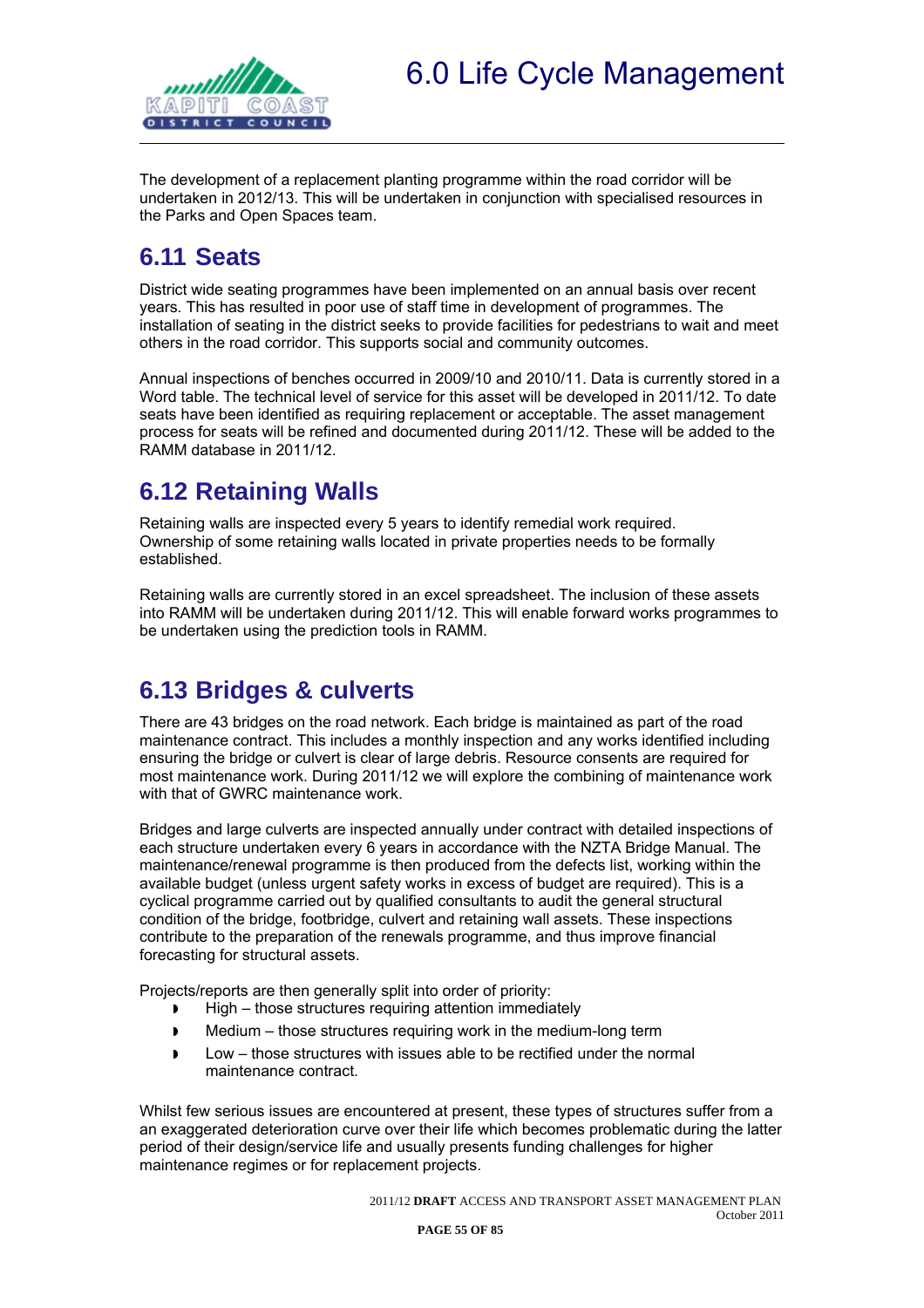

Only the Waiohanga Bridge is posted as load and width restricted**.** Expenditure will be required on bridges both within and beyond the planning period, due to the age of some of the structures this is expected to be a major expense. A number of bridges are affected by erosion of abutments because of changes to river flows and alignment, and bridges being undersized for expected flows e.g. Ringawhati Rd, Epiha St. Bridges such as Roaring Meg are a potential liability for the council as it is always at risk of failure in a significant flood event.

# **6.14 Bins**

An inventory of bins on road land exists but has not been kept up to date. The routine collection of rubbish is undertaken by the Operations Team. The development of an operations, maintenance and renewal policy will be undertaken in 2011/12.

### **6.15 Bus shelters**

Bus shelters are a Greater Wellington Regional Council asset. The Council has a Memorandum of Understanding with GWRC which sets out the responsibilities of each party.

# **6.16 Travel Plans**

The Council implements a school travel plan programme to encourage walking, cycling, car sharing and public transport use to access school facilities. Eight primary schools currently have a travel plan. During 2011/12 a further three schools will have a travel plan survey undertaken. The results of the travel plan provide an evidence based list of improvements required on the transport network. To date the improvements made have been minor, eg. parking restrictions. A review of the survey findings in 2011/12 found that the route and / or intersection treatments would provide safety benefits to the wider community of the district. Increased active mode use to schools has a positive benefit on the road asset as it can prolong the life of the asset through lower usage of the road.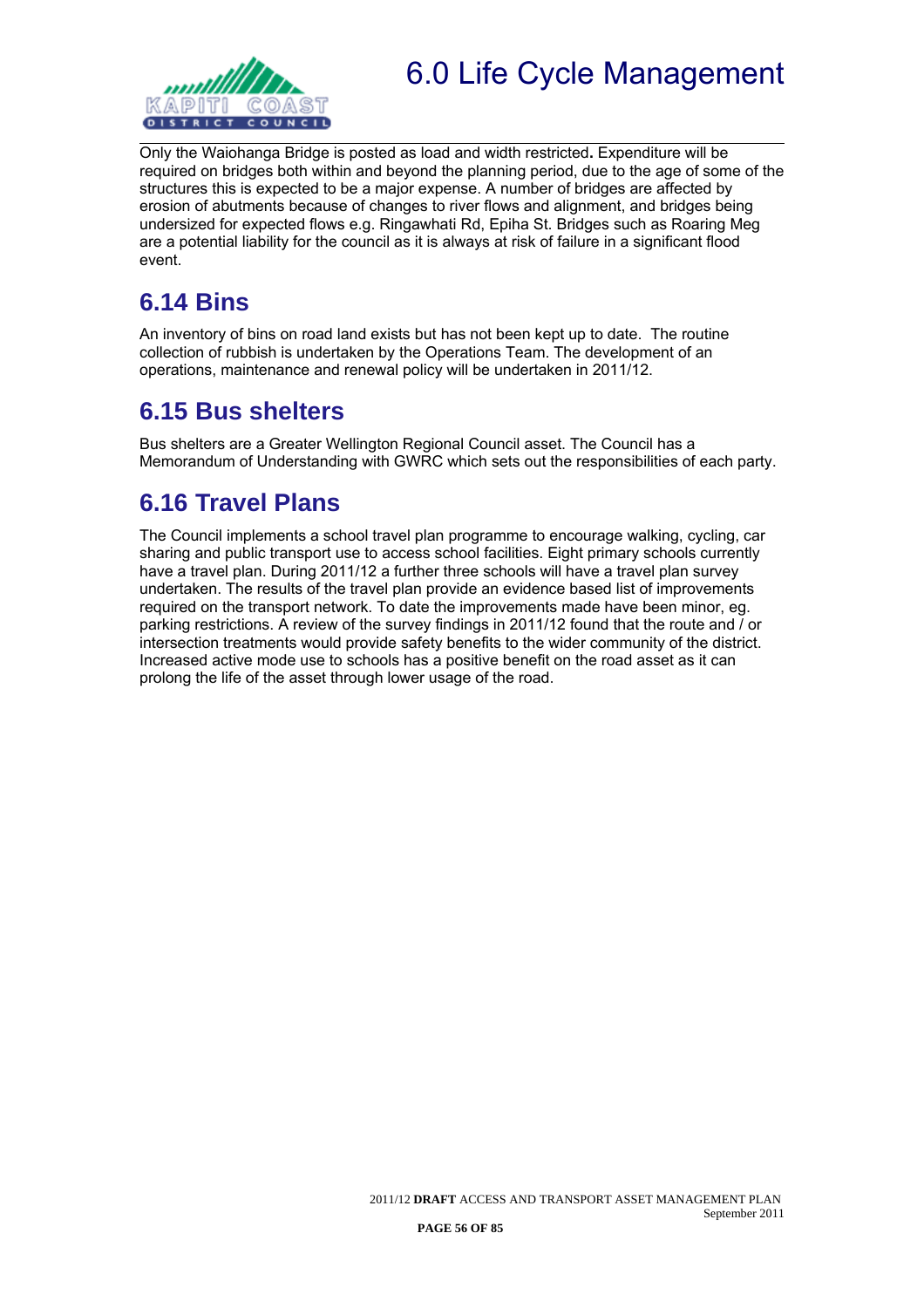

# **7.0 FINANCIAL SUMMARIES**

## **7.1 Financial Summaries**

This section outlines the long-term financial requirements for the operation, maintenance, renewal and development of the access and transport assets based on long-term strategies and tactics outlined earlier in the plan. Funding issues are discussed and key assumptions made in preparing financial forecasts are noted.

# **7.2 20 year financial forecast**

The 20 year financial forecast also includes the previous three years for comparison can be found in Appendix D. There have been changes in the coding of activities during 2010/11 for financial allocation and this makes historic comparisons constrained.

# **7.3 Key assumptions**

The basis for the financial forecasts is explained in the lifecycle management plans (chapter 6.0). The following general assumptions have been made in preparing the 20-year expenditure forecast:

- access and transport assets will remain in Council ownership throughout the planning period;
- all expenditure is stated in dollar values as at June 2010 with no allowance made for inflation over the 20-year planning period;
- maintenance costs are based on historical expenditure and current LoS and assume there are no significant changes in contract rates above the rate of inflation;
- renewals expenditure covers replacement costs for asset components not included above, including refurbishment and non-plant/services modernisation works; and
- development expenditure includes reconfiguration, enlargement or creation of new assets;
- depreciation is calculated on a straight line basis;
- all works will be subject to the approved procurement strategy (Appendix A).

## **7.4 Confidence levels**

Confidence grades have been assessed as:

- **Demand forecasts B Reliable**
- Service gap interpretation B Reliable
- **D** Quantities **C** Uncertain
- **Condition grades** B Reliable
- Unit rates C Uncertain
- 
- Base lives B Reliable
	- Remaining lives C Uncertain
- Valuation and depreciation C Uncertain
- Financial forecasts
	- $\circ$  short-term 1-3 years  $\circ$  B Reliable
	- o mid-term 4-10 years C Uncertain
	- o long-term 10 20 years D Very uncertain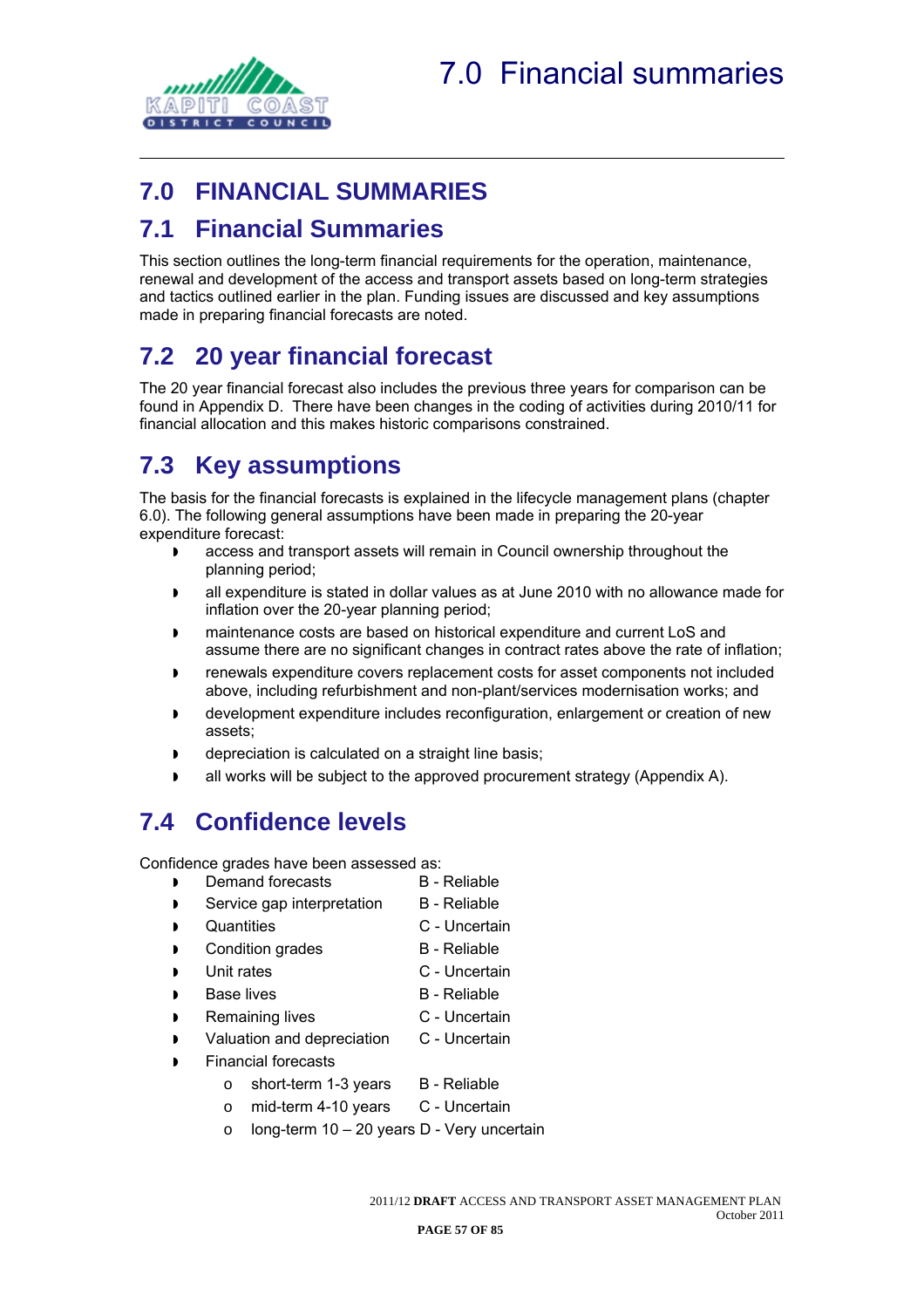# 7.0 Financial summaries



Forecasts will be improved with more sophisticated analysis and improved knowledge of the assets as discussed in Chapter 9 and in Part A, Chapter 9.

# **7.5 Valuation summary**

The valuation summary is attached in Appendix C.

# **7.6 Development contributions**

The Development contributions policy is explained in Kāpiti Coast's Choosing Futures Community Plan 2009, in Part Two, page 66 and in Part A, Chapter 6.

# **7.7 Revenue and financing policy**

The Local Government Act 2002 requires the adoption of policies that outline how operating and capital expenditure for each activity will be funded. This is detailed in the Revenue and Financing Policy, which is included in the Kāpiti Coast's Choosing Futures Community Plan 2009, Part Two, page 21.

This policy primarily considers and identifies:

- **the Community Outcomes to which the activity primarily contributes;**
- **the distribution of benefits between the community as a complete unit, any** identifiable part of the community and individuals;
- the period in, or over which, those benefits are expected to occur;
- **the extent to which the actions, or inactions, of particular individuals, or a group,** contribute to the need to undertake the activity; and
- the cost and benefits, including consequences for transparency and accountability, of funding the activity distinctly from other activities.

The policy then considers and identifies the overall impact of any allocation of liability for revenue needs on the current and future social, economic, environmental and cultural wellbeing of the community.

#### **Funding Source Allocation:**

Operating Costs

- 43% of total cost from central government (NZTA), subject to agreement of programme,
- GWRC 100% reimbursement for public transport facilities
- 75% of total cost of agreed road safety programme including travel planning activities from NZTA. From 2012/13 this will be reduced to 53%.

Capital Costs:

**53% of total cost from NZTA, subject to each project meeting agreed criteria** 

### **7.8 Long Term Plan 2012-2022, issues and improvements**

The following areas for improvement have been identified:

- Develop detailed (rolling) 5 year maintenance and renewal programme
- Develop programme for data collection of road assets not currently captured in RAMM database during 2012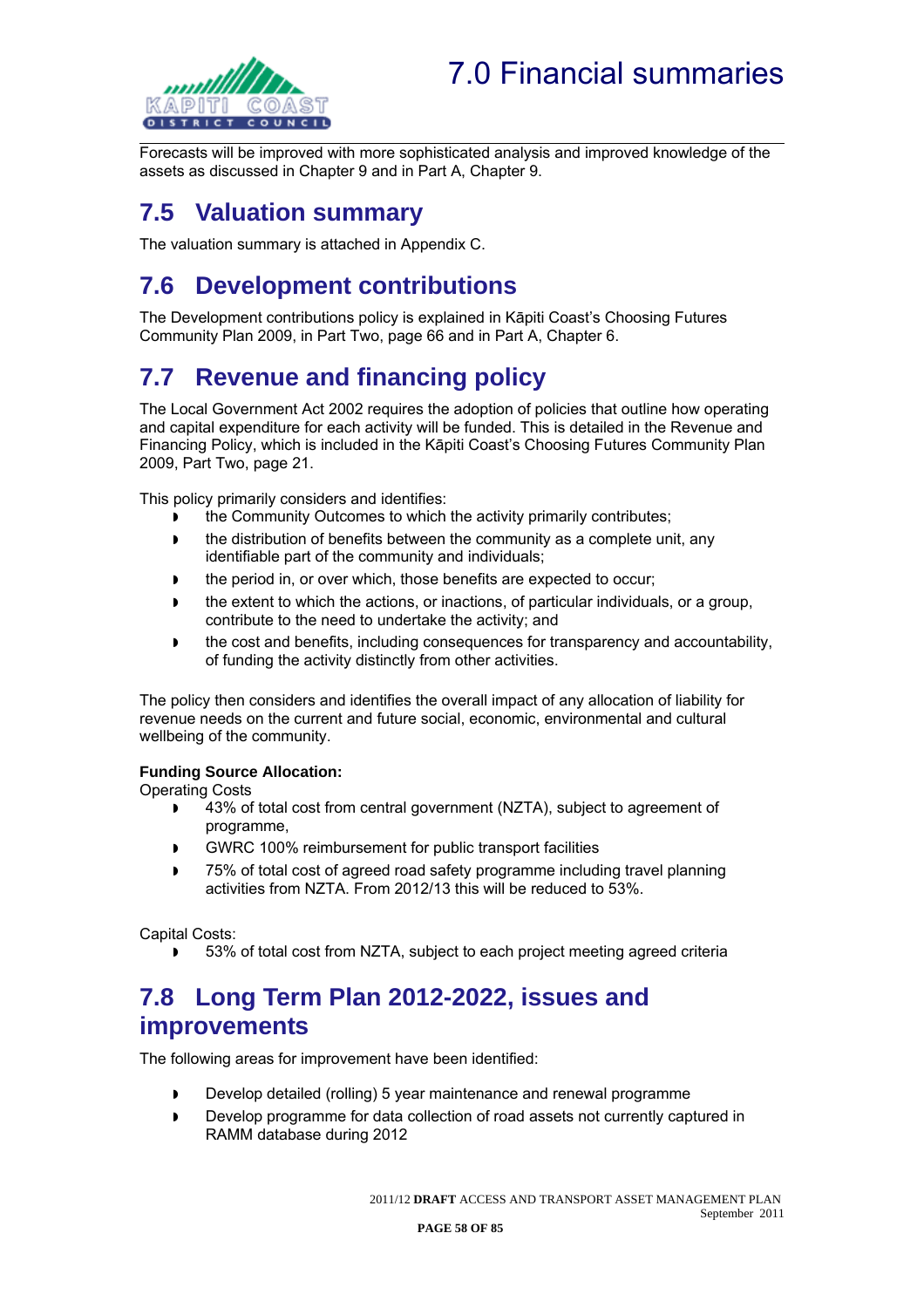

# **8.0 ASSET MANAGEMENT PRACTICES**

### **8.1 Asset management data**

**Asset Management Data** The accuracy and completeness of the data currently held (and the processes for collecting and maintaining the data) is summarised in Table 8.1.

| Table 8.1: Asset management data quality assessment |                                                                                                                              |                                                                                                                                |  |
|-----------------------------------------------------|------------------------------------------------------------------------------------------------------------------------------|--------------------------------------------------------------------------------------------------------------------------------|--|
| <b>System</b>                                       | <b>Current Practice</b>                                                                                                      | <b>Desired Practice</b>                                                                                                        |  |
| Asset Register                                      | RAMM database for some assets.<br>Excel and Word tables for smaller<br>assets. CWB assets in Bizeassets.                     | All assets within the road corridor in<br>RAMM database.                                                                       |  |
| Plans and<br>Records                                | GIS, Land information in NCS.<br>Customer service requests in NCS.<br>Hummingbird document system and<br>shared drives used. | The Council is currently<br>transitioning all documents into<br>Hummingbird.                                                   |  |
| Financial<br>System                                 | NCS is used as the financial system.                                                                                         | Rationalise and confirm job<br>allocation/costing to enable<br>analysis and monitoring of<br>expenditure against asset types.  |  |
| <b>GIS</b>                                          | RAMM is not linked with GIS                                                                                                  | Link all systems.                                                                                                              |  |
| Customer<br>Requests                                | Customer service requests in NCS<br>which ensure appropriate actions<br>taken to help the customer.                          | Record all customer requests<br>against the asset.                                                                             |  |
| System<br>Integration                               | Some but not comprehensive                                                                                                   | Carry out a Council-wide IT audit<br>and document a strategy that<br>includes the integration of systems<br>where appropriate. |  |

## **8.2 Organisational/commercial strategies**

The way in which the Council's structure, roles and responsibilities support the life cycle asset management functions.

#### **Table 8.2: Organisational and commercial strategies**

| <b>Process</b>                                    | <b>Current Practice</b>                                                                                                                                                          | <b>Desired Practice</b>                                                            |
|---------------------------------------------------|----------------------------------------------------------------------------------------------------------------------------------------------------------------------------------|------------------------------------------------------------------------------------|
| AM Review/<br>Improvement                         | Asset managers assist in AM<br>planning and improvement. AMPs<br>will be reviewed annually with<br>revision every 3 years.<br>Improvement plan developed as<br>part of this AMP. | Develop task sheets for each of the<br>AM improvement tasks shown in<br>this plan. |
| Contracting<br>Policies/<br>Commercial<br>Tactics | Approved NZTA Procurement<br>Strategy used based on NZTA<br>Procurement Manual.                                                                                                  | Continue with current practice as<br>contracts and SLA's are renewed<br>or relet   |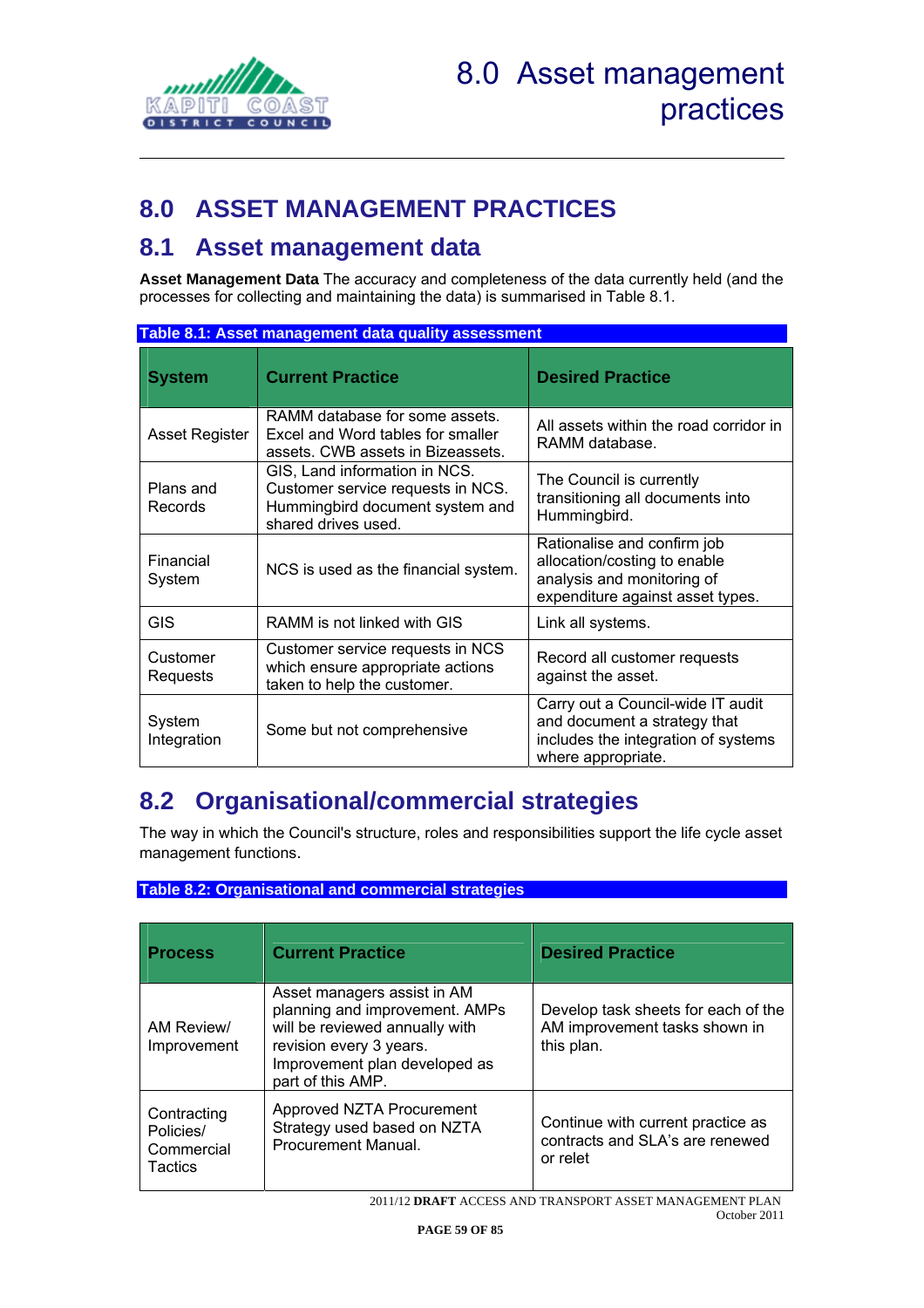

# 8.0 Asset Management **Practices**

| <b>Process</b>                   | <b>Current Practice</b>                                                                                                                                                                                                                           | <b>Desired Practice</b>                                                                                                                                                                     |
|----------------------------------|---------------------------------------------------------------------------------------------------------------------------------------------------------------------------------------------------------------------------------------------------|---------------------------------------------------------------------------------------------------------------------------------------------------------------------------------------------|
| Corporate<br>Commitment          | Executive management team is fully<br>committed to AM. This is shown in<br>the development of clear<br>expectation and targets set for<br>development of AMPs across the<br>organisation.                                                         | AM training needs for Council and<br>staff identified. Training<br>programme implemented to ensure<br>that an appropriate level of AM<br>knowledge is available within the<br>organisation. |
| <b>AM</b><br>Responsibilities    | Roles and overall responsibilities<br>defined,<br>including review and updating of AM<br>processes, practices and<br>documentation.<br>Plans prepared with staff input from<br>a number of different levels of AM<br>processes.                   | Clear lines of responsibilities and<br>delegations within management<br>and staff are developed and<br>documented.                                                                          |
| Corporate<br>Objectives          | Outcomes, objectives, LOS,<br>strategies and work programmes<br>have been<br>developed and reviewed annually.                                                                                                                                     | No change.                                                                                                                                                                                  |
| <b>AM Training</b><br>and Skills | Annual performance reviews<br>undertaken. Skills/competency<br>matrix developed for staff within the<br>roading asset team.                                                                                                                       | Review of matrix on 3 year cycle.                                                                                                                                                           |
| Legislative<br>Compliance        | Key Council staff take an active role<br>in making representations etc<br>regarding proposed legislative<br>changes.<br>Council has a process in place to<br>disseminate legislative changes to<br>key staff.                                     | No change.                                                                                                                                                                                  |
| Funding<br>Strategy              | Development Contributions Policy is<br>established for additional capacity<br>(growth).<br>Joint funding agreement with GW<br>for public transport.<br>Joint funding agreement reviewed<br>each 3 years with NZTA for some<br>roading categories. | Financials fully aligned with<br>development contributions and<br>NZTA approved funding ranges.                                                                                             |

# **8.2 Asset management processes**

The sophistication, quality of documentation and application of Kāpiti Coast District Council's asset management business processes are assessed in the table below.

#### **Table 8.3: Asset management processes assessment**

| Data or<br><b>process</b> | <b>Current Practice</b>        | <b>Desired Practice</b>     |  |  |
|---------------------------|--------------------------------|-----------------------------|--|--|
| <b>Strategic Planning</b> |                                |                             |  |  |
| Demand                    | 4 stage traffic model assesses | Multi-modal model to enable |  |  |

2011/12 **DRAFT** ACCESS AND TRANSPORT ASSET MANAGEMENT PLAN September 2011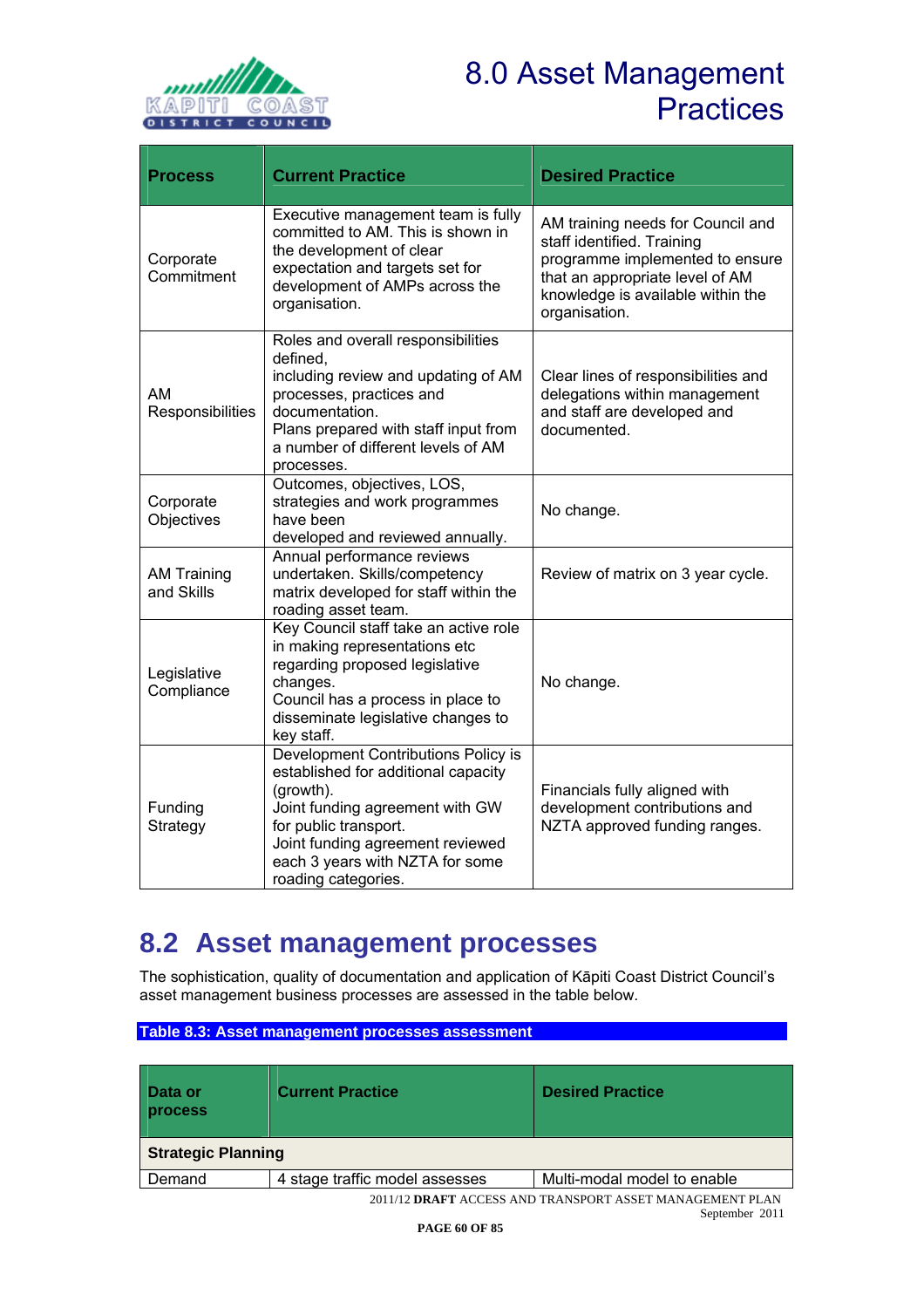

# 8.0 Asset management practices

| Data or                            | <b>Current Practice</b>                                                                                                                                                                                                                                                                                                                                            | <b>Desired Practice</b>                                                                                                                                                                                                                                                |
|------------------------------------|--------------------------------------------------------------------------------------------------------------------------------------------------------------------------------------------------------------------------------------------------------------------------------------------------------------------------------------------------------------------|------------------------------------------------------------------------------------------------------------------------------------------------------------------------------------------------------------------------------------------------------------------------|
| process                            |                                                                                                                                                                                                                                                                                                                                                                    |                                                                                                                                                                                                                                                                        |
| Analysis                           | vehicular demand on the network.                                                                                                                                                                                                                                                                                                                                   | assessment of walking, cycling<br>and public transport demand.                                                                                                                                                                                                         |
| Failure<br>Prediction              | Condition assessments are<br>undertaken of the entire road<br>network every 2 years as required<br>by NZTA. Additionally roads with<br>more than 500 vehicles per day are<br>undertaken every year. In 2011<br>condition assessments of footpaths<br>have been added to the 2 yearly<br>programme. Detailed bridge<br>inspection programme undertaken<br>6 yearly. | All assets to be assessed on a 2<br>yearly basis.                                                                                                                                                                                                                      |
| <b>Risk</b><br>Management          | Risk register has been developed,<br>with staff input.                                                                                                                                                                                                                                                                                                             | Procedures in place to regularly<br>review the risk register and<br>develop a plan to ensure the<br>actions needed to control the risk<br>are implemented.<br>Critical assets identified and<br>management plans developed for<br>them.                                |
| Optimised<br>Decision<br>Making    | RAMM database forward works tool<br>used to prioritise work followed by<br>engineers check to adjust to reflect<br>strategic outcomes.<br>Smaller assets have annual<br>process using ad hoc feedback for<br>site selection.                                                                                                                                       | RAMM database forward works<br>tool used to prioritise work followed<br>by engineers check to adjust to<br>reflect strategic outcomes for all<br>asset types.                                                                                                          |
| Service Level<br><b>Reviews</b>    | Levels of services developed with<br>limited customer consultation. This<br>will be addressed in the LTP<br>process.<br>All levels of service are measurable<br>but many rely on customer<br>satisfaction ratings and others<br>require process development.<br>Some levels of service aligned with<br>NZTA data and reporting practices.                          | Levels of service reviewed in 1<br>year and there after three yearly.                                                                                                                                                                                                  |
| Community<br>Outcome               | Community outcomes have been<br>developed as part of the LTCCP<br>and the AMP has been clearly<br>aligned with the outcomes.                                                                                                                                                                                                                                       | Community Outcome clearly linked<br>with other documents and AMP<br>aligned transparently with other<br>documents.                                                                                                                                                     |
| Long Term<br>Financial<br>Planning | LTP will be developed using AMP<br>financial forecasts.<br>The maintenance expenditure<br>forecast in the LTP is based on<br>historical asset maintenance<br>information.                                                                                                                                                                                          | Maintenance forecasts based on<br>maintenance history, maintenance<br>strategies, levels of service and<br>asset forecasts.<br>Consolidated financials forecasts<br>developed which can be clearly<br>linked with strategies, service<br>gaps, demand change and risk. |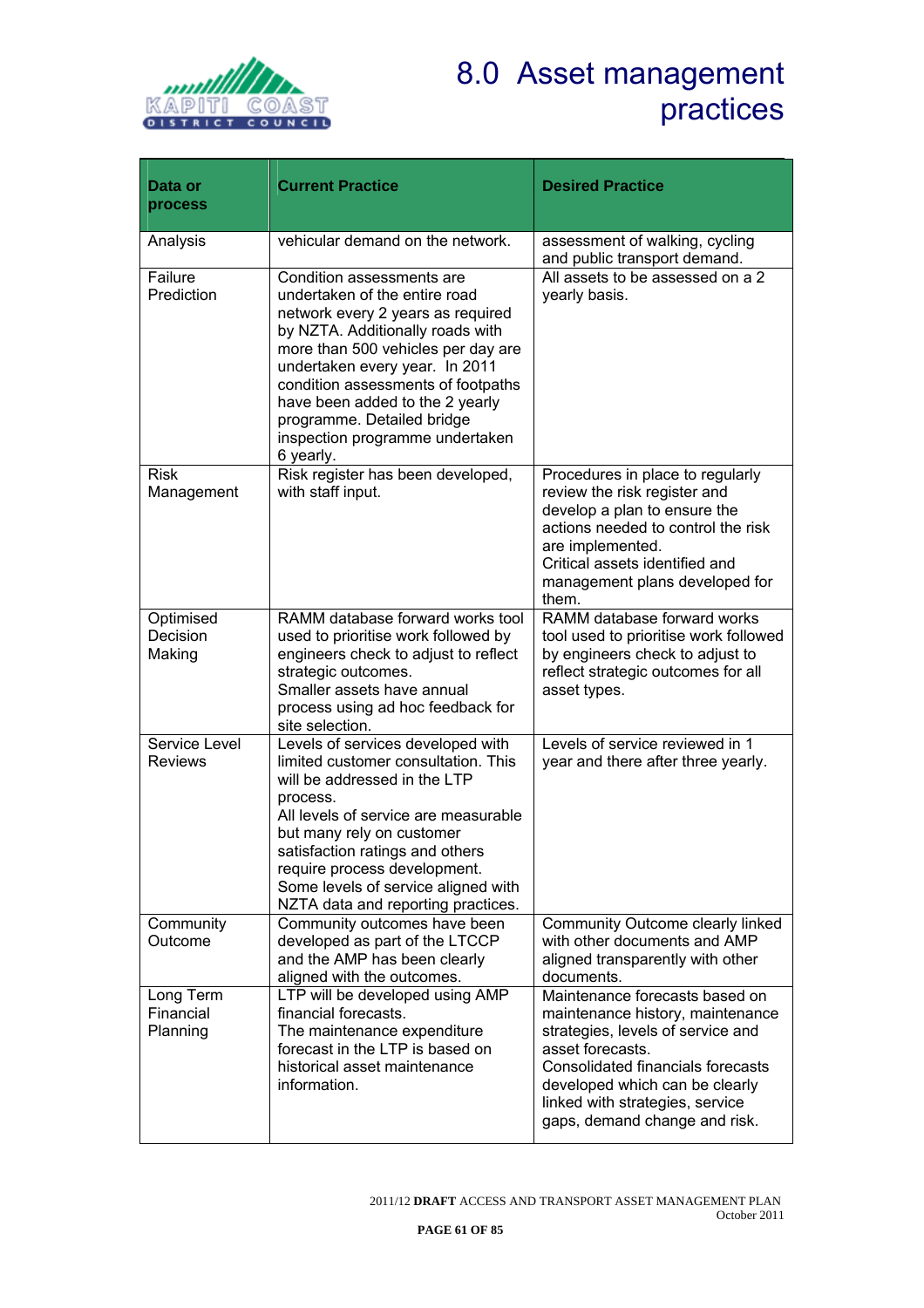

# 8.0 Asset Management **Practices**

| Data or<br>process                           | <b>Current Practice</b>                                                                                                                                                                                                                                                                                    | <b>Desired Practice</b>                                                                                                                                                                                                             |  |  |
|----------------------------------------------|------------------------------------------------------------------------------------------------------------------------------------------------------------------------------------------------------------------------------------------------------------------------------------------------------------|-------------------------------------------------------------------------------------------------------------------------------------------------------------------------------------------------------------------------------------|--|--|
| Emergency<br>Planning                        | A council wide emergency<br>management system is in place for<br>response and coordination of<br>emergencies.                                                                                                                                                                                              | No change.                                                                                                                                                                                                                          |  |  |
| <b>AMP Asset</b><br>Data/<br>Description     | Asset database well developed with<br>smaller asset data held in<br>spreadsheets.                                                                                                                                                                                                                          | Data sources combined into single<br>RAMM database.                                                                                                                                                                                 |  |  |
| <b>AMP Lifecycle</b><br><b>Strategies</b>    | Lifecycle strategies are in place that<br>are consistent with national<br>guidance from NZTA.                                                                                                                                                                                                              | Strategies reviewed and updated<br>regularly to reflect Transport<br>Strategy.                                                                                                                                                      |  |  |
| Contract<br>Monitoring &<br>Control          | Contracts contain monitoring<br>requirements and reporting on<br>parameters.<br>No SLA agreement with<br>Operations.                                                                                                                                                                                       | O&M service strategy formally<br>documented.<br>SLA agreement with Operations<br>developed.                                                                                                                                         |  |  |
| AMP Long Term<br><b>Financial Plans</b>      | Long Term Financial Plans based<br>on inputs from AM processes<br>including current LOS and demand<br>analysis, and condition<br>assessment/renewals modelling.<br>Reviewed every 3 years and at<br>annual plan.<br>Expenditure grouped into<br>Operations and Maintenance,<br>Renewals and Capital works. | Develop a complete and reliable<br>asset register, linked to the<br>financial system, to better support<br>long term capital expenditure plan.                                                                                      |  |  |
| <b>OPEX</b><br>Analysis/Review               | Benchmarking used as a method<br>for assessing the operations and<br>maintenance costs.                                                                                                                                                                                                                    | Formal process in place to review<br>maintenance costs and<br>programme and identify<br>opportunities for improvement.<br>Review categorisation of<br>operations, maintenance, renewals<br>and upgrades/development<br>expenditure. |  |  |
| <b>Capital Processes</b>                     |                                                                                                                                                                                                                                                                                                            |                                                                                                                                                                                                                                     |  |  |
| Project<br>Identification/<br>Prioritisation | Formal project prioritisation<br>framework process across services<br>as part of annual plan process.<br>Considers usage, location activity<br>etc.                                                                                                                                                        | The development forward works<br>programme is based on the<br>strategic plan, and analysis of park<br>user and community needs. This<br>should include<br>analysis of demographics and<br>other external factors.                   |  |  |

2011/12 **DRAFT** ACCESS AND TRANSPORT ASSET MANAGEMENT PLAN September 2011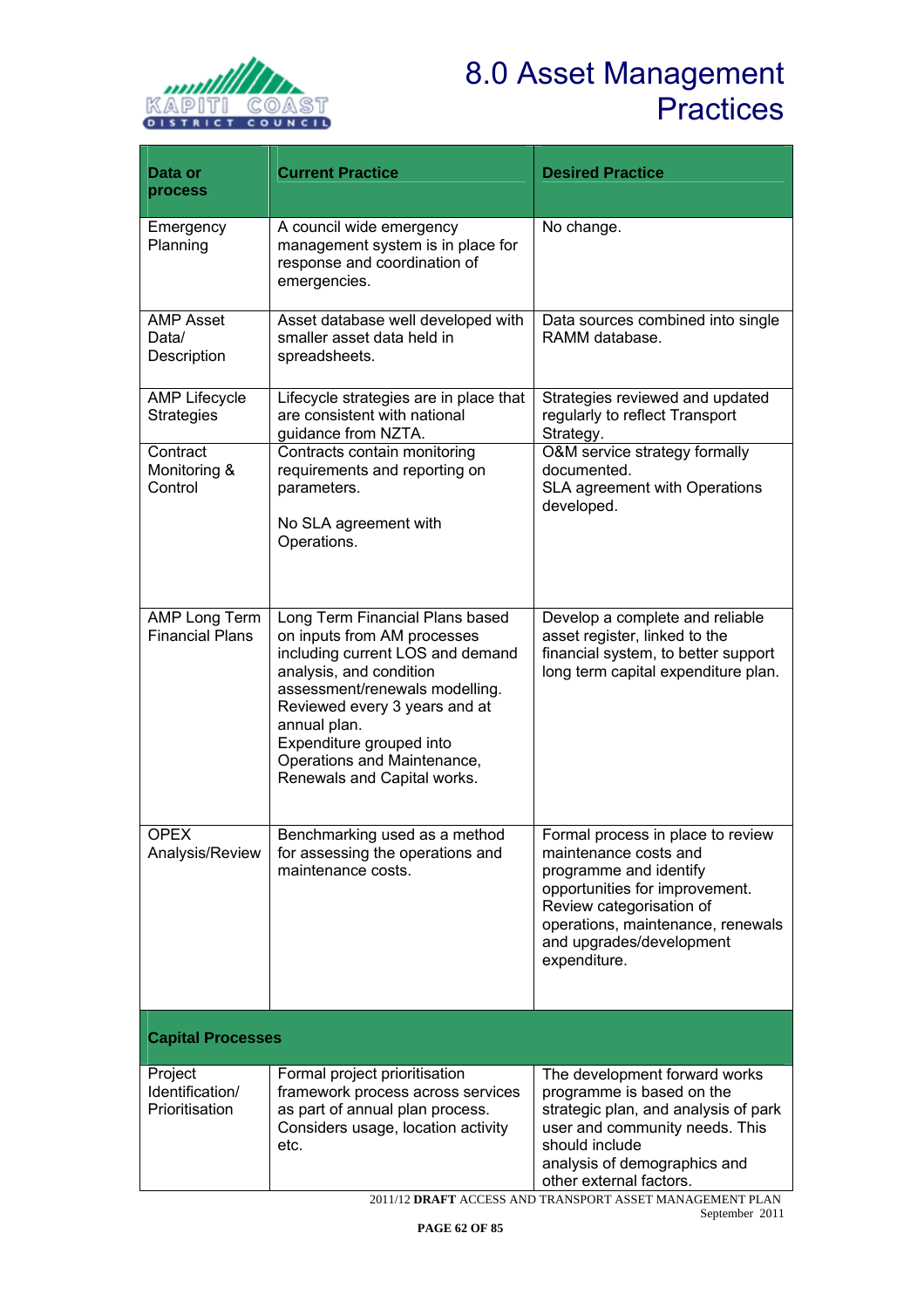

# 8.0 Asset management practices

| Data or<br>process                          | <b>Current Practice</b>                                                                                                                                                      | <b>Desired Practice</b>                                                                                                                                                                        |  |  |
|---------------------------------------------|------------------------------------------------------------------------------------------------------------------------------------------------------------------------------|------------------------------------------------------------------------------------------------------------------------------------------------------------------------------------------------|--|--|
| <b>CAPEX</b><br>Evaluation                  | Evaluation is carried out as part of<br>the Council annual planning<br>process using a services wide<br>matrix.                                                              | Process developed Council wide<br>for CAPEX evaluation that includes<br>risk and NPV analysis so that<br>projects can be evaluated and<br>priorities against different Council<br>departments. |  |  |
| Contract<br>Monitoring &<br>Control         | CAPEX projects- all external,<br>selected or open, depending on<br>capital value. Managed in-house<br>and external.<br>Procurement manual used.                              | A formal contracting process and<br>monitoring system developed,<br>documented and implemented<br>Council wide.                                                                                |  |  |
| Asset<br>Rationalisation                    | Acquisitions & disposal policy to be<br>reviewed and updated.                                                                                                                | Assets reviewed regularly against<br>needs and levels of service in<br>accordance with acquisitions and<br>disposal policy.                                                                    |  |  |
| <b>Operations and Maintenance Processes</b> |                                                                                                                                                                              |                                                                                                                                                                                                |  |  |
| <b>O&amp;M Policy</b><br>Strategy           | O&M practice to contract out<br>majority of works. Some<br>environmental works undertaken<br>through Operations team, eg street<br>trees, urban berms, rubbish on<br>street. | Formal O&M policy/strategy<br>adopted                                                                                                                                                          |  |  |
| <b>O&amp;M Manuals</b>                      | Documentation of most O&M<br>processes in the SLAs,<br>manufacture specifications and NZ<br>standards.                                                                       | Review the completeness and<br>adequacy of O&M information and<br>develop manuals as necessary.<br>Review and develop standard<br>operating procedures (SOPs) as<br>required.                  |  |  |

# **8.4 Organisational/commercial strategies**

The way in which the Council's structure, roles and responsibilities support the life cycle asset management functions.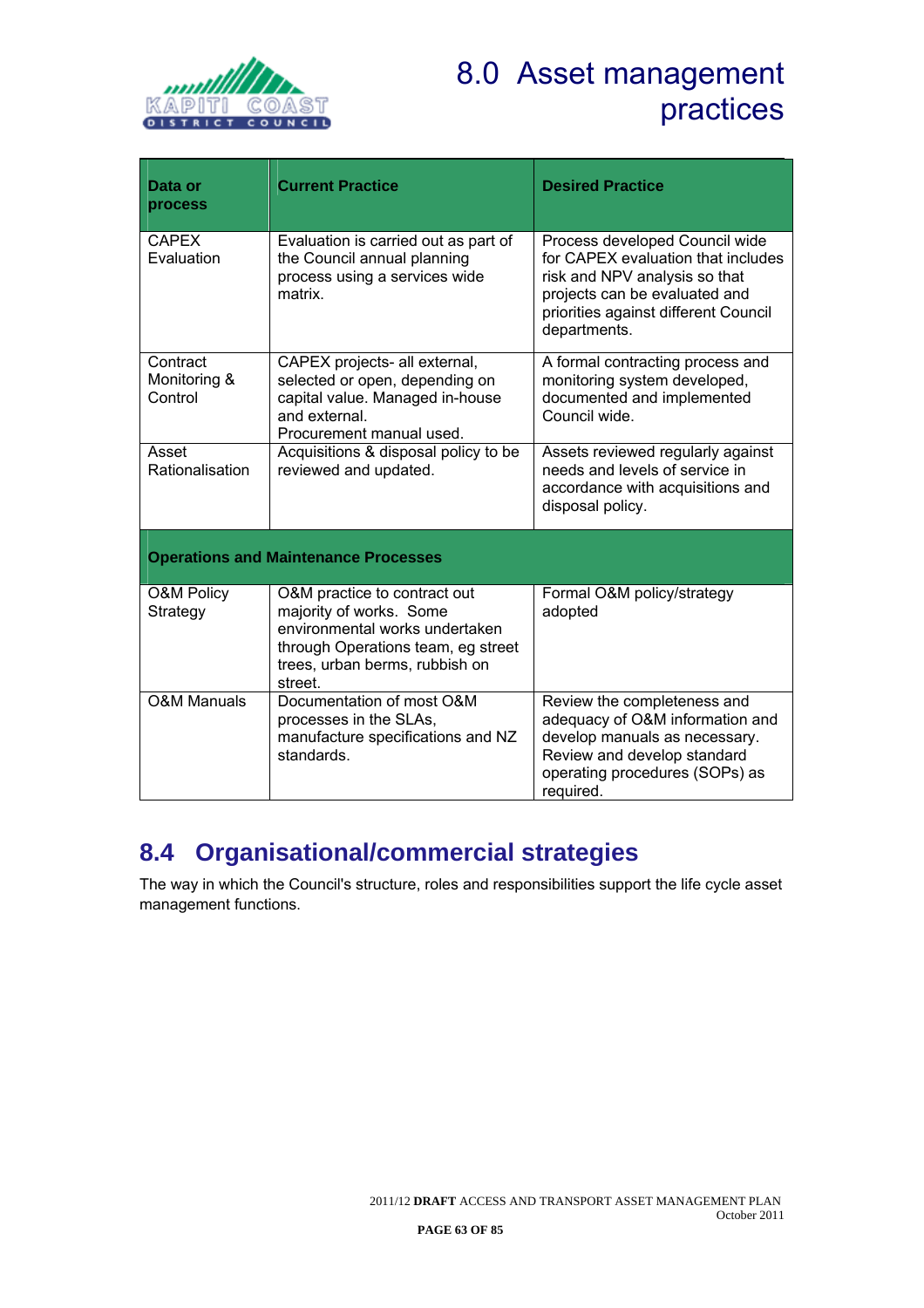

# 8.0 Asset Management **Practices**

#### **Table 8.4: Organisational and commercial practices**

| <b>Process</b>                                           | <b>Current Practice</b>                                                                                                                                                                                                                           | <b>Desired Practice</b>                                                                                                                                                                     |  |
|----------------------------------------------------------|---------------------------------------------------------------------------------------------------------------------------------------------------------------------------------------------------------------------------------------------------|---------------------------------------------------------------------------------------------------------------------------------------------------------------------------------------------|--|
| AM Review/<br>Improvement                                | Asset managers assist in AM<br>planning and improvement. AMPs<br>will be reviewed annually with<br>revision every 3 years.<br>Improvement plan developed as<br>part of this AMP.                                                                  | Develop task sheets for each of the<br>AM improvement tasks shown in<br>this plan.                                                                                                          |  |
| Contracting<br>Policies/<br>Commercial<br><b>Tactics</b> | Approved NZTA Procurement<br>Strategy used based on NZTA<br>Procurement Manual.                                                                                                                                                                   | Continue with current practice as<br>contracts and SLA's are renewed<br>or relet.                                                                                                           |  |
| Corporate<br>Commitment                                  | Executive management team is fully<br>committed to AM. This is shown in<br>the development of clear<br>expectation and targets set for<br>development of AMPs across the<br>organisation.                                                         | AM training needs for Council and<br>staff identified. Training<br>programme implemented to ensure<br>that an appropriate level of AM<br>knowledge is available within the<br>organisation. |  |
| AM<br>Responsibilities                                   | Roles and overall responsibilities<br>defined, including review and<br>updating of AM processes, practices<br>and documentation.<br>Plans prepared with staff input from<br>a number of different levels of AM<br>processes.                      | Clear lines of responsibilities and<br>delegations within management<br>and staff are developed and<br>documented.                                                                          |  |
| Corporate<br>Objectives                                  | Outcomes, objectives, LOS,<br>strategies and work programmes<br>have been<br>developed and reviewed annually.                                                                                                                                     | No change.                                                                                                                                                                                  |  |
| <b>AM Training</b><br>and Skills                         | Annual performance reviews<br>undertaken. Skills/competency<br>matrix developed for staff within the<br>roading asset team.                                                                                                                       | Review of matrix on 3 year cycle.                                                                                                                                                           |  |
| Legislative<br>Compliance                                | Key Council staff take an active role<br>in making representations etc<br>regarding proposed legislative<br>changes.<br>Council has a process in place to<br>disseminate legislative changes to<br>key staff.                                     | No change.                                                                                                                                                                                  |  |
| Funding<br>Strategy                                      | Development Contributions Policy is<br>established for additional capacity<br>(growth).<br>Joint funding agreement with GW<br>for public transport.<br>Joint funding agreement reviewed<br>each 3 years with NZTA for some<br>roading categories. | Financials fully aligned with<br>development contributions and<br>NZTA approved funding ranges.                                                                                             |  |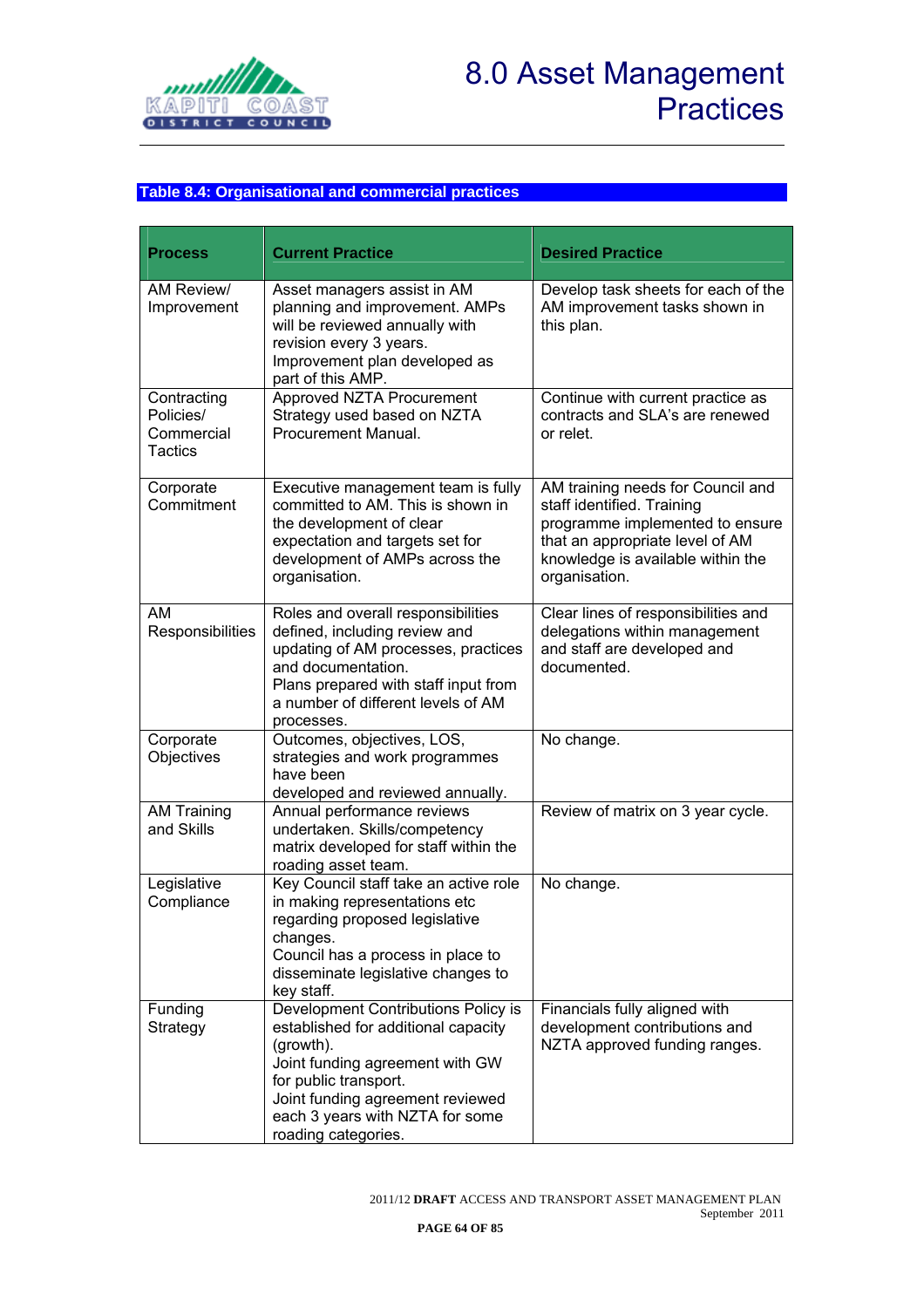

## **9.0 IMPROVEMENT PLAN**

#### **Table 9.1: Improvement plan**

| <b>AM category</b>       | <b>Initiative</b>                                                                                             | Due date         | Cost                          |
|--------------------------|---------------------------------------------------------------------------------------------------------------|------------------|-------------------------------|
| Policy development       | Develop design criteria framework for<br>$\blacksquare$<br>road hierarchy                                     | 2012             | Internal                      |
|                          | Align asset management processes<br>D<br>and policies with council's strategies                               | 2012             | Internal                      |
|                          | Review standard drawings<br>D                                                                                 | 2011             | Internal<br>plus<br>\$35,000  |
|                          | Review streetlighting policy<br>$\blacksquare$                                                                | 2011             | \$15,000                      |
|                          | Develop policy framework for roading<br>$\blacksquare$<br>corridor management                                 | 2012             | Internal                      |
|                          | Review contracts for cross council<br>$\blacksquare$<br>strategy implementation e.g.<br>environmental factors | $2011 -$<br>2013 | Internal<br>plus<br>\$100,000 |
|                          | Develop signage strategy for the<br>$\blacksquare$<br>district                                                | 2013             | Internal                      |
|                          | Review safety management system<br>$\blacksquare$                                                             | 2012             | Internal                      |
|                          | Review maintenance strategy<br>,                                                                              | 2011             | Internal                      |
| Programme<br>development | Develop 5 year minor improvements<br>D<br>programme                                                           | 2011             | Internal                      |
|                          | Develop detailed (rolling) 5 year<br>$\blacksquare$<br>maintenance and renewal programme<br>and process       | 2011             | Internal                      |
|                          | Enter all remaining road assets in<br>D<br>RAMM database to establish base set.                               | 2012             | \$20,000                      |
|                          | Review road upgrading programme<br>$\mathbf{D}$                                                               | 2011             | Internal                      |
|                          | Review contract framework<br>$\blacksquare$                                                                   | 2011             | Internal                      |
|                          | Develop improvement and renewal<br>D<br>priority lists for each asset type                                    | 2011             | Internal                      |
|                          | Review improvements in light of<br>$\blacksquare$<br>Expressway decision                                      | 2012             | Internal                      |
|                          | Review roading activity plan (road<br>$\mathbf{D}$<br>safety and travel plans)                                | 2011             | Internal                      |
|                          | Investigate streetlight replacement<br>$\blacksquare$<br>proactive programme                                  | 2012             | Internal                      |

Internal costs are already allocated staff costs within existing budgets. Additional finances identified are allocated budgets for use of external consultants/contractors.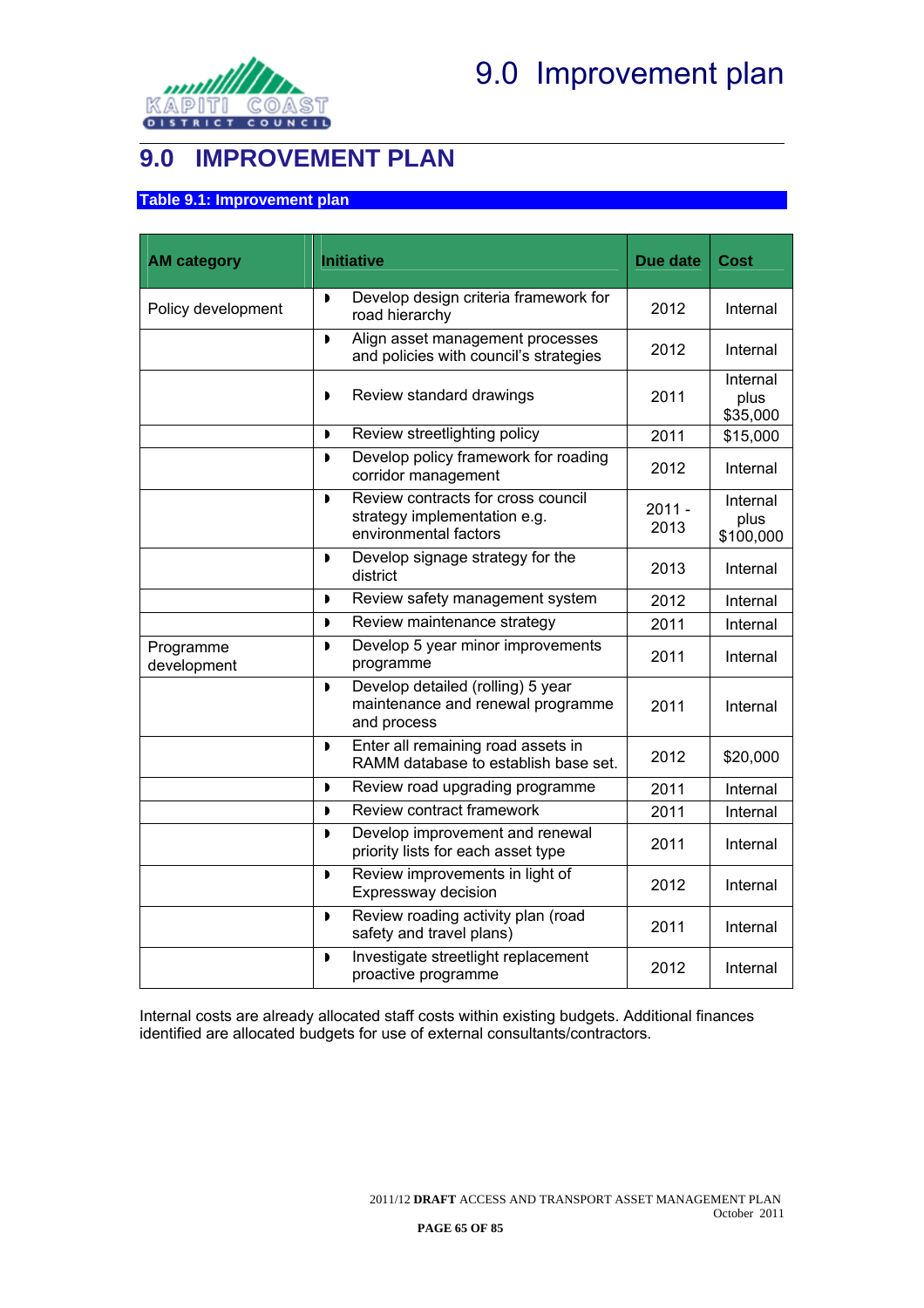# **APPENDICES**

**Appendix A - NZTA approved procurement strategy Appendix B - Risk Register Appendix C - Detailed asset valuations Appendix D - 20 year financial forecasts**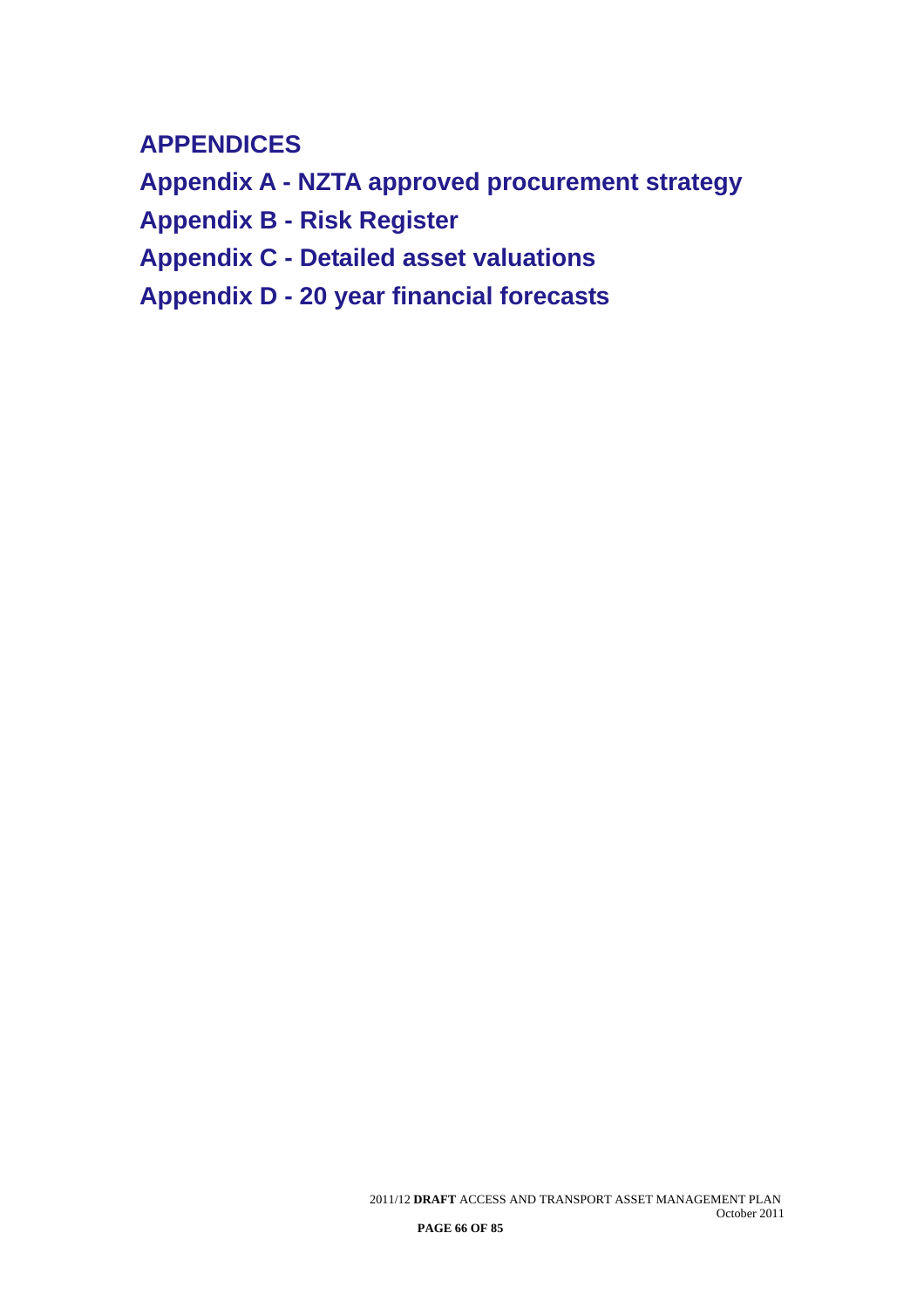# **Appendix A – Procurement Strategy**

### **Contents**

#### **1. Policy context**

- 1.1 Strategic Objectives
- 1.2 Ten Year Plan land transport and pricing
- 1.3 Other strategic documents
- 1.4 Sustainable and fair procurement
- 1.5 Competitive and efficient markets
- 1.6 Organisation-wide procurement policy
- 1.7 Regional procurement

#### **2. Procurement programme and delivery**

- 2.1 Delivery model
	- 2.1.1 Kapiti Coast District Council model
	- 2.1.2 NZTA model in the Kapiti Coast District Council area
	- 2.1.3 Council workforces
	- 2.1.4 Combining with state highways
- 2.2 Procurement Programme
	- 2.2.1 Maintenance and operation of local roads
	- 2.2.2 Surfacing renewals
	- 2.2.3 Other Capital works
	- 2.2.4 Demand management and Community Programmes
	- 2.25 Professional services

#### **3. Procurement environment – analysis of supplier market**

- 3.1 Professional services providers
- 3.2 Physical works contractors

#### **4. Implementation**

- 4.1 Organisational chart
- 4.2 Organisational risk<br>4.3 Internal procuremer
- Internal procurement process
- 4.4 Performance measurement and monitoring
- 4.5 Communications
- 4.6 Corporate ownership

#### **Appendix 1 - Ten Year Plan extract**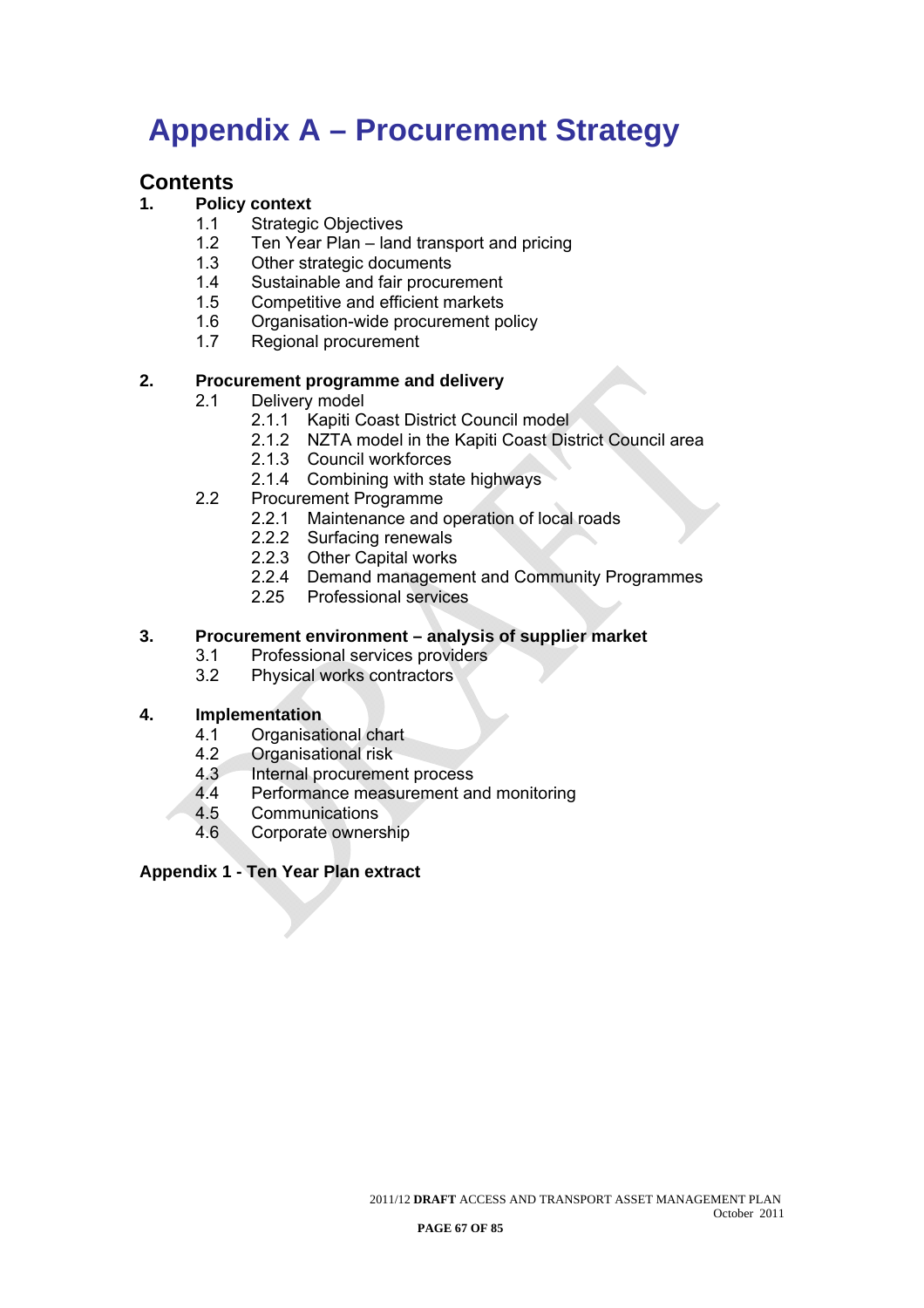# <span id="page-69-0"></span>**1 Policy context**

### **1.1 Strategic Objectives**

The primary transport objective for the Kapiti Coast District as set out in Towards a Sustainable Transport System – A Strategy for Managing Transport on the Kapiti Coast, is

*"to create a physical transport system that is attractive, affordable, connected, responsive, safe and offers effective mode choice so that it enables people to act in a sustainable way."* 

### **1.2 Ten Year Plan – land transport and pricing**

Choosing Futures Community Plan for Kapiti Coast District Council was reviewed in 2009. This sets out the community outcomes for Access and Transport, long term indicators of progress and milestones. It provides the 10 year programme of funding required for the delivery of the community outcomes. The relevant sections of the 10-year plan are contained in Appendix 1.

The LTCCP process was undertaken over a 2 year period and included a of series special interest forums and 12 workshops with Council and Community Board Chairs to reach consensus on priorities for the District. These are subject to review every 3 years.

### **1.3 Other strategic documents**

Key planning documents that informed the development of Choosing Futures and the subsequent development of this procurement strategy have included:

Wellington Regional Strategy

 $\overline{a}$ 

Wellington Regional Land Transport Strategy : 2007-2016 Regional Land Transport Programme for Wellington 2009-2012 Kapiti Coast District Council Transport and Access Activity Management Plan Kapiti Coast: Choosing Futures – Towards a Sustainable Transport System Kapiti Coast: Choosing Futures – Coastal Strategy Kapiti Coast: Choosing Futures – Cycleways, Walkways, Bridleways Strategy Kapiti Coast: Choosing Futures - Local Outcomes.<sup>[4](#page-69-0)</sup>

These documents are available on request from the relevant authority.

### **1.4 Sustainable & fair procurement**

Kapiti Coast District Council acknowledges that its procurement decisions carry environmental, societal and economic implications and recognises its responsibility to procure goods and services in a sustainable manner.

Kapiti Coast District Council is committed to reducing the adverse impacts of its purchasing activities. To this end Council will:

- base each procurement decision on "best value over whole of life", having due regard to propriety and regularity,
- give weight to environmental, economic and social factors in procurement decisions,
- ensure that wherever practicable, consideration is given to the inclusion of sustainability criteria into Specifications and Contract documents,

<sup>2011/12</sup> **DRAFT** ACCESS AND TRANSPORT ASSET MANAGEMENT PLAN <sup>4</sup> Local Outcomes have been formally adopted for Paekakariki, Raumati South, Raumati Beach, Paraparumu Beach, Paraparaumu Town Centre, Waikanae North, Greater Otaki.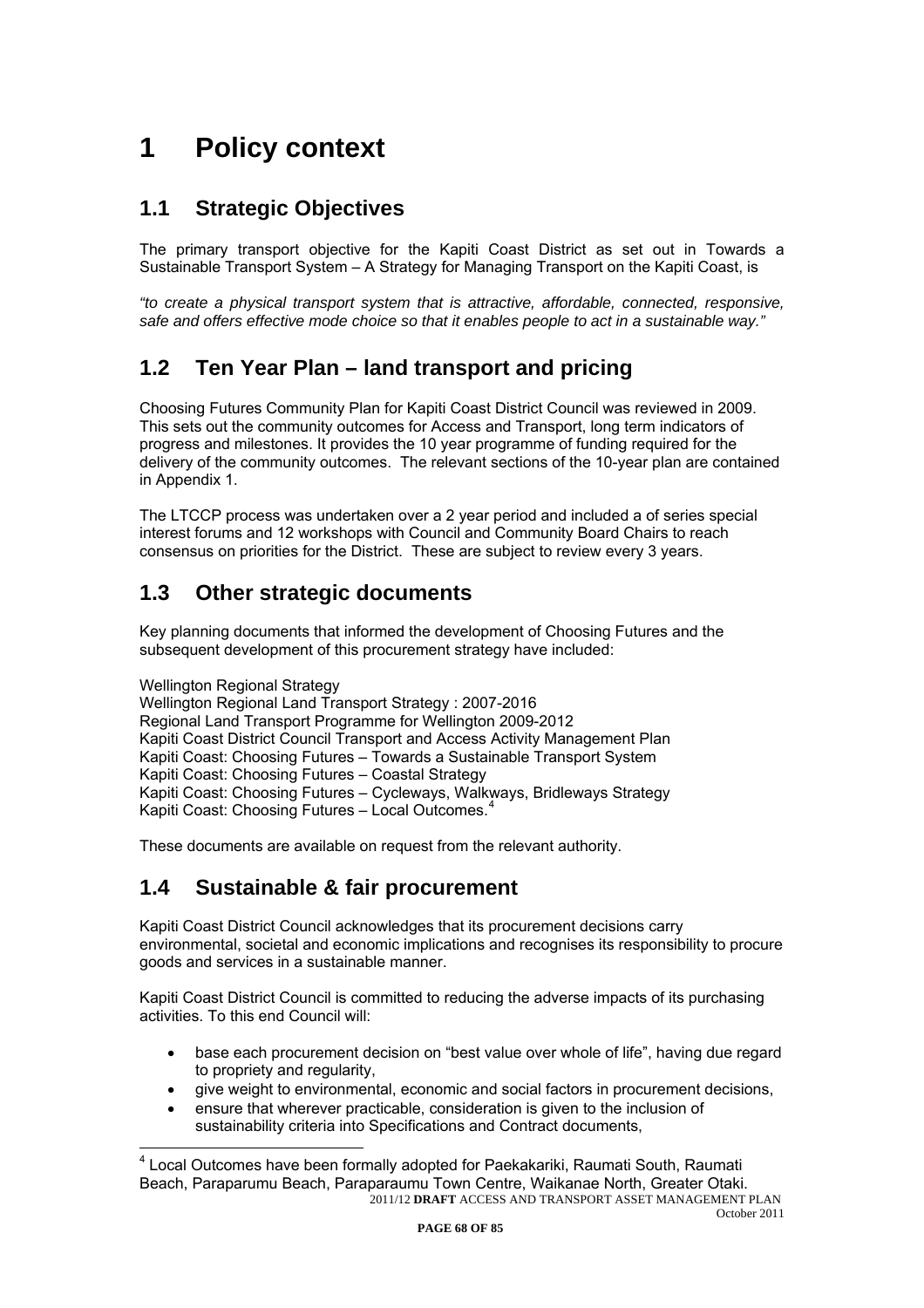- work with supplier and contractors to encourage improvements in their environmental and social performance,
- promote open and effective competition including full and fair opportunity for domestic suppliers as a minimum,
- promote awareness of its Sustainable Procurement Policy among Access and Transport staff involved in the procurement of infrastructure and services,
- establish organisational targets and measure progress to support continued improvement in procurement practices.

### **1.5 Competitive and efficient markets**

The Access and Transport financials provided in Appendix 1 indicate to the community that between \$7 - \$10M (excluding Western Link Road) will be spent per annum over the next 10 years on capital works and around \$4-6M on operational expenditure from 2010/11 to 2015/16.

These budgets were set prior to the announcement by the government of the Roads of National Significance (RoNS) the Wellington to Levin RoNS passes through the Kapiti Coast District Council area. This has resulted in a change of priorities and consequently lower budgets for Council due to the Western Link Road project being placed on hold.

The following issues, risks and uncertainties have been identified as part of the Choosing Futures process that suppliers of services for Access and Transport will need to take into account :

- Increasing severe stormwater events and impact on coastal erosion,
- Oil price rises affecting market prices and associated uncertainties with long term financial planning,
- Global conflict and disruption resulting in increased competition for skilled labour,
- Major swings in central government policies eg emissions trading scheme which will increase oil and power prices potentially reducing the amount of capital or operational works on the network,
- Economic downturn,
- Changes in land use,
- Demand and exchange rate cost drivers.
- Population structure, a high proportion of the population on a fixed income limits the ability of Council to invest in services and infrastructure.

The risks surrounding the future supply and rising cost of oil and the environmental impacts of fossil fuels, including carbon dioxide emissions, are bringing growing pressure for change and the community must adapt. Building resilience and choice into the transport system is essential. Seven sustainable transport principles have been adopted to guide decisions about transport systems and investment.

Historically, there have been competitive markets in the Kapiti Coast District Council area. By identifying the issues, risk and uncertainties above to the supplier market it is anticipated that a competitive and efficient market will be maintained in the long term.

### **1.6 Organisation-wide procurement policy**

This procurement strategy is not an organisation–wide procurement policy. It focuses on Access and Transport infrastructure and services only including but not limited to those activities partly funded by the NZTA.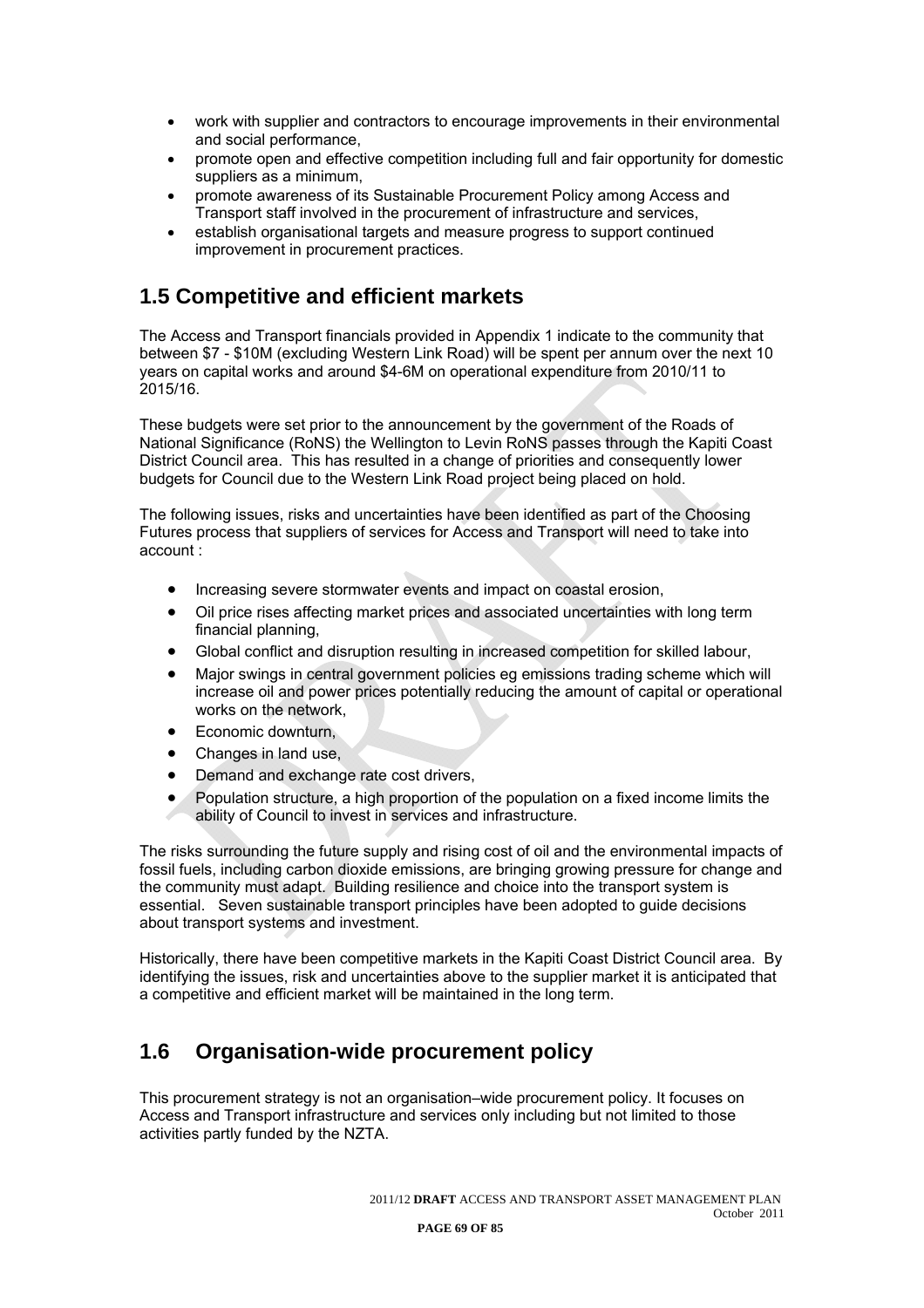### **1.7 Regional procurement**

The Council currently procures some goods and services jointly with neighbouring authorities. There are no plans to secure regional procurement of Access and Transport services at the current time. However, the road asset team are aware of the procurement strategies, contracts and contractors working on road assets in adjacent authority areas. The council may investigate the potential of or consider joint procurement of some road asset services at a future date if it is deemed to deliver value for money for Kapiti Coast District Council and is not inconsistent with the procurement strategy or procedures in operation at that time.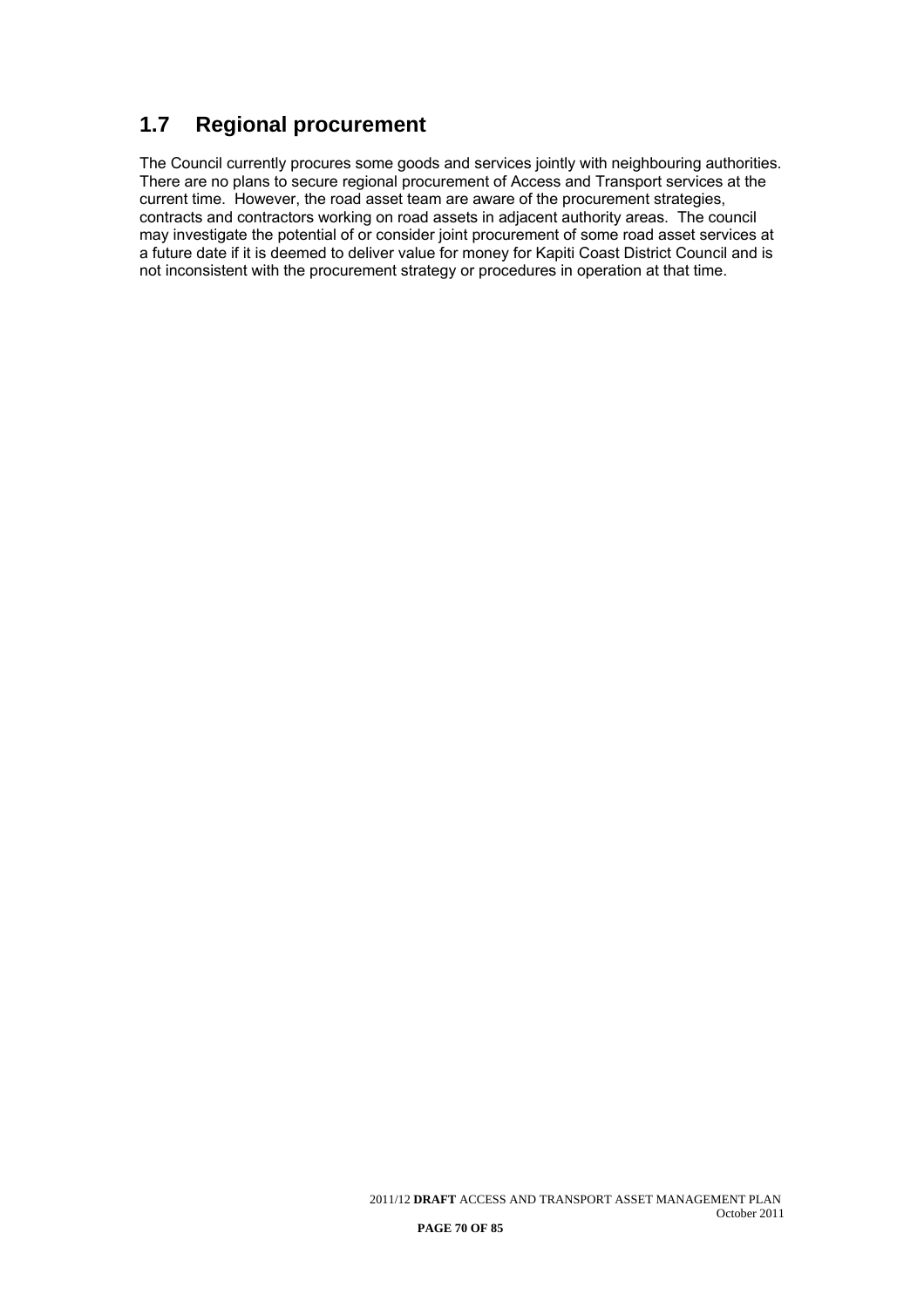## **2.0 Procurement programme and delivery**

### **2.1 Delivery Models**

#### **2.1.1 Kapiti Coast District Council Model**

A variety of delivery models have been identified as being suitable for the range of Access and Transport services and infrastructure works that are undertaken in the Kapiti Coast District Council area. These are summarised below.

The maintenance, operation and renewal programme will continue to be delivered through several contracts. Historically this has ensured competition in the market including the opportunity for local suppliers to tender for works. It is proposed to continually review the number and form of contracted services to ensure competition is retained in the marketplace and that contract renewals or engagement provide a regular flow of work to the supplier market.

It is proposed to develop the list of existing suppliers to Council to include for Professional Services covering investigation, design or construction works. Historically, a staged approach has been used and the incumbent provider has held the contract for many years. This has increased risks for Council in terms of network knowledge and delivery of strategic community outcomes.

Increasingly over recent years due to a higher workload smaller low value contracts have been let on a staged basis in line with existing Council rules and Competitive Pricing Procedures. This has provided for specialised skills and knowledge to be purchased on an as-needed basis. This method supports a competitive market and is expected to continue. It is anticipated this will continue to enhance the quality of goods and services procured.

The Council has also taken the move to provide more professional services in-house eg preparation of funding applications and small design projects, to improve the effectiveness of strategic alignment and delivery.

For community programme activities the Council follows internal processes for the provision of goods and services. These policies are available on request. Typically contracts in this category are less than \$5000.

#### **2.1.2 NZTA model in the Kapiti Coast District Council area**

The Kapiti Coast region is a geographical area impacted by a Road of National Significance. A section of the Wellington to Levin RoNS is proposed to traverse the area. The New Zealand Transport Agency has for project management purposes divided the RoNS into sections. The MacKays to Peka Peka section and the Peka Peka to Otaki section as well as a small section of the Transmission Gully project lie within the district.

Each project is being procured by the NZTA using different delivery models. Transmission Gully and the Peka Peka to Otaki sections will be procured using NZTA – Highway Network and Operations standard approach to project procurement. The Mackays to Peka Peka section has an Alliance established that provides for the Kapiti Coast District Council to be represented.

Kapiti Coast District Council will not be procuring services through the alliance although any funding provided by NZTA to enable services to be provided to assist the alliance will be undertaken in line with any professional services procurement processes.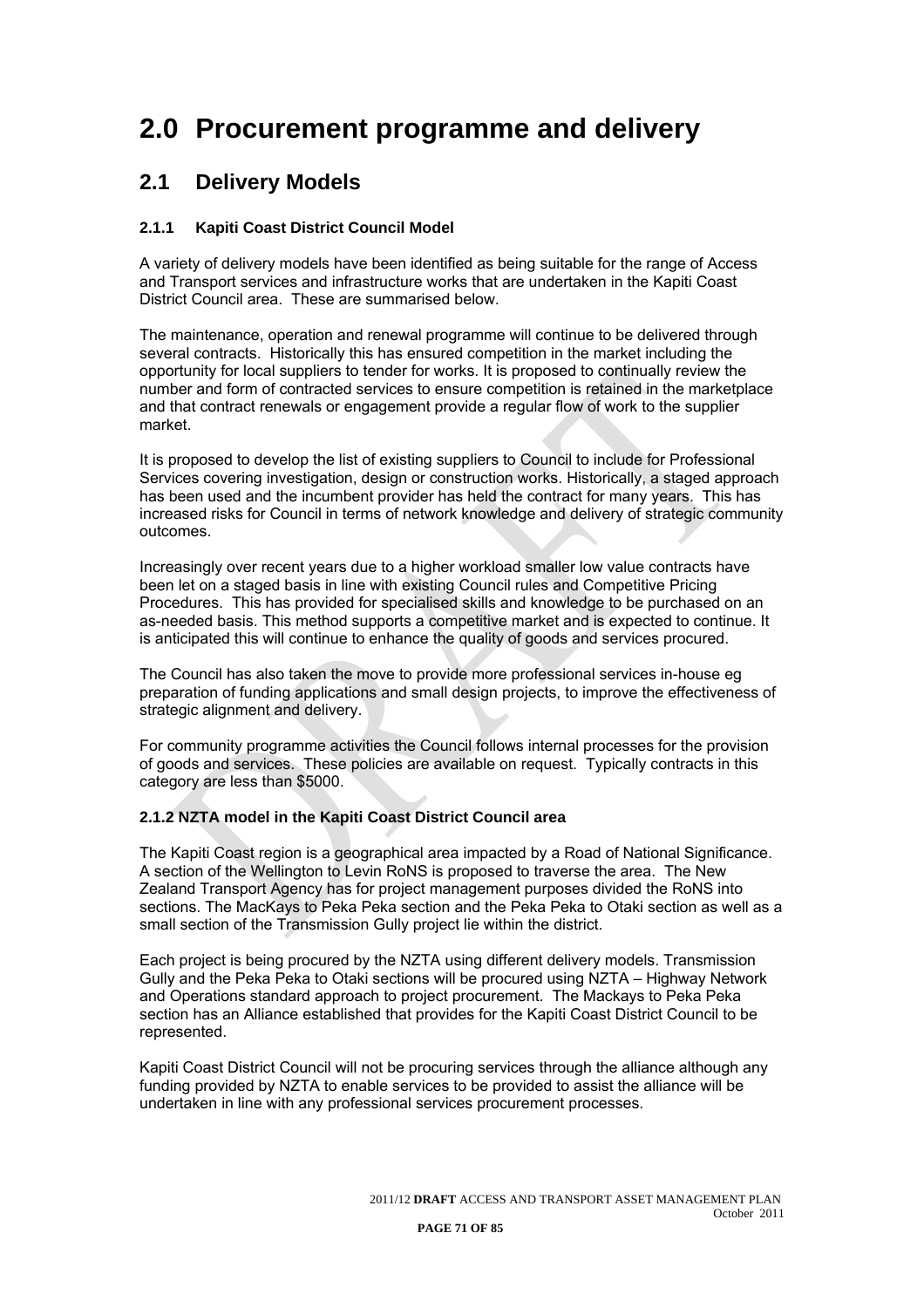### **2.1.3 Council workforces**

The Council is continually trying to improve the service it provides to the community and to do so in a way that utilises limited resources as effectively as possible. The Council has an inhouse provider for some road and non-road services and as part of the on-going review process of contracts it will consider the ability for council to undertake works in-house where it is effective to do so.

#### **2.1.4 Combining with state highways**

The Council currently undertakes some operational and maintenance activities on the State highway through the urban areas in line with current national practice. All areas outside the 70kph zone on state highways are managed by the NZTA Region 9 network operator. The NZTA is moving away from the procuring of services through TLA's eg. streetlighting. Hence there are no plans at the current time to combine contracts.

### **2.2 Procurement Programme**

The procurement programme sets out the annual profile of spend on physical assets for Access and Transport. The programme includes physical works for all Access and Transport activities (subsidised and un-subsidised). It excludes overheads which are part of the LTCCP budget.

#### **2.2.1 Maintenance and operation of local roads**

| Approximate annual spend           | \$3.5M                                              |
|------------------------------------|-----------------------------------------------------|
| Proposed delivery model            | Staged                                              |
| Proposed supplier selection method | Price/quality<br>Lowest price<br>Direct appointment |

The maintenance and operation of local roads are undertaken using a range of contracts of varying sizes. These contracts are staggered in terms of renewal years to ensure new contracts are always coming to market. The quality element will reflect the policies outlined in the previous chapter.

#### **2.2.2 Surfacing renewals**

| Approximate annual spend           | \$1M                                                |
|------------------------------------|-----------------------------------------------------|
| Proposed delivery model            | Staged                                              |
| Proposed supplier selection method | Price/quality<br>Lowest price<br>Direct appointment |

The surfacing renewals contract is let on an annual basis. This provides opportunity for comparison of quality of work between contractors (ie capital vs maintenance contracts). The opportunity to combine this contract with the maintenance contract may be reviewed. The period of contract for resurfacing may also be amended to reduce administrative costs on Council. The quality element will reflect the policies outlined in the previous chapter.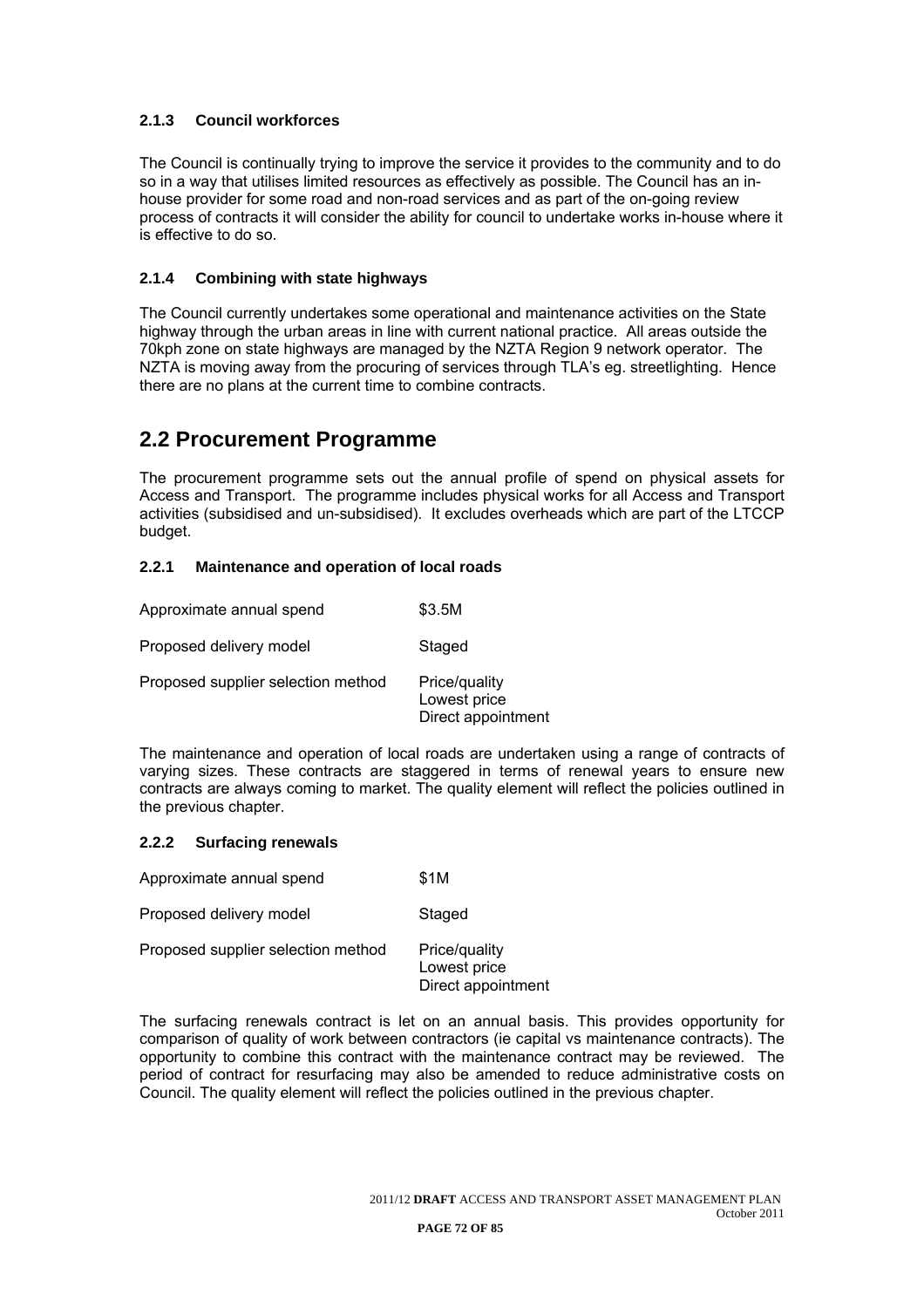#### **2.2.3 Other Capital works**

| Approximate annual spend           | \$2.4M                                              |
|------------------------------------|-----------------------------------------------------|
| Proposed delivery model            | Staged                                              |
| Proposed supplier selection method | Price/quality<br>Lowest price<br>Direct appointment |

This allocation provides for activities including streetlighting, bridge repairs, road sign renewal and road upgrading. A number of smaller contracts are let for the delivery of specific areas of specialization. This approach supports the small to medium sized suppliers. Contract length may vary from a project specific timeframe to an annual or longer period contract. The quality element will reflect the policies outlined in the previous chapter.

#### **2.2.4 Demand management and Community programmes**

| Approximate annual spend           | \$0.12M                                             |
|------------------------------------|-----------------------------------------------------|
| Proposed delivery model            | Staged                                              |
| Proposed supplier selection method | Price/quality<br>Lowest price<br>Direct appointment |

This activity group covers road safety and school travel plan programmes as defined by the NZTA policies. The procurement of services is undertaken by in-house staff to deliver against the NZTA agreed programme or works. Internal council procurement procedures are used as the value of the majority of contracts are for less than \$5k. The number of contracts varies due to the number of projects undertaken. The quality element will reflect the policies outlined in the previous chapter.

#### **2.2.5 Professional services**

Approximate annual spend \$3.0M

Proposed delivery model Staged

Proposed supplier selection method Price/quality

 Direct appointment Purchaser nominated price

The provision of professional services is both an internal and external function carried out by Council. The internal process has been approved by the NZTA and a procedural review has confirmed the process operates satisfactorily. The level of internal service provision is expected to increase slightly over the coming three years in line with the process previously agreed by the NZTA. The quality element will reflect the policies outlined in the previous chapter.

The number of contracts varies due to the project specific nature of the work.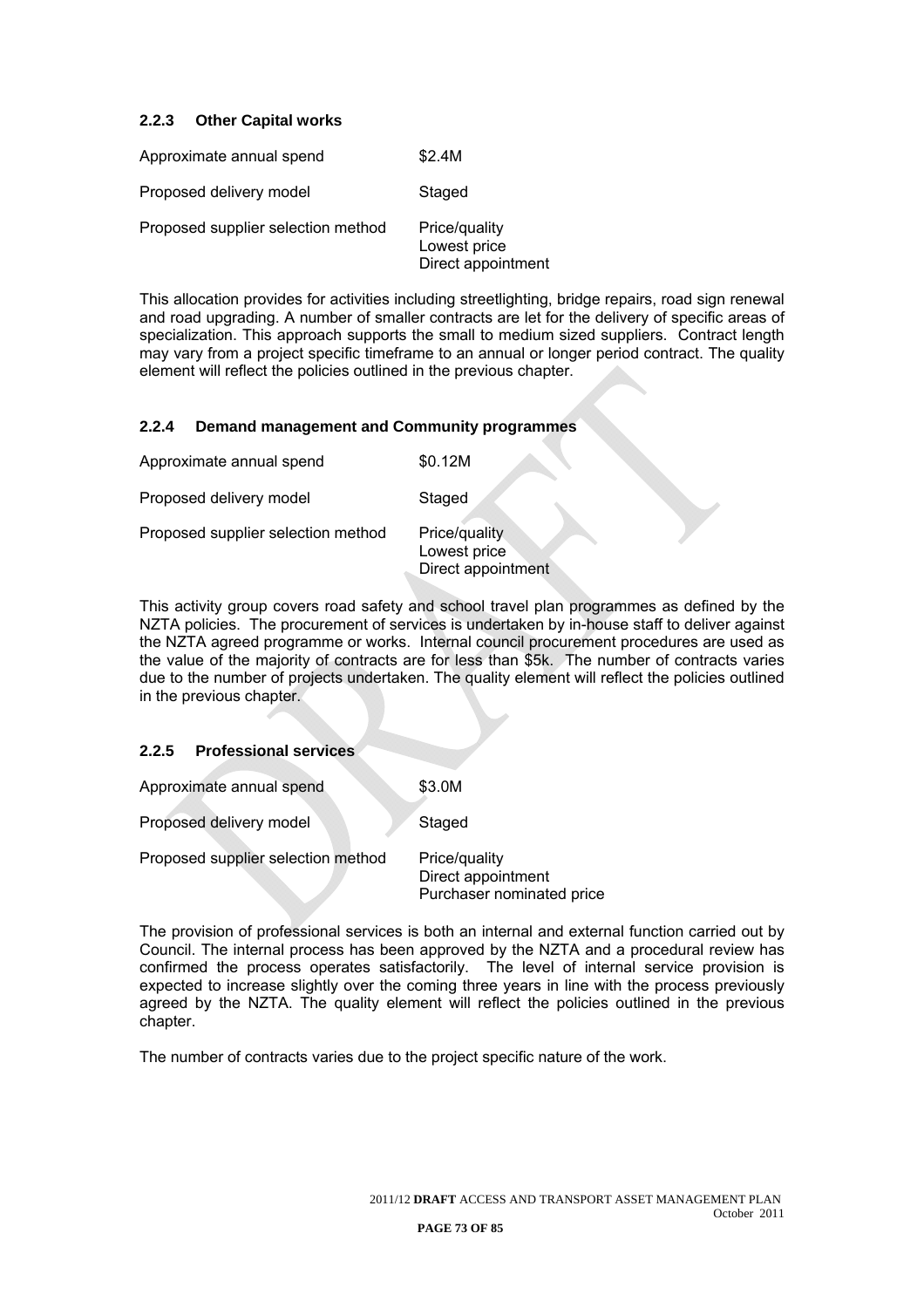| <b>Activity</b>                                  | Approximate<br><b>Budget (per annum)</b> | Number of<br>contracts | <b>Contract</b><br>Period (year) | <b>Delivery</b><br><b>Model</b> | <b>Supplier</b><br><b>Selection Method</b>          |
|--------------------------------------------------|------------------------------------------|------------------------|----------------------------------|---------------------------------|-----------------------------------------------------|
| Road Maintenance                                 | \$1.5M                                   | 1                      | $3 + 1 + 1$                      | Staged                          | Price/quality<br>Lowest price<br>Direct appointment |
| Road marking                                     | \$0.17M                                  | 1                      | $3 + 1 + 1$                      | Staged                          | Price/quality<br>Lowest price<br>Direct appointment |
| Streetlight maintenance<br>and upgrades          | \$0.14M                                  | 1                      | $3 + 1 + 1$                      | Staged                          | Price/quality<br>Lowest price<br>Direct appointment |
| <b>Traffic Counting</b>                          | \$0.04M                                  | 1                      | $3 + 1 + 1$                      | Staged                          | Price/quality<br>Lowest price<br>Direct appointment |
| Weedspraying                                     | \$0.07M                                  | 1                      | $1+1+1+1+1$                      | Staged                          | Price/quality<br>Lowest price<br>Direct appointment |
| Footpath upgrade                                 | \$0.4M                                   | 1                      | $\mathbf{1}$                     | Staged                          | Price/quality<br>Lowest price<br>Direct appointment |
| Resealing                                        | \$1.4M                                   | $\mathbf{1}$           | $\mathbf{1}$                     | Staged                          | Price/quality<br>Lowest price<br>Direct appointment |
| <b>Professional Services</b>                     | \$3M                                     | $5 - 10$               | In-house and<br>project specific | Staged                          | Price/quality<br>Lowest price<br>Direct appointment |
| Road upgrades                                    | \$3M                                     | $\overline{2}$         | Project specific                 | Staged                          | Price/quality<br>Direct appointment                 |
| Demand Management<br>and Community<br>Programmes | \$0.14M                                  |                        | Project specific                 | Supplier Panel                  | Price/quality<br>Lowest price<br>Direct appointment |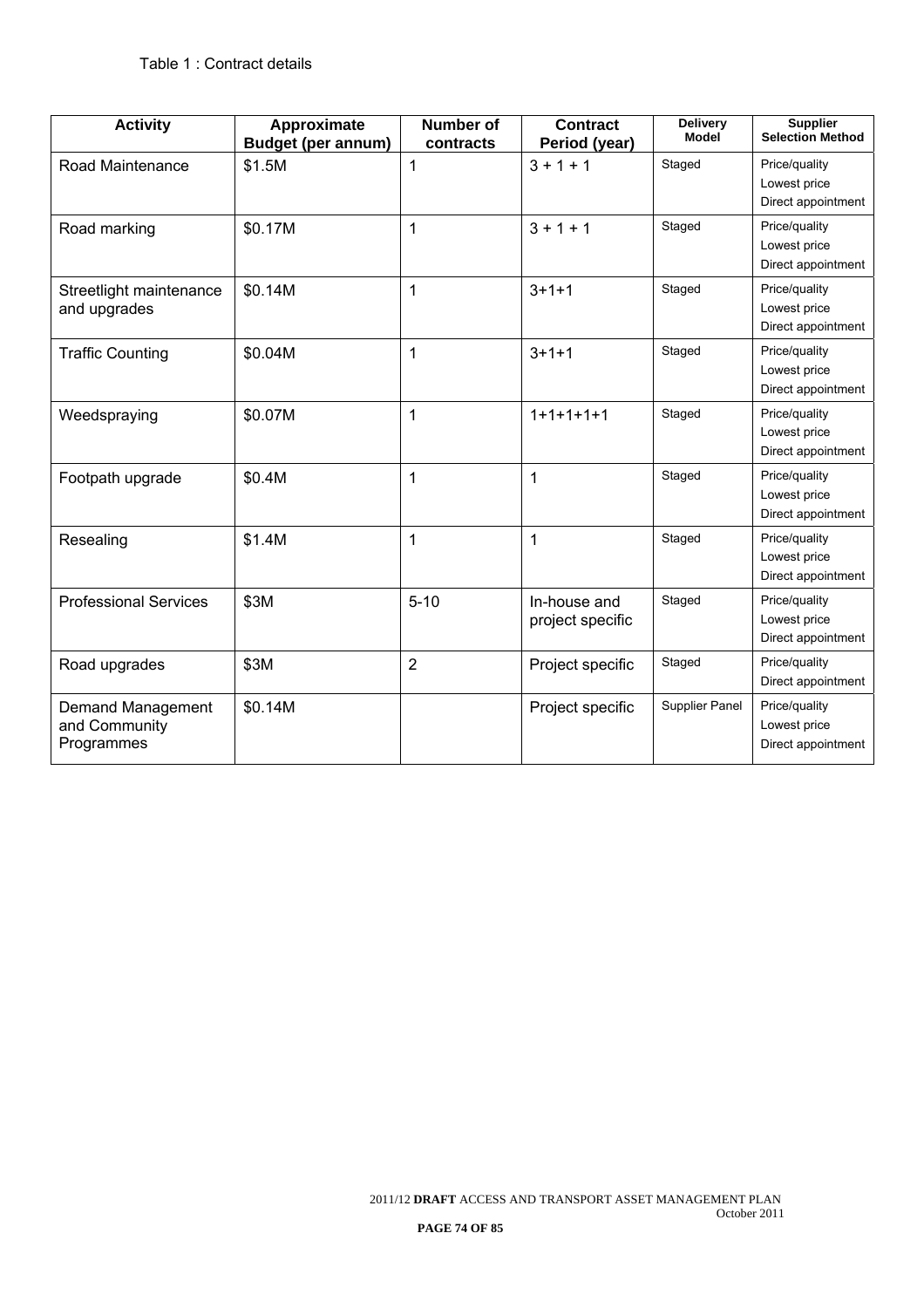

## **3.0 Procurement environment – analysis of supplier market**

## **3.1 Professional services providers**

The Kapiti Coast District Council has historically used professional service providers to provide a significant proportion of its road programme.

Professional services have included:

- Contract management
- Information management
- Network management
- Physical works programme
- Investigation, design, supervision and advice

These services have generally been provided by a single consultant. This has been identified as a potential risk to council, although increasingly other providers have also been utilised for works both subsidized or non-subsidized.

The Council has reviewed its historical way of working and has made organisational changes to undertake more work in-house. At the time of writing these changes are still bedding in and training of staff in-house and the appointment of new staff are being undertaken. Processes to support these changes are being developed to ensure alignment with NZTA requirements.

Specialised professional services will continue to be sourced from external providers where no internal expertise exist. There are a growing number of consultancies in New Zealand and many who are specialising in emerging areas of interest, eg demand management. In seeking value from its consultants the Council will be utilising the knowledge and skills of those most suitably qualified when considering the tender notification process.

## **3.2 Physical works contractors**

Road construction projects are carried out by a number of contractors under several contracts. This process has been in place for many years. Contracts have been for between 1 and 5 years. Further the range of contracts has been split between general road maintenance and more specialised areas of work eg traffic counting. This structure provides contracts for small and large suppliers and the staggering of contracts also supports new and existing suppliers to the market.

The major physical works contractor use sub-contractors for some of their works eg street cleaning. The sub-contracting model does have limitations particularly where KPI's are not being met. A review of such arrangements may be needed to ensure that contracts are run in an efficient manner, i.e not consuming significant amounts of council staff time due to poor management of sub-contractors. The splitting of larger contracts into smaller contracts to allow Council to have more direct control of physical works may support smaller contractors in the longer term as might the provision of some works itself.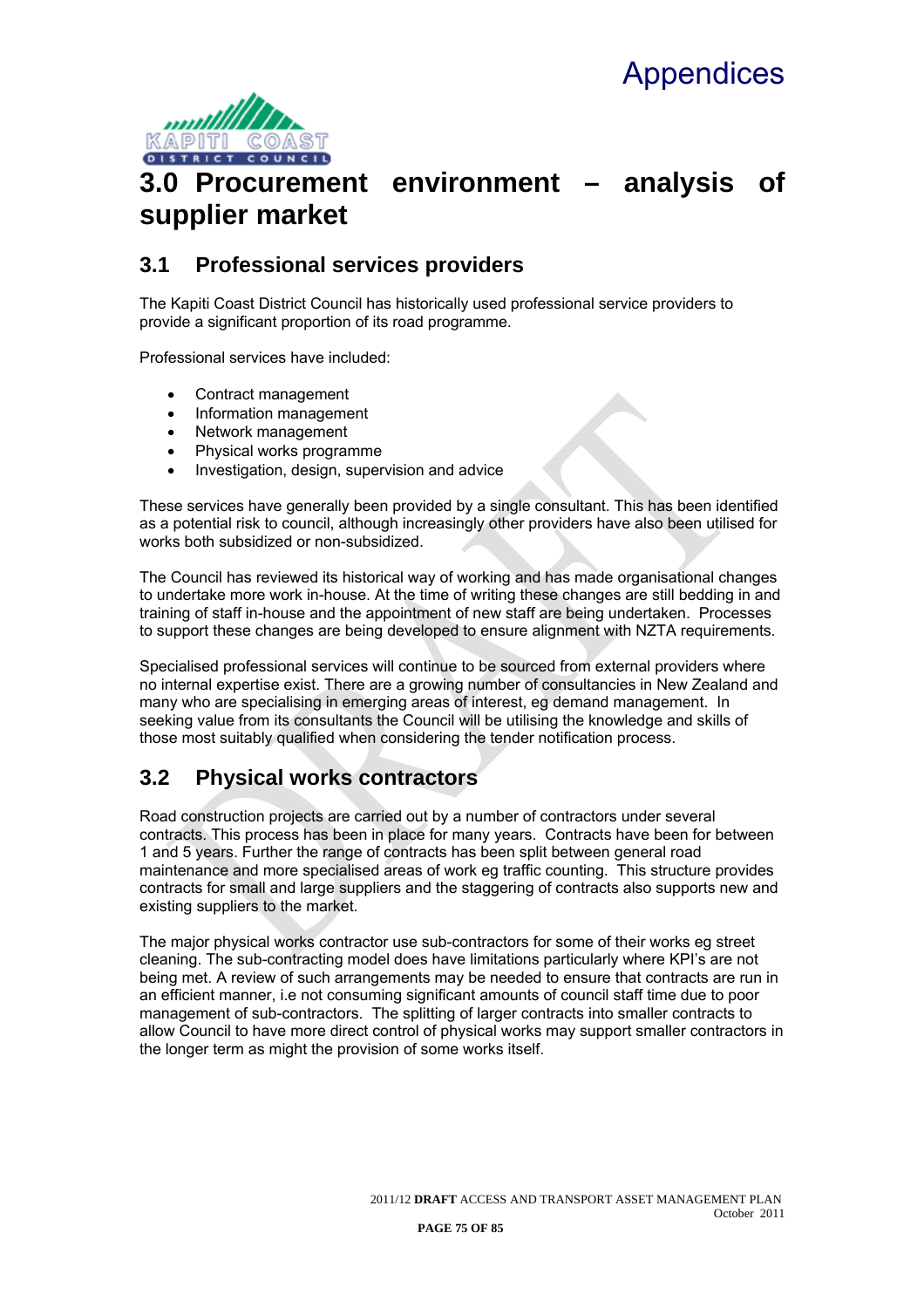

## **4.0 Implementation**

## **4.1 Organisational chart**

The Kapiti Coast District Council road asset team provides services and maintains physical assets and provides advice for the delivery of and integrated transport network in the district. This is further supported by other staff within the Professional services business unit as set out in the Professional Services Agreement.

The road asset team has seven full time equivalents to service an annual budget of approximately \$10M.

The road asset team comprises :

- Road Asset Manager
- **Traffic Engineer**
- Road Network Engineer
- Road Contract Engineer
- Clerk of Works
- School Travel Planner
- Road Safety Co-ordinator

The Council has CPP qualified staff who are part of the tender evaluation process for physical works. Over half of the team have also had tender experience both in NZ and overseas covering projects of varying sizes.

The team works across Council with the Strategy and Consents teams to deliver an integrated solution. Further details of the team are contained in the Professional Services Agreement.

## **4.2 Organisational risk**

An organisational risk for Council will be the loss of knowledge from having historically outsourced many of the road asset functions. The transferral of this knowledge to within the Council has been building over the last 5 years through the appointment of staff that have worked on contracts previously outsourced. This together with appointment of strategists is supporting the delivery of the LTCCP,Sustainable Transport Strategy and Access and Transport Asset and Activity Management Plan.

Through the internal review process Council have identified skill gaps and have a training programme in place to support staff during the coming years. This training includes RAMM, LTP Online, AMP, CPP/Procurement, Traffic Engineering Practices, Health and Safety.

Staff also attend national and international conferences to develop networks with other engineers and specialists in their fields. These typically include the Walking/Cycling conference, NZIHT, Traffinz, AITPM.

### **5.3 Internal procurement processes**

The Kapiti Coast District Council has approved financial delegations. This information is available on request from the Council. All contracts under \$2M are delegated to the Chief Executive or other staff members.

Council contracts are based on NZS 3910. This provides certainty to the market both locally and nationally.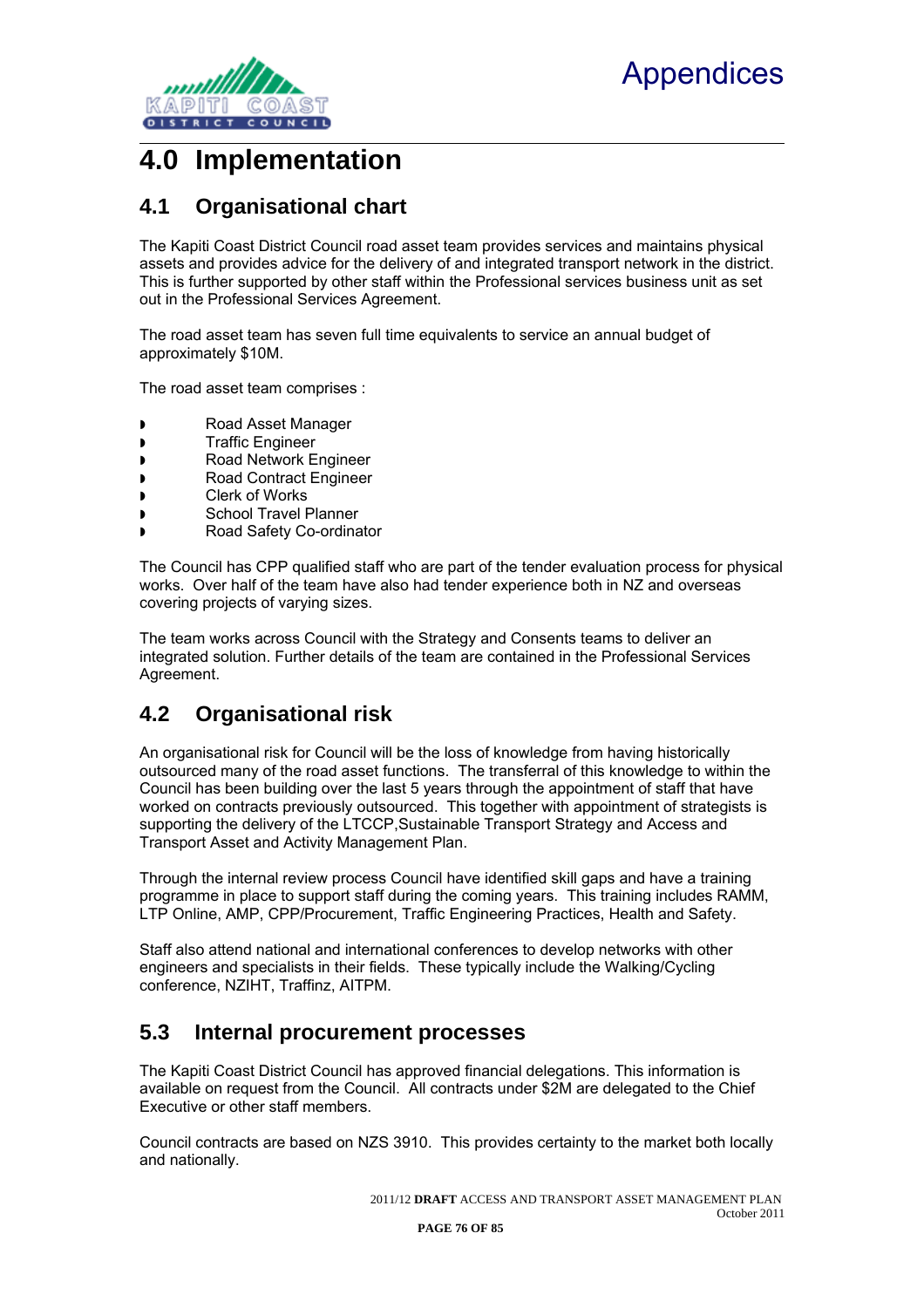## **Appendices**



## **5.4 Performance measurement and monitoring**

The Kapiti Coast District Council has a range of performance monitor indicators that have been in place for a number of years and are subject to continual review. LTCCP monitoring is currently undergoing review. The Road Asset Manager has responsibility for reporting on the Access and Transport elements of the LTCCP which covers all activities on the transport network.

Alignment of the indicators in the LTCCP, Asset and Activity Management Plan and contracts is continually reviewed.

In 2008 the NZTA undertook a Procedural and Technical Audit of the Councils processes. These are part of the NZTA's regular monitoring cycle which the Council supports.

The Council has a number of external stakeholder groups that also support the monitoring functions through providing qualitative feedback on transport network activities. These provide additional information that is valued by council staff.

The LTCCP is audited annually by Ernst and Young.

## **5.5 Communication**

The procurement strategy will be communicated through the following media:

- On the intranet for internal stakeholders
- On the internet for external stakeholders
- Direct mailing to neighbouring TLA's and the NZTA operations team
- Corporate Business Committee as part of the Asset and Activity Management Plan process

## **5.6 Corporate ownership**

This procurement strategy will form a chapter in the Access and Transport Asset and Activity Management Plan. The Council has an internal requirement for all Management Planss to be reviewed in the 2010/11 year and to receive support from the Corporate Business Committee (or its equivalent).

Procurement Strategy Owner: Road Asset Manager

This version prepared by: Road Asset Manager, Finance team officers, Strategic Advisor – Transport, Road Contracts Engineer

This is not a standard alone document but forms a chapter in the Access and Transport Asset and Activity Management Plan. The plan is being reviewed at the time of preparing this procurement strategy (2010/11). The Procurement Strategy will be reviewed on an ongoing basis as part of the management plan review but a full review will occur at least every 3 years or when a major change in funding policy or process occurs.

Next review date : 2013/14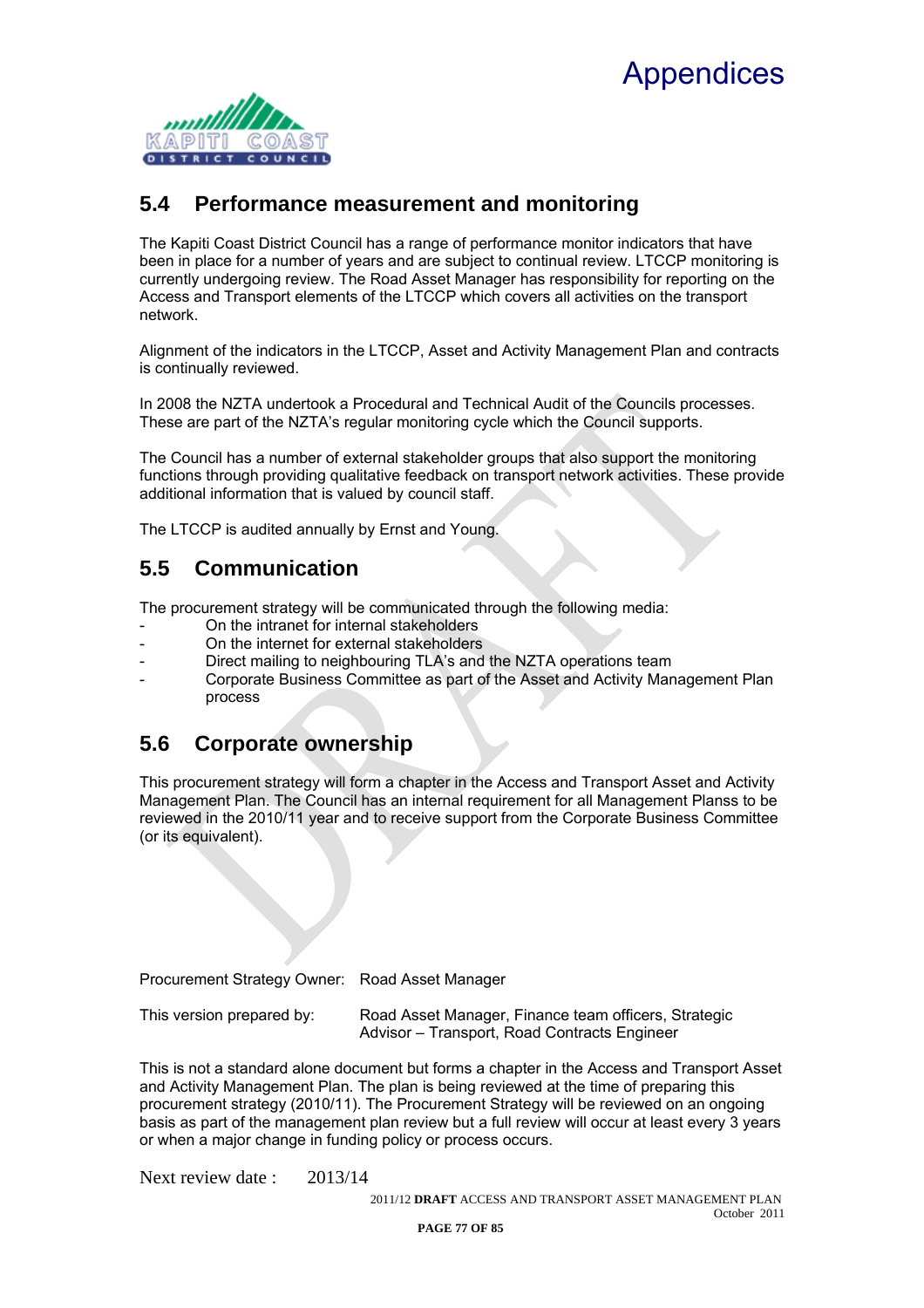# Appendices



# **Appendix B – Risk Register**

The risk registers provided in the following tables for the current and future road activities of Kāpiti Coast District Council have been developed in consultation with key staff delivering Access and Transport programmes.

#### **Table 1: Activity Management Risks – Access and Transport**

**Management Options** 

- development policy / programme
- itment policy to provide for flexible working gements
- w benchmark data with emphasis on specialised

ess continuity planning

raining RMA, LGA, Technical specifications for trians, cyclists, new approaches to engineering, nmental practices, LTMA and associated es and practices

- implementation and plans
- data improvement plan
- raining on systems
- and service request development/ownership odate plan
- ured filing system (eDocs)

| <b>Activity Management Risks - General</b><br>Risk Descriptor - details the main component and<br>provides an example of a risk(s) that may be<br>attributable. | <b>Risk Type</b>                                                                   |                | place)         | <b>Gross Risk</b><br>(No effective<br>measures in | <b>Current Practice/Strategy</b><br>(Avoidance and mitigation measures)                                                                                                                               |               | <b>Net Risk</b><br>place) | (Considering<br>measures in |                         |                                                                        |
|-----------------------------------------------------------------------------------------------------------------------------------------------------------------|------------------------------------------------------------------------------------|----------------|----------------|---------------------------------------------------|-------------------------------------------------------------------------------------------------------------------------------------------------------------------------------------------------------|---------------|---------------------------|-----------------------------|-------------------------|------------------------------------------------------------------------|
|                                                                                                                                                                 |                                                                                    | Consequence    | _ikelihood     | Factor                                            | <b>Description</b>                                                                                                                                                                                    | Effectiveness | Donsequence               | <b>Likelihood</b>           | Factor                  |                                                                        |
| Lack of resources - the ability to attract key staff and<br>or retain skilled staff, and retain historical knowledge                                            | Organisational<br>Financial                                                        | 3              | $\mathbf{3}$   | 9                                                 | • Dedicated HR staff<br>I Nationwide advertising of roles through Seek,<br>Trade Me, Local Government online, IPENZ, plus<br>use of recruitment consultant<br>▶ Benched marked salary levels          | Fair          | $\mathbf{3}$              | $\mathbf{2}$                | 6                       | Career<br>Recruit<br>arrang<br>Review<br>roles                         |
| Extreme Natural Hazards - reduced or severed<br>transport access within the District caused by<br>earthquake, tsunami or storm event.                           | Organisational<br>Financial<br>Environmental<br><b>Public Safety</b><br>Reputation | 5              |                | 5 <sup>5</sup>                                    | Emergency Management Team within council<br>State Highway Emergency response Plan<br>After hours procedures (includes emergency<br>procedures)<br>Hazardous tree removal plan<br>Maintenance contract | Good          | 5                         | $\mathbf{1}$                | 5                       | <b>Busine</b>                                                          |
| Compliance with legislation - inability or failure to<br>comply with consents, statute and national standards                                                   | Financial<br>Reputation<br>Legislation                                             | 3              | $\mathbf{3}$   | 9                                                 | Contracts require compliance with current<br>legislation, rules and standards,<br>Staff training - STMS Level 1,2 and 3<br>Limited access to Brookers                                                 | Poor          | 3                         | 3                           | 9                       | $\triangleright$ Staff tr<br>pedest<br>enviror<br>policies<br>• Policy |
| Knowledge management - loss of institutional<br>knowledge, forward programme specification,<br>customer information of programme of works in District           | Organisational<br>Financial<br><b>Public Safety</b><br>Reputation                  | $\overline{2}$ | $\overline{2}$ | $\overline{\mathbf{4}}$                           | RAMM database of assets<br>Asset management plan<br>▶ Service request system<br>Technical library<br>Kbase<br>▶ Filing system                                                                         | Fair          | $\overline{2}$            | $\overline{2}$              | $\overline{\mathbf{4}}$ | <b>RAMM</b><br>$\triangleright$ Staff tr<br>Kbase<br>and up<br>Structu |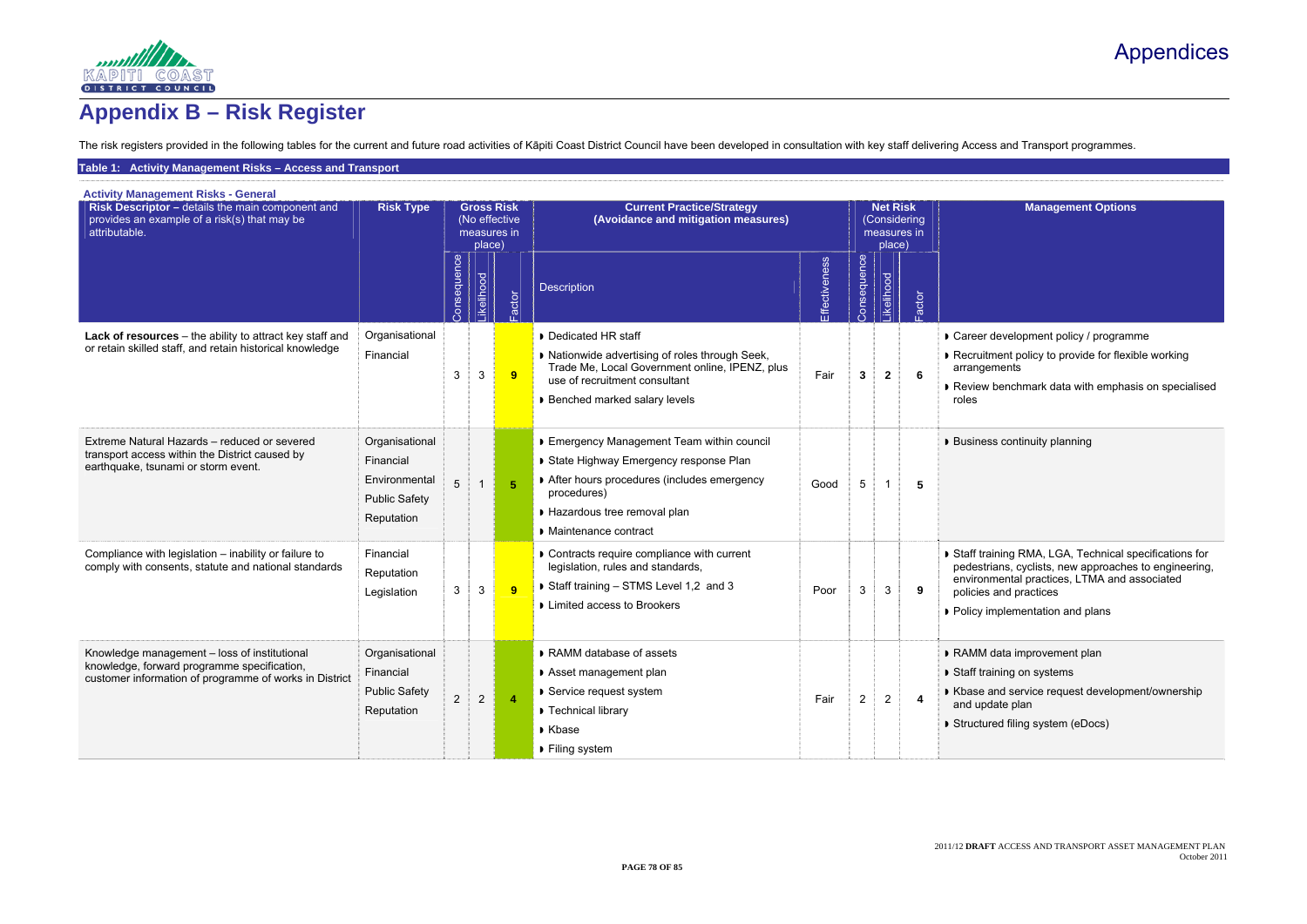

w and update plans and programmes on 3 cycle

amme and plan inspections of all assets and orate into work programmes and contracts eg ts, cycleways, accessways, signage, street

op contracts to align with Transport Strategy op roles of staff / train on maintenance costs w contracts on renewal date to reflect AMP levels of service

aining

| <b>Activity Management Risks - General</b><br>Risk Descriptor - details the main component and<br>provides an example of a risk(s) that may be<br>attributable.                                                                                                                                                                                                    | <b>Risk Type</b>                                                                                  | <b>Gross Risk</b><br>(No effective<br>measures in<br>place) |                |                | <b>Current Practice/Strategy</b><br>(Avoidance and mitigation measures)                                                                                                                                                                                                                                                                               |               |                | <b>Net Risk</b><br>place) | (Considering<br>measures in |                                            |
|--------------------------------------------------------------------------------------------------------------------------------------------------------------------------------------------------------------------------------------------------------------------------------------------------------------------------------------------------------------------|---------------------------------------------------------------------------------------------------|-------------------------------------------------------------|----------------|----------------|-------------------------------------------------------------------------------------------------------------------------------------------------------------------------------------------------------------------------------------------------------------------------------------------------------------------------------------------------------|---------------|----------------|---------------------------|-----------------------------|--------------------------------------------|
|                                                                                                                                                                                                                                                                                                                                                                    |                                                                                                   | Consequence                                                 | Likelihood     | Factor         | <b>Description</b>                                                                                                                                                                                                                                                                                                                                    | Effectiveness | Consequence    | Likelihood                | Factor                      |                                            |
| Activity Management - implementation of the LTCCP -<br>Access and Transport plan and Sustainable Transport<br>Strategy                                                                                                                                                                                                                                             | Organisational<br>Financial<br>Environmental<br><b>Public Safety</b><br>Reputation                | $\overline{2}$                                              | $\overline{2}$ | $\overline{4}$ | Road Safety Action Plan<br>School Travel Programme<br>Cycleways Walkways and Bridleways Strategy                                                                                                                                                                                                                                                      | Good          | $\overline{2}$ | $\sqrt{2}$                | 4                           | Review<br>yearly c                         |
| Asset Management - processes and policies for<br>effective delivery of level of service for each asset.                                                                                                                                                                                                                                                            | Organisational<br>Financial<br>Environmental<br><b>Public Safety</b><br>Reputation                | 3                                                           | $\sqrt{2}$     | 6              | Asset management plan (updated 3 yearly)<br>Council committed funding for works for next 10<br>years<br>NZTA committed funding for 2010/11-2011/12<br>Inspections of assets in contracts and council staff<br>inspections<br>RAMM programming tool<br>Organisational working practices for Access and<br>Transport delivery<br>Service request system | Good          | $\overline{2}$ | $\overline{2}$            | 4                           | Progran<br>incorpor<br>culverts<br>seating |
| Maintenance and Operational Management -<br>increased safety or perceived safety resulting in higher<br>accident rate or increased levels of complaints from<br>customer.                                                                                                                                                                                          | Organisational<br>Financial<br>Environmental<br><b>Public Safety</b><br>Reputation<br>Legislative | $\overline{2}$                                              | $\mathbf{3}$   | -6             | Contracts in place for : Road maintenance, road<br>markings, streetlight maintenance, weedspraying,<br>footpath upgrade.<br>• Dedicated role to management of above<br>contracts.<br>RAMM to manage programme of works                                                                                                                                | Good          | $\overline{c}$ | $\overline{\mathbf{c}}$   |                             | • Develop<br>Develop<br>Review<br>levels o |
| Project Management - projects inadequately scoped,<br>budgeted, managed and documented, inadequate<br>consultation with owners, resource consent issues or<br>other implementation process issue resulting in time<br>and cost delay/increase, loss of image and other<br>impacts eg. major projects not aligned with Access and<br>Transport strategic direction, | Organisational<br>Financial<br>Environmental<br><b>Public Safety</b><br>Reputation<br>Legislative | 3                                                           | $\sqrt{2}$     | 6              | Designated project sponsor from Leadership<br>Team<br>Designated project manager for major projects eg<br>Expressway<br>Consultation with community at project level<br>Cross council teams eg Design Review Panel                                                                                                                                    | Good          | $\overline{2}$ | $\overline{2}$            | 4                           | Staff tra                                  |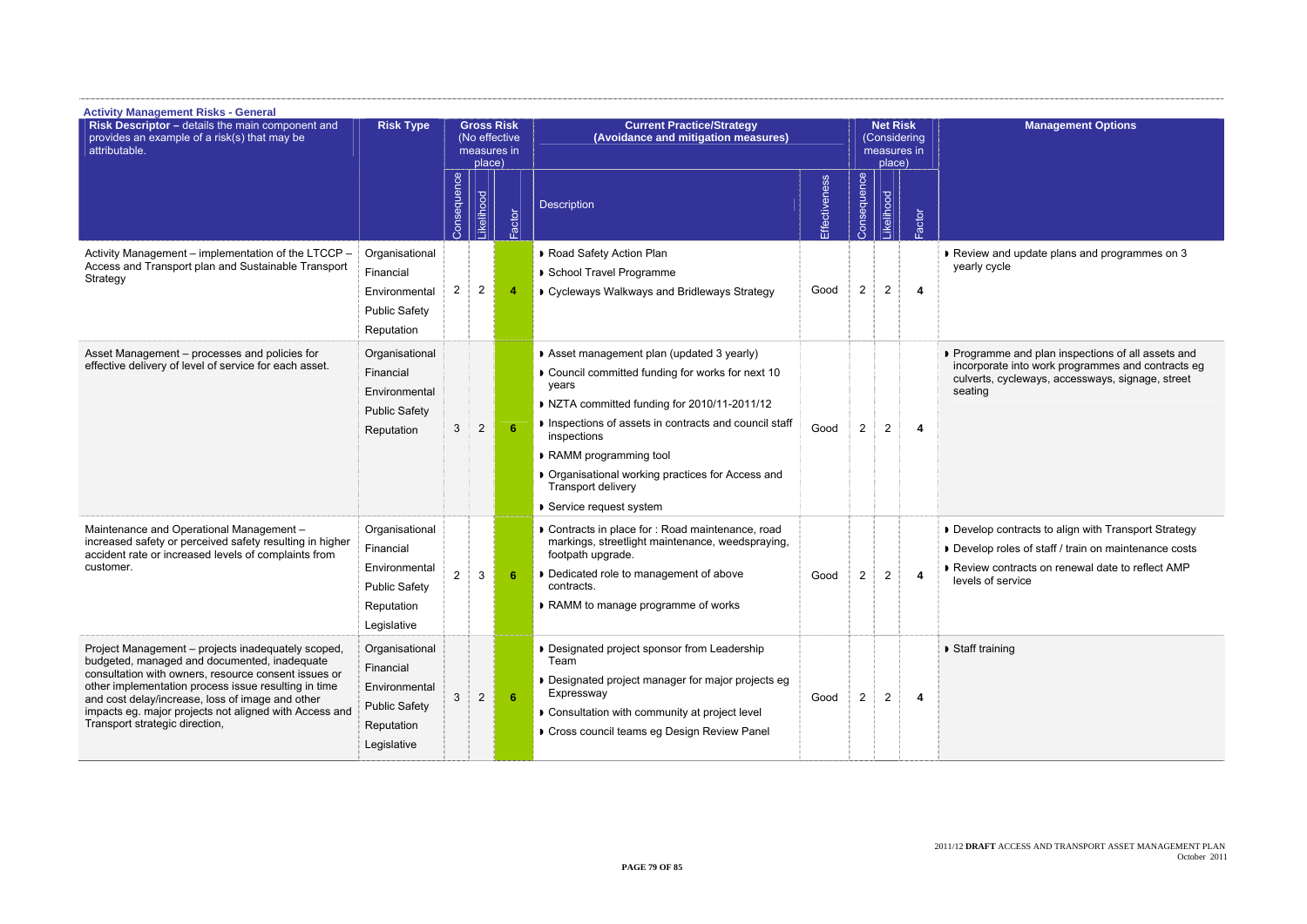## Appendices

### **Management Options**

capital works project management plan to be ped for all roading assets >\$1M

op training for contractors on strategic direction pectations of project delivery

pp policy and process and document aining

aining

**Inent Corridor Access Request system** te improvements to improve communication of programmes

raining (CPD)



| Risk Descriptor - details the main component and<br>provides an example of a risk(s) that may be<br>attributable.                                                                                                                                                                                | <b>Risk Type</b>                                                                                  | <b>Gross Risk</b><br>(No effective<br>measures in<br>place) |                |                  | <b>Current Practice/Strategy</b><br>(Avoidance and mitigation measures)                                                                                                                                                            |               | <b>Net Risk</b><br>(Considering<br>measures in<br>place) |                  |       |                                                |
|--------------------------------------------------------------------------------------------------------------------------------------------------------------------------------------------------------------------------------------------------------------------------------------------------|---------------------------------------------------------------------------------------------------|-------------------------------------------------------------|----------------|------------------|------------------------------------------------------------------------------------------------------------------------------------------------------------------------------------------------------------------------------------|---------------|----------------------------------------------------------|------------------|-------|------------------------------------------------|
|                                                                                                                                                                                                                                                                                                  |                                                                                                   | Consequence                                                 | -ikelihood     | Factor           | <b>Description</b>                                                                                                                                                                                                                 | Effectiveness | Consequence                                              | <b>ikelihood</b> | actor |                                                |
| Capital Works Contract Management - unsatisfactory<br>work not delivered to contract specification or design<br>philosophy statement and /or Transport Strategy<br>resulting in unnecessary additional/reworks on site.                                                                          | Organisational<br>Financial<br>Environmental<br><b>Public Safety</b><br>Reputation<br>Legislative | 3                                                           | $\overline{2}$ | 6                | Capital works developed from Straetegies and<br><b>LTCCP</b> process<br>Designated project sponsor and project manager                                                                                                             | Good          | 3                                                        | $\mathbf 1$      | 3     | Major c<br>develop<br>• Develo<br>and ex       |
| Inadequate processes for securing funding - Both<br>internal and external sources of funding. Risk of not<br>applying for funding on time or not identifying potential<br>areas where funding is required. Unable to<br>appropriately scope or determine requirements due to<br>inadequate data. | Organisational<br>Financial<br>Reputation<br>Legislative                                          | 3                                                           | 3              | 9                | • Quarterly meeting with NZTA funding staff<br>LTCCP and Annual Plan<br>Cross council funding team to assess all<br>applications                                                                                                   | Good          | 3                                                        | $\overline{2}$   | 6     | • Develo<br>▶ Staff tra                        |
| Inadequate condition/performance assessment - lack<br>of reliable data for renewals / replacement and<br>valuations                                                                                                                                                                              | Organisational<br>Financial<br><b>Public Safety</b><br>Reputation<br>Legislative                  | 3                                                           | 4              | 12               | RAMM database<br>External consultants prepare valuations                                                                                                                                                                           | Poor          | 3                                                        | $\overline{4}$   | 12    | ▶ Staff tra                                    |
| Public health and safety - accidents or crashes<br>causing injury to Kāpiti residents/ visitors or property<br>resulting in negative publicity and complaints                                                                                                                                    | Organisational<br>Financial<br>Environmental<br><b>Public Safety</b><br>Reputation<br>Legislative | 5                                                           | 3              | 15               | Traffic management plans for all works on road<br>corridor<br>▶ Public notifications in local papers of works<br>Service request system for ad hoc notifications<br>from the public<br>Contracts stipulate legislated requirements | Good          | 5                                                        | $\overline{2}$   | 10    | $\triangleright$ Implem<br>• Websit<br>works p |
| Technology and information management - inability to<br>track asset management through technological means,<br>using untested materials, new engineering techniques<br>not being applied.                                                                                                        | Organisational<br>Financial<br>Environmental<br>Reputation                                        | $\overline{2}$                                              | 4              | $\boldsymbol{8}$ | RCA Forum - quarterly meetings<br>Local Government Asset Managers online forum<br>RAMM database<br>Road Safety / School Travel Plan Forum<br>Use of external advice/resources                                                      | Good          | $\overline{2}$                                           | 4                | 8     | Staff Tr                                       |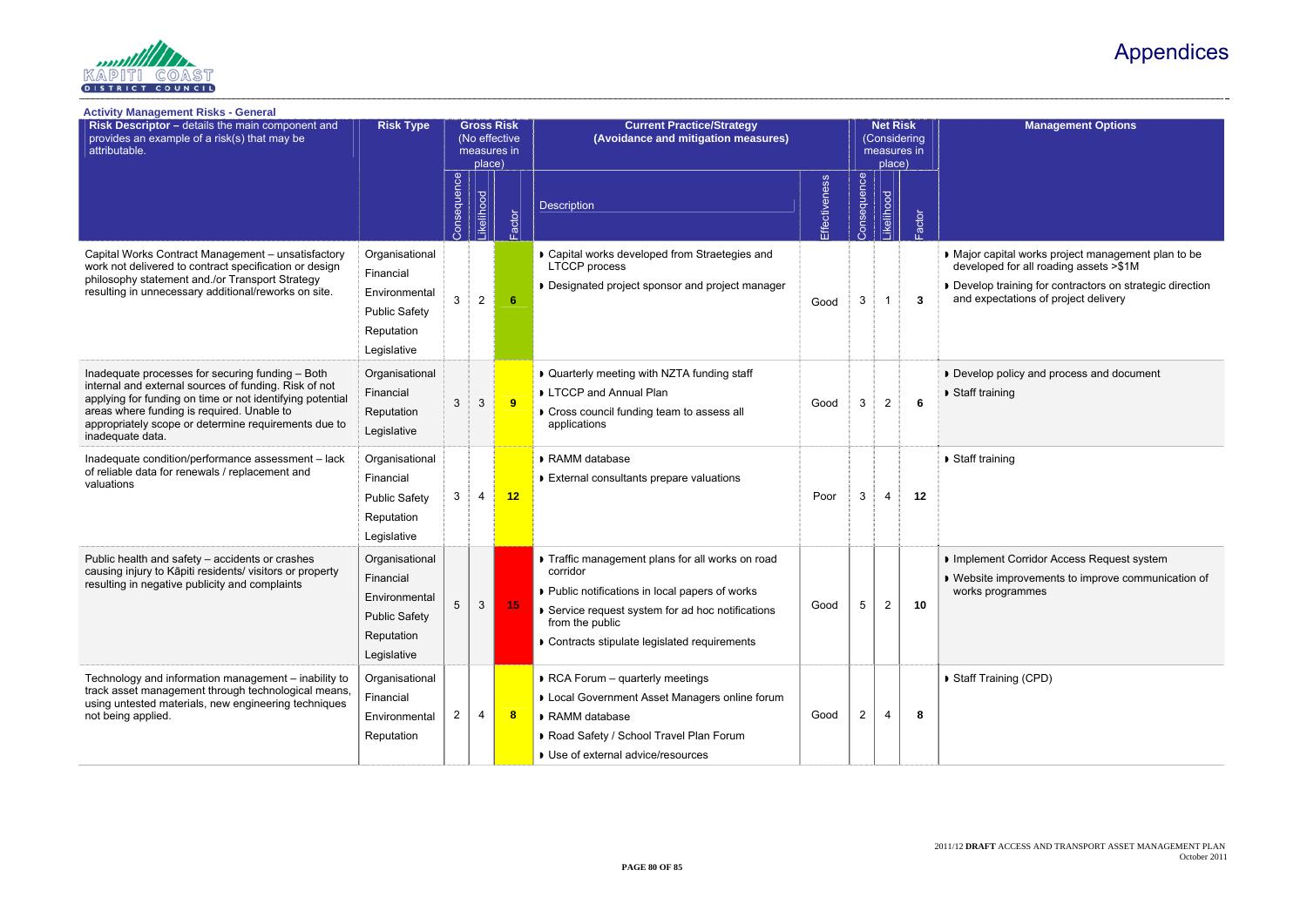2011/12 **DRAFT** ACCESS AND TRANSPORT ASSET MANAGEMENT PLAN October 2011

**Management Options** 

| <b>Activity Management Risks - General</b><br>Risk Descriptor - details the main component and<br>provides an example of a risk(s) that may be<br>attributable.                                                                | <b>Risk Type</b>                                                                                  | <b>Gross Risk</b><br>(No effective<br>measures in<br>place) |                  |                | <b>Current Practice/Strategy</b><br>(Avoidance and mitigation measures)                                                                                                                                                                                                                                                                                                          |               | <b>Net Risk</b><br>place) | (Considering<br>measures in |       |                   |
|--------------------------------------------------------------------------------------------------------------------------------------------------------------------------------------------------------------------------------|---------------------------------------------------------------------------------------------------|-------------------------------------------------------------|------------------|----------------|----------------------------------------------------------------------------------------------------------------------------------------------------------------------------------------------------------------------------------------------------------------------------------------------------------------------------------------------------------------------------------|---------------|---------------------------|-----------------------------|-------|-------------------|
|                                                                                                                                                                                                                                |                                                                                                   | Consequence                                                 | <b>ikelihood</b> | actor          | Description                                                                                                                                                                                                                                                                                                                                                                      | Effectiveness | Consequence               | ikelihood                   | actor |                   |
| External influences (fuel, regional council policy,<br>emissions trading scheme, expressway, developers)                                                                                                                       | Organisational<br>Financial<br>Environmental<br><b>Public Safety</b><br>Reputation<br>Legislative | $\overline{2}$                                              | $\overline{4}$   | $\bf{8}$       | Cross council teams for Access and Transport<br>strategic direction and deilvery<br>▶ Strategy team<br><b>Expressway Project manager</b><br>Sub-divisions team - Subdivision Principles and<br><b>Guidelines</b><br>External consultation groups (CWB, Road Safety<br>and Disability Reference group)<br>Development contributions policy<br>Traffic modelling / growth planning | Good          | $\overline{2}$            | 4                           | 8     | Traffic<br>growth |
| Inadequate planning for growth - resulting in<br>undercapacity infrastructure, misalignment between<br>District and regional model and also ability for poor<br>growth planning integration with project specific<br>modelling | Organisational<br>Financial<br>Environmental<br><b>Public Safety</b><br>Reputation<br>Legislative | $\overline{2}$                                              | 1                | $\overline{2}$ | Traffic modelling / growth predictions from Kāpiti<br><b>Traffic Model</b><br>Regional traffic model                                                                                                                                                                                                                                                                             | Fair          | $\overline{2}$            |                             | 3     | Modell<br>Access  |
| Customer interaction (including public events)                                                                                                                                                                                 | Organisational<br>Public safety<br>Reputation                                                     | 5                                                           | $\mathbf{1}$     | 5 <sup>5</sup> | ▶ Service request system<br>Council email box<br>Kbase<br>Project specific community based surveys<br>Annual plan<br>Dedicated staff member for special events                                                                                                                                                                                                                   | Good          | 5                         |                             | 5     | Review<br>on ong  |

 Traffic modelling to align with Transport Strategy (ie growth forecasting to reflect multi-modal network)

 Modelling to be aligned with strategic direction for Access and Transport

 Review systems and update Road Asset information on ongoing basis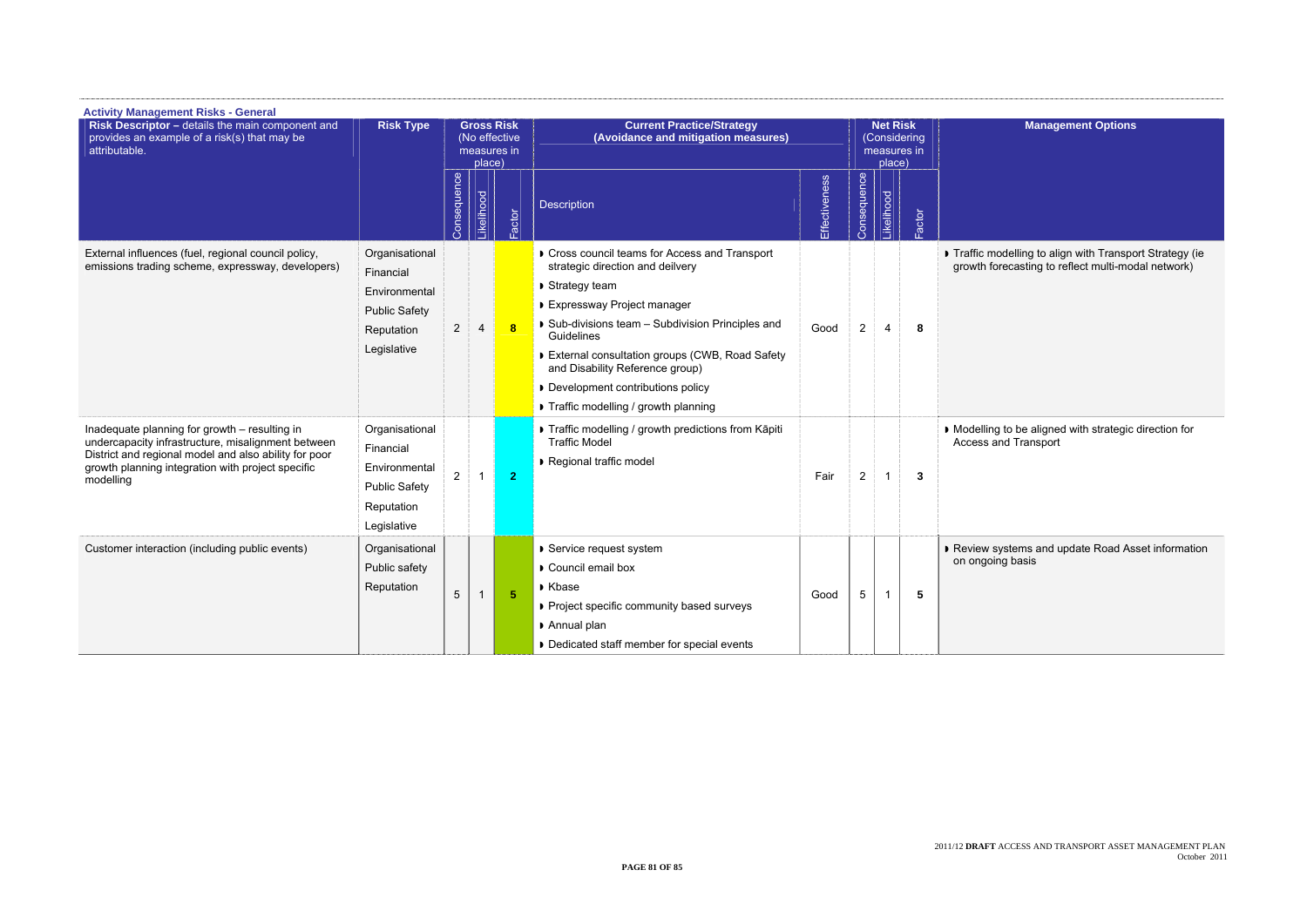2011/12 **DRAFT** ACCESS AND TRANSPORT ASSET MANAGEMENT PLAN October 2011

**PAGE 82 OF 85** 



# **Appendix C – Detailed asset valuations**

### **Kapiti Coast District Council**

### **Roading Asset Valuation 2010 (as at 20 July 2011)**

| <b>Asset Type</b>                | <b>Component</b>                 | <b>RC</b>           | <b>DRC</b>     | <b>Annual DRC</b> |
|----------------------------------|----------------------------------|---------------------|----------------|-------------------|
| <b>Berm</b>                      | <b>Total</b>                     | 11,824,114.03<br>\$ | 11,824,114.03  |                   |
| <b>Bridges</b>                   | <b>Total</b>                     | \$<br>19,334,657    | 13,273,760.97  | 270,587.80        |
| <b>Crossing</b>                  | <b>Total</b>                     | \$<br>8,829,148.16  | 8,829,148.16   |                   |
| <b>Drainage</b>                  | <b>Total</b>                     | 26,300,262.53<br>\$ | 13,673,457.07  | 415,763.82        |
| <b>Feature</b>                   | <b>Total</b>                     | \$<br>611,215.14    | 381,835.10     | 13,651.26         |
| Footpath                         | <b>Total</b>                     | \$24,725,444.06     | 14,650,992.41  | 386,960.33        |
| <b>Marking</b>                   | <b>Total</b>                     | \$<br>50,000.00     |                | 50,000.00         |
| <b>Minor</b><br><b>Structure</b> | <b>Total</b>                     | \$12,304,846.40     | 5,406,715.96   | 149,880.39        |
| <b>SW Channel</b>                | <b>Total</b>                     | \$52,399,477.29     | 27,069,550.84  | 685,272.13        |
| <b>Shoulder</b>                  | <b>Total</b>                     | \$<br>1,759,703.54  | 1,759,703.54   |                   |
|                                  | Sign                             | \$<br>461,755.84    | 104,151.02     | 32,242.86         |
| <b>Sign &amp; Railing</b>        | Sign Post                        | \$<br>540,059.52    | 261,191.76     | 25,874.91         |
|                                  | Railing                          | \$<br>127,604.72    | 46,446.83      | 9,250.40          |
|                                  | <b>Total</b>                     | \$<br>1,129,420.08  | 411,789.61     | 67,368.17         |
|                                  | <b>Street Light</b><br>(Bracket) | \$<br>486,319.68    | 339,106.24     | 16,613.45         |
| <b>Street Light</b>              | Street Light (Light)             | \$<br>1,353,754.08  | 349,140.09     | 104,022.22        |
|                                  | Street Light (Pole)              | \$<br>4,655,280.00  | 3,242,379.71   | 159,073.27        |
|                                  | <b>Total</b>                     | \$<br>6,495,353.76  | 3,930,626.04   | 279,708.94        |
|                                  | Basecourse (20%)<br>Dep          | \$12,260,896.20     | 4,485,649.15   | 272,450.41        |
|                                  | Basecourse (80%)<br>ND.          | \$44,751,697.02     | 44,751,697.02  |                   |
| <b>Treatment</b><br>Length       | Earthworks for Hill<br>Roads     | \$21,875,258.13     | 21,875,258.13  |                   |
|                                  | Formation                        | \$20,017,921.98     | 20,017,922.78  |                   |
|                                  | Subbase                          | \$41,051,852.19     | 41,051,852.19  |                   |
|                                  | Surfacings                       | \$17,615,353.71     | 7,654,485.19   | 1,211,289.36      |
|                                  | <b>Total</b>                     | \$157,572,979.23    | 139,836,864.46 | 1,483,739.77      |
| <b>CWB Network</b>               | <b>Total</b>                     | 2,382,714.32<br>\$  | 1,779,219.70   | 139,094.82        |
|                                  | <b>Total</b>                     | \$325,719,335.62    | 242,827,777.89 | 3,942,027.44      |

#### Notes:

1. Replacement Cost for Marking is based on Kapiti Coast District Council's annual remark value. It is assumed that the markings are remarked every year, thus will depreciate completely at the end of every year. It is assumed that \$50,000 per annum remarking cost includes preliminary and engineering costs.